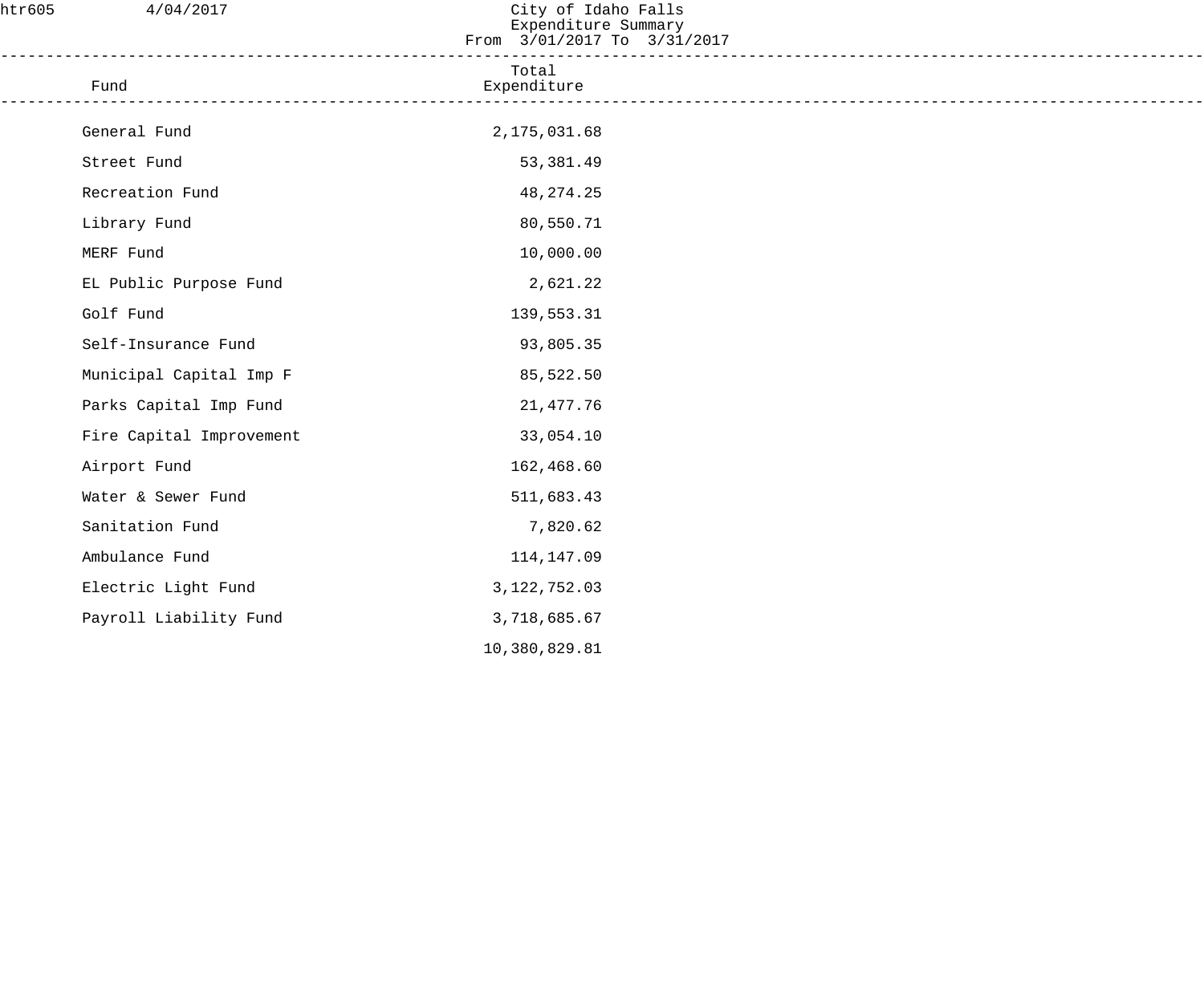Htr603 4/04/17 City Of Idaho Falls Page 1 OPERATING EXPENSES PAID From 3/01/2017 To 3/31/2017

| Check<br>Number | Vendor<br>Name                      |            | Amount Description               | Fund |
|-----------------|-------------------------------------|------------|----------------------------------|------|
|                 |                                     |            |                                  |      |
| 0000304         | WNEBCO                              | 2.60       | RLR LIFE INS. MAR'2017           | 080  |
| 0000305         | IDAHO NCPERS GROUP LIFE INS         | 1,392.00   | PERSLIFE INS. MAR'2017           | 080  |
| 0000306         | IDAHO FALLS FOP LODGE #6            | 2,640.00   | POLICE UNION MAR'2017            | 080  |
| 0000307         | LIFEMAP ASSURANCE COMPANY           | 3,201.12   | SUPPLMNTAL LIFE MAR'17           | 080  |
| 0000308         | IBEW LOCAL NO. 57                   | 3,508.98   | ELCTRC UNION DUES MAR'17         | 080  |
| 0000309         | INT'L ASSN OF FIREFIGHTER LOCAL1565 | 8,026.00   | FIREFIGHTERS DUES MAR'17         | 080  |
| 0000310         | LIFEMAP ASSURANCE COMPANY           | 11,474.65  | EMPLOYEE LIFE MARCH 2017         | 080  |
| 0000311         | DELTA DENTAL PLAN OF IDAHO INC      | 62,108.56  | DENTAL INSURANCE MAR'2017        | 080  |
| 0000312         | BLUE CROSS OF IDAHO                 | 813,024.89 | HEALTH INSURANCE MAR'2017        | 080  |
| 0000313         | TELADOC INC                         | 1,725.15   | MEDICAL PEPM MARCH 2017          | 080  |
| 0000314         | UNITED WAY OF IDAHO FALLS AND BONN  | 97.00      | EMPLOYEE CONTR 3-10-17           | 080  |
| 0000315         | AMERICAN FUNDS SERVICE COMPANY      | 325.00     | 457 CONTRIBUTIONS 3-10-17        | 080  |
| 0000316         | NATIONWIDE TRUST CO                 | 1,023.07   | 457 DFRRD COMPS<br>$3 - 10 - 17$ | 080  |
| 0000317         | AMERICAN INSURANCE SERVICE          | 2,528.57   | FSA CONTR. FOR<br>$3 - 10 - 17$  | 080  |
| 0000317         | AMERICAN INSURANCE SERVICE          | 184.00     | FSA MONTHLY FEE 3-10-17          | 080  |
| 0000318         | LINE CONSTRUCTION BENEFIT FUND      | 6,080.00   | IBEW EMPLYE HRA 3-10-17          | 080  |
| 0000319         | DATAPATH FINANCIAL SERVICES, INC    | 5,197.61   | HSA EMPLYE CONTR. 3-10-17        | 080  |
| 0000319         | DATAPATH FINANCIAL SERVICES, INC    | 2,041.66   | HSA EMPLYR CONTR. 3-10-17        | 080  |
| 0000320         | VARIABLE ANNUITY LIFE INSURANCE COM | 8,906.15   | 457<br>CONTR. 3-10-17            | 080  |
| 0000320         | VARIABLE ANNUITY LIFE INSURANCE COM | 940.00     | 457 ROTH CONTR. 3-10-17          | 080  |
| 0000321         | AFLAC                               | 12,014.14  | SECTION 125 DED FEB'2017         | 080  |
| 0000321         | AFLAC                               | 1,612.24   | SHRT TERM DISAB. FEB'2017        | 080  |
| 0000323         | IDAHO FALLS CITY-PAYROLL            | 45,952.33  | WRKRS COMP FOR 3-10-17           | 080  |
| 0000324         | SCENIC FALLS FEDERAL CREDIT         | 50,883.54  | DEDUCTIONS FOR 3-10-17           | 080  |
| 0000324         | SCENIC FALLS FEDERAL CREDIT         | 278.00     | MEA DUES FOR 3-10-17             | 080  |
| 0000325         | LINE CONSTRUCTION BENEFIT FUND      | 45,490.56  | ELCTRC HLTH INS 3-10-17          | 080  |
|                 |                                     |            |                                  |      |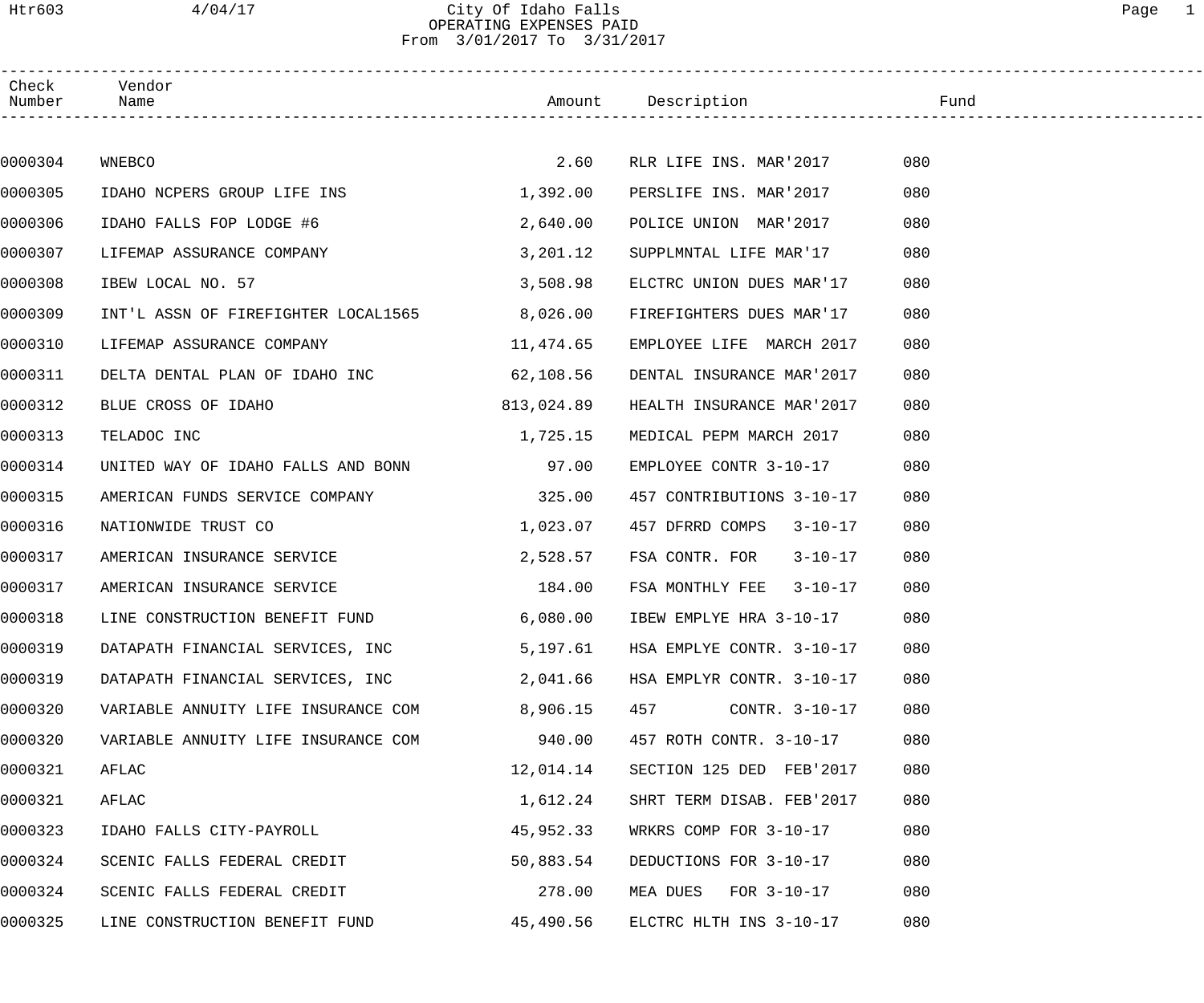## Htr603 4/04/17 City Of Idaho Falls Page 2 OPERATING EXPENSES PAID From 3/01/2017 To 3/31/2017

| Check<br>Number | Vendor<br>Name                           |            | Amount Description                 | Fund |
|-----------------|------------------------------------------|------------|------------------------------------|------|
|                 |                                          |            |                                    |      |
| 0000326         | UNITED WAY OF IDAHO FALLS AND BONN 97.00 |            | EMPLOYEE CONTR. 3-24-17            | 080  |
| 0000327         | AMERICAN FUNDS SERVICE COMPANY           | 325.00     | 457 CONTRIBUTIONS 3-24-17          | 080  |
| 0000328         | NATIONWIDE TRUST CO                      | 1,023.07   | EMPLOYEE 457 DFRD 3-24-17          | 080  |
| 0000329         | AMERICAN INSURANCE SERVICE               | 2,528.57   | FSA ACCT CONTR. 3-24-17            | 080  |
| 0000330         | DATAPATH FINANCIAL SERVICES, INC         | 5,197.61   | EMPLOYEE CONTR.<br>$3 - 24 - 17$   | 080  |
| 0000330         | DATAPATH FINANCIAL SERVICES, INC         | 1,020.83   | EMPLOYER CONTR.<br>$3 - 24 - 17$   | 080  |
| 0000331         | VARIABLE ANNUITY LIFE INSURANCE COM      | 8,756.15   | 457<br>CONTR.<br>$3 - 24 - 17$     | 080  |
| 0000331         | VARIABLE ANNUITY LIFE INSURANCE COM      | 1,160.00   | 457 ROTH CONTR.<br>$3 - 24 - 17$   | 080  |
| 0000332         | IDAHO FALLS CITY-PAYROLL                 | 46,968.04  | WORKERS' COMP.<br>$3 - 24 - 17$    | 080  |
| 0000333         | HRA VEBA TRUST                           | 72,096.07  | $VEBA$ COMP. $3-24-17$             | 080  |
| 0000334         | WNEBCO                                   | 2.60       | RLR LIFE INS APRIL'2017            | 080  |
| 0000335         | IDAHO NCPERS GROUP LIFE INS              | 1,456.00   | PERS LIFE INS APRIL'2017           | 080  |
| 0000336         | IDAHO FALLS FOP LODGE #6                 | 2,580.00   | POLICE UNION APRIL'2017            | 080  |
| 0000337         | LIFEMAP ASSURANCE COMPANY                | 3,183.12   | SUPPLMNTL LIFE APRIL'2017          | 080  |
| 0000338         | IBEW LOCAL NO. 57                        | 3,508.98   | ELCTRIC UNION APRIL'2017           | 080  |
| 0000339         | INT'L ASSN OF FIREFIGHTER LOCAL1565      |            | 8,026.00 FIREFGHTRS UNION APR'2017 | 080  |
| 0000340         | LIFEMAP ASSURANCE COMPANY                | 11,520.75  | EMPLOYEE LIFE INS. APR'17          | 080  |
| 0000341         | AFLAC                                    | 11,838.62  | SECT. 125 DED. MARCH'17            | 080  |
| 0000341         | AFLAC                                    | 1,612.24   | SHORT TERM DISA.MARCH'17           | 080  |
| 0000342         | BLUE CROSS OF IDAHO                      | 804,269.81 | HEALTH INS FOR APRIL'2017          | 080  |
| 0000343         | DELTA DENTAL PLAN OF IDAHO INC           | 62,392.21  | DENTAL INS FOR APRIL'2017          | 080  |
| 0010097         | IDAHO FALLS CITY-PAYROLL                 | 2,758.00   | POLICE VEHICLE<br>$3 - 10 - 17$    | 080  |
| 0010098         | IDAHO STATE TAX COMMISSION               | 60,725.00  | $3 - 10 - 17$<br>STATE TX W/H      | 080  |
| 0010099         | IDAHO FALLS CITY-PAYROLL                 | 134,215.17 | FED W/H FOR<br>$3 - 10 - 17$       | 080  |
| 0010099         | IDAHO FALLS CITY-PAYROLL                 | 75,512.72  | $3 - 10 - 17$<br>FICA W/H FOR      | 080  |
| 0010099         | IDAHO FALLS CITY-PAYROLL                 | 75,512.72  | $3 - 10 - 17$<br>FICA-CITY FOR     | 080  |
|                 |                                          |            |                                    |      |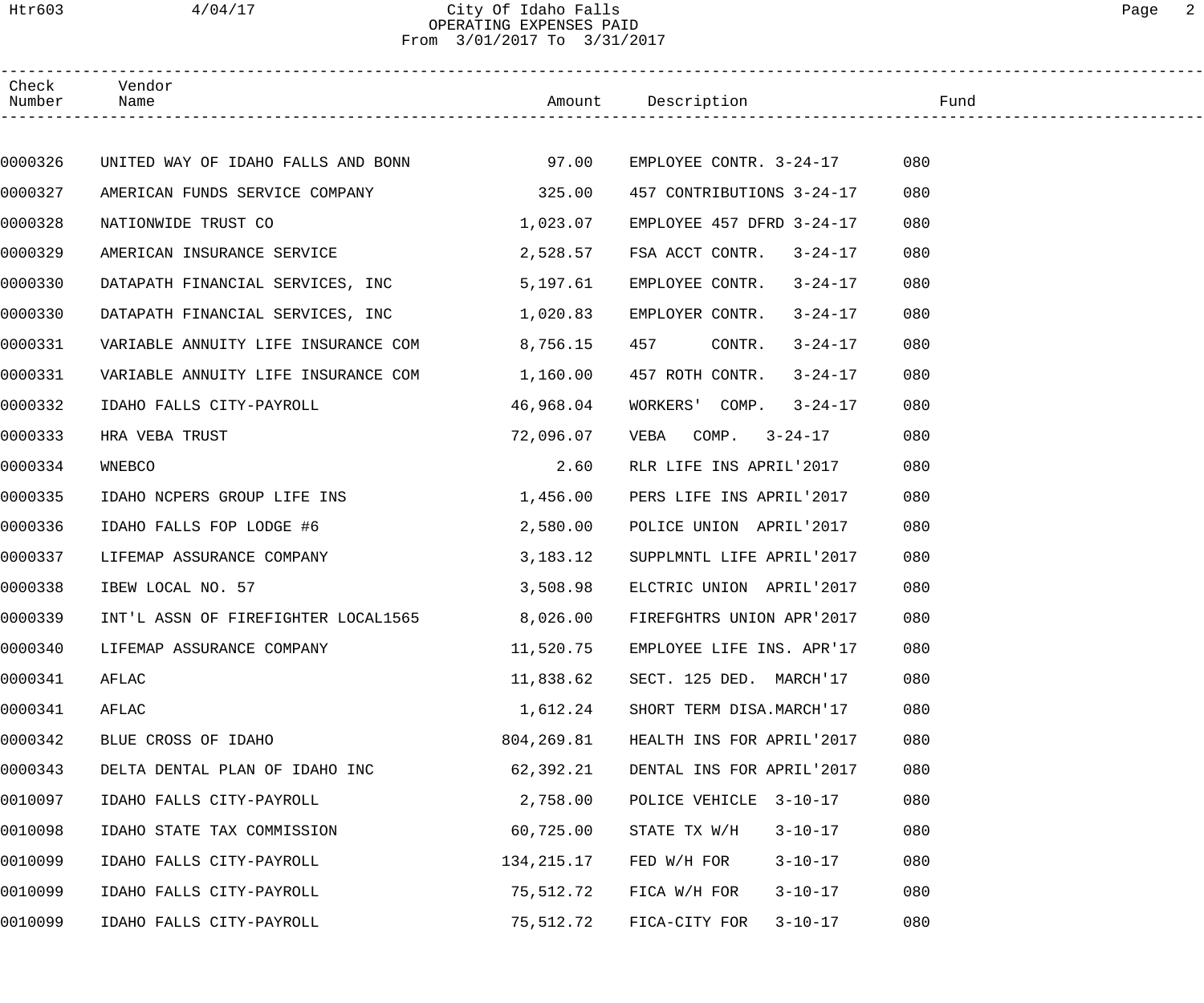### Htr603 4/04/17 City Of Idaho Falls Page 3 OPERATING EXPENSES PAID From 3/01/2017 To 3/31/2017

| Check<br>Number | Vendor<br>Name                 |            | Amount Description              | Fund           |
|-----------------|--------------------------------|------------|---------------------------------|----------------|
|                 |                                |            |                                 |                |
| 0010099         | IDAHO FALLS CITY-PAYROLL       |            | 22,531.79 MED W/H FOR 3-10-17   | 080            |
| 0010099         | IDAHO FALLS CITY-PAYROLL       | 22,531.79  | MED-CITY FOR<br>$3 - 10 - 17$   | 080            |
| 0010100         | IDAHO FALLS CITY-PAYROLL       | 115,778.55 | EMPLOYEE SHARE<br>$3 - 10 - 17$ | 080            |
| 0010100         | IDAHO FALLS CITY-PAYROLL       | 197,391.50 | $3 - 10 - 17$<br>CITY-SHARE     | 080            |
| 0010100         | IDAHO FALLS CITY-PAYROLL       | 67,753.53  | 401K/FIRE DFRRD 3-10-17         | 080            |
| 0010100         | IDAHO FALLS CITY-PAYROLL       | 4,639.53   | PERSI LOAN FOR 3-10-17          | 080            |
| 0010101         | IDAHO STATE TAX COMMISSION     | 61,586.00  | STATE TAX FOR 3-24-17           | 080            |
| 0010102         | IDAHO FALLS CITY-PAYROLL       | 136,567.70 | FED<br>TAX FOR 3-24-17          | 080            |
| 0010102         | IDAHO FALLS CITY-PAYROLL       | 76,827.64  | FICA TAX FOR $3-24-17$          | 080            |
| 0010102         | IDAHO FALLS CITY-PAYROLL       | 76,827.64  | FICA-CITY FOR 3-24-17           | 080            |
| 0010102         | IDAHO FALLS CITY-PAYROLL       | 22,802.46  | MED $W/H$ FOR $3-24-17$         | 080            |
| 0010102         | IDAHO FALLS CITY-PAYROLL       | 22,802.46  | MED-CITY FOR 3-24-17            | 080            |
| 0010103         | IDAHO FALLS CITY-PAYROLL       | 115,215.79 | EMPLOYEE SHARE 3-24-17          | 080            |
| 0010103         | IDAHO FALLS CITY-PAYROLL       | 196,544.66 | CITY<br>SHARE 3-24-17           | 080            |
| 0010103         | IDAHO FALLS CITY-PAYROLL       | 85,301.02  | 401K/FIRE DFRD 3-24-17          | 080            |
| 0010103         | IDAHO FALLS CITY-PAYROLL       | 4,639.51   | PERSI LOAN 3-24-17              | 080            |
| 0040811         | MIKE KIRKHAM                   | 174.24     | TA#LE-30 TRVL RMBRSMENT         | 001            |
| 0040812         | JOHN RADFORD                   | 186.24     | TA#CC-104 TRVL RMBRSMNT         | 001            |
| 0040813         | KENNY MCOMBER                  | 198.24     | TA#MS-188 TRVL RMBRSMNT         | 001            |
| 0040814         | IDAHO IRRIGATION DISTRICT      | 663.00     | ASSESSMENTS/TAX                 | 001 Cemeteries |
| 0040814         | IDAHO IRRIGATION DISTRICT      | 20,462.00  | ASSESSMENTS/TAX                 | 061 Sewer      |
| 0040815         | IDAHO POLICE CANINE ASSOCATION | 240.00     | TA#PD-573 SEMINAR FEES          | 001            |
| 0040816         | STACY SCOTT                    | 260.00     | MEMBERSHIP STACY SCOTT          | 001 Finance    |
| 0040817         | CENTURYLINK                    | 1,053.60   | FEB'19 2017 CHARGES             | 001            |
| 0040818         | IDAHO STATE TAX COMMISSION     | 6,524.43   | SALES & USE TAX FEB'2017        | 001            |
| 0040819         | IDAHO FALLS CITY/PETTY CASH    | 1,378.89   | REIMBURSE PETTY CASH            | 001            |
|                 |                                |            |                                 |                |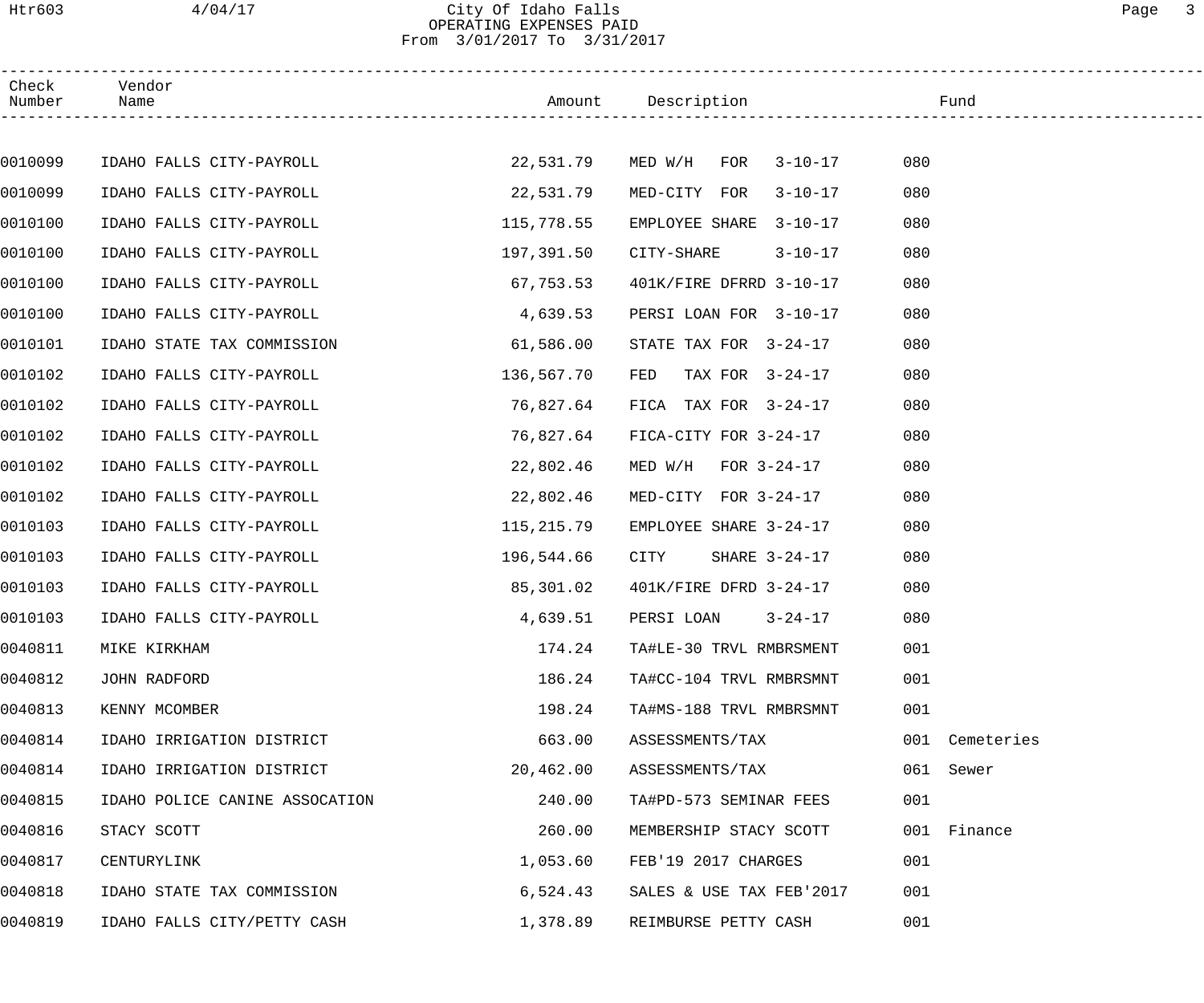### Htr603 4/04/17 City Of Idaho Falls Page 4 OPERATING EXPENSES PAID From 3/01/2017 To 3/31/2017

| Check<br>Number | Vendor<br>Name                                 |           | Amount Description        |     | Fund                         |
|-----------------|------------------------------------------------|-----------|---------------------------|-----|------------------------------|
|                 |                                                |           |                           |     |                              |
| 0040820         | ENTERPRISE RENT-A-CAR                          | 72.23     | TA#CDS-22 RENTAL CARS     | 001 |                              |
| 0040821         | AVIATION SECURITY CLEARINGHOUSE 3,000.00       |           | SECURITY THREAT ASSESSMNT |     | 060 Airport                  |
| 0040822         | UTAH ASSOCIATION MUNICIPAL POWER SY 488,788.83 |           | POWER BILL JANUARY 2017   | 064 |                              |
| 0040823         | BERNICE RAYNA                                  | 73.00     | RFND ON RCPT#329204       | 011 |                              |
| 0040824         | WELLS FARGO BANK                               | 13,815.85 | PMT PCARD JAN21-FEB17'17  | 001 |                              |
| 0040824         | WELLS FARGO BANK                               | 66.41     | PMT PCARD JAN21-FEB17'17  |     | 001 Mayor                    |
| 0040824         | WELLS FARGO BANK                               | 60.00     | PMT PCARD JAN21-FEB17'17  |     | 001 Mayor                    |
| 0040824         | WELLS FARGO BANK                               | 98.92     | PMT PCARD JAN21-FEB17'17  |     | 001 Mayor                    |
| 0040824         | WELLS FARGO BANK                               | 159.30    | PMT PCARD JAN21-FEB17'17  |     | 001 Data Processing          |
| 0040824         | WELLS FARGO BANK                               | 53.00     | PMT PCARD JAN21-FEB17'17  | 001 | Data Processing              |
| 0040824         | WELLS FARGO BANK                               | 950.00    | PMT PCARD JAN21-FEB17'17  |     | 001 Data Processing          |
| 0040824         | WELLS FARGO BANK                               | 125.00    | PMT PCARD JAN21-FEB17'17  | 001 | Finance                      |
| 0040824         | WELLS FARGO BANK                               | 22.00     | PMT PCARD JAN21-FEB17'17  |     | 001 Planning & Building      |
| 0040824         | WELLS FARGO BANK                               | 187.00    | PMT PCARD JAN21-FEB17'17  |     | 001 Planning & Building      |
| 0040824         | WELLS FARGO BANK                               | 499.00    | PMT PCARD JAN21-FEB17'17  | 001 | Human Resources              |
| 0040824         | WELLS FARGO BANK                               | 836.61    | PMT PCARD JAN21-FEB17'17  |     | 001 Human Resources          |
| 0040824         | WELLS FARGO BANK                               | 25.05     | PMT PCARD JAN21-FEB17'17  |     | 001 Police                   |
| 0040824         | WELLS FARGO BANK                               | 325.00    | PMT PCARD JAN21-FEB17'17  |     | 001 Fire                     |
| 0040824         | WELLS FARGO BANK                               | 152.71    | PMT PCARD JAN21-FEB17'17  |     | 001 Parks                    |
| 0040824         | WELLS FARGO BANK                               | 492.58    | PMT PCARD JAN21-FEB17'17  |     | 001 Parks                    |
| 0040824         | WELLS FARGO BANK                               | 97.69     | PMT PCARD JAN21-FEB17'17  |     | 001 Parks                    |
| 0040824         | WELLS FARGO BANK                               | 950.39    | PMT PCARD JAN21-FEB17'17  | 001 | Parks                        |
| 0040824         | WELLS FARGO BANK                               | 49.00     | PMT PCARD JAN21-FEB17'17  |     | 001 Public Works Engineering |
| 0040824         | WELLS FARGO BANK                               | 587.00    | PMT PCARD JAN21-FEB17'17  | 019 | Self-Insurance               |
| 0040824         | WELLS FARGO BANK                               | 39.25     | PMT PCARD JAN21-FEB17'17  |     | 060 Airport                  |
| 0040824         | WELLS FARGO BANK                               | 25.40     | PMT PCARD JAN21-FEB17'17  |     | 060 Airport                  |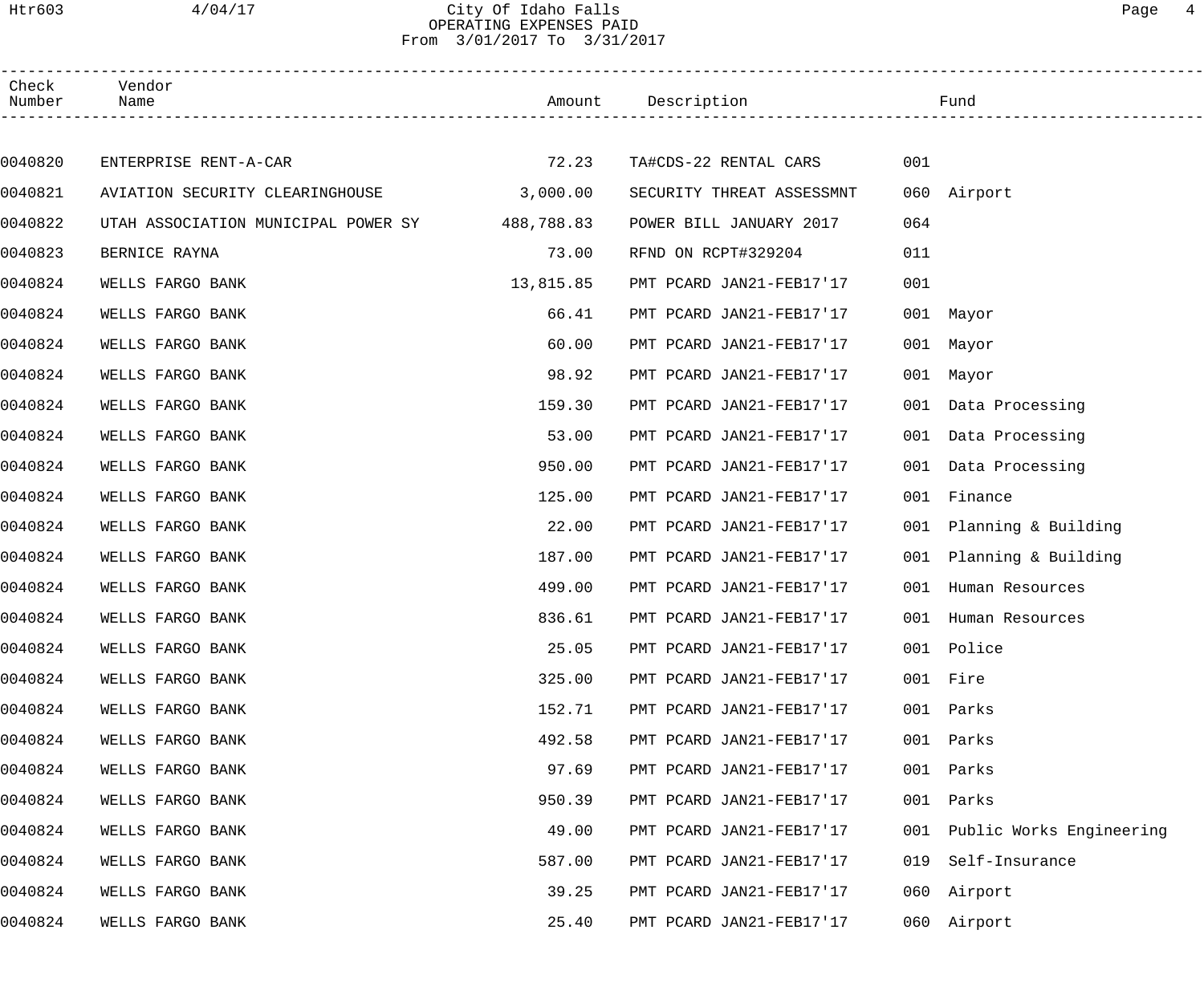### Htr603 4/04/17 City Of Idaho Falls Page 5 OPERATING EXPENSES PAID From 3/01/2017 To 3/31/2017

| Check<br>Number | Vendor<br>Name                   |            | Amount Description                   |     | Fund                 |  |
|-----------------|----------------------------------|------------|--------------------------------------|-----|----------------------|--|
|                 |                                  |            |                                      |     |                      |  |
| 0040824         | WELLS FARGO BANK                 | 2,342.99   | PMT PCARD JAN21-FEB17'17 060 Airport |     |                      |  |
| 0040824         | WELLS FARGO BANK                 | 4.02       | PMT PCARD JAN21-FEB17'17             |     | 064 Electric         |  |
| 0040824         | WELLS FARGO BANK                 | 17.74      | PMT PCARD JAN21-FEB17'17             | 064 | Electric             |  |
| 0040824         | WELLS FARGO BANK                 | 33.45      | PMT PCARD JAN21-FEB17'17             |     | 011 Recreation       |  |
| 0040824         | WELLS FARGO BANK                 | 1,650.60   | PMT PCARD JAN21-FEB17'17             |     | 012 Library          |  |
| 0040824         | WELLS FARGO BANK                 | 74.00      | PMT PCARD JAN21-FEB17'17             |     | 012 Library          |  |
| 0040824         | WELLS FARGO BANK                 | 15,630.00  | PMT PCARD JAN21-FEB17'17             |     | 012 Library          |  |
| 0040824         | WELLS FARGO BANK                 | 1,491.93   | PMT PCARD JAN21-FEB17'17             |     | 012 Library          |  |
| 0040825         | WOODLAND HILLS ELEMENTARY SCHOOL | 4.00       | OVRPMNT ON ZOOMOBILE PRES            | 001 |                      |  |
| 0040826         | IDAHO FARMERS MARKET ASSOCIATION | 127.20     | REFUND ON RCPT#329988                | 011 |                      |  |
| 0040827         | IDAHO FALLS CITY/PETTY CASH      | 1,585.05   | REIMBURSE PETTY CASH                 | 001 |                      |  |
| 0040828         | U.S. DEPT. OF AGRICULTURE        | 235.00     | MEMBERSHIPS                          |     | 001 Parks            |  |
| 0040829         | ROBERT LASHER                    | 658.00     | TA#PD-571 TRAVEL ADVANCE             | 001 |                      |  |
| 0040830         | CENTURYLINK                      | 48.42      | RADIO AND ALARM MAR'2017             |     | 001 General Services |  |
| 0040830         | CENTURYLINK                      | 45.81      | RADIO AND ALARM MAR'2017             |     | 011 Recreation       |  |
| 0040830         | CENTURYLINK                      | 96.84      | RADIO AND ALARM MAR'2017             |     | 011 Recreation       |  |
| 0040830         | CENTURYLINK                      | 70.00      | RADIO AND ALARM MAR'2017             |     | 060 Airport          |  |
| 0040830         | CENTURYLINK                      | 142.85     | RADIO AND ALARM MAR'2017             |     | 061 Water            |  |
| 0040830         | CENTURYLINK                      | 39.00      | RADIO AND ALARM MAR'2017             | 061 | Sewer                |  |
| 0040830         | CENTURYLINK                      | 379.04     | RADIO AND ALARM MAR'2017             |     | 064 Electric         |  |
| 0040831         | CENTURYLINK                      | 1,294.45   | (3) T1 LINES FOR MAR' 2017           | 001 |                      |  |
| 0040832         | GARY OLSON                       | 149.91     | TA#PW-177 TRVL ADVANCE               | 001 |                      |  |
| 0040833         | IDAHOAN FOODS, LLC               | 7,028.00   | EASEMENT -NORTH LOOP EXP             |     | 064 Electric         |  |
| 0040834         | MARK SPRAKTES                    | 10.36      | TA#PRD-200--TRVL RMBRSMNT            | 001 |                      |  |
| 0040835         | IDAHO FALLS (UTILITY), CITY OF   | 5,817.84   | CR PYMNT TO (10)BK97 FEB             | 064 |                      |  |
| 0040836         | BONNEVILLE POWER ADMIN.-IF       | 241,494.00 | TRANSBILL ID:FEB2017                 | 064 |                      |  |
|                 |                                  |            |                                      |     |                      |  |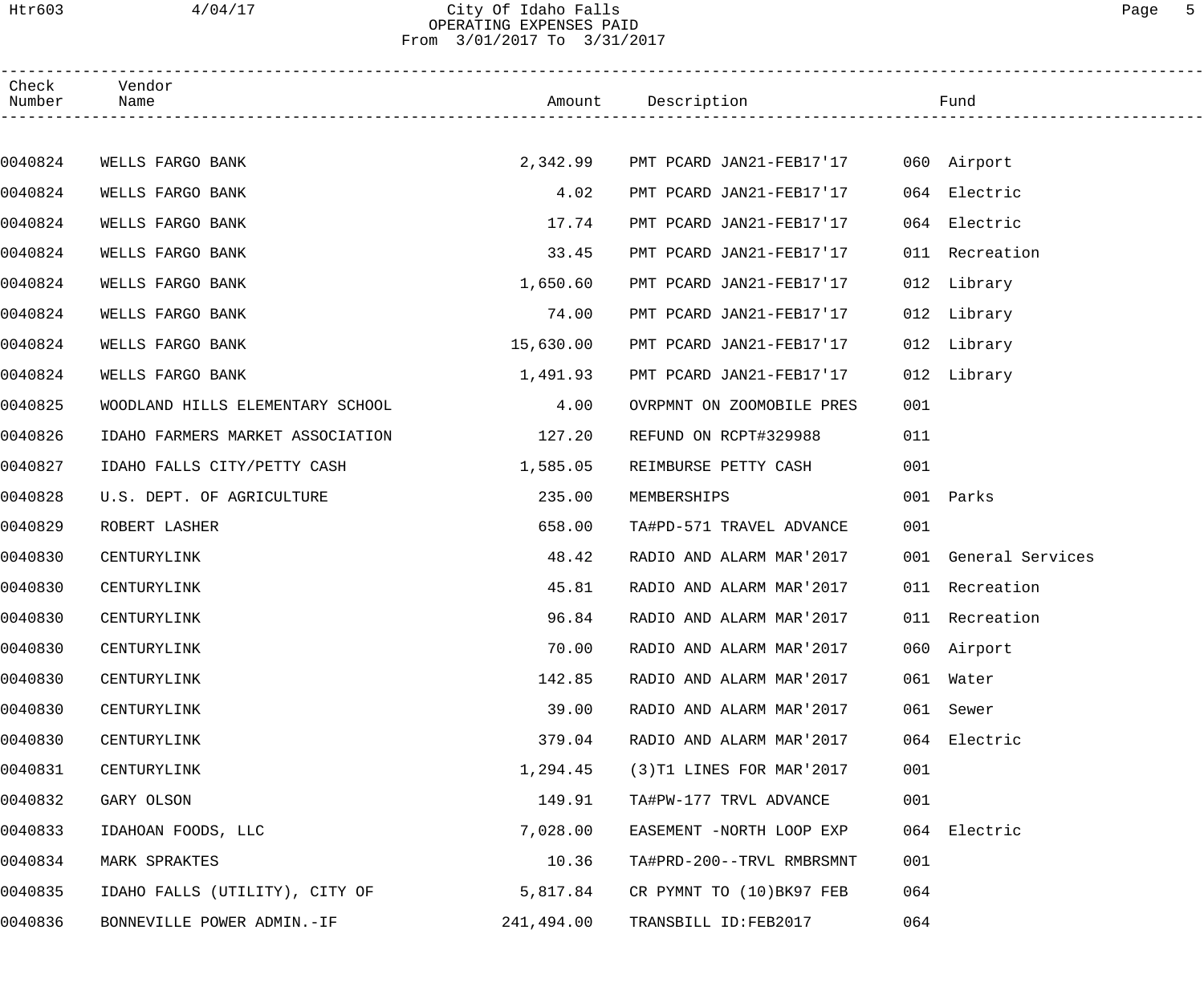## Htr603 4/04/17 City Of Idaho Falls Page 6 OPERATING EXPENSES PAID From 3/01/2017 To 3/31/2017

| Check<br>Number | Vendor<br>Name                                                 |            | Amount Description        | Fund         |                      |  |
|-----------------|----------------------------------------------------------------|------------|---------------------------|--------------|----------------------|--|
|                 |                                                                |            |                           |              |                      |  |
| 0040837         | BONNEVILLE POWER ADMIN.-IF $1,928,645.00$ POWER-BILLID:FEB2017 |            |                           | 064          |                      |  |
| 0040838         | IDAHO FALLS CITY/PETTY CASH                                    | 1,524.27   | REIMBURSE PETTY CASH      | 001          |                      |  |
| 0040839         | GLOBAL SOUND PRODUCTIONS                                       | 5,000.00   | RENTAL                    | 001 Parks    |                      |  |
| 0040840         | IDAHO SPORTING GOODS                                           | 76.00      | TA#PD-579 UNIFORMS-POST   | 001          |                      |  |
| 0040841         | ENTERPRISE RENT-A-CAR                                          | 225.55     | TA#AP-42 RENTAL CAR       | 001          |                      |  |
| 0040842         | REBECCA CASPER                                                 | 60.01      | TA#MO-158 TRVL RMBURSEMNT | 001          |                      |  |
| 0040843         | JACKIE FLOWERS                                                 | 28.04      | TA#906 TRAVEL RMBRSMENT   | 001          |                      |  |
| 0040844         | JOSH ROOS                                                      | 39.18      | TA#917 TRAVEL RMBRSMENT   | 001          |                      |  |
| 0040845         | WELLS FARGO BANK                                               | 17.50      | PYMNT CRCRD FEBRUARY 2017 | 064 Electric |                      |  |
| 0040845         | WELLS FARGO BANK                                               | $780.00 -$ | PYMNT CRCRD FEBRUARY 2017 | 064 Electric |                      |  |
| 0040845         | WELLS FARGO BANK                                               | 51.43      | PYMNT CRCRD FEBRUARY 2017 | 012 Library  |                      |  |
| 0040845         | WELLS FARGO BANK                                               | 1,165.36   | PYMNT CRCRD FEBRUARY 2017 | 012 Library  |                      |  |
| 0040845         | WELLS FARGO BANK                                               | 520.05     | PYMNT CRCRD FEBRUARY 2017 | 012 Library  |                      |  |
| 0040845         | WELLS FARGO BANK                                               | 1,049.99   | PYMNT CRCRD FEBRUARY 2017 | 012 Library  |                      |  |
| 0040845         | WELLS FARGO BANK                                               | 503.99     | PYMNT CRCRD FEBRUARY 2017 | 012 Library  |                      |  |
| 0040846         | CENTURYLINK                                                    | 257.13     | MAR 10,2017 DID CHRGS     | 001          |                      |  |
| 0040847         | IDAHO WATER USERS ASSOC, INC.                                  | 45.00      | TA#MO-162 REGISTRATION    | 001          |                      |  |
| 0040848         | TRENT GALBRAITH                                                | 534.60     | TA#IFP-885 TRVL RMBRSMNT  | 001          |                      |  |
| 0040849         | NEWMAN GILES; EAGLE EYE PRODUCE                                | 30,000.00  | PAYMENT FOR C&N           | 064 Electric |                      |  |
| 0040850         | CKS INC.                                                       | 125.48     | REFUND PRMT RES17-0007    | 001          |                      |  |
| 0040851         | ALPINE HEATING                                                 | 246.66     | REFUND PRMT RCOM17-0043   | 001          |                      |  |
| 0040852         | TOM ROWE                                                       | 758.16     | TA#IFP-902 TRVL ADVANCE   | 001          |                      |  |
| 0040853         | BIL KNOX                                                       | 1,019.16   | TA#IFP-911 TRVL ADVANCE   | 001          |                      |  |
| 0040854         | JASON COOPER +1                                                | 1,294.32   | TA#IFP-899 TRVL ADVANCE   | 001          |                      |  |
| 0040855         | HART III, JOHN N.                                              | 5,000.00   | LEASE PYMNT HART BUILDING |              | 001 General Services |  |
| 0040856         | RYAN TEW                                                       | 298.53     | TA#HR-30 TRVL RMBRSMENT   | 001          |                      |  |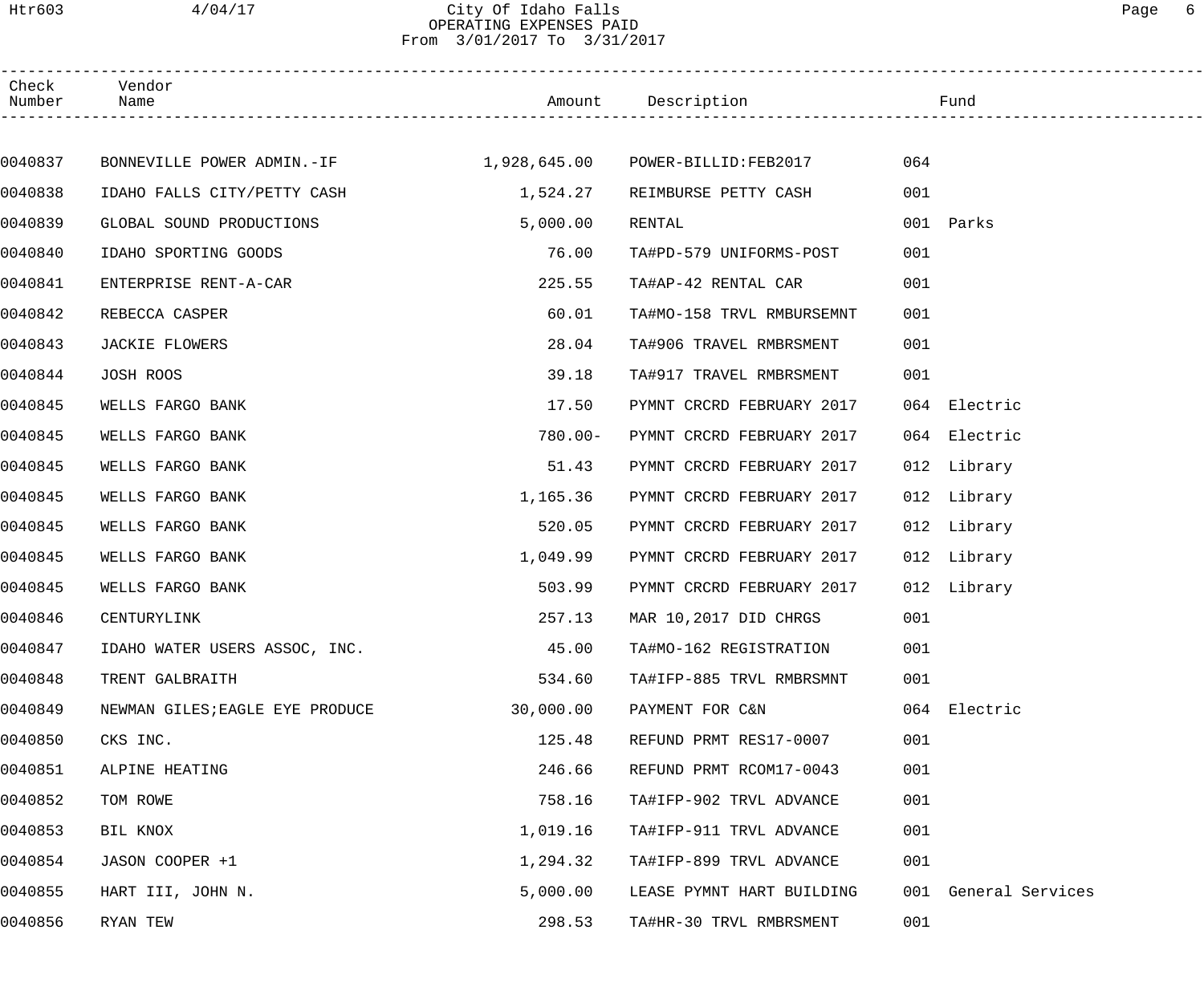## Htr603 4/04/17 City Of Idaho Falls Page 7 OPERATING EXPENSES PAID From 3/01/2017 To 3/31/2017

| Check<br>Number | Vendor<br>Name                 | Amount   | Description               |     | Fund                    |
|-----------------|--------------------------------|----------|---------------------------|-----|-------------------------|
|                 |                                |          |                           |     |                         |
| 0040857         | TRAVIS PRAIRIE                 | 3,426.80 | TA#IFP-882,908,918 RMBRST | 001 |                         |
| 0040858         | CENTURYLINK                    | 929.57   | MAR 19'17 CHARGES         | 001 |                         |
| 0040859         | IDAHO FALLS CITY/PETTY CASH    | 1,637.73 | REIMBURSE PETTY CASH      | 001 |                         |
| 0040860         | ROBBIE SERR +3                 | 1,449.20 | TA#PW-179 TRVL ADVANCE    | 001 |                         |
| 0040861         | IDAHO FALLS (UTILITY), CITY OF | 60.91    | BOOK97 MARCH 2017 INV#19  |     | 001 Mayor               |
| 0040861         | IDAHO FALLS (UTILITY), CITY OF | 155.49   | BOOK97 MARCH 2017 INV#19  |     | 001 City Attorney       |
| 0040861         | IDAHO FALLS (UTILITY), CITY OF | 77.99    | BOOK97 MARCH 2017 INV#19  | 001 | Municipal Services      |
| 0040861         | IDAHO FALLS (UTILITY), CITY OF | 61.90    | BOOK97 MARCH 2017 INV#19  |     | 001 City Clerk          |
| 0040861         | IDAHO FALLS (UTILITY), CITY OF | 1,089.34 | BOOK97 MARCH 2017 INV#19  |     | 001 Data Processing     |
| 0040861         | IDAHO FALLS (UTILITY), CITY OF | 279.48   | BOOK97 MARCH 2017 INV#19  |     | 001 Treasurer           |
| 0040861         | IDAHO FALLS (UTILITY), CITY OF | 199.41   | BOOK97 MARCH 2017 INV#19  |     | 001 Finance             |
| 0040861         | IDAHO FALLS (UTILITY), CITY OF | 84.70    | BOOK97 MARCH 2017 INV#19  |     | 001 General Services    |
| 0040861         | IDAHO FALLS (UTILITY), CITY OF | 968.80   | BOOK97 MARCH 2017 INV#19  |     | 001 General Services    |
| 0040861         | IDAHO FALLS (UTILITY), CITY OF | 2,107.98 | BOOK97 MARCH 2017 INV#19  |     | 001 General Services    |
| 0040861         | IDAHO FALLS (UTILITY), CITY OF | 4,062.30 | BOOK97 MARCH 2017 INV#19  |     | 001 General Services    |
| 0040861         | IDAHO FALLS (UTILITY), CITY OF | 3,736.62 | BOOK97 MARCH 2017 INV#19  |     | 001 General Services    |
| 0040861         | IDAHO FALLS (UTILITY), CITY OF | 400.51   | BOOK97 MARCH 2017 INV#19  |     | 001 Planning & Building |
| 0040861         | IDAHO FALLS (UTILITY), CITY OF | 82.33    | BOOK97 MARCH 2017 INV#19  |     | 001 Human Resources     |
| 0040861         | IDAHO FALLS (UTILITY), CITY OF | 6,534.81 | BOOK97 MARCH 2017 INV#19  | 001 | Police                  |
| 0040861         | IDAHO FALLS (UTILITY), CITY OF | 1,260.46 | BOOK97 MARCH 2017 INV#19  |     | 001 Fire                |
| 0040861         | IDAHO FALLS (UTILITY), CITY OF | 3,906.52 | BOOK97 MARCH 2017 INV#19  |     | 001 Fire                |
| 0040861         | IDAHO FALLS (UTILITY), CITY OF | 6,486.14 | BOOK97 MARCH 2017 INV#19  | 001 | Parks                   |
| 0040861         | IDAHO FALLS (UTILITY), CITY OF | 4,559.97 | BOOK97 MARCH 2017 INV#19  | 001 | Parks                   |
| 0040861         | IDAHO FALLS (UTILITY), CITY OF | 1,015.87 | BOOK97 MARCH 2017 INV#19  | 001 | Cemeteries              |
| 0040861         | IDAHO FALLS (UTILITY), CITY OF | 298.34   | BOOK97 MARCH 2017 INV#19  | 001 | Public Works            |
| 0040861         | IDAHO FALLS (UTILITY), CITY OF | 4,599.52 | BOOK97 MARCH 2017 INV#19  | 010 | Streets                 |
|                 |                                |          |                           |     |                         |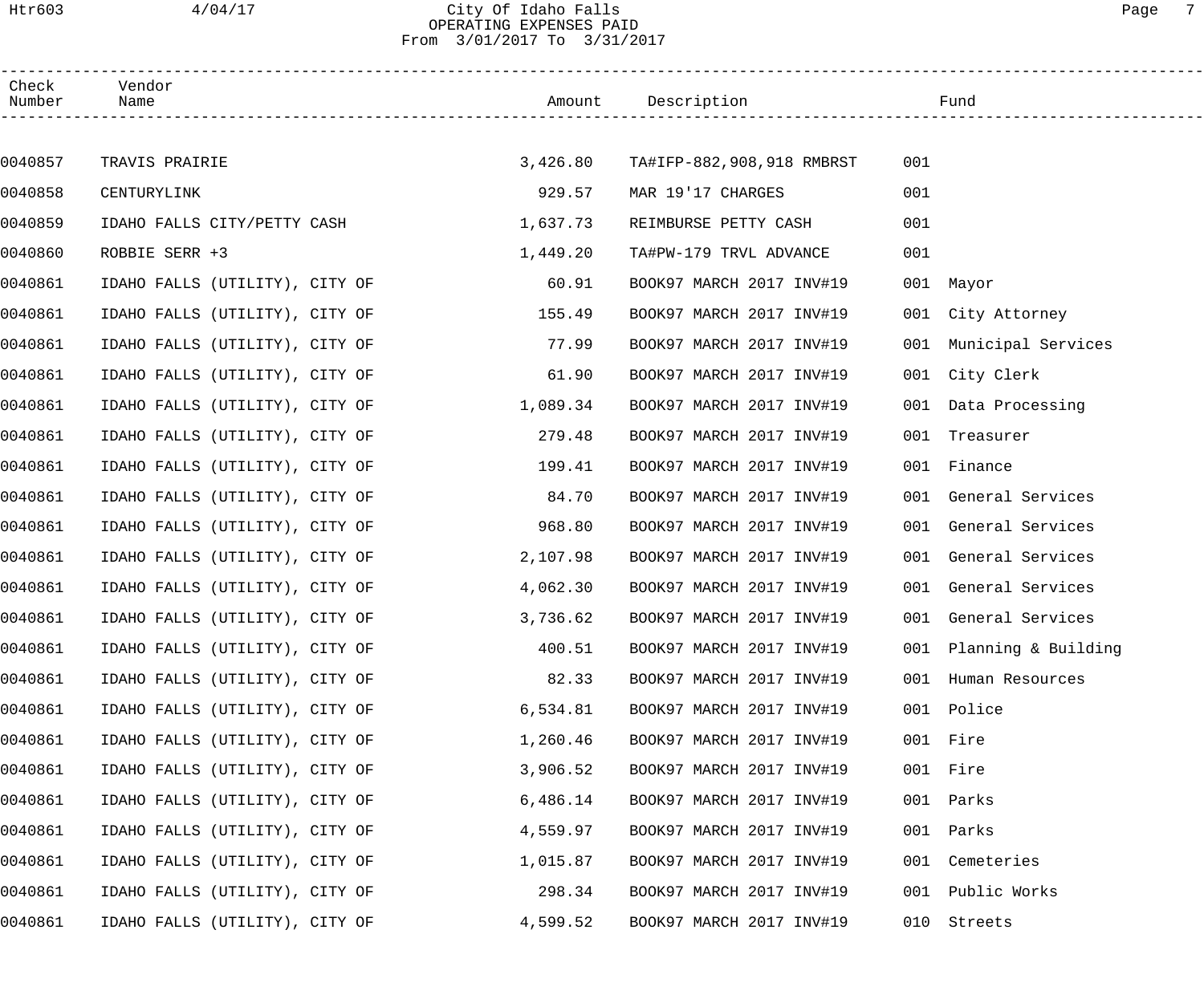## Htr603 4/04/17 City Of Idaho Falls Page 8 OPERATING EXPENSES PAID From 3/01/2017 To 3/31/2017

| Check<br>Number | Vendor<br>Name                 |  |                                                                                            | Amount Description       |                          |     | Fund             |  |
|-----------------|--------------------------------|--|--------------------------------------------------------------------------------------------|--------------------------|--------------------------|-----|------------------|--|
|                 |                                |  |                                                                                            |                          |                          |     |                  |  |
| 0040861         |                                |  | IDAHO FALLS (UTILITY), CITY OF                       25,613.53    BOOK97 MARCH 2017 INV#19 |                          |                          |     | 010 Streets      |  |
| 0040861         | IDAHO FALLS (UTILITY), CITY OF |  | 8,221.25                                                                                   |                          | BOOK97 MARCH 2017 INV#19 |     | 060 Airport      |  |
| 0040861         | IDAHO FALLS (UTILITY), CITY OF |  | 2,018.75                                                                                   |                          | BOOK97 MARCH 2017 INV#19 |     | 061 Water        |  |
| 0040861         |                                |  | IDAHO FALLS (UTILITY), CITY OF<br>33,496.51                                                |                          | BOOK97 MARCH 2017 INV#19 |     | 061 Water        |  |
| 0040861         | IDAHO FALLS (UTILITY), CITY OF |  | 392.19                                                                                     |                          | BOOK97 MARCH 2017 INV#19 |     | 061 Sewer        |  |
| 0040861         |                                |  | IDAHO FALLS (UTILITY), CITY OF<br>16,771.40                                                |                          | BOOK97 MARCH 2017 INV#19 |     | 061 Sewer        |  |
| 0040861         | IDAHO FALLS (UTILITY), CITY OF |  | 2,495.29                                                                                   |                          | BOOK97 MARCH 2017 INV#19 |     | 061 Sewer        |  |
| 0040861         | IDAHO FALLS (UTILITY), CITY OF |  | 8,758.16                                                                                   |                          | BOOK97 MARCH 2017 INV#19 |     | 061 Sewer        |  |
| 0040861         | IDAHO FALLS (UTILITY), CITY OF |  | 2,820.85                                                                                   |                          | BOOK97 MARCH 2017 INV#19 |     | 064 Electric     |  |
| 0040861         | IDAHO FALLS (UTILITY), CITY OF |  | 6,872.27                                                                                   |                          | BOOK97 MARCH 2017 INV#19 |     | 064 Electric     |  |
| 0040861         | IDAHO FALLS (UTILITY), CITY OF |  | 972.20                                                                                     |                          | BOOK97 MARCH'2017 INV#19 | 062 | Sanitation       |  |
| 0040861         | IDAHO FALLS (UTILITY), CITY OF |  | 1,329.70                                                                                   |                          | BOOK97 MARCH'2017 INV#19 |     | 011 Recreation   |  |
| 0040861         | IDAHO FALLS (UTILITY), CITY OF |  | 1,924.57                                                                                   |                          | BOOK97 MARCH'2017 INV#19 |     | 011 Recreation   |  |
| 0040861         | IDAHO FALLS (UTILITY), CITY OF |  | 7,831.05                                                                                   |                          | BOOK97 MARCH'2017 INV#19 |     | 011 Recreation   |  |
| 0040861         | IDAHO FALLS (UTILITY), CITY OF |  | 5,796.20                                                                                   | BOOK97 MARCH'2017 INV#19 |                          |     | 011 Recreation   |  |
| 0040861         | IDAHO FALLS (UTILITY), CITY OF |  | 5,456.20                                                                                   | BOOK97 MARCH'2017 INV#19 |                          |     | 012 Library      |  |
| 0040861         | IDAHO FALLS (UTILITY), CITY OF |  | 290.16                                                                                     |                          | BOOK97 MARCH'2017 INV#19 |     | 018 Golf Courses |  |
| 0040861         | IDAHO FALLS (UTILITY), CITY OF |  | 2,145.73                                                                                   |                          | BOOK97 MARCH'2017 INV#19 |     | 018 Golf Courses |  |
| 0040861         | IDAHO FALLS (UTILITY), CITY OF |  | 1,576.14                                                                                   |                          | BOOK97 MARCH'2017 INV#19 | 018 | Golf Courses     |  |
| 0040861         | IDAHO FALLS (UTILITY), CITY OF |  | 581.10                                                                                     |                          | BOOK97 MARCH'2017 INV#19 | 018 | Golf Courses     |  |
| 0040861         | IDAHO FALLS (UTILITY), CITY OF |  | 3,220.60                                                                                   |                          | BOOK97 MARCH'2017 INV#19 | 018 | Golf Courses     |  |
|                 |                                |  |                                                                                            |                          |                          |     |                  |  |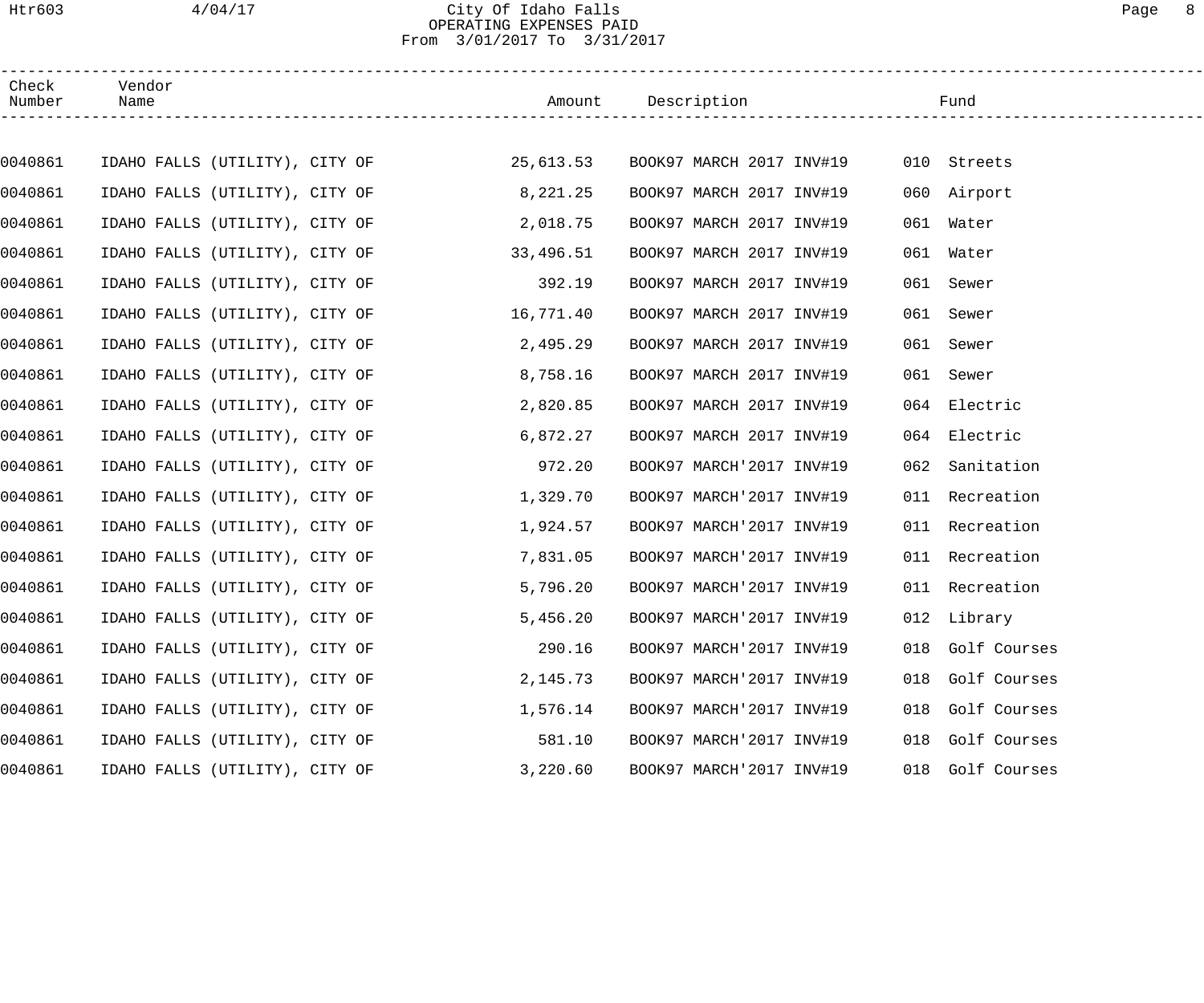#### City Of Idaho Falls Summary of Operating Expenses By Fund From 3/01/2017 To 3/31/2017 ------------------------------------------------------------------------------------------------------------------------------------

| $\mathbf{1}$ | General Fund           | 95,106.83    |
|--------------|------------------------|--------------|
| 10           | Street Fund            | 30, 213.05   |
| 11           | Recreation Fund        | 17,257.82    |
| 12           | Library Fund           | 27,593.55    |
| 18           | Golf Fund              | 7,813.73     |
| 19           | Self-Insurance Fund    | 587.00       |
| 60           | Airport Fund           | 13,698.89    |
| 61           | Water & Sewer Fund     | 84,576.15    |
| 62           | Sanitation Fund        | 972.20       |
| 64           | Electric Light Fund    | 2,711,105.09 |
| 80           | Payroll Liability Fund | 3,718,685.67 |
|              |                        | 6,707,609.98 |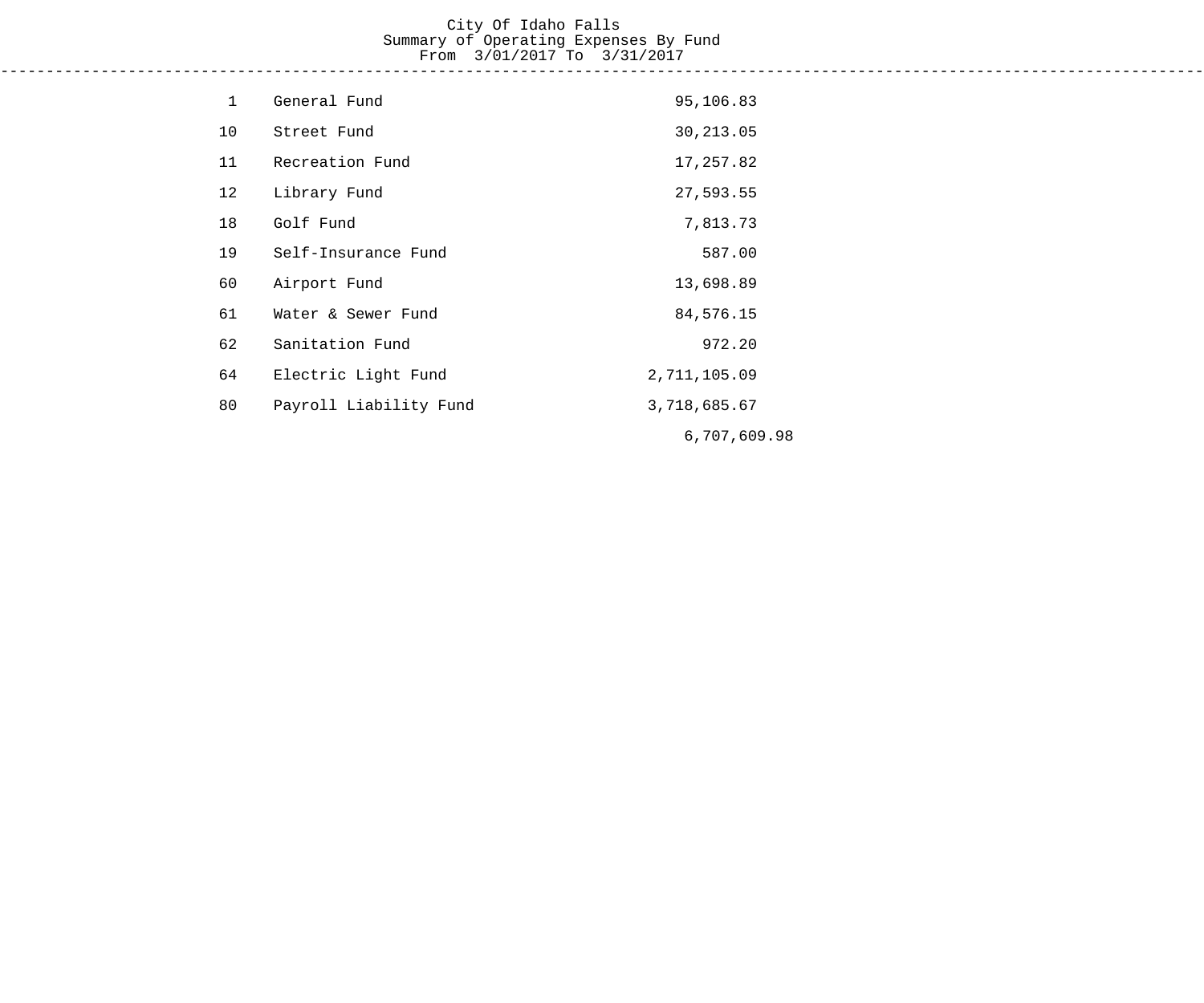### Htr606 4/04/17 City Of Idaho Falls Page 1 ELECTRONIC FUND TRANSFERS From 3/01/2017 To 3/31/2017

| Check<br>Number | Vendor<br>Name                 |           | Amount Description        |     | Fund                 |
|-----------------|--------------------------------|-----------|---------------------------|-----|----------------------|
|                 |                                |           |                           |     |                      |
| 0015495         | ALIAH DVM, RHONDA              | 434.00    | VET CONSULTING/TREATMENT  |     | 001 Parks            |
| 0015495         | ALIAH DVM, RHONDA              | 3,150.00  | VET CONSULTING/TREATMENT  |     | 001 Parks            |
| 0015496         | AMERICAN DIVERSITY BUSINESS    | 189.50    | PRINTING                  | 063 | Ambulance            |
| 0015497         | BATTERIES PLUS                 | 89.95     | EQ REPAIR AND MAINT       |     | 001 General Services |
| 0015498         | BEARING & INDUSTRIAL SALES INC | 80.82     | EQ REPAIR AND MAINT       |     | 001 General Services |
| 0015499         | CDW GOVERNMENT, INC.           | 90.00     | COMPUTERS, DP/WORD PROC.  |     | 001 Treasurer        |
| 0015500         | CERTIFIED LABORATORIES         | 778.20    | FUEL OIL GREASE & LUB     |     | 061 Sewer            |
| 0015501         | CONRAD & BISCHOFF, INC.        | 9,971.47  | FUEL AND ADDITIVES        | 001 |                      |
| 0015501         | CONRAD & BISCHOFF, INC.        | 13,800.10 | FUEL AND ADDITIVES        | 001 |                      |
| 0015501         | CONRAD & BISCHOFF, INC.        | 2,216.50  | FUEL AND ADDITIVES        | 001 |                      |
| 0015502         | D & S ELECTRICAL SUPPLY CO     | 2,754.86  | CONDUCTOR                 | 064 |                      |
| 0015502         | D & S ELECTRICAL SUPPLY CO     | 21,984.82 | CONDUCTOR                 | 064 |                      |
| 0015503         | ELECTRICAL EQUIPMENT CO., INC. | 75.00     | SEWER DEPARTMENT          |     | 061 Sewer            |
| 0015503         | ELECTRICAL EQUIPMENT CO., INC. | 19,237.94 | PUMPS & ACCESSORIES       |     | 061 Sewer            |
| 0015504         | FERGUSON ENTERPRISES, INC.     | 16.39     | PLUMBING EQUIP/SUPPLIES   |     | 001 General Services |
| 0015504         | FERGUSON ENTERPRISES, INC.     | 126.65    | PLUMBING EQUIP/SUPPLIES   |     | 001 General Services |
| 0015504         | FERGUSON ENTERPRISES, INC.     | 95.00     | 4 1/2 SMOOTH JAW WRCH     |     | 061 Water            |
| 0015505         | FIRE SERVICES OF IDAHO, INC.   | 180.00    | FIRE PROTECT EQ/SUP/MAINT |     | 001 General Services |
| 0015505         | FIRE SERVICES OF IDAHO, INC.   | 81.75     | FIRE PROTECT EQ/SUP/MAINT |     | 001 General Services |
| 0015506         | FREIGHTLINER OF IDAHO          | 22.44     | GARAGE SHOP SUPPLIES      |     | 001 General Services |
| 0015506         | FREIGHTLINER OF IDAHO          | 173.34    | EO REPAIR AND MAINT       |     | 001 General Services |
| 0015506         | FREIGHTLINER OF IDAHO          | 173.34    | EQ REPAIR AND MAINT       |     | 001 General Services |
| 0015506         | FREIGHTLINER OF IDAHO          | 189.00    | EQ REPAIR AND MAINT       |     | 001 General Services |
| 0015506         | FREIGHTLINER OF IDAHO          | 1,155.97  | VEHICLE AND EQUIP. MAINT. |     | 001 General Services |
| 0015506         | FREIGHTLINER OF IDAHO          | 265.38    | VEHICLE AND EQUIP. MAINT. |     | 001 General Services |
| 0015507         | H-K CONTRACTORS, INC.          | 27,725.00 | RENTAL                    | 001 | Public Works-Streets |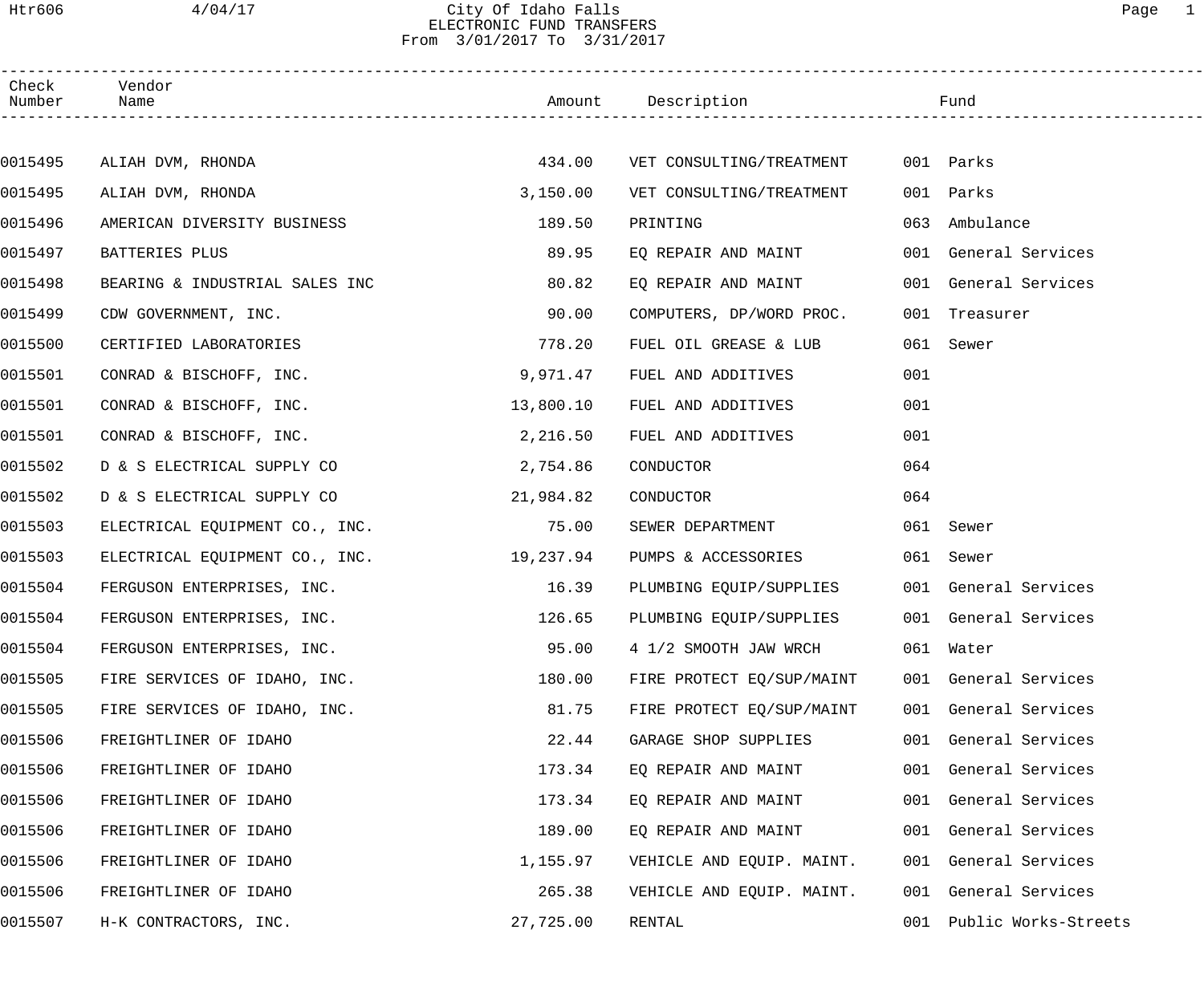### Htr606 4/04/17 City Of Idaho Falls Page 2 ELECTRONIC FUND TRANSFERS From 3/01/2017 To 3/31/2017

| Check<br>Number | Vendor<br>Name                     |            | Amount Description           |     | Fund                     |  |
|-----------------|------------------------------------|------------|------------------------------|-----|--------------------------|--|
|                 |                                    |            |                              |     |                          |  |
| 0015507         | H-K CONTRACTORS, INC.              | 14,270.00  | RENTAL                       |     | 001 Public Works-Streets |  |
| 0015508         | INTERMOUNTAIN CLAIMS, INC.         | 11,314.05  | RFND 2/6-2/20/17             |     | 019 Self-Insurance       |  |
| 0015509         | JACK'S TIRE & OIL, INC.            | 10.00      | VEHICLE AND EQUIP. MAINT.    |     | 001 General Services     |  |
| 0015509         | JACK'S TIRE & OIL, INC.            | 10.00      | VEHICLE AND EQUIP. MAINT.    |     | 001 General Services     |  |
| 0015510         | JOHNSTONE SUPPLY, IDAHO FALLS      | 21.16      | AIR CONDITIONING/HEATING     |     | 001 General Services     |  |
| 0015510         | JOHNSTONE SUPPLY, IDAHO FALLS      | 50.00      | AIR CONDITIONING/HEATING     |     | 001 General Services     |  |
| 0015510         | JOHNSTONE SUPPLY, IDAHO FALLS      | 14.56      | FREIGHT                      |     | 001 General Services     |  |
| 0015510         | JOHNSTONE SUPPLY, IDAHO FALLS      | 171.00     | MOTORS / ENGINES             |     | 001 General Services     |  |
| 0015510         | JOHNSTONE SUPPLY, IDAHO FALLS      | 36.34      | AIR CONDITIONING/HEATING     |     | 001 General Services     |  |
| 0015510         | JOHNSTONE SUPPLY, IDAHO FALLS      | 4.83       | AIR CONDITIONING/HEATING     |     | 001 General Services     |  |
| 0015510         | JOHNSTONE SUPPLY, IDAHO FALLS      | 36.34      | AIR CONDITIONING/HEATING     |     | 001 General Services     |  |
| 0015511         | MCLAUGHLIN YOUNG EMPLOYEE SRVCS    | 1,156.34   | PROFESSIONAL/PERSONAL SRV    |     | 001 Human Resources      |  |
| 0015512         | MORGAN CONSTRUCTION, INC.          | 280,893.41 | CONSTRUCTION JOB/CONTRACT    |     | 001 Fire                 |  |
| 0015513         | NUMBER ONE PRINTING & SIGN         | 30.00      | POSTERS - YOUTH RALLY        |     | 064 Electric             |  |
| 0015514         | PORTER'S OFFICE PRODUCTS           | 76.60      | OFFICE SUPPLIES              |     | 001 Parks                |  |
| 0015515         | R & R PRODUCTS, INC.               |            | 1,410.30 EQ REPAIR AND MAINT |     | 001 General Services     |  |
| 0015516         | RESPOND FIRST AID SYSTEMS OF IDAHO | 165.02     | SAFETY EQUIPMENT             |     | 011 Recreation           |  |
| 0015517         | ROCKY MOUNTAIN TURF & IND.         | 518.90     | EQ REPAIR AND MAINT          | 001 |                          |  |
| 0015518         | SNAKE RIVER AUTO GLASS             | 170.00     | VEHICLE AND EQUIP. MAINT.    |     | 001 General Services     |  |
| 0015518         | SNAKE RIVER AUTO GLASS             | 1,100.00   | VEHICLE AND EQUIP. MAINT.    |     | 001 General Services     |  |
| 0015518         | SNAKE RIVER AUTO GLASS             | 20.00      | VEHICLE AND EQUIP. MAINT.    |     | 001 General Services     |  |
| 0015519         | SNAKE RIVER PRINTING COMPANY       | 447.64     | SNOW REMOVAL CARDS AND ST    | 010 | Streets                  |  |
| 0015520         | TACOMA SCREW PRODUCTS, INC.        | 133.53     | SANDING DISCS, GRITS, VEN    |     | 018 Golf Courses         |  |
| 0015521         | TOP HAT, INC.                      | 2,078.17   | ACCIDENT REPAIRS, FLEET      |     | 001 General Services     |  |
| 0015522         | TYNDALE COMPANY, INC.              | 81.60      | CLOTHING & APPAREL           |     | 064 Electric             |  |
| 0015522         | TYNDALE COMPANY, INC.              | $81.60 -$  | CLOTHING & APPAREL           |     | 064 Electric             |  |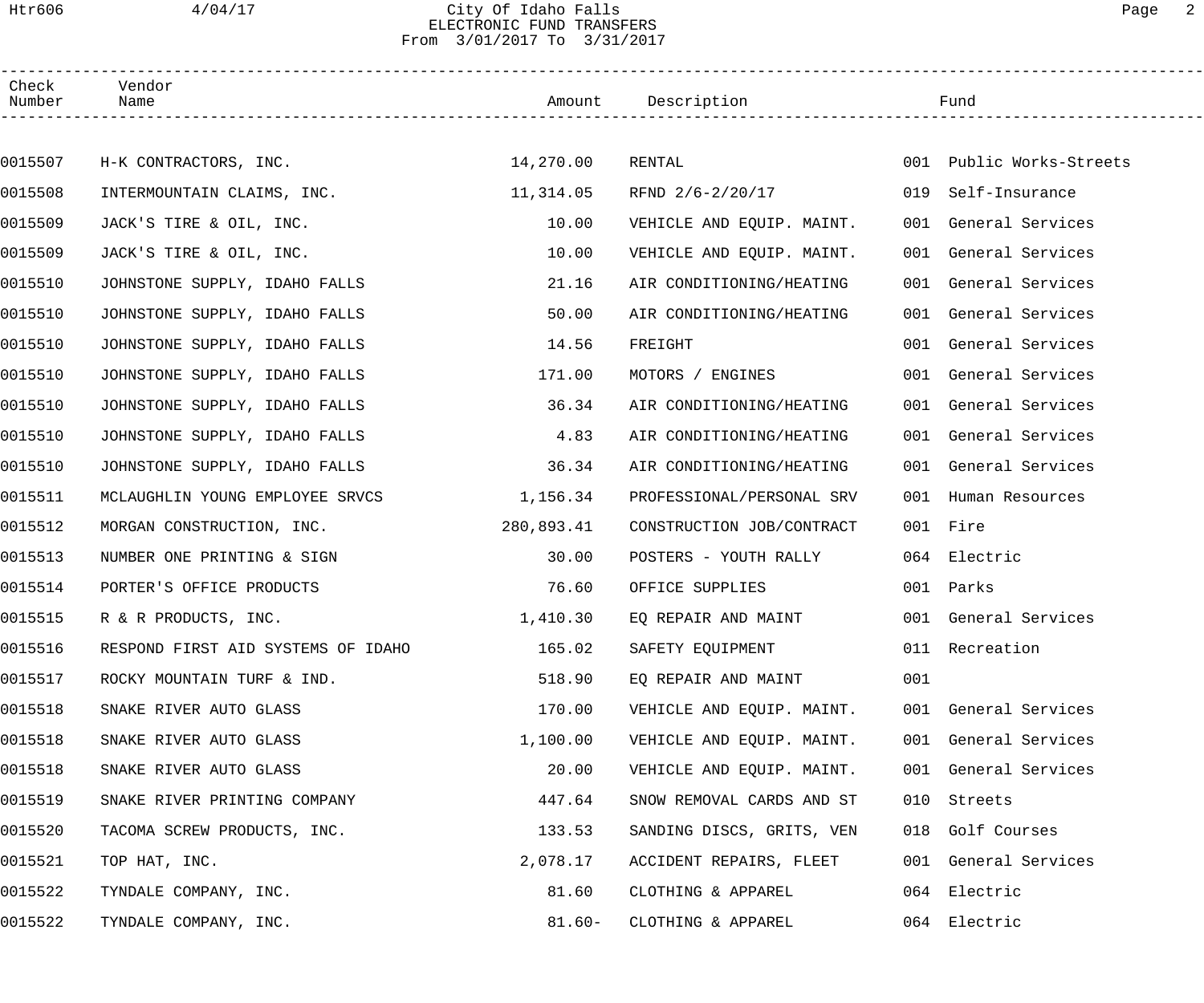### Htr606 4/04/17 City Of Idaho Falls Page 3 ELECTRONIC FUND TRANSFERS From 3/01/2017 To 3/31/2017

| Check<br>Number | Vendor<br>Name                 |           | Amount Description       |     | Fund                 |
|-----------------|--------------------------------|-----------|--------------------------|-----|----------------------|
|                 |                                |           |                          |     |                      |
| 0015522         | TYNDALE COMPANY, INC.          | $81.60 -$ | CLOTHING & APPAREL       |     | 064 Electric         |
| 0015522         | TYNDALE COMPANY, INC.          | 228.00    | CLOTHING & APPAREL       |     | 064 Electric         |
| 0015523         | VALERIO, JAMES                 | 72.00     | CONTRACTED OFFICIALS     |     | 011 Recreation       |
| 0015524         | WEST COAST PAPER SOLUTIONS     | 919.48    | CUSTODIAL SUPPLIES/EQUIP |     | 001 Police           |
| 0015524         | WEST COAST PAPER SOLUTIONS     | 132.30    | CUSTODIAL SUPPLIES/EQUIP |     | 001 Police           |
| 0015525         | WORK WEARHOUSE                 | 139.95    | KEEN DETROIT BOOTS 7.5   |     | 060 Airport          |
| 0015525         | WORK WEARHOUSE                 | 109.95    | ARIAT FATBABY BOOTS 7    |     | 060 Airport          |
| 0015525         | WORK WEARHOUSE                 | 119.95    | CARHART JACKET #101300   |     | 060 Airport          |
| 0015525         | WORK WEARHOUSE                 | 62.95     | ARBORWEAR VEST #402238   |     | 060 Airport          |
| 0015525         | WORK WEARHOUSE                 | 16.95     | DARNTOUGH SOCKS          |     | 060 Airport          |
| 0015525         | WORK WEARHOUSE                 | $45.00 -$ | DISCOUNT                 |     | 060 Airport          |
| 0015525         | WORK WEARHOUSE                 | 52.11     | PANTS - BEANIE           |     | 001 Parks            |
| 0015525         | WORK WEARHOUSE                 | 80.90     | 2 PR PANTS               |     | 001 Parks            |
| 0015525         | WORK WEARHOUSE                 | 83.53     | 3 PR PANTS               |     | 001 Parks            |
| 0015526         | ZOLL DATA SYSTEMS, INC.        | 17,805.00 | COMPUTERS, DP/WORD PROC. |     | 063 Ambulance        |
| 0015527         | ADVANCED INDUSTRIAL SUPPLY     | 69.76     | OPTICAL EQUIP & SUPPLIES |     | 064 Electric         |
| 0015527         | ADVANCED INDUSTRIAL SUPPLY     | 80.08     | OPTICAL EQUIP & SUPPLIES |     | 064 Electric         |
| 0015528         | AMERICAN DIVERSITY BUSINESS    | 1,300.00  | PAPER                    |     | 001 Treasurer        |
| 0015529         | ARNOLD MACHINERY CO., INC.     | 130.26    | EQ REPAIR AND MAINT      |     | 001 General Services |
| 0015529         | ARNOLD MACHINERY CO., INC.     | 18.71     | FREIGHT                  |     | 001 General Services |
| 0015530         | BATTERIES PLUS                 | 25.94     | GARAGE SHOP SUPPLIES     |     | 001 General Services |
| 0015531         | BEARING & INDUSTRIAL SALES INC | 319.50    | EQ REPAIR AND MAINT      | 001 |                      |
| 0015532         | CAL RANCH STORES               | 137.46    | PARKS & RECREATION MISC. |     | 001 Parks            |
| 0015532         | CAL RANCH STORES               | 5.41      | PARKS & RECREATION MISC. |     | 001 Parks            |
| 0015532         | CAL RANCH STORES               | 19.99     | SPACE HEATER FOR OFFICE  |     | 061 Water            |
| 0015532         | CAL RANCH STORES               | 109.99    | VISE BENCH 6" SWIVEL     |     | 018 Golf Courses     |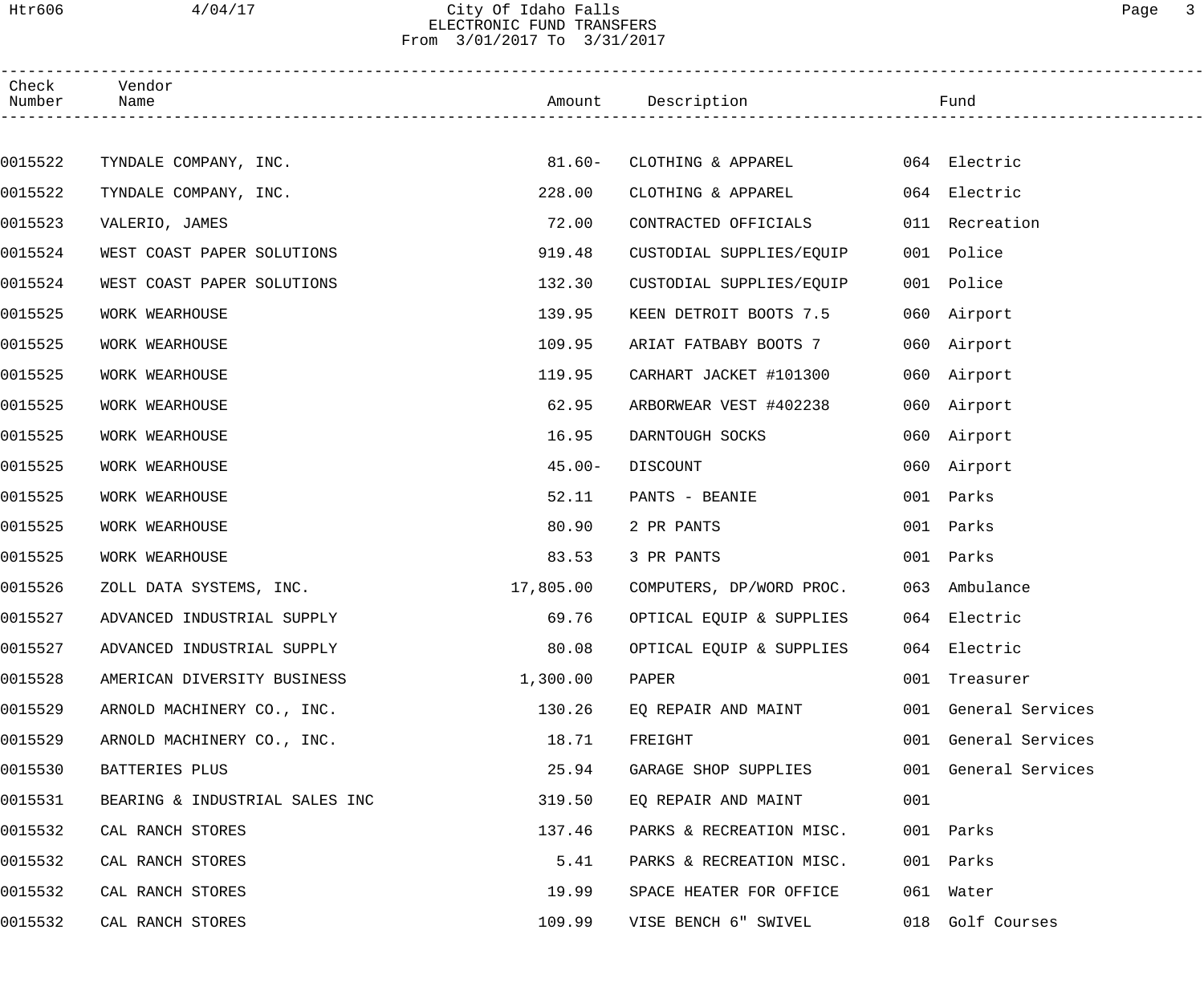### Htr606 4/04/17 City Of Idaho Falls Page 4 ELECTRONIC FUND TRANSFERS From 3/01/2017 To 3/31/2017

| Check<br>Number | Vendor<br>Name                 |           | Amount Description        |     | Fund                 |
|-----------------|--------------------------------|-----------|---------------------------|-----|----------------------|
|                 |                                |           |                           |     |                      |
| 0015532         | CAL RANCH STORES               | 16.30     | PARKS & RECREATION MISC.  |     | 001 Parks            |
| 0015532         | CAL RANCH STORES               | 19.96     | PARKS & RECREATION MISC.  |     | 001 Parks            |
| 0015533         | CDW GOVERNMENT, INC.           | 100.02    | COMPUTERS, DP/WORD PROC.  |     | 001 Fire             |
| 0015534         | CLEARS, INC.                   | 20.00     | SERVICES/MISCELLANEOUS    |     | 001 Police           |
| 0015535         | CONRAD & BISCHOFF, INC.        | 11,434.35 | FUEL AND ADDITIVES        | 001 |                      |
| 0015535         | CONRAD & BISCHOFF, INC.        | 13,793.26 | FUEL AND ADDITIVES        | 001 |                      |
| 0015535         | CONRAD & BISCHOFF, INC.        | 440.12    | FUEL AND ADDITIVES        |     | 001 General Services |
| 0015535         | CONRAD & BISCHOFF, INC.        | 1,748.40  | FUEL AND ADDITIVES        | 001 |                      |
| 0015536         | DIG LINE, INC.                 | 117.14    | SERVICES/MISCELLANEOUS    |     | 061 Water            |
| 0015536         | DIG LINE, INC.                 | 117.13    | SERVICES/MISCELLANEOUS    |     | 061 Sewer            |
| 0015536         | DIG LINE, INC.                 | 234.27    | SERVICES/MISCELLANEOUS    |     | 064 Electric         |
| 0015537         | ELECTRICAL EQUIPMENT CO., INC. | 75.00     | SEWER DEPARTMENT          |     | 061 Sewer            |
| 0015537         | ELECTRICAL EQUIPMENT CO., INC. | 175.00    | SEWER DEPARTMENT          |     | 061 Sewer            |
| 0015538         | ELECTRICAL WHOLESALE SUPPLY CO | 39.87     | ELECTRICAL EQUIP/SUPPLIES |     | 001 General Services |
| 0015538         | ELECTRICAL WHOLESALE SUPPLY CO | 103.93    | ELECTRICAL EQUIP/SUPPLIES |     | 001 General Services |
| 0015538         | ELECTRICAL WHOLESALE SUPPLY CO | 126.04    | ELECTRICAL EQUIP/SUPPLIES |     | 001 General Services |
| 0015538         | ELECTRICAL WHOLESALE SUPPLY CO | 45.78     | ELECTRICAL EQUIP/SUPPLIES |     | 001 General Services |
| 0015538         | ELECTRICAL WHOLESALE SUPPLY CO | 63.88     | ELECTRICAL EQUIP/SUPPLIES |     | 001 General Services |
| 0015538         | ELECTRICAL WHOLESALE SUPPLY CO | 374.23    | ELECTRICAL EQUIP/SUPPLIES |     | 001 General Services |
| 0015538         | ELECTRICAL WHOLESALE SUPPLY CO | 257.81    | ELECTRICAL EQUIP/SUPPLIES |     | 001 General Services |
| 0015538         | ELECTRICAL WHOLESALE SUPPLY CO | 44.79     | ELECTRICAL EQUIP/SUPPLIES |     | 001 General Services |
| 0015538         | ELECTRICAL WHOLESALE SUPPLY CO | 46.13     | ELECTRICAL EQUIP/SUPPLIES |     | 001 General Services |
| 0015538         | ELECTRICAL WHOLESALE SUPPLY CO | 9.44      | WATER WELL SUPPLIES       |     | 061 Water            |
| 0015539         | FALLS PRINTING COMPANY, LLC    | 570.00    | PRINTING                  | 063 | Ambulance            |
| 0015540         | FERGUSON ENTERPRISES, INC.     | 38.19     | PLUMBING EQUIP/SUPPLIES   |     | 001 General Services |
| 0015540         | FERGUSON ENTERPRISES, INC.     | 240.00    | TRAINING-PERSONNEL        |     | 061 Water            |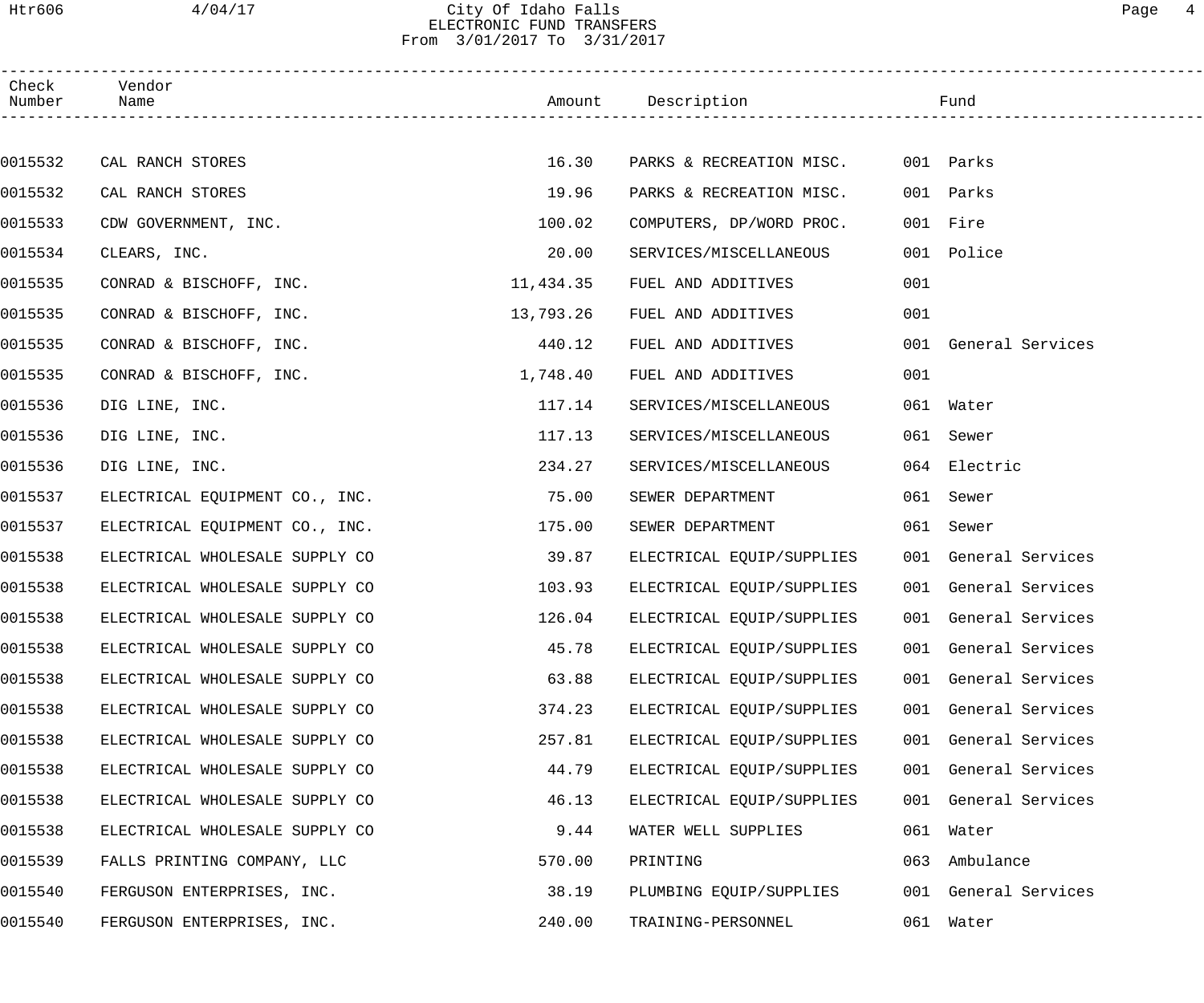## Htr606 4/04/17 City Of Idaho Falls Page 5 ELECTRONIC FUND TRANSFERS From 3/01/2017 To 3/31/2017

| Check<br>Number | Vendor<br>Name                 |          | Amount Description        | Fund                 |
|-----------------|--------------------------------|----------|---------------------------|----------------------|
|                 |                                |          |                           |                      |
| 0015540         | FERGUSON ENTERPRISES, INC.     | 95.00    | 4 1/2 SMOOTH JAW WRCH     | 061 Water            |
| 0015540         | FERGUSON ENTERPRISES, INC.     | 14.78    | FREIGHT                   | 061 Water            |
| 0015541         | IDAHO BUSINESS SYSTEMS, INC.   | 1,859.90 | MAINTENANCE CONTRACT-EQ   | 001 Treasurer        |
| 0015542         | JACK'S TIRE & OIL, INC.        | 10.00    | VEHICLE AND EQUIP. MAINT. | 001 General Services |
| 0015542         | JACK'S TIRE & OIL, INC.        | 10.00    | VEHICLE AND EQUIP. MAINT. | 001 General Services |
| 0015542         | JACK'S TIRE & OIL, INC.        | 199.00   | VEHICLE AND EQUIP. MAINT. | 001 General Services |
| 0015542         | JACK'S TIRE & OIL, INC.        | 99.50    | VEHICLE AND EQUIP. MAINT. | 001 General Services |
| 0015542         | JACK'S TIRE & OIL, INC.        | 59.95    | VEHICLE AND EQUIP. MAINT. | 001 General Services |
| 0015542         | JACK'S TIRE & OIL, INC.        | 40.00    | VEHICLE AND EQUIP. MAINT. | 001 General Services |
| 0015542         | JACK'S TIRE & OIL, INC.        | 94.95    | VEHICLE AND EQUIP. MAINT. | 001 General Services |
| 0015542         | JACK'S TIRE & OIL, INC.        | 40.00    | VEHICLE AND EQUIP. MAINT. | 001 General Services |
| 0015542         | JACK'S TIRE & OIL, INC.        | 140.00   | GARAGE SHOP SUPPLIES      | 001 General Services |
| 0015542         | JACK'S TIRE & OIL, INC.        | 734.59   | EQ REPAIR AND MAINT       | 001 General Services |
| 0015542         | JACK'S TIRE & OIL, INC.        | 10.00    | VEHICLE AND EQUIP. MAINT. | 001 General Services |
| 0015543         | JOHNSTONE SUPPLY, IDAHO FALLS  | 4.27     | AIR CONDITIONING/HEATING  | 001 General Services |
| 0015543         | JOHNSTONE SUPPLY, IDAHO FALLS  | 25.76    | AIR CONDITIONING/HEATING  | 001 General Services |
| 0015544         | METROQUIP, INC.                | 4,758.98 | EQ REPAIR AND MAINT       | 001 General Services |
| 0015544         | METROQUIP, INC.                | 445.73   | FREIGHT                   | 001 General Services |
| 0015545         | NUMBER ONE PRINTING & SIGN     | 84.16    | 12 BOOKS OF TREASURERS RE | 001 Treasurer        |
| 0015546         | OMNI SECURITY SYSTEMS, INC.    | 85.00    | MOVING FIRE ALARM FROM WA | 060 Airport          |
| 0015546         | OMNI SECURITY SYSTEMS, INC.    | 15.00    | $30'$ $14/2$ CABLE        | 060 Airport          |
| 0015546         | OMNI SECURITY SYSTEMS, INC.    | 300.00   | TECH/LABOR 4 HOUR         | 060 Airport          |
| 0015547         | ONE CALL LOCATORS, LTD         | 3,052.61 | SERVICES/MISCELLANEOUS    | 064 Electric         |
| 0015547         | ONE CALL LOCATORS, LTD         | 243.46   | SERVICES/MISCELLANEOUS    | 064 Electric         |
| 0015548         | PARAMOUNT SUPPLY COMPANY, INC. | 200.30   | HARDWARE MISCELLANEOUS    | 064 Electric         |
| 0015549         | PORTER'S OFFICE PRODUCTS       | 937.15   | FURNITURE                 | 060 Airport          |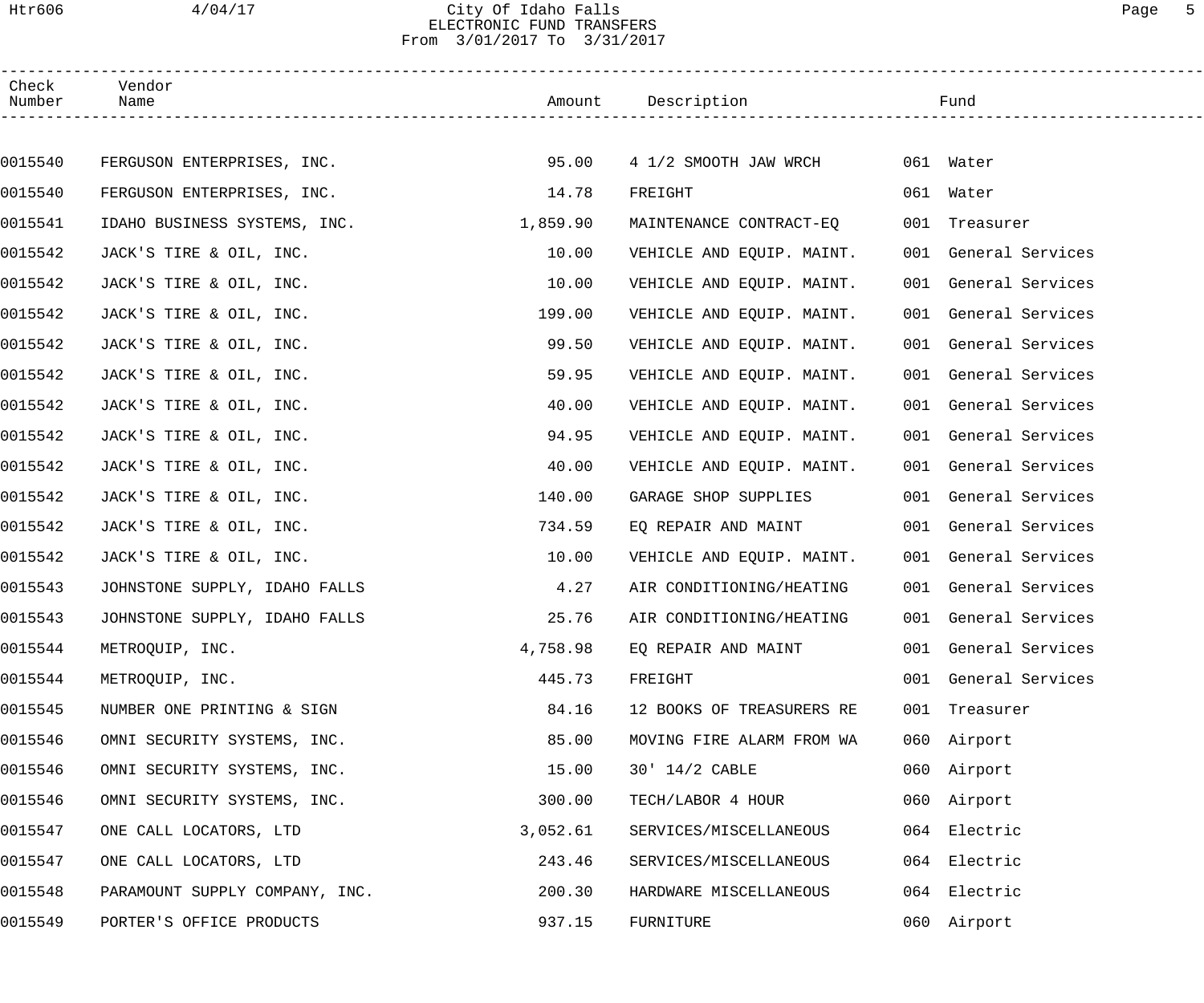# Htr606 4/04/17 City Of Idaho Falls Page 6 ELECTRONIC FUND TRANSFERS From 3/01/2017 To 3/31/2017

| Check<br>Number | Vendor                                    |           |                                       |     |                      |  |
|-----------------|-------------------------------------------|-----------|---------------------------------------|-----|----------------------|--|
|                 |                                           |           |                                       |     |                      |  |
| 0015549         | PORTER'S OFFICE PRODUCTS                  | 677.89    | OFFICE MACHINES & ACCESS. 060 Airport |     |                      |  |
| 0015549         | PORTER'S OFFICE PRODUCTS                  | 54.43     | OFFICE SUPPLIES, GENERAL              |     | 060 Airport          |  |
| 0015549         | PORTER'S OFFICE PRODUCTS                  | 45.21     | OFFICE SUPPLIES, GENERAL              |     | 060 Airport          |  |
| 0015549         | PORTER'S OFFICE PRODUCTS                  | 47.36     | OFFICE SUPPLIES, GENERAL              |     | 060 Airport          |  |
| 0015549         | PORTER'S OFFICE PRODUCTS                  | 475.26    | OFFICE SUPPLIES, GENERAL              |     | 064 Electric         |  |
| 0015550         | RECREONICS, INC.                          | 10,358.85 | AQUATIC/WATER PRODUCTS                |     | 011 Recreation       |  |
| 0015551         | RESPOND FIRST AID SYSTEMS OF IDAHO 104.62 |           | SAFETY EQUIPMENT                      |     | 064 Electric         |  |
| 0015551         | RESPOND FIRST AID SYSTEMS OF IDAHO        | 98.24     | SAFETY EQUIPMENT                      |     | 064 Electric         |  |
| 0015551         | RESPOND FIRST AID SYSTEMS OF IDAHO 179.44 |           | SAFETY EQUIPMENT                      |     | 064 Electric         |  |
| 0015551         | RESPOND FIRST AID SYSTEMS OF IDAHO        | 73.82     | SAFETY EQUIPMENT                      |     | 064 Electric         |  |
| 0015552         | ROCKY MOUNTAIN TURF & IND.                | 44.95     | EQ REPAIR AND MAINT                   |     | 001 General Services |  |
| 0015552         | ROCKY MOUNTAIN TURF & IND.                | 11.21     | FREIGHT                               |     | 001 General Services |  |
| 0015552         | ROCKY MOUNTAIN TURF & IND.                | 1,015.78  | EQ REPAIR AND MAINT                   | 001 |                      |  |
| 0015553         | SHADOW TRACKERS INVESTIGATIVE SERV        | 1,025.00  | PROFESSIONAL/PERSONAL SRV             |     | 001 Human Resources  |  |
| 0015554         | SHOPKO, LLC                               | 258.13    | OPTICAL EQUIP & SUPPLIES              |     | 001 General Services |  |
| 0015554         | SHOPKO, LLC                               | 201.11    | OPTICAL EQUIP & SUPPLIES              |     | 061 Sewer            |  |
| 0015555         | SILVER CREEK SUPPLY, LLC                  | 94.74     | IRRIGATION EQUIP/SUPPLIES             |     | 001 Parks            |  |
| 0015556         | SIXEL CONSULTING GROUP, INC.              | 1,666.00  | PROFESSIONAL/PERSONAL SRV             |     | 060 Airport          |  |
| 0015556         | SIXEL CONSULTING GROUP, INC.              | 450.00    | PROFESSIONAL/PERSONAL SRV             |     | 060 Airport          |  |
| 0015557         | SNAKE RIVER AUTO GLASS                    | 180.00    | VEHICLE AND EQUIP. MAINT.             |     | 001 General Services |  |
| 0015557         | SNAKE RIVER AUTO GLASS                    | 20.00     | VEHICLE AND EQUIP. MAINT.             |     | 001 General Services |  |
| 0015557         | SNAKE RIVER AUTO GLASS                    | 200.00    | VEHICLE AND EQUIP. MAINT.             |     | 001 General Services |  |
| 0015558         | SNAKE RIVER PRINTING COMPANY              | 412.00    | 5000 CONTROLLER'S OFFICE              |     | 001 Finance          |  |
| 0015559         | T AND T LAWN SERVICES, LLC                | 400.00    | SERVICES/MISCELLANEOUS                |     | 012 Library          |  |
| 0015559         | T AND T LAWN SERVICES, LLC                | 560.00    | SERVICES/MISCELLANEOUS                |     | 012 Library          |  |
| 0015559         | T AND T LAWN SERVICES, LLC                | 405.00    | PROFESSIONAL/PERSONAL SRV             |     | 064 Electric         |  |
|                 |                                           |           |                                       |     |                      |  |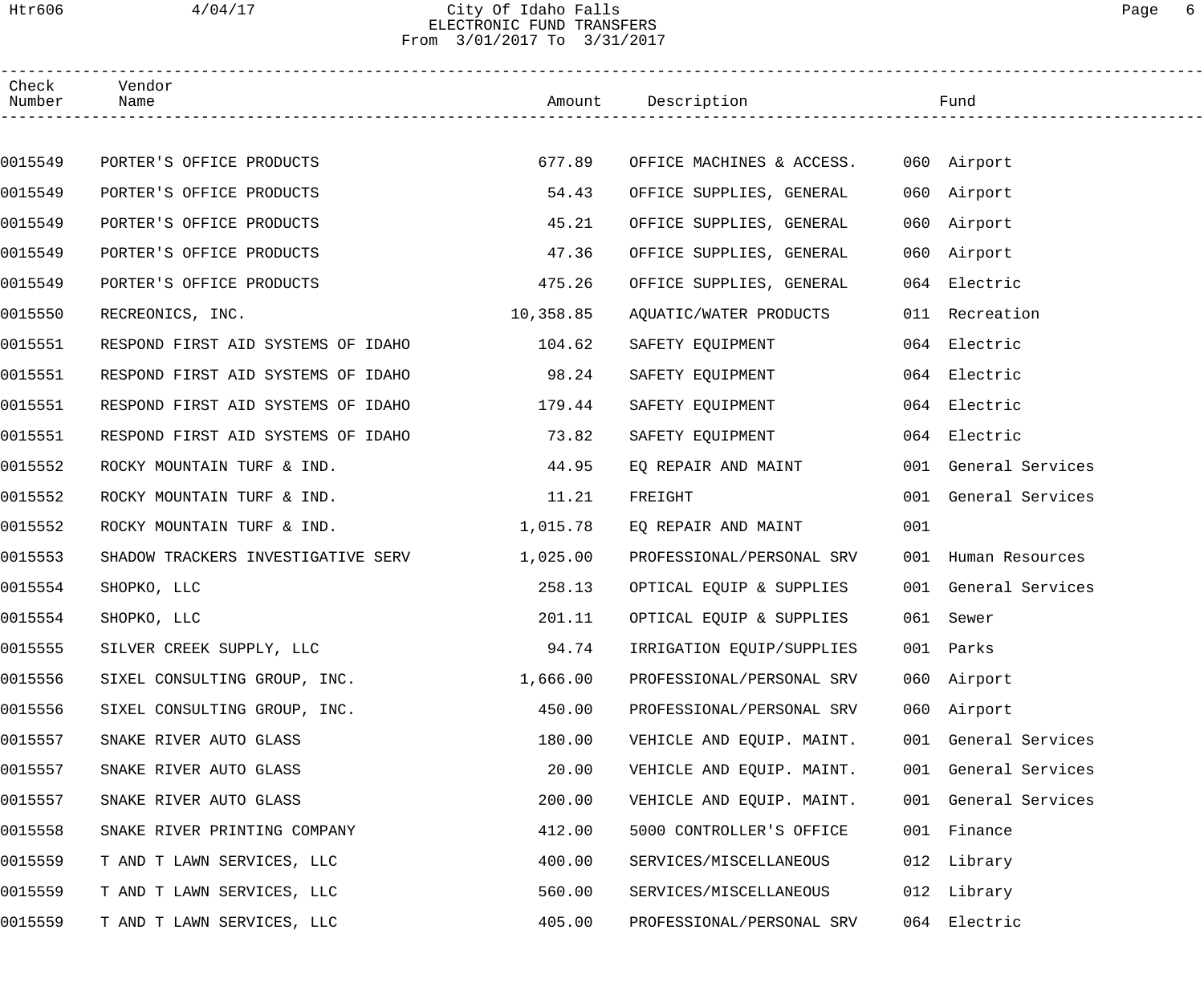## Htr606 4/04/17 City Of Idaho Falls Page 7 ELECTRONIC FUND TRANSFERS From 3/01/2017 To 3/31/2017

| Check<br>Number | Vendor<br>Name                 |           | Amount Description        |     | Fund                 |
|-----------------|--------------------------------|-----------|---------------------------|-----|----------------------|
|                 |                                |           |                           |     |                      |
| 0015560         | TACOMA SCREW PRODUCTS, INC.    | 20.50     | EQ REPAIR AND MAINT       |     | 001 General Services |
| 0015560         | TACOMA SCREW PRODUCTS, INC.    | 1.76      | EQ REPAIR AND MAINT       |     | 001 General Services |
| 0015560         | TACOMA SCREW PRODUCTS, INC.    | .75       | EQ REPAIR AND MAINT       | 001 | General Services     |
| 0015560         | TACOMA SCREW PRODUCTS, INC.    | 423.68    | EQ REPAIR AND MAINT       | 001 | General Services     |
| 0015560         | TACOMA SCREW PRODUCTS, INC.    | 5.85      | EQ REPAIR AND MAINT       |     | 001 General Services |
| 0015560         | TACOMA SCREW PRODUCTS, INC.    | 29.32     | EQ REPAIR AND MAINT       |     | 001 General Services |
| 0015560         | TACOMA SCREW PRODUCTS, INC.    | 28.64     | EO REPAIR AND MAINT       |     | 001 General Services |
| 0015561         | TETON COMMUNICATIONS, INC.     | 79.50     | POLICE EQUIP & SUPPLIES   |     | 001 Police           |
| 0015561         | TETON COMMUNICATIONS, INC.     | 118.50    | POLICE EQUIP & SUPPLIES   |     | 001 Police           |
| 0015561         | TETON COMMUNICATIONS, INC.     | 112.50    | VEHICLE AND EQUIP. MAINT. |     | 001 General Services |
| 0015561         | TETON COMMUNICATIONS, INC.     | 1,260.00  | VEHICLE AND EQUIP. MAINT. |     | 001 General Services |
| 0015561         | TETON COMMUNICATIONS, INC.     | 3,240.00  | VEHICLE AND EQUIP. MAINT. |     | 001 General Services |
| 0015561         | TETON COMMUNICATIONS, INC.     | 2,979.25  | VEHICLE AND EQUIP. MAINT. |     | 001 General Services |
| 0015561         | TETON COMMUNICATIONS, INC.     | 112.50    | VEHICLE AND EQUIP. MAINT. |     | 001 General Services |
| 0015561         | TETON COMMUNICATIONS, INC.     | 2,979.25  | VEHICLE AND EQUIP. MAINT. |     | 001 General Services |
| 0015561         | TETON COMMUNICATIONS, INC.     | 3,240.00  | VEHICLE AND EQUIP. MAINT. |     | 001 General Services |
| 0015561         | TETON COMMUNICATIONS, INC.     | 1,260.00  | VEHICLE AND EQUIP. MAINT. |     | 001 General Services |
| 0015562         | THATCHER COMPANY               | 6,810.00  | GASES / TREATMENTS        |     | 061 Sewer            |
| 0015563         | TYNDALE COMPANY, INC.          | 385.20    | CLOTHING & APPAREL        |     | 064 Electric         |
| 0015563         | TYNDALE COMPANY, INC.          | 151.40    | CLOTHING & APPAREL        |     | 064 Electric         |
| 0015564         | VALCOM (VLCM)                  | 42,184.00 | NETWORK EQUIPMENT         |     | 001 Data Processing  |
| 0015564         | VALCOM (VLCM)                  | 42,184.00 | NETWORK EQUIPMENT         |     | 001 Police           |
| 0015565         | 3H CONSTRUCTION, LLC           | 2,117.25  | CONSTRUCTION JOB/CONTRACT |     | 061 Water            |
| 0015566         | ACTION COLLECTION SERVICE, INC | 35.18     | SERVICES/MISCELLANEOUS    | 001 | Treasurer            |
| 0015567         | AIRFIELD GUIDANCESIGN MFG, INC | 1,351.00  | AIRPORT MAINTENANCE       |     | 060 Airport          |
| 0015568         | AMERICAN DIVERSITY BUSINESS    | 486.00    | 7500 PAYROLL/DIRECT DEPOS |     | 001 Finance          |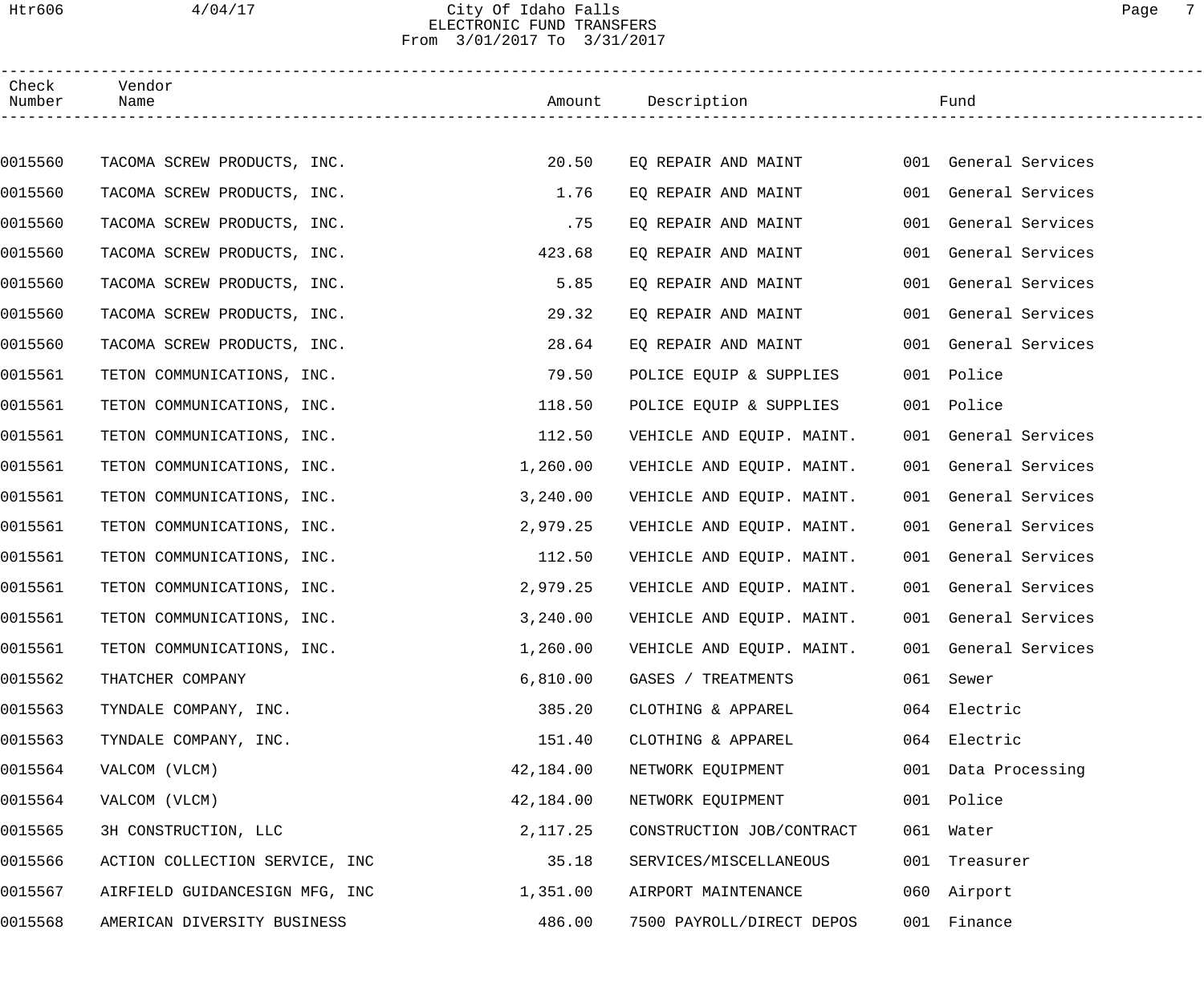### Htr606 4/04/17 City Of Idaho Falls Page 8 ELECTRONIC FUND TRANSFERS From 3/01/2017 To 3/31/2017

| Check<br>Number | Vendor<br>Name                 |           | Amount Description                 |     | Fund          |
|-----------------|--------------------------------|-----------|------------------------------------|-----|---------------|
|                 |                                |           |                                    |     |               |
| 0015569         | BATTERIES PLUS                 | 843.00    | EQ REPAIR AND MAINT                | 001 |               |
| 0015569         | BATTERIES PLUS                 | 89.90     | BACK-UPS 120V                      |     | 060 Airport   |
| 0015569         | BATTERIES PLUS                 | 99.90     | 12V LEAD                           |     | 060 Airport   |
| 0015569         | BATTERIES PLUS                 | 151.20    | C BATTERIES - BULK                 |     | 060 Airport   |
| 0015569         | BATTERIES PLUS                 | 155.52    | AAA BATTERIES - BULK               |     | 060 Airport   |
| 0015569         | BATTERIES PLUS                 | 113.40    | ASSORTED BATTERIES                 |     | 064 Electric  |
| 0015570         | BEARING & INDUSTRIAL SALES INC | 325.12    | HARDWARE MISCELLANEOUS             |     | 064 Electric  |
| 0015570         | BEARING & INDUSTRIAL SALES INC | 24.45     | HARDWARE MISCELLANEOUS             |     | 064 Electric  |
| 0015570         | BEARING & INDUSTRIAL SALES INC | 104.54    | TRAILER SUPPLIES                   | 062 | Sanitation    |
| 0015571         | BUG COMPANY, THE               | 22.75     | FEED/BEDDING (ANIMALS)             |     | 001 Parks     |
| 0015571         | BUG COMPANY, THE               | 35.57     | FREIGHT                            |     | 001 Parks     |
| 0015571         | BUG COMPANY, THE               | 22.75     | FEED/BEDDING (ANIMALS)             |     | 001 Parks     |
| 0015571         | BUG COMPANY, THE               | 35.57     | FREIGHT                            |     | 001 Parks     |
| 0015572         | CAL RANCH STORES               | 50.51     | PAINT FOR SAW TRAILER              |     | 010 Streets   |
| 0015573         | CDW GOVERNMENT, INC.           | 480.68    | COMPUTERS, DP/WORD PROC.           |     | 001 Finance   |
| 0015573         | CDW GOVERNMENT, INC.           |           | 22,635.64 COMPUTERS, DP/WORD PROC. |     | 001 Fire      |
| 0015573         | CDW GOVERNMENT, INC.           | 30,437.38 | COMPUTERS, DP/WORD PROC.           |     | 063 Ambulance |
| 0015573         | CDW GOVERNMENT, INC.           | 6,467.33  | COMPUTERS, DP/WORD PROC.           |     | 001 Fire      |
| 0015573         | CDW GOVERNMENT, INC.           | 8,696.39  | COMPUTERS, DP/WORD PROC.           |     | 063 Ambulance |
| 0015573         | CDW GOVERNMENT, INC.           | 737.35    | COMPUTERS, DP/WORD PROC.           |     | 063 Ambulance |
| 0015573         | CDW GOVERNMENT, INC.           | 3,959.07  | COMPUTERS, DP/WORD PROC.           |     | 063 Ambulance |
| 0015573         | CDW GOVERNMENT, INC.           | 8,084.16  | COMPUTERS, DP/WORD PROC.           |     | 001 Fire      |
| 0015573         | CDW GOVERNMENT, INC.           | 10,870.49 | COMPUTERS, DP/WORD PROC.           |     | 063 Ambulance |
| 0015573         | CDW GOVERNMENT, INC.           | 1,200.20  | COMPUTERS, DP/WORD PROC.           |     | 001 Fire      |
| 0015573         | CDW GOVERNMENT, INC.           | 19,908.45 | COMPUTERS, DP/WORD PROC.           |     | 001 Fire      |
| 0015574         | ELSTER SOLUTIONS, LLC          | 1,125.00  | METERS                             | 064 | Electric      |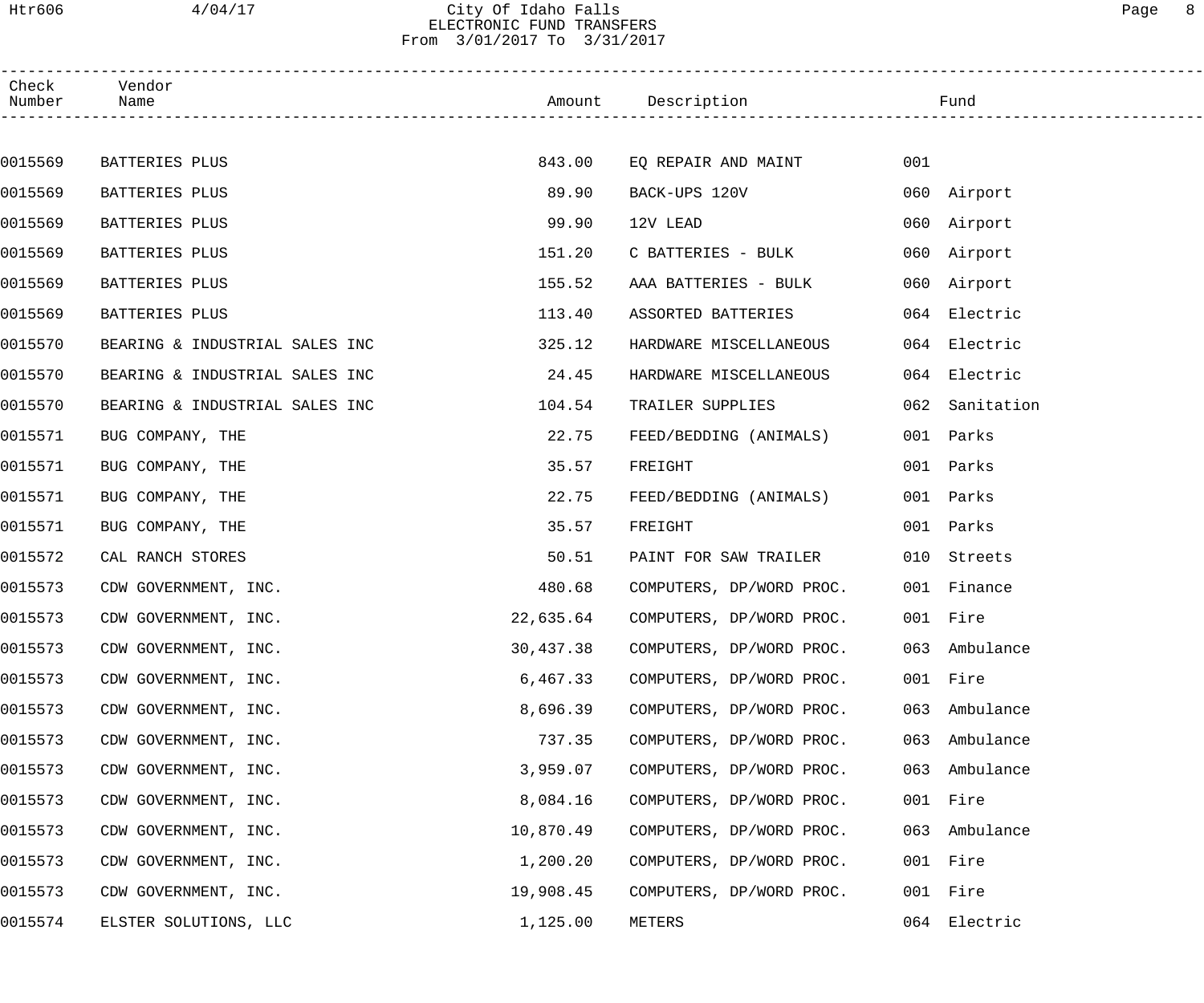### Htr606 4/04/17 City Of Idaho Falls Page 9 ELECTRONIC FUND TRANSFERS From 3/01/2017 To 3/31/2017

| Check<br>Number | Vendor<br>Name               |           | Amount Description        |     | Fund                 |
|-----------------|------------------------------|-----------|---------------------------|-----|----------------------|
|                 |                              |           |                           |     |                      |
| 0015574         | ELSTER SOLUTIONS, LLC        | 2,250.00  | METERS                    | 064 |                      |
| 0015575         | FERGUSON ENTERPRISES, INC.   | 300.00    | RAPTOR D/SOC RAT WRCH 3PC |     | 061 Water            |
| 0015575         | FERGUSON ENTERPRISES, INC.   | 285.37    | PUBLIC WORKS DIV. MISC.   | 061 | Water                |
| 0015575         | FERGUSON ENTERPRISES, INC.   | 1,781.46  | MAIN LINE MATERIAL-WATER  |     | 061 Water            |
| 0015576         | FOREMOST PROMOTIONS          | 76.56     | FREIGHT                   |     | 001 Police           |
| 0015576         | FOREMOST PROMOTIONS          | 525.00    | PROMOTION ITEMS           |     | 001 Police           |
| 0015577         | FREIGHTLINER OF IDAHO        | 1,884.41  | VEHICLE AND EQUIP. MAINT. |     | 001 General Services |
| 0015577         | FREIGHTLINER OF IDAHO        | 8.46      | EQ REPAIR AND MAINT       |     | 001 General Services |
| 0015578         | HENRY SCHEIN, INC.           | 823.20    | AMBULANCE SUPPLIES        | 063 | Ambulance            |
| 0015578         | HENRY SCHEIN, INC.           | 26.05     | AMBULANCE SUPPLIES        | 063 | Ambulance            |
| 0015578         | HENRY SCHEIN, INC.           | 246.98    | AMBULANCE SUPPLIES        | 063 | Ambulance            |
| 0015578         | HENRY SCHEIN, INC.           | 48.28     | AMBULANCE SUPPLIES        | 063 | Ambulance            |
| 0015578         | HENRY SCHEIN, INC.           | 330.20    | AMBULANCE SUPPLIES        | 063 | Ambulance            |
| 0015578         | HENRY SCHEIN, INC.           | 266.20    | AMBULANCE SUPPLIES        | 063 | Ambulance            |
| 0015578         | HENRY SCHEIN, INC.           | 1,760.71  | AMBULANCE SUPPLIES        | 063 | Ambulance            |
| 0015578         | HENRY SCHEIN, INC.           | 736.88    | AMBULANCE SUPPLIES        |     | 063 Ambulance        |
| 0015578         | HENRY SCHEIN, INC.           | 1,284.04  | AMBULANCE SUPPLIES        |     | 063 Ambulance        |
| 0015579         | IDAHO BUSINESS SYSTEMS, INC. | 36.00     | MAINTENANCE CONTRACT-EO   |     | 001 Police           |
| 0015579         | IDAHO BUSINESS SYSTEMS, INC. | 145.34    | MAINTENANCE CONTRACT-EQ   |     | 061 Sewer            |
| 0015579         | IDAHO BUSINESS SYSTEMS, INC. | 211.16    | MAINTENANCE CONTRACT-EQ   |     | 001 Finance          |
| 0015579         | IDAHO BUSINESS SYSTEMS, INC. | 320.28    | MAINTENANCE CONTRACT-EO   |     | 001 Fire             |
| 0015579         | IDAHO BUSINESS SYSTEMS, INC. | 81.00     | MAINTENANCE CONTRACT-EQ   |     | 061 Water            |
| 0015579         | IDAHO BUSINESS SYSTEMS, INC. | 266.40    | MAINTENANCE CONTRACT-EQ   |     | 001 Parks            |
| 0015580         | INTERMOUNTAIN CLAIMS, INC.   | 32,239.67 | RFND 2/21-3/5/17          |     | 019 Self-Insurance   |
| 0015581         | K/M SERVICE COMPANY          | 9,080.00  | ELEC/IF POWER             |     | 064 Electric         |
| 0015582         | LASER XPRESS                 | 80.00     | TONER CARTRIDE HP CM2320  |     | 001 Fire             |
|                 |                              |           |                           |     |                      |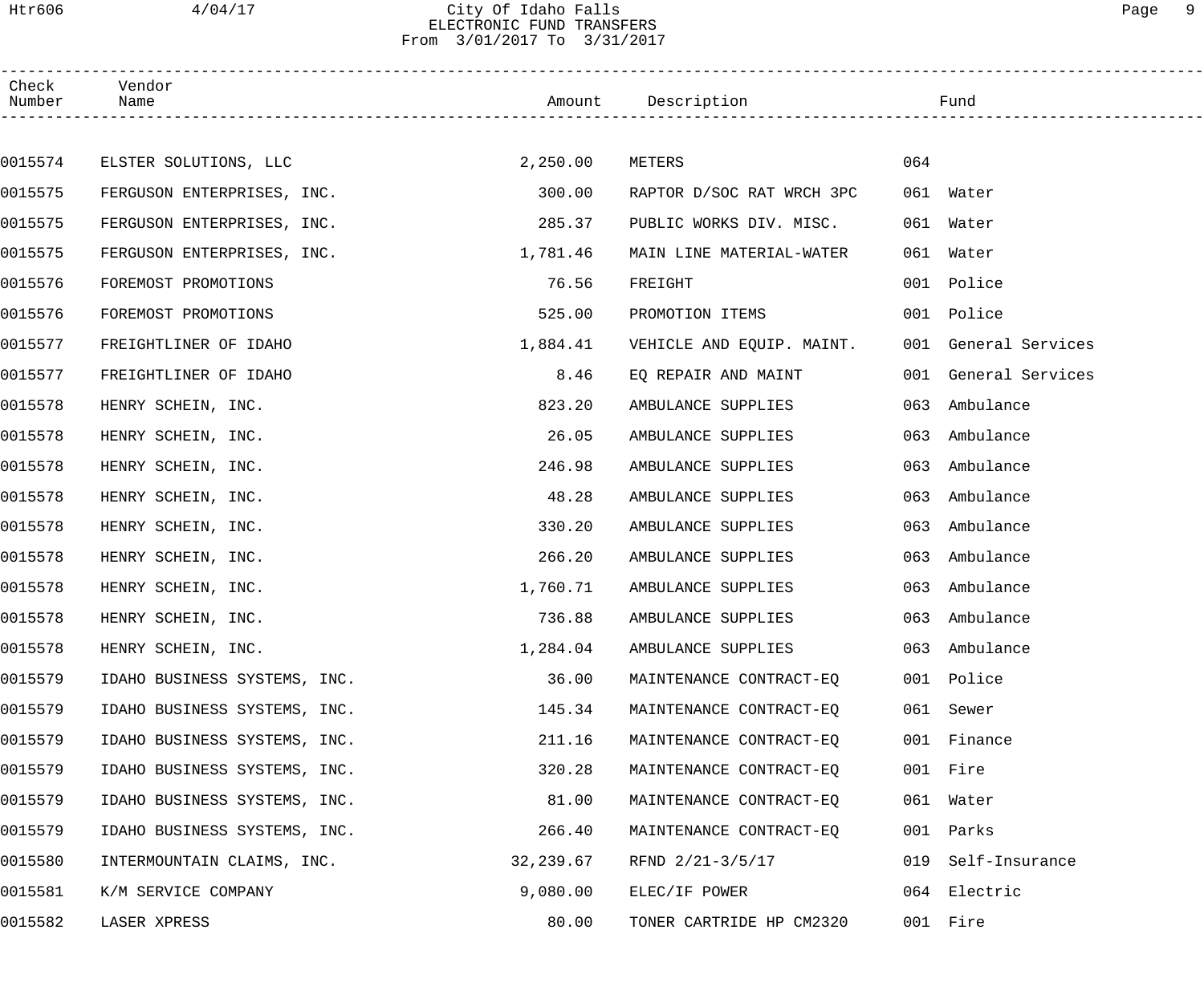## Htr606 4/04/17 City Of Idaho Falls Page 10 ELECTRONIC FUND TRANSFERS From 3/01/2017 To 3/31/2017

| Check<br>Number | Vendor<br>Name                     |           | Amount Description Fund                  |     |                      |
|-----------------|------------------------------------|-----------|------------------------------------------|-----|----------------------|
|                 |                                    |           |                                          |     |                      |
| 0015583         | METROQUIP, INC.                    | 82.21     | EQ REPAIR AND MAINT 001 General Services |     |                      |
| 0015583         | METROQUIP, INC.                    | 11.78     | FREIGHT                                  |     | 001 General Services |
| 0015583         | METROQUIP, INC.                    | 58.20     | EQ REPAIR AND MAINT                      |     | 001 General Services |
| 0015583         | METROQUIP, INC.                    | 26.32     | FREIGHT                                  |     | 001 General Services |
| 0015583         | METROQUIP, INC.                    | 598.39    | EQ REPAIR AND MAINT                      |     | 001 General Services |
| 0015583         | METROQUIP, INC.                    | 1,491.58  | EQ REPAIR AND MAINT                      |     | 001 General Services |
| 0015584         | MIDWEST TAPE, LLC                  | 10,179.90 | AUDIOVISUAL/PUBLICATION                  |     | 012 Library          |
| 0015584         | MIDWEST TAPE, LLC                  | 3,271.81  | AUDIOVISUAL/PUBLICATION                  |     | 012 Library          |
| 0015585         | N. HARRIS COMPUTER CORPORATION     | 4,000.00  | MAINTENANCE CONTRACT-EQ                  |     | 001 Data Processing  |
| 0015586         | PORTER'S OFFICE PRODUCTS           | 40.29     | OFFICE SUPPLIES, GENERAL                 |     | 001 Human Resources  |
| 0015586         | PORTER'S OFFICE PRODUCTS           | 57.80     | DEPOSIT STAMPS 2 EA @ 28.                |     | 001 Parks            |
| 0015586         | PORTER'S OFFICE PRODUCTS           | 37.83     | OFFICE SUPPLIES                          |     | 010 Streets          |
| 0015586         | PORTER'S OFFICE PRODUCTS           | .97       | PENCIL LEAD                              | 010 | Streets              |
| 0015586         | PORTER'S OFFICE PRODUCTS           | 23.28     | PENCIL LEAD                              | 010 | Streets              |
| 0015586         | PORTER'S OFFICE PRODUCTS           | 86.50     | PENCILS, PENS, GUIDES, PE                |     | 001 Finance          |
| 0015586         | PORTER'S OFFICE PRODUCTS           | 8.74      | WHEELWRITER RIBBON                       |     | 001 Finance          |
| 0015587         | R & R PRODUCTS, INC.               | 749.70    | EQ REPAIR AND MAINT                      |     | 001 General Services |
| 0015588         | RESPOND FIRST AID SYSTEMS OF IDAHO | 132.87    | RESTOCKING FIRST AID KIT                 |     | 010 Streets          |
| 0015588         | RESPOND FIRST AID SYSTEMS OF IDAHO | 162.95    | MEDICAL SUPPLIES                         | 062 | Sanitation           |
| 0015589         | ROCKY MOUNTAIN TURF & IND.         | 702.30    | EQ REPAIR AND MAINT                      |     | 001 General Services |
| 0015589         | ROCKY MOUNTAIN TURF & IND.         | 29.72     | FREIGHT                                  |     | 001 General Services |
| 0015590         | SNAKE RIVER RAPID WASH             | 616.82    | VEHICLE AND EQUIP. MAINT.                |     | 001 General Services |
| 0015591         | SOLID WASTE SYSTEMS                | 2,301.32  | EQ REPAIR AND MAINT                      | 001 |                      |
| 0015592         | SOUTHWESTERN EQUIPMENT COMPANY     | 2,580.75  | EQ REPAIR AND MAINT                      | 001 |                      |
| 0015593         | STAN'S PAINT CLINIC, INC.          | 476.15    | ULTRA BASE - PARK BROWN                  |     | 001 Parks            |
| 0015593         | STAN'S PAINT CLINIC, INC.          | 168.59    | ULTRA BSE PARK BROWN 3 GA                |     | 001 Parks            |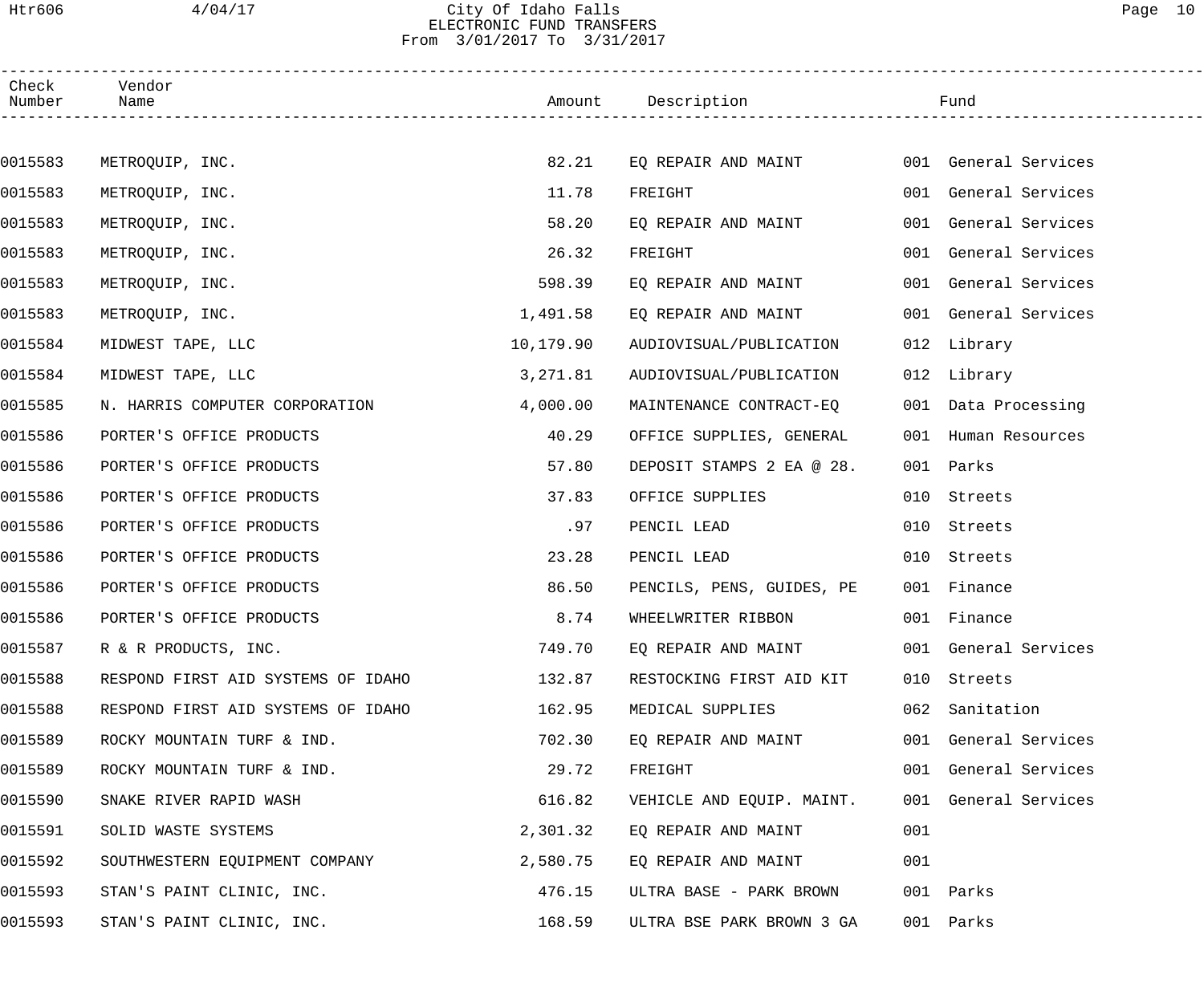## Htr606 4/04/17 City Of Idaho Falls Page 11 ELECTRONIC FUND TRANSFERS From 3/01/2017 To 3/31/2017

| Check<br>Number | Vendor<br>Name                 |          | Amount Description        |     | Fund                         |
|-----------------|--------------------------------|----------|---------------------------|-----|------------------------------|
|                 |                                |          |                           |     |                              |
| 0015594         | SYRINGA NETWORKS, LLC          | 450.00   | INTERNET/FEB 2017         | 001 |                              |
| 0015595         | TACOMA SCREW PRODUCTS, INC.    | 3.15     | EO REPAIR AND MAINT       |     | 001 General Services         |
| 0015595         | TACOMA SCREW PRODUCTS, INC.    | 6.33     | EQ REPAIR AND MAINT       |     | 001 General Services         |
| 0015596         | TETON CLINICAL PHARMACY, INC.  | 208.32   | AMBULANCE SUPPLIES        | 063 | Ambulance                    |
| 0015597         | WALKER AND ASSOCIATES, INC.    | 3,939.15 | NETWORK EQUIPMENT         |     | 001 Data Processing          |
| 0015598         | WEST COAST PAPER SOLUTIONS     | 232.40   | PAPER                     |     | 012 Library                  |
| 0015598         | WEST COAST PAPER SOLUTIONS     | 46.10    | PAPER                     |     | 012 Library                  |
| 0015598         | WEST COAST PAPER SOLUTIONS     | 104.90   | PAPER                     |     | 012 Library                  |
| 0015599         | 4IMPRINT, INC.                 | 314.60   | FREIGHT                   |     | 012 Library                  |
| 0015599         | 4IMPRINT, INC.                 | 3,063.60 | PROMOTION ITEMS           |     | 012 Library                  |
| 0015600         | ACTION COLLECTION SERVICE, INC | 6,032.79 | SERVICES/MISCELLANEOUS    |     | 001 Treasurer                |
| 0015601         | BATTERIES PLUS                 | 71.90    | (2) 12V LEAD DURA12-14F2  |     | 061 Water                    |
| 0015602         | BEARING & INDUSTRIAL SALES INC | 13.10    | EQ REPAIR AND MAINT       |     | 001 General Services         |
| 0015602         | BEARING & INDUSTRIAL SALES INC | 17.95    | PARKS & RECREATION MISC.  |     | 001 Parks                    |
| 0015602         | BEARING & INDUSTRIAL SALES INC | 2.40     | LINKS                     |     | 064 Electric                 |
| 0015602         | BEARING & INDUSTRIAL SALES INC | 26.46    | HOSE REPAIR               |     | 064 Electric                 |
| 0015603         | BONNEVILLE BLUEPRINT SUPPLY    | 353.25   | ENGINEERING EQ/SUPPLIES   |     | 001 Public Works Engineering |
| 0015604         | CAL RANCH STORES               | 3.55     | PARKS & RECREATION MISC.  | 001 | Parks                        |
| 0015604         | CAL RANCH STORES               | 35.86    | PARKS & RECREATION MISC.  | 001 | Parks                        |
| 0015604         | CAL RANCH STORES               | 323.39   | TRUCK BOX, FASTENERS      |     | 001 Parks                    |
| 0015604         | CAL RANCH STORES               | 12.48    | FUNNEL & FLUILD FOR WELLS |     | 061 Water                    |
| 0015605         | CERTIFIED LABORATORIES         | 234.12   | AIRPORT MAINTENANCE       | 060 | Airport                      |
| 0015605         | CERTIFIED LABORATORIES         | 2,086.50 | AIRPORT MAINTENANCE       | 060 | Airport                      |
| 0015606         | CONRAD & BISCHOFF, INC.        | 483.77   | FUEL AND ADDITIVES        |     | 001 General Services         |
| 0015606         | CONRAD & BISCHOFF, INC.        | 300.00   | SERVICES/MISCELLANEOUS    |     | 064 Electric                 |
| 0015607         | D & S ELECTRICAL SUPPLY CO     | 17.85    | ELECTRICAL EQUIP/SUPPLIES |     | 001 General Services         |
|                 |                                |          |                           |     |                              |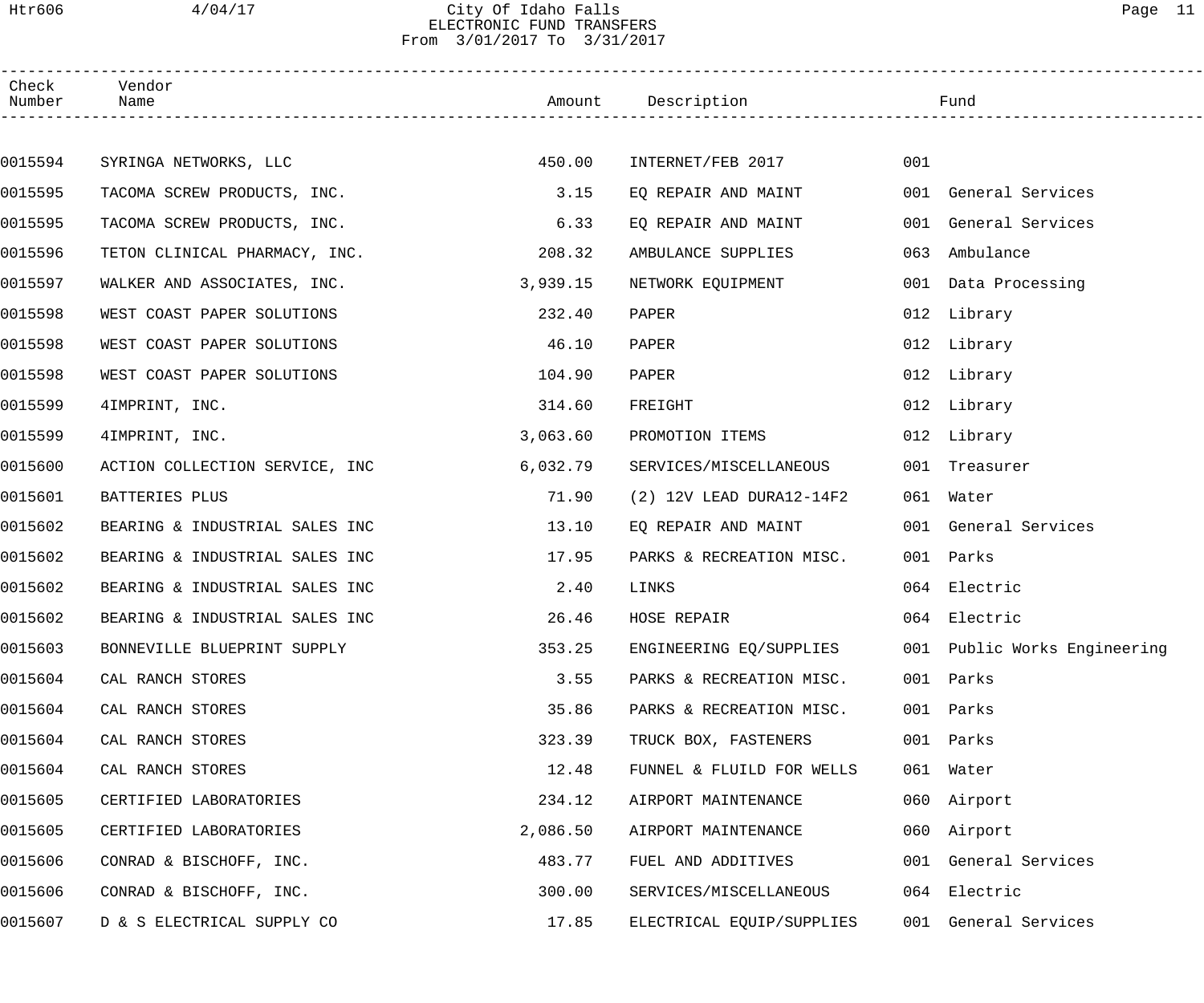# Htr606 4/04/17 City Of Idaho Falls Page 12 ELECTRONIC FUND TRANSFERS From 3/01/2017 To 3/31/2017

| Check<br>Number | Vendor<br>Name                 |          | Amount Description         |     | Fund                 |
|-----------------|--------------------------------|----------|----------------------------|-----|----------------------|
|                 |                                |          |                            |     |                      |
| 0015607         | D & S ELECTRICAL SUPPLY CO     | 3.25     | ELECTRICAL EQUIP/SUPPLIES  |     | 001 General Services |
| 0015607         | D & S ELECTRICAL SUPPLY CO     | 20.98    | ELECTRICAL EQUIP/SUPPLIES  |     | 001 General Services |
| 0015607         | D & S ELECTRICAL SUPPLY CO     | 144.00   | ELECTRICAL EQUIP/SUPPLIES  |     | 001 General Services |
| 0015608         | ELECTRICAL WHOLESALE SUPPLY CO | 12.98    | ELECTRICAL EQUIP/SUPPLIES  |     | 001 General Services |
| 0015608         | ELECTRICAL WHOLESALE SUPPLY CO | 405.72   | ELECTRICAL EQUIP/SUPPLIES  |     | 001 General Services |
| 0015608         | ELECTRICAL WHOLESALE SUPPLY CO | 105.89   | ELECTRICAL EQUIP/SUPPLIES  |     | 001 General Services |
| 0015608         | ELECTRICAL WHOLESALE SUPPLY CO | 43.30    | TOOLS, HAND POWER/NONPOWER |     | 001 General Services |
| 0015608         | ELECTRICAL WHOLESALE SUPPLY CO | 24.73    | ELECTRICAL EQUIP/SUPPLIES  |     | 001 General Services |
| 0015608         | ELECTRICAL WHOLESALE SUPPLY CO | 31.38    | MISCELLANEOUS PRODUCTS     |     | 001 General Services |
| 0015608         | ELECTRICAL WHOLESALE SUPPLY CO | 8.85     | ELECTRICAL EQUIP/SUPPLIES  |     | 001 General Services |
| 0015608         | ELECTRICAL WHOLESALE SUPPLY CO | 67.04    | ELECTRICAL EQUIP/SUPPLIES  |     | 001 General Services |
| 0015608         | ELECTRICAL WHOLESALE SUPPLY CO | 21.23    | SAFETY EQUIPMENT           |     | 001 General Services |
| 0015608         | ELECTRICAL WHOLESALE SUPPLY CO | 231.50   | ELECTRICAL EQUIP/SUPPLIES  |     | 001 General Services |
| 0015609         | ELSTER SOLUTIONS, LLC          | 7,520.00 | METERS                     | 064 |                      |
| 0015610         | FERGUSON ENTERPRISES, INC.     | 558.17   | PLUMBING EQUIP/SUPPLIES    |     | 001 General Services |
| 0015610         | FERGUSON ENTERPRISES, INC.     | 192.86-  | PLUMBING EOUIP/SUPPLIES    |     | 001 General Services |
| 0015610         | FERGUSON ENTERPRISES, INC.     | 27.24    | PLUMBING EQUIP/SUPPLIES    |     | 001 General Services |
| 0015611         | FREIGHTLINER OF IDAHO          | 84.57    | EQ REPAIR AND MAINT        |     | 001 General Services |
| 0015611         | FREIGHTLINER OF IDAHO          | 299.76   | EQ REPAIR AND MAINT        |     | 001 General Services |
| 0015612         | IDAHO CANVAS PRODUCTS, INC.    | 610.00   | WASTE WATER TREATMENT      |     | 061 Sewer            |
| 0015613         | INKED WEAR LLC                 | 3,040.75 | CLOTHING & APPAREL         |     | 011 Recreation       |
| 0015614         | JACK'S TIRE & OIL, INC.        | 4,557.76 | EQ REPAIR AND MAINT        | 001 |                      |
| 0015614         | JACK'S TIRE & OIL, INC.        | 10.00    | VEHICLE AND EQUIP. MAINT.  |     | 001 General Services |
| 0015614         | JACK'S TIRE & OIL, INC.        | 10.00    | VEHICLE AND EQUIP. MAINT.  |     | 001 General Services |
| 0015614         | JACK'S TIRE & OIL, INC.        | 181.82   | EQ REPAIR AND MAINT        |     | 001 General Services |
| 0015614         | JACK'S TIRE & OIL, INC.        | 497.16   | EQ REPAIR AND MAINT        |     | 001 General Services |
|                 |                                |          |                            |     |                      |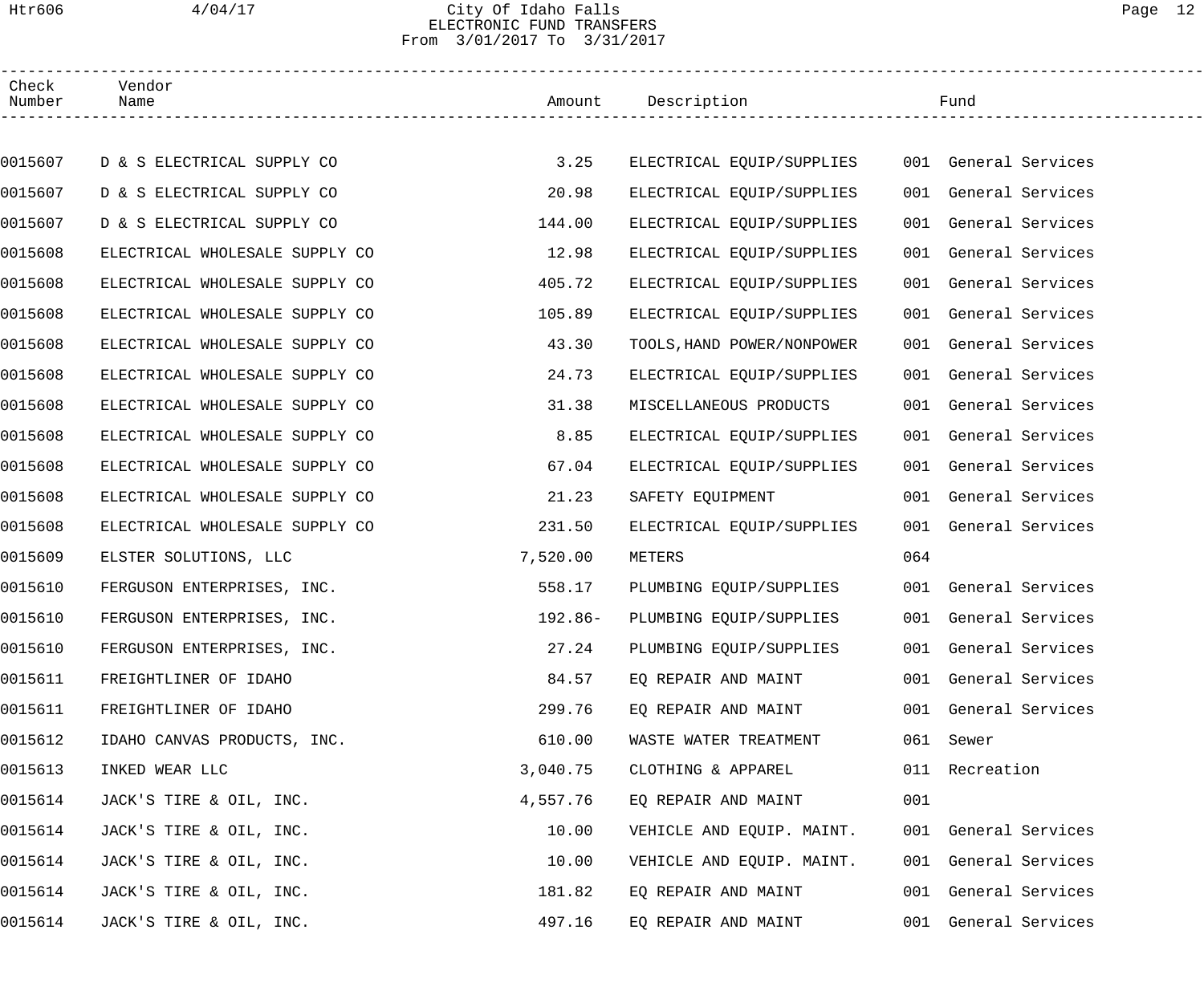### Htr606 4/04/17 City Of Idaho Falls Page 13 ELECTRONIC FUND TRANSFERS From 3/01/2017 To 3/31/2017

| Check<br>Number | Vendor<br>Name                  |          | Amount Description        |     | Fund                 |
|-----------------|---------------------------------|----------|---------------------------|-----|----------------------|
|                 |                                 |          |                           |     |                      |
| 0015614         | JACK'S TIRE & OIL, INC.         | 560.42   | EQ REPAIR AND MAINT       |     | 001 General Services |
| 0015614         | JACK'S TIRE & OIL, INC.         | 40.00    | VEHICLE AND EQUIP. MAINT. |     | 001 General Services |
| 0015614         | JACK'S TIRE & OIL, INC.         | 43.00    | VEHICLE AND EQUIP. MAINT. |     | 001 General Services |
| 0015614         | JACK'S TIRE & OIL, INC.         | 2,344.56 | EQ REPAIR AND MAINT       |     | 001 General Services |
| 0015614         | JACK'S TIRE & OIL, INC.         | 134.80   | VEHICLE AND EQUIP. MAINT. |     | 001 General Services |
| 0015614         | JACK'S TIRE & OIL, INC.         | 10.00    | VEHICLE AND EQUIP. MAINT. |     | 001 General Services |
| 0015614         | JACK'S TIRE & OIL, INC.         | 10.00    | VEHICLE AND EQUIP. MAINT. |     | 001 General Services |
| 0015614         | JACK'S TIRE & OIL, INC.         | 6.89     | EQ REPAIR AND MAINT       |     | 001 General Services |
| 0015614         | JACK'S TIRE & OIL, INC.         | 443.36   | EQ REPAIR AND MAINT       |     | 001 General Services |
| 0015615         | LEONARD PETROLEUM EQUIP, INC.   | 82.00    | GARAGE SHOP SUPPLIES      |     | 001 General Services |
| 0015615         | LEONARD PETROLEUM EQUIP, INC.   | 19.80    | GARAGE SHOP SUPPLIES      |     | 001 General Services |
| 0015615         | LEONARD PETROLEUM EQUIP, INC.   | 19.80    | GARAGE SHOP SUPPLIES      |     | 001 General Services |
| 0015616         | MCLAUGHLIN YOUNG EMPLOYEE SRVCS | 1,156.34 | PROFESSIONAL/PERSONAL SRV |     | 001 Human Resources  |
| 0015617         | METROQUIP, INC.                 | 795.50   | EO REPAIR AND MAINT       |     | 001 General Services |
| 0015617         | METROQUIP, INC.                 | 241.51   | FREIGHT                   |     | 001 General Services |
| 0015617         | METROQUIP, INC.                 | 514.74   | EQ REPAIR AND MAINT       |     | 001 General Services |
| 0015617         | METROQUIP, INC.                 | 10.81    | FREIGHT                   |     | 001 General Services |
| 0015617         | METROQUIP, INC.                 | 13.68    | EQ REPAIR AND MAINT       |     | 001 General Services |
| 0015617         | METROQUIP, INC.                 | 9.18     | FREIGHT                   | 001 | General Services     |
| 0015617         | METROQUIP, INC.                 | 48.26    | EO REPAIR AND MAINT       | 001 | General Services     |
| 0015617         | METROQUIP, INC.                 | 10.36    | FREIGHT                   |     | 001 General Services |
| 0015617         | METROQUIP, INC.                 | 2,513.01 | EQ REPAIR AND MAINT       | 001 | General Services     |
| 0015617         | METROQUIP, INC.                 | 866.68   | EQ REPAIR AND MAINT       |     | 001 General Services |
| 0015618         | MINERT & ASSOCIATES, INC        | 40.00    | DOT/DRUG TEST-FEB 2017    |     | 001 Non Departmental |
| 0015618         | MINERT & ASSOCIATES, INC        | 65.00    | DOT/DRUG TEST-FEB 2017    | 062 | Sanitation           |
| 0015618         | MINERT & ASSOCIATES, INC        | 53.00    | DOT/DRUG TEST-FEB 2017    |     | 001 Fire             |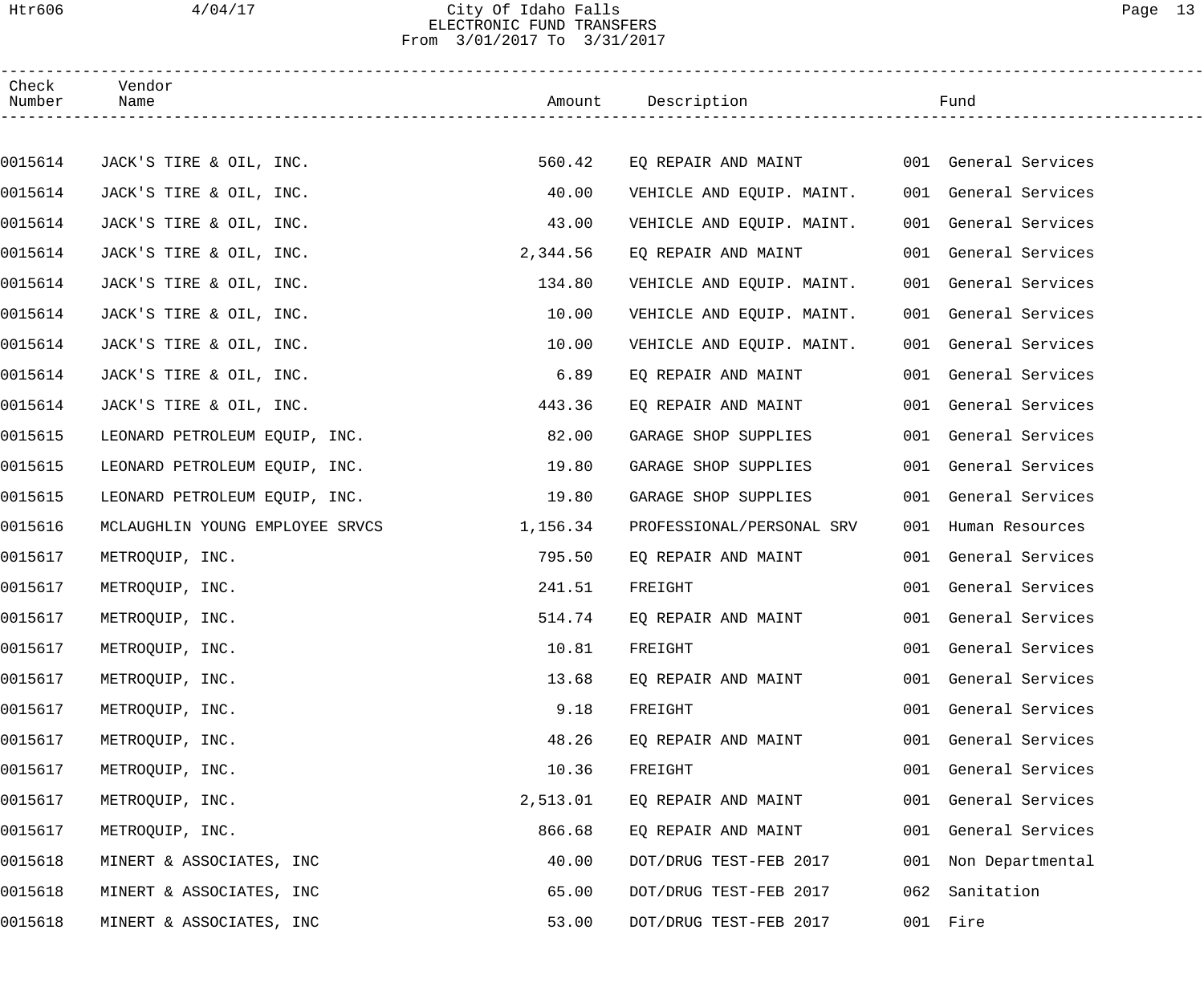## Htr606 4/04/17 City Of Idaho Falls Page 14 ELECTRONIC FUND TRANSFERS From 3/01/2017 To 3/31/2017

| Check<br>Number | Vendor<br>Name                 |           | Amount Description        |     | Fund                 |  |
|-----------------|--------------------------------|-----------|---------------------------|-----|----------------------|--|
|                 |                                |           |                           |     |                      |  |
| 0015618         | MINERT & ASSOCIATES, INC       | 105.00    | DOT/DRUG TEST-FEB 2017    |     | 064 Electric         |  |
| 0015619         | N. HARRIS COMPUTER CORPORATION | 10,000.00 | COMPUTERS, DP/WORD PROC.  |     | 014 Merf             |  |
| 0015620         | P&L PRO SOUND & COMMUNICATIONS | 200.00    | SERVICES/MISCELLANEOUS    |     | 011 Recreation       |  |
| 0015621         | PORTER'S OFFICE PRODUCTS       | 251.79    | OFFICE SUPPLIES, GENERAL  |     | 060 Airport          |  |
| 0015621         | PORTER'S OFFICE PRODUCTS       | 93.21     | OFFICE SUPPLIES, GENERAL  |     | 060 Airport          |  |
| 0015621         | PORTER'S OFFICE PRODUCTS       | 4.06      | OFFICE SUPPLIES, GENERAL  |     | 060 Airport          |  |
| 0015621         | PORTER'S OFFICE PRODUCTS       | 35.19     | OFFICE SUPPLIES           |     | 061 Water            |  |
| 0015621         | PORTER'S OFFICE PRODUCTS       | 50.64     | OFFICE SUPPLIES           |     | 001 Parks            |  |
| 0015622         | ROBERTSON SUPPLY, INC.         | 18.30     | PLUMBING EQUIP/SUPPLIES   |     | 001 General Services |  |
| 0015622         | ROBERTSON SUPPLY, INC.         | 145.73    | PLUMBING EQUIP/SUPPLIES   |     | 001 General Services |  |
| 0015622         | ROBERTSON SUPPLY, INC.         | 1,310.66  | PLUMBING EQUIP/SUPPLIES   |     | 001 General Services |  |
| 0015622         | ROBERTSON SUPPLY, INC.         | 54.00     | PLUMBING EQUIP/SUPPLIES   |     | 001 General Services |  |
| 0015622         | ROBERTSON SUPPLY, INC.         | 970.45    | PLUMBING EQUIP/SUPPLIES   |     | 001 General Services |  |
| 0015622         | ROBERTSON SUPPLY, INC.         | 15.58     | PLUMBING EQUIP/SUPPLIES   |     | 001 General Services |  |
| 0015622         | ROBERTSON SUPPLY, INC.         | 24.31     | PLUMBING EQUIP/SUPPLIES   |     | 001 General Services |  |
| 0015622         | ROBERTSON SUPPLY, INC.         | 88.65     | PLUMBING EQUIP/SUPPLIES   |     | 001 General Services |  |
| 0015623         | SCHOW'S TRUCK CENTER           | 70.36     | EQ REPAIR AND MAINT       | 001 |                      |  |
| 0015624         | SILVER CREEK SUPPLY, LLC       | 30.06     | IRRIGATION EQUIP/SUPPLIES |     | 001 Parks            |  |
| 0015625         | SIXEL CONSULTING GROUP, INC.   | 1,222.50  | PROFESSIONAL/PERSONAL SRV |     | 060 Airport          |  |
| 0015626         | SMITH ROOFING & SIDING, LLC    | 1,946.00  | BUILDING SUP/REPR/MAINT.  |     | 001 General Services |  |
| 0015627         | SNAKE RIVER AUTO GLASS         | 150.00    | VEHICLE AND EQUIP. MAINT. |     | 001 General Services |  |
| 0015628         | STAN'S PAINT CLINIC, INC.      | 81.94     | TRAY LINERS, COVERS TRAYS |     | 001 Parks            |  |
| 0015628         | STAN'S PAINT CLINIC, INC.      | 317.83    | PAINTING-EQUIP & PRODUCTS |     | 001 General Services |  |
| 0015628         | STAN'S PAINT CLINIC, INC.      | 291.19    | PAINTING-EQUIP & PRODUCTS |     | 001 General Services |  |
| 0015629         | TACOMA SCREW PRODUCTS, INC.    | 5.13      | HARDWARE MISCELLANEOUS    |     | 001 General Services |  |
| 0015629         | TACOMA SCREW PRODUCTS, INC.    | 9.46      | SAFETY EQUIPMENT          |     | 001 General Services |  |
|                 |                                |           |                           |     |                      |  |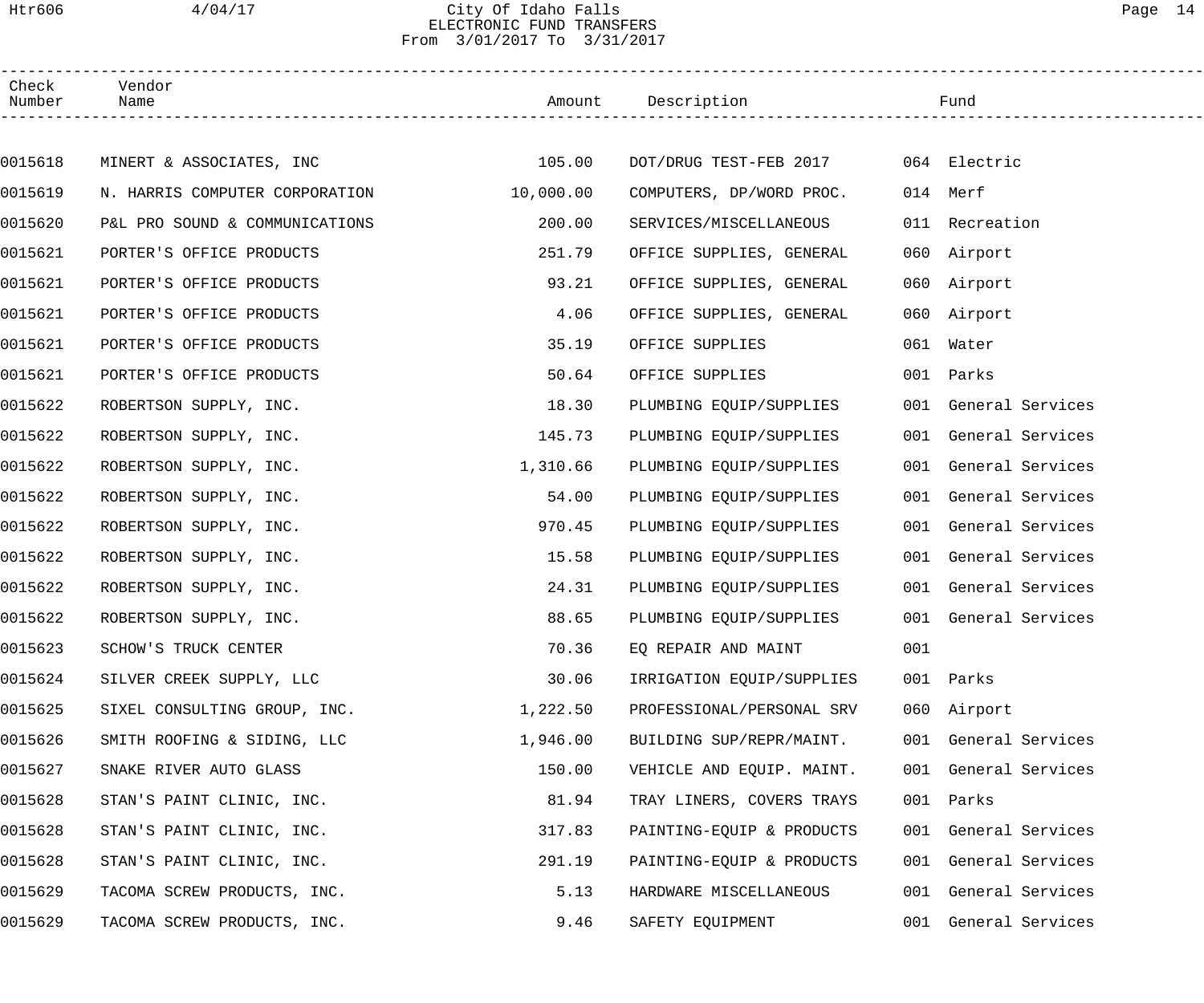## Htr606 4/04/17 City Of Idaho Falls Page 15 ELECTRONIC FUND TRANSFERS From 3/01/2017 To 3/31/2017

| Check<br>Number | Vendor<br>Name              |            | Amount Description       |     | Fund                         |  |
|-----------------|-----------------------------|------------|--------------------------|-----|------------------------------|--|
|                 |                             |            |                          |     |                              |  |
| 0015629         | TACOMA SCREW PRODUCTS, INC. | 95.94      | HARDWARE MISCELLANEOUS   |     | 001 General Services         |  |
| 0015629         | TACOMA SCREW PRODUCTS, INC. | 33.58      | HARDWARE MISCELLANEOUS   |     | 001 General Services         |  |
| 0015629         | TACOMA SCREW PRODUCTS, INC. | 7.82       | HARDWARE MISCELLANEOUS   |     | 001 General Services         |  |
| 0015630         | TYNDALE COMPANY, INC.       | 281.40     | CLOTHING & APPAREL       |     | 064 Electric                 |  |
| 0015630         | TYNDALE COMPANY, INC.       | 246.00     | CLOTHING & APPAREL       |     | 064 Electric                 |  |
| 0015630         | TYNDALE COMPANY, INC.       | 81.60      | CLOTHING & APPAREL       |     | 064 Electric                 |  |
| 0015630         | TYNDALE COMPANY, INC.       | 81.60      | CLOTHING & APPAREL       |     | 064 Electric                 |  |
| 0015630         | TYNDALE COMPANY, INC.       | 81.60      | CLOTHING & APPAREL       |     | 064 Electric                 |  |
| 0015630         | TYNDALE COMPANY, INC.       | 114.40     | CLOTHING & APPAREL       |     | 064 Electric                 |  |
| 0015631         | VALCOM (VLCM)               | 3, 119. 18 | COMPUTERS, DP/WORD PROC. |     | 001 Public Works Engineering |  |
| 0015631         | VALCOM (VLCM)               | 3,119.18   | COMPUTERS, DP/WORD PROC. |     | 061 Water                    |  |
| 0015631         | VALCOM (VLCM)               | 3,119.18   | COMPUTERS, DP/WORD PROC. |     | 061 Sewer                    |  |
| 0015631         | VALCOM (VLCM)               | 3,119.18   | COMPUTERS, DP/WORD PROC. | 062 | Sanitation                   |  |
| 0015631         | VALCOM (VLCM)               | 12,476.69  | COMPUTERS, DP/WORD PROC. |     | 064 Electric                 |  |
| 0015631         | VALCOM (VLCM)               | 31,783.34  | NETWORK EQUIPMENT        |     | 001 Data Processing          |  |
| 0015631         | VALCOM (VLCM)               | 1,160.88   | HARDWARE MISCELLANEOUS   |     | 064 Electric                 |  |
| 0015631         | VALCOM (VLCM)               | 6,440.01   | PHOTOGRAPHIC EQ/SUPPLIES |     | 064 Electric                 |  |
| 0015632         | WALKER AND ASSOCIATES, INC. | 2,469.50   | NETWORK EQUIPMENT        |     | 001 Parks                    |  |
| 0015632         | WALKER AND ASSOCIATES, INC. | 2,469.50   | NETWORK EQUIPMENT        |     | 001 Cemeteries               |  |
| 0015633         | WORK WEARHOUSE              | 150.00     | CLOTHING & APPAREL       |     | 061 Water                    |  |
| 0015633         | WORK WEARHOUSE              | 150.00     | CLOTHING & APPAREL       |     | 061 Water                    |  |
| 0015633         | WORK WEARHOUSE              | 242.85     | BOG BOOTS FOR KRIS KRIS, |     | 061 Water                    |  |
| 0015633         | WORK WEARHOUSE              | 1,979.35   | CLOTHING & APPAREL       |     | 061 Water                    |  |
| 0015634         | ALIAH DVM, RHONDA           | 588.00     | VET CONSULTING/TREATMENT |     | 001 Parks                    |  |
| 0015634         | ALIAH DVM, RHONDA           | 3,150.00   | VET CONSULTING/TREATMENT | 001 | Parks                        |  |
| 0015635         | AMERICAN DIVERSITY BUSINESS | 2,380.80   | PRINTING                 |     | 001 Police                   |  |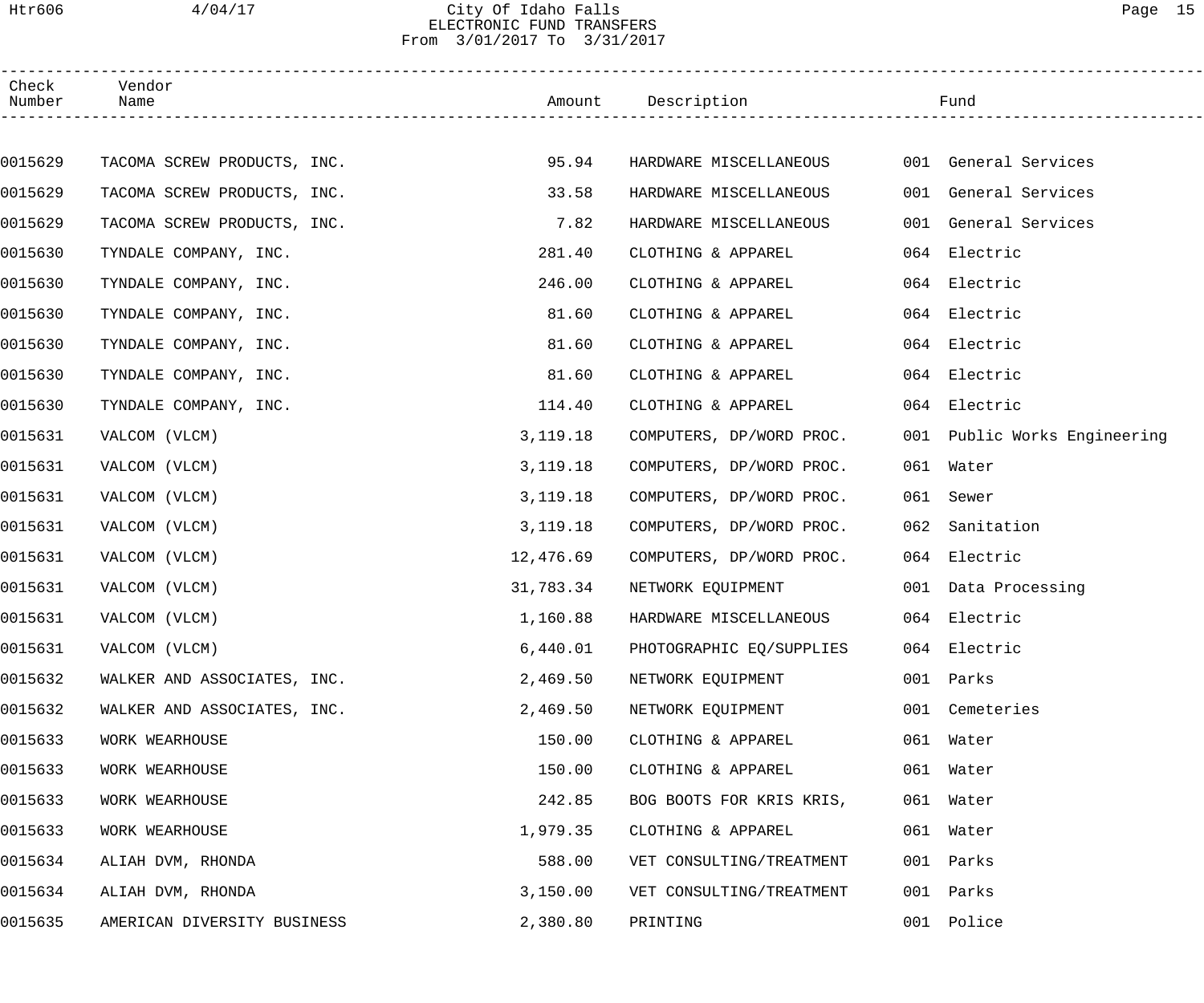## Htr606 4/04/17 City Of Idaho Falls Page 16 ELECTRONIC FUND TRANSFERS From 3/01/2017 To 3/31/2017

| Check<br>Number | Vendor<br>Name                      |           | Amount Description        |     | Fund                    |
|-----------------|-------------------------------------|-----------|---------------------------|-----|-------------------------|
|                 |                                     |           |                           |     |                         |
| 0015636         | BATTERIES PLUS                      | 143.95    | EQ REPAIR AND MAINT       |     | 001 General Services    |
| 0015637         | CAL RANCH STORES                    | 748.50    | POLICE EQUIP & SUPPLIES   |     | 001 Police              |
| 0015637         | CAL RANCH STORES                    | 41.72     | BOLTS, CLIPS, CABLE       |     | 001 Parks               |
| 0015637         | CAL RANCH STORES                    | 59.96     | PLASTIC DURA FORKS        |     | 001 Parks               |
| 0015638         | CONRAD & BISCHOFF, INC.             | 378.00    | FUEL AND ADDITIVES        | 001 |                         |
| 0015638         | CONRAD & BISCHOFF, INC.             | 281.60    | FUEL AND ADDITIVES        | 001 |                         |
| 0015639         | D & S ELECTRICAL SUPPLY CO          | 27.17     | ELECTRICAL EQUIP/SUPPLIES |     | 001 General Services    |
| 0015640         | ELECTRICAL WHOLESALE SUPPLY CO      | 97.56     | ELECTRICAL EQUIP/SUPPLIES |     | 001 General Services    |
| 0015640         | ELECTRICAL WHOLESALE SUPPLY CO      | 247.92    | ELECTRICAL EQUIP/SUPPLIES |     | 001 General Services    |
| 0015640         | ELECTRICAL WHOLESALE SUPPLY CO      | 13.97     | MISCELLANEOUS PRODUCTS    |     | 001 General Services    |
| 0015640         | ELECTRICAL WHOLESALE SUPPLY CO      | 71.54     | ELECTRICAL EQUIP/SUPPLIES |     | 001 General Services    |
| 0015640         | ELECTRICAL WHOLESALE SUPPLY CO      | $97.56 -$ | ELECTRICAL EQUIP/SUPPLIES |     | 001 General Services    |
| 0015640         | ELECTRICAL WHOLESALE SUPPLY CO      | 64.19     | WIRE NUTS                 | 061 | Sewer                   |
| 0015641         | FALLS PRINTING COMPANY, LLC         | 40.00     | PRINTING                  |     | 001 Planning & Building |
| 0015642         | FERGUSON ENTERPRISES, INC.          | 76.84     | REPLACEMENT BATTERY FOR B |     | 001 General Services    |
| 0015643         | FIRE SERVICES OF IDAHO, INC.        | 13.65     | FIRE PROTECT EQ/SUP/MAINT |     | 001 General Services    |
| 0015644         | FREIGHTLINER OF IDAHO               | 49.20     | EQ REPAIR AND MAINT       |     | 001 General Services    |
| 0015644         | FREIGHTLINER OF IDAHO               | 938.62    | EQ REPAIR AND MAINT       |     | 001 General Services    |
| 0015644         | FREIGHTLINER OF IDAHO               | 49.20     | EQ REPAIR AND MAINT       |     | 001 General Services    |
| 0015644         | FREIGHTLINER OF IDAHO               | 155.57    | EQ REPAIR AND MAINT       |     | 001 General Services    |
| 0015644         | FREIGHTLINER OF IDAHO               | 72.39     | EQ REPAIR AND MAINT       |     | 001 General Services    |
| 0015645         | HANG TEN CUSTOM EMBROIDERY & DESIGN | 1,350.00  | RESALE ITEMS              | 001 | Parks                   |
| 0015646         | HD FOWLER COMPANY                   | 388.51    | IRRIGATION EQUIP/SUPPLIES | 018 | Golf Courses            |
| 0015646         | HD FOWLER COMPANY                   | 13.86     | IRRIGATION EQUIP/SUPPLIES | 018 | Golf Courses            |
| 0015646         | HD FOWLER COMPANY                   | 14.76     | IRRIGATION EQUIP/SUPPLIES | 018 | Golf Courses            |
| 0015647         | INTERMOUNTAIN CLAIMS, INC.          | 44,809.63 | RFND 3/6/17-3/19/17       | 019 | Self-Insurance          |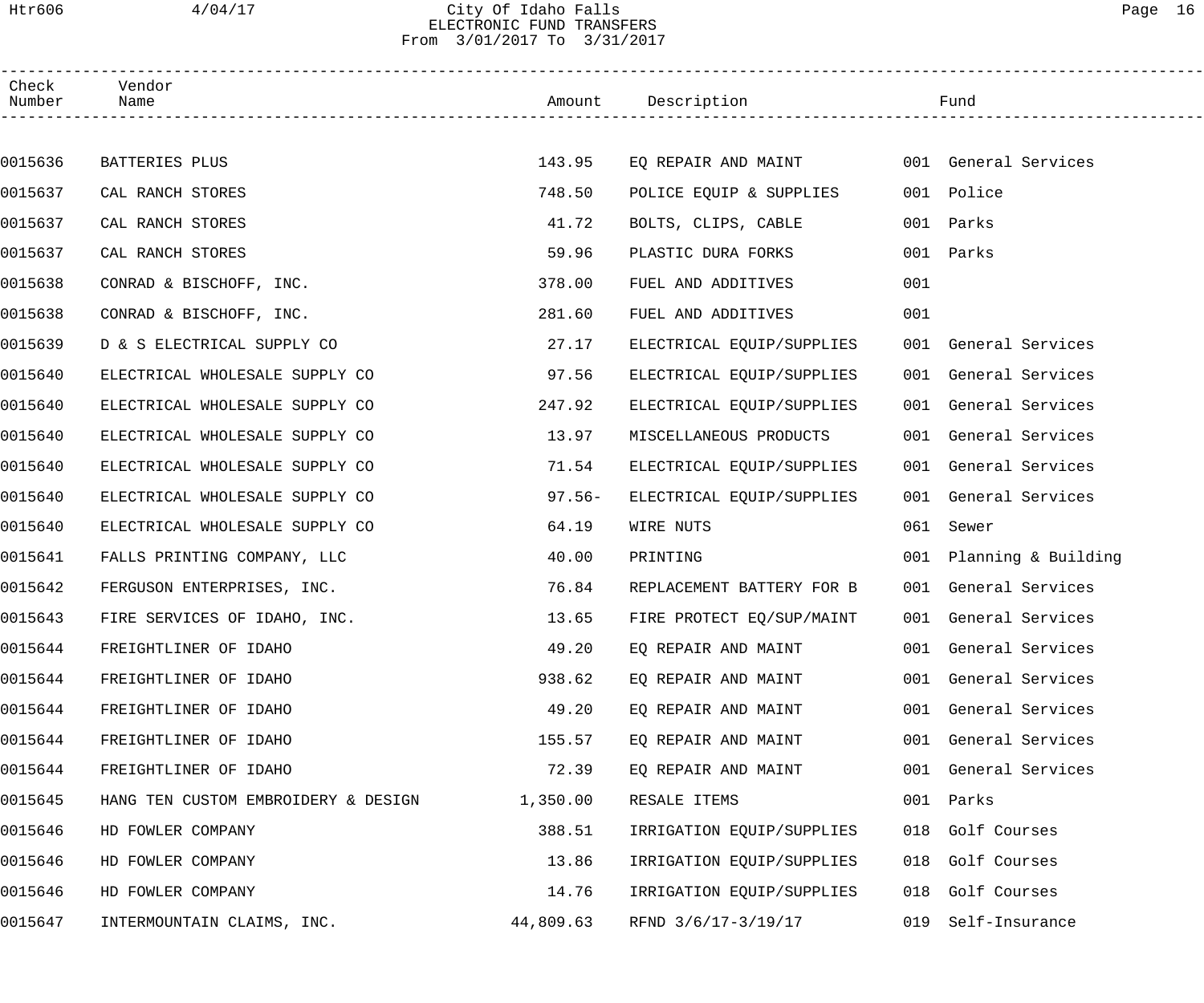### Htr606 4/04/17 City Of Idaho Falls Page 17 ELECTRONIC FUND TRANSFERS From 3/01/2017 To 3/31/2017

| Check<br>Number | Vendor<br>Name                |           | Amount Description        |     | Fund                 |
|-----------------|-------------------------------|-----------|---------------------------|-----|----------------------|
|                 |                               |           |                           |     |                      |
| 0015648         | JACK'S TIRE & OIL, INC.       | 560.42    | EQ REPAIR AND MAINT       |     | 001 General Services |
| 0015648         | JACK'S TIRE & OIL, INC.       | 81.00     | VEHICLE AND EQUIP. MAINT. |     | 001 General Services |
| 0015648         | JACK'S TIRE & OIL, INC.       | 40.00     | VEHICLE AND EQUIP. MAINT. |     | 001 General Services |
| 0015648         | JACK'S TIRE & OIL, INC.       | 59.95     | VEHICLE AND EQUIP. MAINT. |     | 001 General Services |
| 0015648         | JACK'S TIRE & OIL, INC.       | 43.00     | VEHICLE AND EQUIP. MAINT. |     | 001 General Services |
| 0015648         | JACK'S TIRE & OIL, INC.       | 65.50     | VEHICLE AND EQUIP. MAINT. |     | 001 General Services |
| 0015648         | JACK'S TIRE & OIL, INC.       | 70.00     | VEHICLE AND EQUIP. MAINT. |     | 001 General Services |
| 0015648         | JACK'S TIRE & OIL, INC.       | 1,137.12  | EQ REPAIR AND MAINT       |     | 001 General Services |
| 0015649         | JOHNSTONE SUPPLY, IDAHO FALLS | 19.78     | MISCELLANEOUS PRODUCTS    |     | 001 General Services |
| 0015649         | JOHNSTONE SUPPLY, IDAHO FALLS | 16.56     | AIR CONDITIONING/HEATING  |     | 001 General Services |
| 0015650         | K/M SERVICE COMPANY           | 690.00    | CONSTRUCTION JOB/CONTRACT |     | 064 Electric         |
| 0015650         | K/M SERVICE COMPANY           | 1,450.00  | CONSTRUCTION JOB/CONTRACT |     | 064 Electric         |
| 0015650         | K/M SERVICE COMPANY           | 2,750.00  | CONSTRUCTION JOB/CONTRACT |     | 064 Electric         |
| 0015651         | LEONARD PETROLEUM EQUIP, INC. | 9.90      | GARAGE SHOP SUPPLIES      |     | 001 General Services |
| 0015652         | METROQUIP, INC.               | 23.02     | EQ REPAIR AND MAINT       |     | 001 General Services |
| 0015652         | METROQUIP, INC.               | 8.44      | FREIGHT                   |     | 001 General Services |
| 0015652         | METROQUIP, INC.               | 514.74    | EO REPAIR AND MAINT       |     | 001 General Services |
| 0015652         | METROQUIP, INC.               | 42.89     | FREIGHT                   |     | 001 General Services |
| 0015652         | METROQUIP, INC.               | 13.68     | EQ REPAIR AND MAINT       | 001 | General Services     |
| 0015652         | METROQUIP, INC.               | 11.78     | FREIGHT                   |     | 001 General Services |
| 0015652         | METROQUIP, INC.               | 476.00    | EQ REPAIR AND MAINT       |     | 001 General Services |
| 0015652         | METROQUIP, INC.               | 21.15     | EQ REPAIR AND MAINT       | 001 | General Services     |
| 0015652         | METROQUIP, INC.               | 43.16     | FREIGHT                   |     | 001 General Services |
| 0015652         | METROQUIP, INC.               | 20,550.00 | EQUIPMENT-LRG & TURF      | 001 | Parks                |
| 0015652         | METROQUIP, INC.               | 1,956.71  | EQ REPAIR AND MAINT       |     | 001 General Services |
| 0015652         | METROQUIP, INC.               | 673.41    | EQ REPAIR AND MAINT       |     | 001 General Services |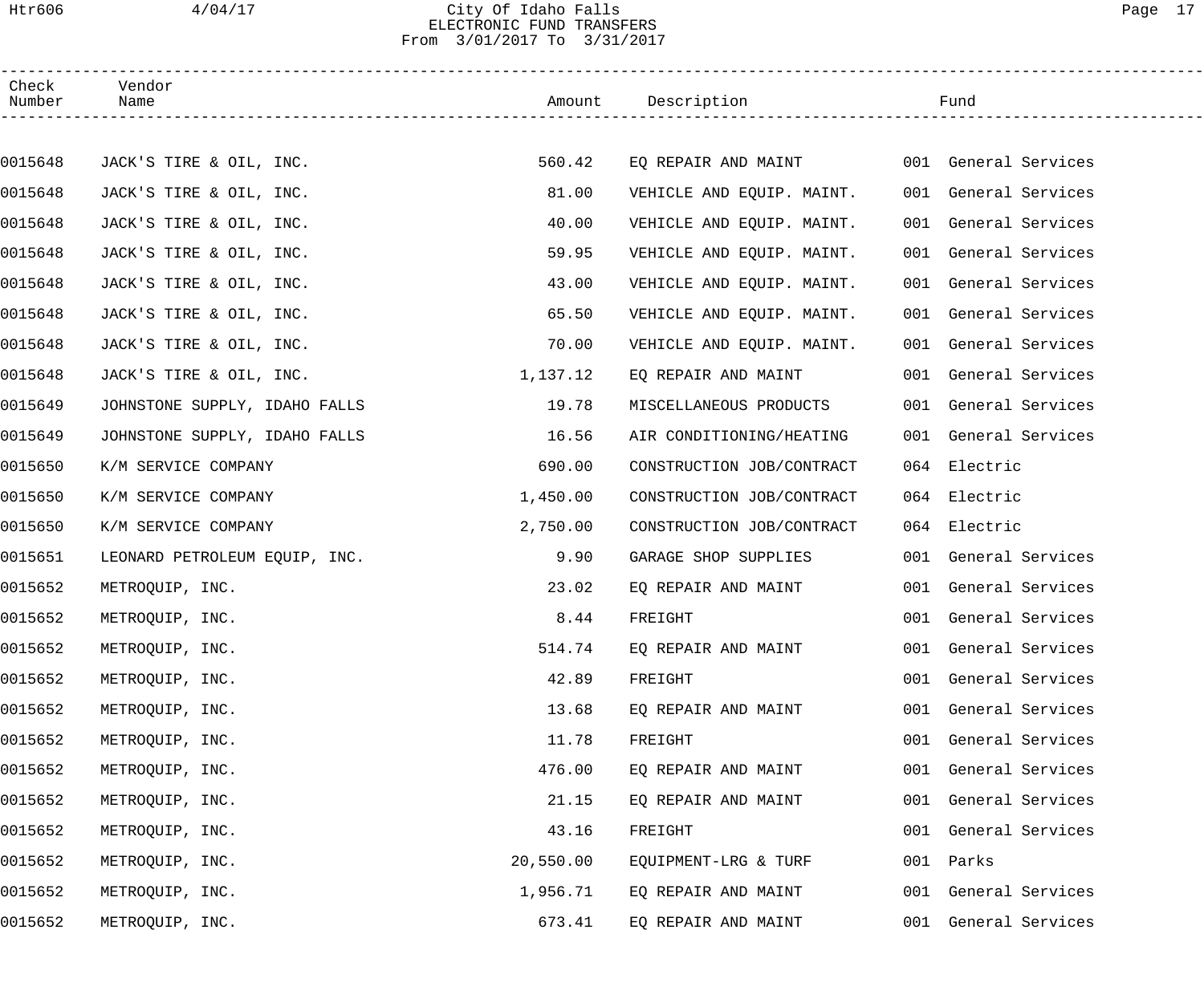### Htr606 4/04/17 City Of Idaho Falls Page 18 ELECTRONIC FUND TRANSFERS From 3/01/2017 To 3/31/2017

| Check<br>Number | Vendor<br>Name                        |          | Amount Description        |     | Fund                         |
|-----------------|---------------------------------------|----------|---------------------------|-----|------------------------------|
|                 |                                       |          |                           |     |                              |
| 0015653         | MORGAN CONSTRUCTION, INC. 481, 422.03 |          | CONSTRUCTION JOB/CONTRACT |     | 001 Fire                     |
| 0015654         | NUMBER ONE PRINTING & SIGN            | 519.33   | PRINTING                  |     | 001 Treasurer                |
| 0015655         | PHYSIO-CONTROL, INC.                  | 1,257.96 | MAINTENANCE CONTRACT-EQ   | 063 | Ambulance                    |
| 0015656         | PORTER'S OFFICE PRODUCTS              | 646.53   | OFFICE SUPPLIES, GENERAL  |     | 060 Airport                  |
| 0015656         | PORTER'S OFFICE PRODUCTS              | 69.50    | OFFICE SUPPLIES, GENERAL  |     | 060 Airport                  |
| 0015656         | PORTER'S OFFICE PRODUCTS              | 37.71    | OFFICE SUPPLIES, GENERAL  |     | 001 Public Works Engineering |
| 0015656         | PORTER'S OFFICE PRODUCTS              | 54.39    | OFFICE SUPPLIES, GENERAL  |     | 001 Public Works Engineering |
| 0015656         | PORTER'S OFFICE PRODUCTS              | 82.88    | MRKER BOARD, MARKERS, ERA |     | 001 Cemeteries               |
| 0015656         | PORTER'S OFFICE PRODUCTS              | 24.93    | MARKERS, CLEANER, ERASER  |     | 001 Parks                    |
| 0015657         | RESPOND FIRST AID SYSTEMS OF IDAHO    | 147.64   | SAFETY EQUIPMENT          |     | 011 Recreation               |
| 0015658         | ROCKY MOUNTAIN TURF & IND.            | 144.23   | EQ REPAIR AND MAINT       |     | 001 General Services         |
| 0015658         | ROCKY MOUNTAIN TURF & IND.            | 11.56    | FREIGHT                   |     | 001 General Services         |
| 0015658         | ROCKY MOUNTAIN TURF & IND.            | 73.38    | EQ REPAIR AND MAINT       |     | 001 General Services         |
| 0015658         | ROCKY MOUNTAIN TURF & IND.            | 13.21    | FREIGHT                   |     | 001 General Services         |
| 0015658         | ROCKY MOUNTAIN TURF & IND.            | 696.48   | EQ REPAIR AND MAINT       |     | 001 General Services         |
| 0015658         | ROCKY MOUNTAIN TURF & IND.            | 16.71    | FREIGHT                   |     | 001 General Services         |
| 0015659         | SMITH ROOFING & SIDING, LLC           | 90.00    | BUILDING SUP/REPR/MAINT.  |     | 001 General Services         |
| 0015659         | SMITH ROOFING & SIDING, LLC           | 135.00   | BUILDING SUP/REPR/MAINT.  |     | 001 General Services         |
| 0015659         | SMITH ROOFING & SIDING, LLC           | 742.25   | BUILDING SUP/REPR/MAINT.  |     | 001 General Services         |
| 0015659         | SMITH ROOFING & SIDING, LLC           | 126.00   | BUILDING SUP/REPR/MAINT.  |     | 001 General Services         |
| 0015660         | SNAKE RIVER AUTO GLASS                | 235.00   | VEHICLE AND EQUIP. MAINT. |     | 001 General Services         |
| 0015660         | SNAKE RIVER AUTO GLASS                | 170.00   | VEHICLE AND EQUIP. MAINT. |     | 001 General Services         |
| 0015660         | SNAKE RIVER AUTO GLASS                | 20.00    | VEHICLE AND EQUIP. MAINT. |     | 001 General Services         |
| 0015660         | SNAKE RIVER AUTO GLASS                | 170.00   | VEHICLE AND EQUIP. MAINT. |     | 001 General Services         |
| 0015660         | SNAKE RIVER AUTO GLASS                | 180.00   | VEHICLE AND EQUIP. MAINT. |     | 001 General Services         |
| 0015660         | SNAKE RIVER AUTO GLASS                | 225.00   | VEHICLE AND EQUIP. MAINT. |     | 001 General Services         |
|                 |                                       |          |                           |     |                              |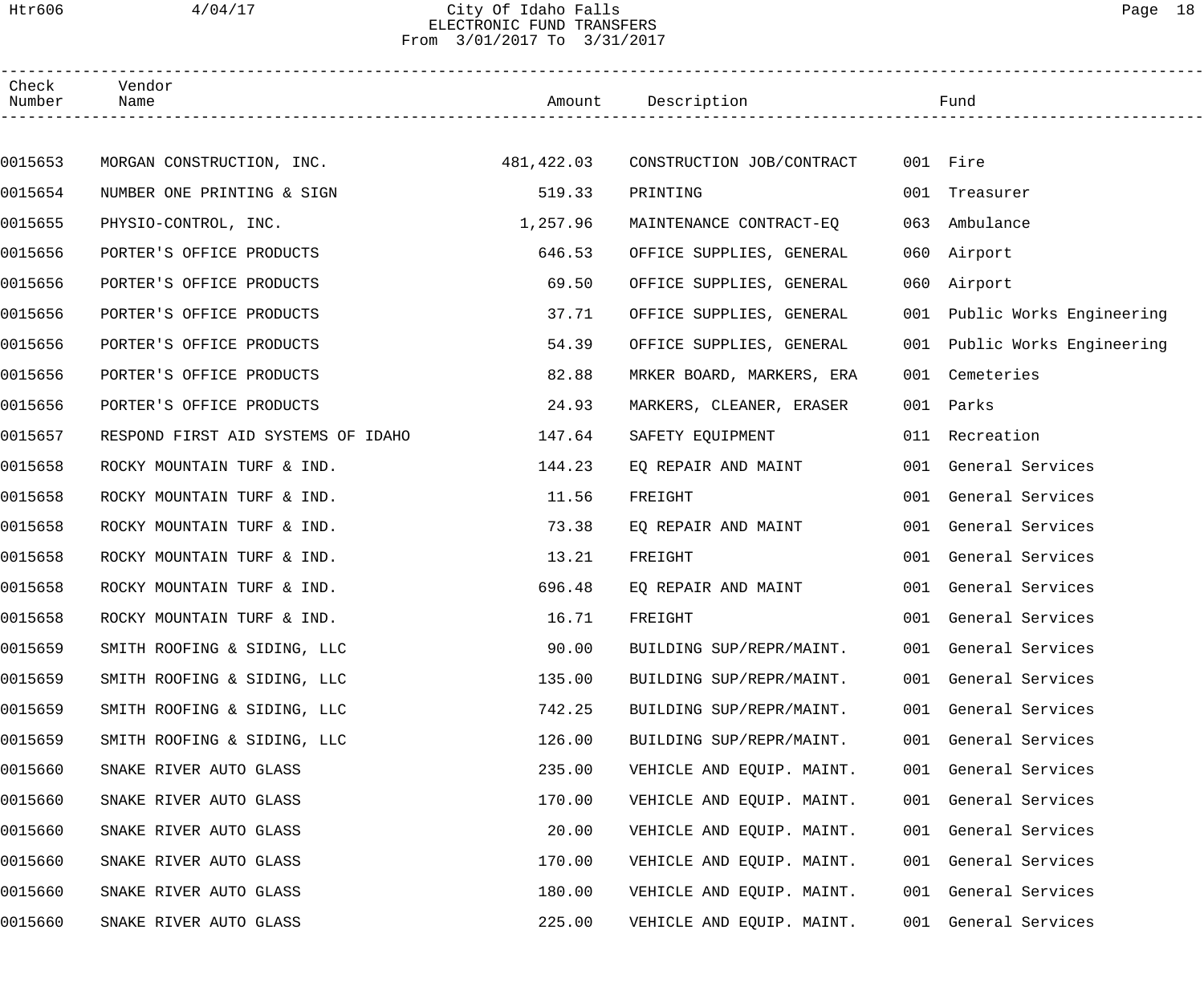## Htr606 4/04/17 City Of Idaho Falls Page 19 ELECTRONIC FUND TRANSFERS From 3/01/2017 To 3/31/2017

| Check<br>Number | Vendor<br>Name              | Amount   | Description               | Fund                 |  |
|-----------------|-----------------------------|----------|---------------------------|----------------------|--|
|                 |                             |          |                           |                      |  |
| 0015661         | STAN'S PAINT CLINIC, INC.   | 328.50   | PAINTING-EQUIP & PRODUCTS | 001 General Services |  |
| 0015662         | TACOMA SCREW PRODUCTS, INC. | 1.92     | GARAGE SHOP SUPPLIES      | 001 General Services |  |
| 0015662         | TACOMA SCREW PRODUCTS, INC. | 18.04    | EQ REPAIR AND MAINT       | 001 General Services |  |
| 0015663         | THATCHER COMPANY            | 6,810.00 | GASES / TREATMENTS        | 061 Sewer            |  |
| 0015664         | TOP HAT, INC.               | 2,949.10 | ACCIDENT REPAIRS, FLEET   | 001 General Services |  |
| 0015664         | TOP HAT, INC.               | 1,254.60 | ACCIDENT REPAIRS, FLEET   | 001 General Services |  |
| 0015664         | TOP HAT, INC.               | 247.00   | REPAIR CRACK IN DRIVERS D | 001 General Services |  |
| 0015665         | TRACTOR SALES & AUTO, INC.  | 295.00   | TOW BAR & HARROW          | 060 Airport          |  |
| 0015666         | VALCOM (VLCM)               | 2,470.59 | NETWORK EQUIPMENT         | 001 Data Processing  |  |
| 0015666         | VALCOM (VLCM)               | 1,917.18 | COMPUTERS, DP/WORD PROC.  | 001 Data Processing  |  |
| 0015666         | VALCOM (VLCM)               | 1,344.00 | MAINTENANCE CONTRACT-EQ   | 001 Data Processing  |  |
| 0015666         | VALCOM (VLCM)               | 4,072.35 | NETWORK EQUIPMENT         | 001 Data Processing  |  |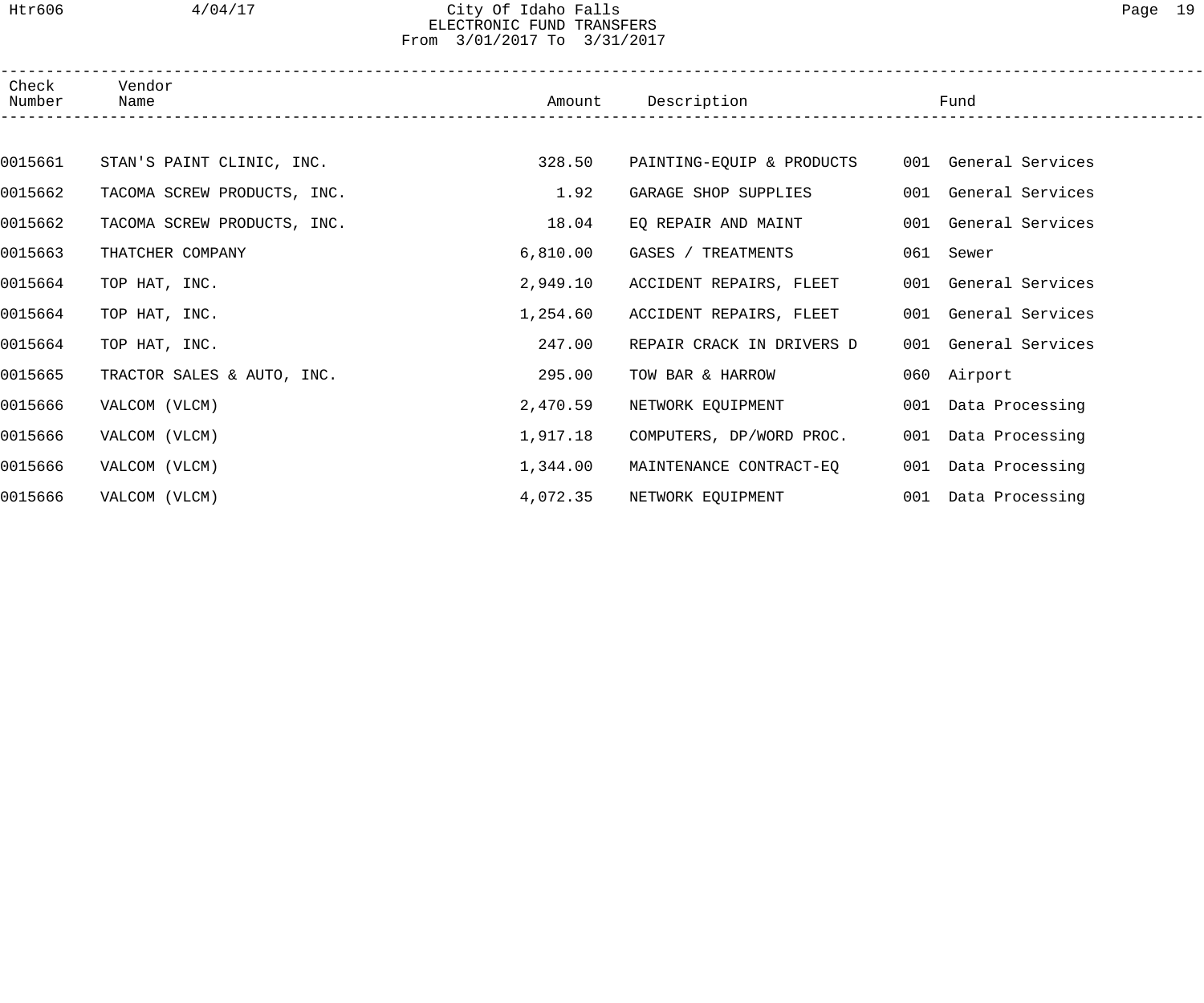# City Of Idaho Falls Summary of Electronic Transfers by Fund From 3/01/2017 To 3/31/2017

------------------------------------------------------------------------------------------------------------------------------------

| $\mathbf{1}$ | General Fund        | 1,195,291.66 |
|--------------|---------------------|--------------|
| 10           | Street Fund         | 693.10       |
| 11           | Recreation Fund     | 13,984.26    |
| 12           | Library Fund        | 18, 173. 31  |
| 14           | MERF Fund           | 10,000.00    |
| 18           | Golf Fund           | 660.65       |
| 19           | Self-Insurance Fund | 88, 363. 35  |
| 60           | Airport Fund        | 11,433.52    |
| 61           | Water & Sewer Fund  | 49, 135. 47  |
| 62           | Sanitation Fund     | 3,451.67     |
| 63           | Ambulance Fund      | 80,254.00    |
| 64           | Electric Light Fund | 77,395.55    |
|              |                     | 1,548,836.54 |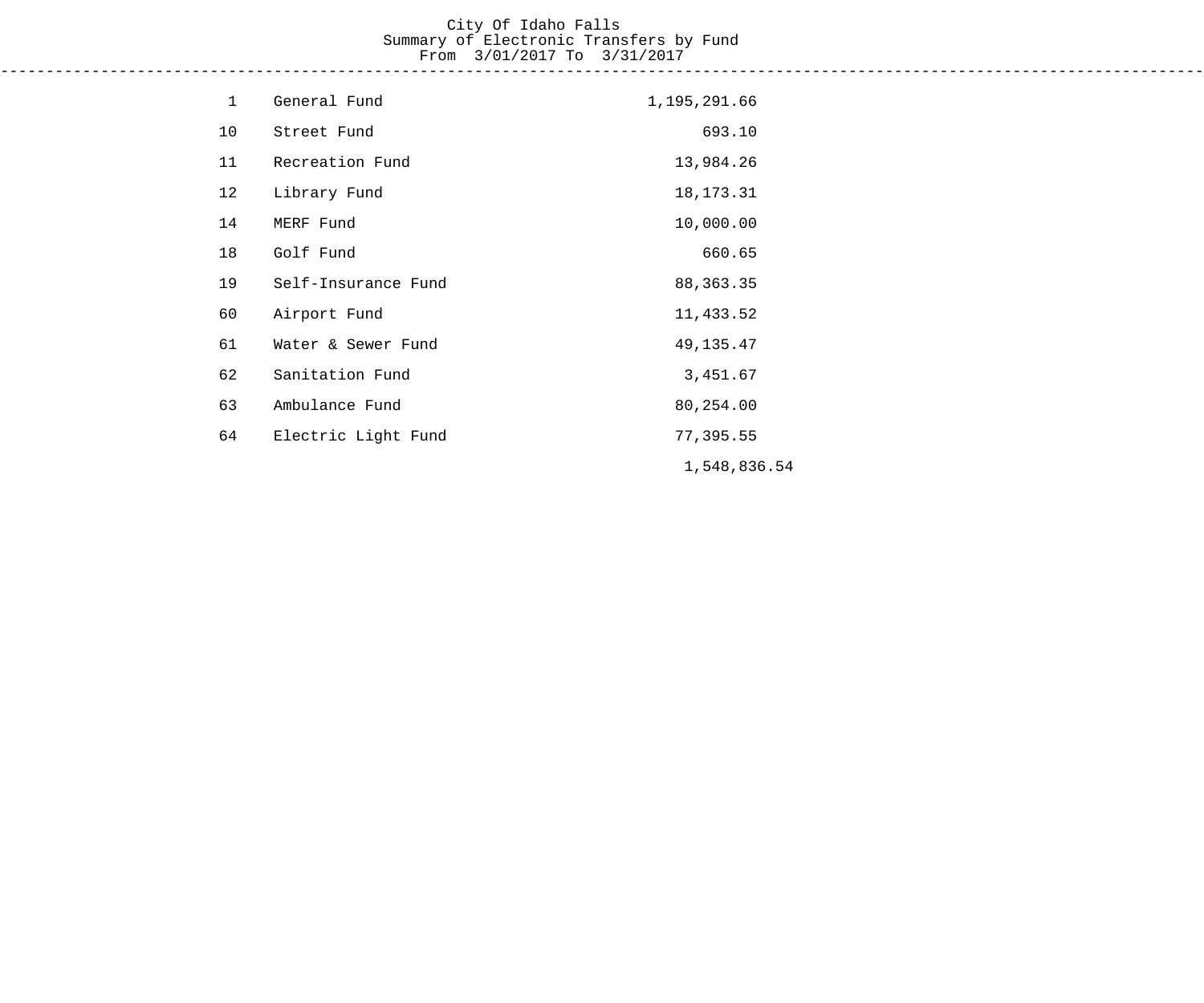------------------------------------------------------------------------------------------------------------------------------------

| Check<br>Number | Vendor                                |                                                    |                                                     |                                                                                                                                                                                                                                                                                                                                                                                                                                                                                                                                                                    | Fund              |              |
|-----------------|---------------------------------------|----------------------------------------------------|-----------------------------------------------------|--------------------------------------------------------------------------------------------------------------------------------------------------------------------------------------------------------------------------------------------------------------------------------------------------------------------------------------------------------------------------------------------------------------------------------------------------------------------------------------------------------------------------------------------------------------------|-------------------|--------------|
|                 |                                       |                                                    |                                                     | 0205227 A-AERIAL SERVICE COMPANY (2001) 756.90 TOOLS, HAND POWER/NONPOWER (2018) 8064 Electric                                                                                                                                                                                                                                                                                                                                                                                                                                                                     |                   |              |
|                 |                                       | 0205228 A-CORE OF IDAHO, INC.                      |                                                     | 375.00 CONCRETE                                                                                                                                                                                                                                                                                                                                                                                                                                                                                                                                                    |                   | 001 Parks    |
|                 |                                       | 0205229 ACOM SOLUTIONS, INC.                       |                                                     | 425.00 A/P CHECKS ITEM#35-503V2                                                                                                                                                                                                                                                                                                                                                                                                                                                                                                                                    |                   | 001 Finance  |
|                 |                                       | 0205230 ACUSHNET COMPANY                           | 10,098.88                                           | 808.04 INVENTORY AS REQUESTED BY PINECREST GOLF 018 Golf Courses<br>556.59 INVENTORY AS REQUESTED BY PINECREST GOLF 018 Golf Courses<br>1,393.66 INVENTORY AS REQUESTED BY PINECREST GOLF 018 Golf Courses<br>2,127.36 INVENTORY AS REQUESTED BY PINECREST GOLF 018 Golf Courses<br>153.46 INVENTORY AS REQUESTED BY PINECREST GOLF 018 Golf Courses<br>597.31 INVENTORY AS REQUESTED BY PINECREST GOLF 018 Golf Courses<br>3,827.95 INVENTORY AS REQUESTED BY SANDCREEK GOLF 018 Golf Courses<br>634.51 INVENTORY AS REQUESTED BY SANDCREEK GOLF 018 Golf Courses |                   |              |
|                 | 0205231 AIRGAS USA, LLC               |                                                    |                                                     | 304.70 WELDING SUPPLIES AS REQUESTED BY SANITAT 062 Sanitation                                                                                                                                                                                                                                                                                                                                                                                                                                                                                                     |                   |              |
|                 |                                       |                                                    |                                                     | 0205232 AIRSIDE SOLUTIONS, INC 641.15 AIRPORT MAINTENANCE                                                                                                                                                                                                                                                                                                                                                                                                                                                                                                          |                   | 060 Airport  |
|                 |                                       | 0205233 ALEXANDER CLARK PRINTING 1,208.80 PRINTING |                                                     |                                                                                                                                                                                                                                                                                                                                                                                                                                                                                                                                                                    |                   | 001 Police   |
|                 |                                       | 0205234 ALPHAGRAPHICS OF IDAHO FALLS               |                                                     | 926.90 PRINTING                                                                                                                                                                                                                                                                                                                                                                                                                                                                                                                                                    |                   | 001 Parks    |
|                 | 0205235 ALPINE VETERINARY CLINIC      |                                                    |                                                     | 85.00 SPAY/NEUTER SERVICES                                                                                                                                                                                                                                                                                                                                                                                                                                                                                                                                         | 001               |              |
|                 |                                       | 0205236 ALSCO (AMERICAN LINEN DIV)                 | 94.88                                               | 92.44 WEEKLY DELIVERY AND CHANGE OUT OF ENTRAN 060 Airport<br>2.44 CLOTHING & APPAREL                                                                                                                                                                                                                                                                                                                                                                                                                                                                              |                   | 064 Electric |
|                 |                                       |                                                    |                                                     | 0205237 AMAZON.COM - CITY PURCHASES 600 000 000 000 000 000 001 Police                                                                                                                                                                                                                                                                                                                                                                                                                                                                                             |                   |              |
|                 | 0205238 AMMON VETERINARY HOSPITAL     |                                                    |                                                     | 570.00 SPAY/NEUTER SERVICES                                                                                                                                                                                                                                                                                                                                                                                                                                                                                                                                        | 001               |              |
|                 | 0205239 ANIXTER INC.                  |                                                    | 7,334.10 HARDWARE<br>2,862.00 HARDWARE<br>11,481.73 | 1,285.63 CONDUCTOR                                                                                                                                                                                                                                                                                                                                                                                                                                                                                                                                                 | 064<br>064<br>064 |              |
|                 | 0205240 ARCHITECTURAL BUILDING SUPPLY |                                                    | 46.00                                               | 10.00 MISCELLANEOUS PURCHASES AS REQUESTED BY 001 General Services<br>36.00 MISCELLANEOUS PURCHASES AS REQUESTED BY 001 General Services                                                                                                                                                                                                                                                                                                                                                                                                                           |                   |              |
|                 | 0205241 B & H PHOTO-VIDEO-PRO AUDIO   |                                                    |                                                     | 470.00 ELECTRONIC EQUIPMENT                                                                                                                                                                                                                                                                                                                                                                                                                                                                                                                                        |                   | 001 Police   |
|                 | 0205242 BISMARCK STATE COLLEGE        |                                                    |                                                     | 528.72 TRAINING-PERSONNEL                                                                                                                                                                                                                                                                                                                                                                                                                                                                                                                                          |                   | 064 Electric |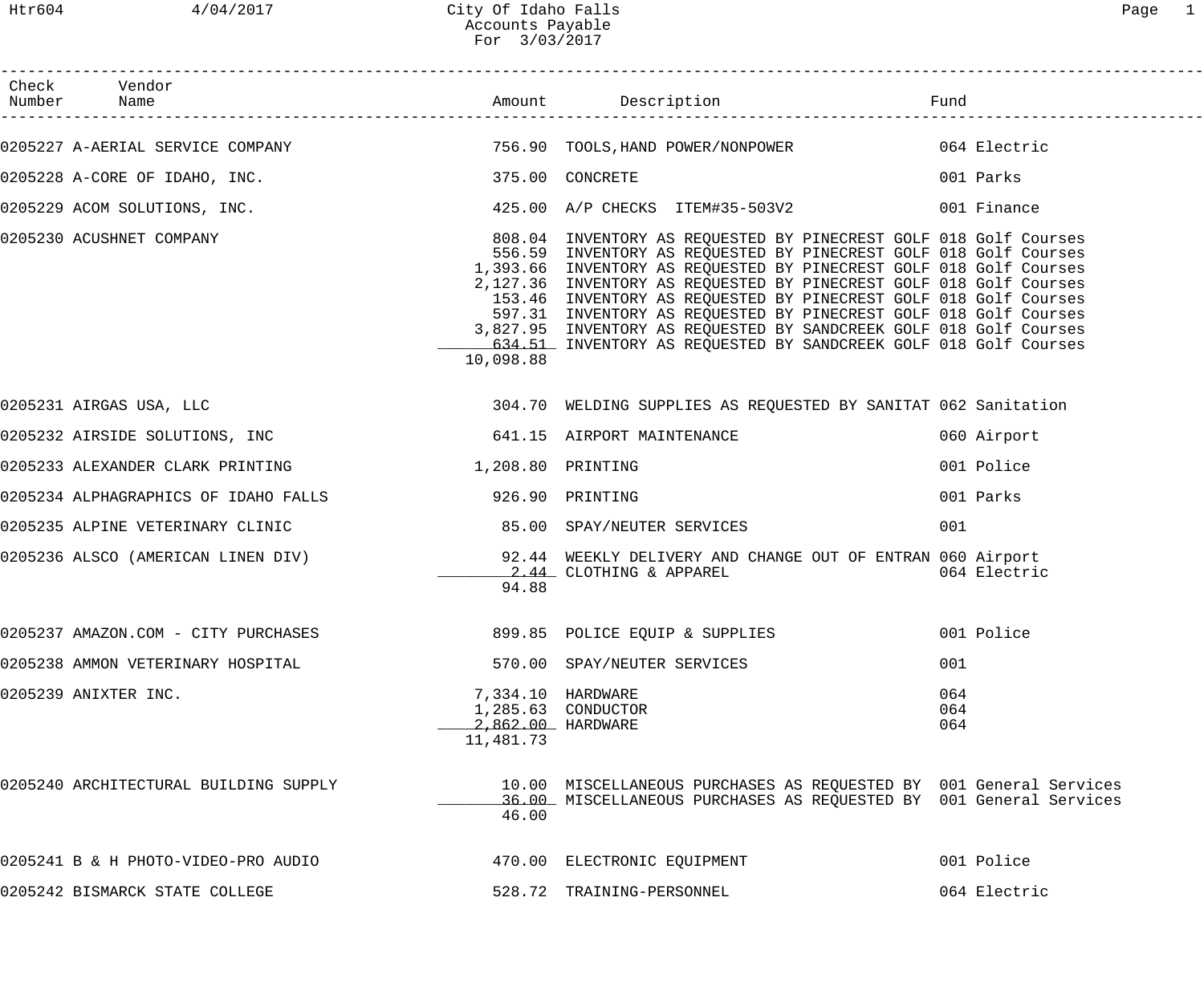| Check Vendor<br>Number Name        |           |                                                                                                                                                                                                                                                                                         |                                 |
|------------------------------------|-----------|-----------------------------------------------------------------------------------------------------------------------------------------------------------------------------------------------------------------------------------------------------------------------------------------|---------------------------------|
|                                    |           | 0205243 BLACKFOOT ANIMAL CLINIC 35.00 SPAY/NEUTER SERVICES 300 SPAY/NEUTER SERVICES                                                                                                                                                                                                     |                                 |
|                                    | 12,817.05 |                                                                                                                                                                                                                                                                                         |                                 |
|                                    | 662.43    |                                                                                                                                                                                                                                                                                         |                                 |
| 0205246 BROADWAY FORD, INC.        | 243.76    | 6.52 PARTS AND MINOR SUBLET REPAIRS AS REQUES 001 General Services<br>6.52 PARTS AND MINOR SUBLET REPAIRS AS REQUES 001 General Services<br>202.72 PARTS AND MINOR SUBLET REPAIRS AS REQUES 001 General Services<br>28.00 PARTS AND MINOR SUBLET REPAIRS AS REQUES 001 General Services |                                 |
| 0205247 BROADWAY VETERINARY CLINIC | 225.00    | 60.00 SPAY/NEUTER SERVICES<br>30.00 SPAY/NEUTER SERVICES<br>95.00 SPAY/NEUTER SERVICES<br>20.00 SPAY/NEUTER SERVICES<br>20.00 SPAY/NEUTER SERVICES                                                                                                                                      | 001<br>001<br>001<br>001<br>001 |
| 0205248 BURKHART, C.J.             |           | 126.00 CONTRACTED OFFICIALS                                                                                                                                                                                                                                                             | 011 Recreation                  |
| 0205249 BURTON, MIKE               |           | 182.00 CONTRACTED OFFICIALS                                                                                                                                                                                                                                                             | 011 Recreation                  |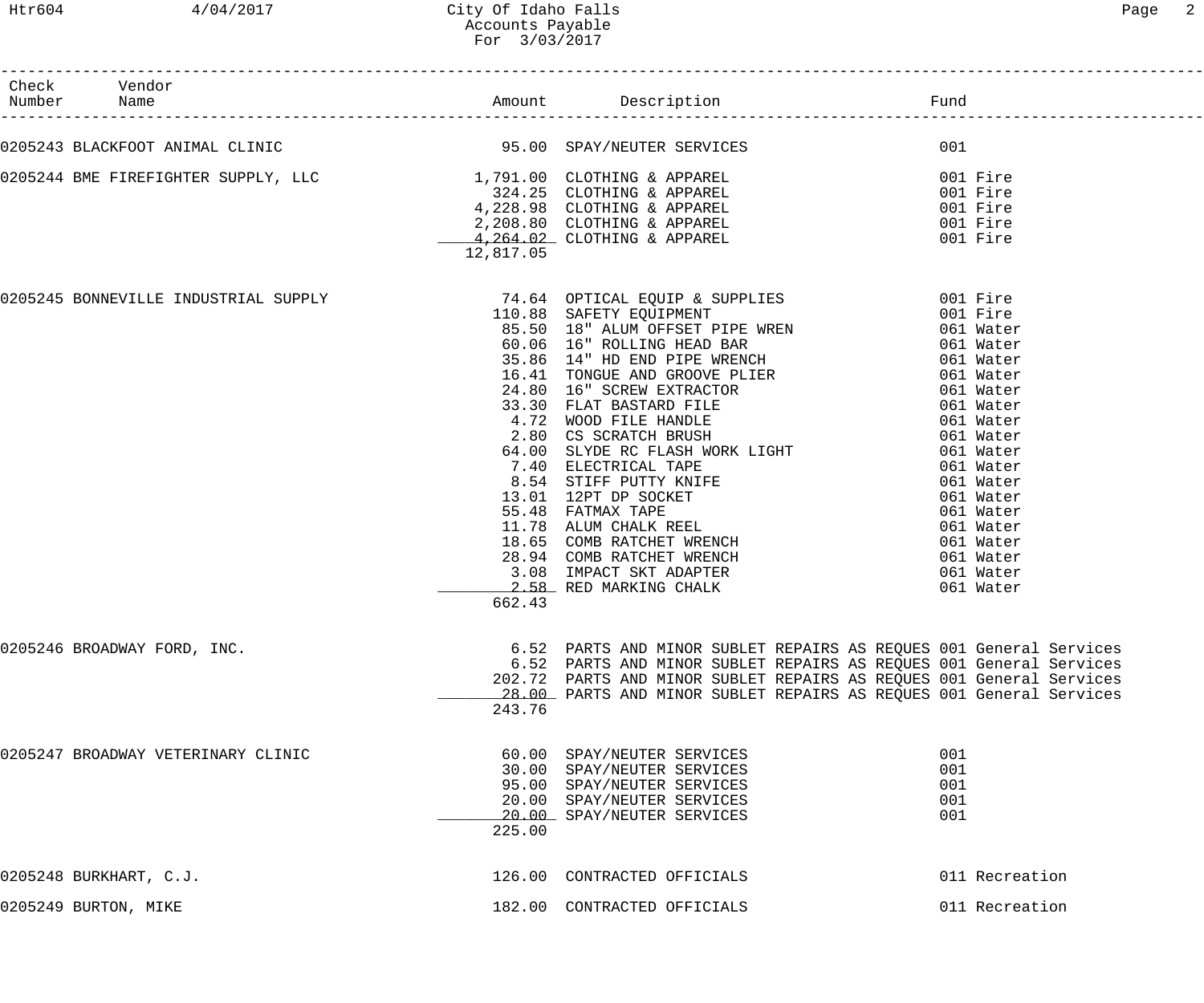## Htr604 4/04/2017 City Of Idaho Falls Page 3 Accounts Payable For 3/03/2017

| Check Vendor<br>Number Name                                       |                                          |                                                                                                                                                                                                                                                                                                                      |                                                                     |
|-------------------------------------------------------------------|------------------------------------------|----------------------------------------------------------------------------------------------------------------------------------------------------------------------------------------------------------------------------------------------------------------------------------------------------------------------|---------------------------------------------------------------------|
|                                                                   |                                          |                                                                                                                                                                                                                                                                                                                      |                                                                     |
|                                                                   |                                          | 0205250 BUTTARS, BERK 60 CONTRACTED OFFICIALS 60 CONTROLLER 11 Recreation                                                                                                                                                                                                                                            |                                                                     |
|                                                                   |                                          | 0205251 C & B OPERATIONS, LLC 6 19 2010 1999 PARTS AND MINOR SUBLET REPAIRS AS REQUES 001 General Services                                                                                                                                                                                                           |                                                                     |
| 0205252 C & L PRINTING, LLC                                       | 42.40 PRINTING                           |                                                                                                                                                                                                                                                                                                                      | 001 Parks                                                           |
| 0205253 CABLE ONE ADVERISING, INC. 200.00 ELEC/IF POWER           |                                          |                                                                                                                                                                                                                                                                                                                      | 064 Electric                                                        |
|                                                                   | 5,104.42                                 | 0205254 CALLAWAY GOLF SALES COMPANY 1,361.64 INVENTORY AS REQUESTED BY SANDCREEK GOLF 018 Golf Courses<br>996.31 INVENTORY AS REQUESTED BY SANDCREEK GOLF 018 Golf Courses<br>3,426.73 INVENTORY AS REQUESTED BY SANDCREEK GOLF 018 Golf Courses<br>680.26 INVENTORY AS REQUESTED BY SANDCREEK GOLF 018 Golf Courses |                                                                     |
| 0205255 CAPPS, CAMERON                                            |                                          | 144.00 CONTRACTED OFFICIALS                                                                                                                                                                                                                                                                                          | 011 Recreation                                                      |
| 0205256 CCI TRANSPORT & CRANE, INC.                               | 275.00 RENTAL<br>350.00 RENTAL<br>625.00 |                                                                                                                                                                                                                                                                                                                      | 064 Electric<br>064 Electric                                        |
| 0205257 CEDAR RIDGE ANIMAL HOSPITAL (20.00 SPAY/NEUTER SERVICES   | 200.00                                   | 180.00 SPAY/NEUTER SERVICES                                                                                                                                                                                                                                                                                          | 001<br>001                                                          |
| 0205258 CERTIFIED FOLDER DISPLAY SERV<br>2,751.30 PROMOTION ITEMS |                                          |                                                                                                                                                                                                                                                                                                                      | 001 Parks                                                           |
| 0205259 CLASSY THREADS                                            |                                          | 27.00 EMBROIDERY NAMES 6 ITEMS                                                                                                                                                                                                                                                                                       | 001 Parks                                                           |
|                                                                   | 3,782.07                                 | 0205260 CLEVELAND GOLF COMPANY/SRIXON 169.80 INVENTORY AS REQUESTED BY SANDCREEK GOLF 018 Golf Courses<br>668.40 INVENTORY AS REQUESTED BY SANDCREEK GOLF 018 Golf Courses<br>2,320.89 INVENTORY AS REQUESTED BY SANDCREEK GOLF 018 Golf Courses<br>622.98 INVENTORY AS REQUESTED BY PINECREST GOLF 018 Golf Courses |                                                                     |
| 0205261 CODALE ELECTRIC SUPPLY, INC.                              | 10,621.80                                | 8,678.75 TRANSFORMERS<br>1,075.00 HARDWARE MISCELLANEOUS<br>232.50 ELEC/IF POWER<br>85.55 HARDWARE MISCELLANEOUS<br>550.00 FIBER OPTIC MATERIAL                                                                                                                                                                      | 064<br>064 Electric<br>064 Electric<br>064 Electric<br>064 Electric |
| 0205262 COUNTRYSIDE VETERINARY CLINIC                             |                                          | 105.00 SPAY/NEUTER SERVICES                                                                                                                                                                                                                                                                                          | 001                                                                 |
| 0205263 CURTIS, BENJAMIN                                          |                                          | 90.00 CONTRACTED OFFICIALS                                                                                                                                                                                                                                                                                           | 011 Recreation                                                      |
|                                                                   |                                          |                                                                                                                                                                                                                                                                                                                      |                                                                     |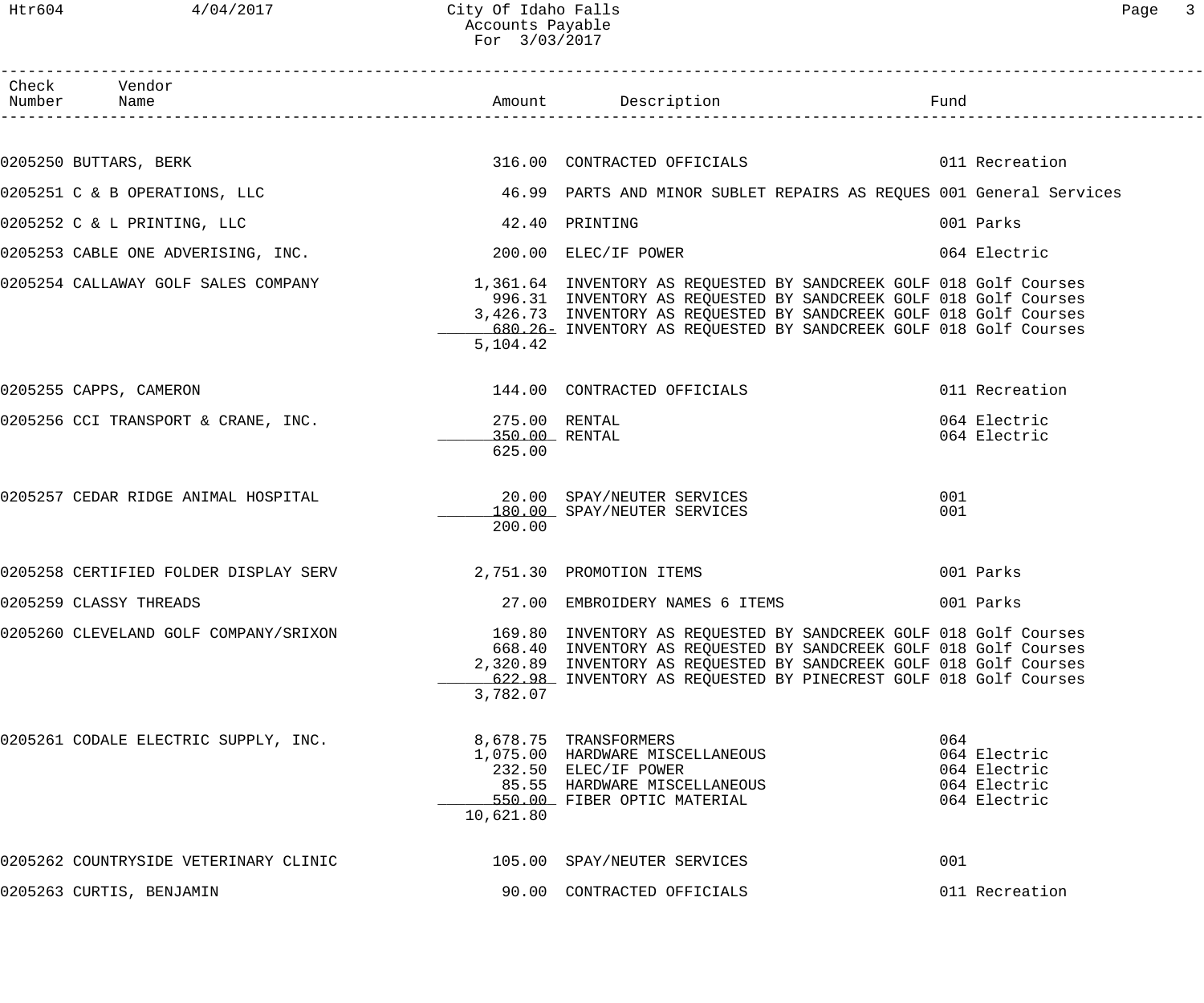| Check Vendor                                                                                               |          |                                                                                                                                                                                                                                                                                                                                                                                                                                                                                                                                                                                                                                                                                                                                          |     |                |
|------------------------------------------------------------------------------------------------------------|----------|------------------------------------------------------------------------------------------------------------------------------------------------------------------------------------------------------------------------------------------------------------------------------------------------------------------------------------------------------------------------------------------------------------------------------------------------------------------------------------------------------------------------------------------------------------------------------------------------------------------------------------------------------------------------------------------------------------------------------------------|-----|----------------|
| 0205264 DAWSON, JAKE                                                                                       |          |                                                                                                                                                                                                                                                                                                                                                                                                                                                                                                                                                                                                                                                                                                                                          |     |                |
| 0205265 DIRECT AUTOMOTIVE DISTRIBUTING 32.95 PARTS AS REQUESTED BY THE EQUIPMENT MAIN 001 General Services |          |                                                                                                                                                                                                                                                                                                                                                                                                                                                                                                                                                                                                                                                                                                                                          |     |                |
| 0205266 DYNAMIC BRANDS                                                                                     |          | 750.00 INVENTORY AS REQUESTED BY PINECREST GOLF 018 Golf Courses                                                                                                                                                                                                                                                                                                                                                                                                                                                                                                                                                                                                                                                                         |     |                |
| 0205267 EAGLE ROCK NURSERY                                                                                 |          | 3,300.00 SEED, SOD, SOIL, ETC. 001 Parks                                                                                                                                                                                                                                                                                                                                                                                                                                                                                                                                                                                                                                                                                                 |     |                |
|                                                                                                            |          |                                                                                                                                                                                                                                                                                                                                                                                                                                                                                                                                                                                                                                                                                                                                          | 001 |                |
|                                                                                                            | 1,712.15 | 280.19 PARTS AS REQUESTED BY THE EQUIPMENT MAIN 001 General Services<br>11.60 PARTS AS REQUESTED BY THE EQUIPMENT MAIN 001 General Services<br>227.80 PARTS AS REQUESTED BY THE EQUIPMENT MAIN 001 General Services<br>92.42 PARTS AS REQUESTED BY THE EQUIPMENT MAIN 001 General Services<br>82.35 PARTS AS REQUESTED BY THE EQUIPMENT MAIN 001 General Services<br>160.73 PARTS AS REQUESTED BY THE EQUIPMENT MAIN 001 General Services<br>179.64 PARTS AS REQUESTED BY THE EQUIPMENT MAIN 001 General Services<br>73.28 PARTS AS REQUESTED BY THE EQUIPMENT MAIN 001 General Services<br>130.96 PARTS AS REQUESTED BY THE EQUIPMENT MAIN 001 General Services<br>251.70 PARTS AS REQUESTED BY THE EQUIPMENT MAIN 001 General Services |     |                |
| 0205270 EVIDENT CRIME SCENE PRODUCTS 421.50 POLICE EQUIP & SUPPLIES 001 Police                             | 1,112.71 | 691.21 POLICE EQUIP & SUPPLIES 001 Police                                                                                                                                                                                                                                                                                                                                                                                                                                                                                                                                                                                                                                                                                                |     |                |
| 0205271 FARRER, TOM                                                                                        |          | 440.00 CONTRACTED OFFICIALS                                                                                                                                                                                                                                                                                                                                                                                                                                                                                                                                                                                                                                                                                                              |     | 011 Recreation |
| 0205272 FATPOT TECHNOLOGIES, LLC 13,891.43 SUBSCRIPTIONS                                                   |          |                                                                                                                                                                                                                                                                                                                                                                                                                                                                                                                                                                                                                                                                                                                                          |     | 001 Police     |
| 0205273 FIRST RESPONDERS                                                                                   | 3,234.55 | 22.50 ALTERATIONS AND/OR EMBROIDERY TO POLICE 001 Police<br>5.95 ALTERATIONS AND/OR EMBROIDERY TO POLICE 001 Police<br>11.90 ALTERATIONS AND/OR EMBROIDERY TO POLICE 001 Police<br>10.00 ALTERATIONS AND/OR EMBROIDERY TO POLICE 001 Police<br>3,184.20 CLOTHING & APPAREL                                                                                                                                                                                                                                                                                                                                                                                                                                                               |     | 001 Fire       |
| 0205274 FLEETPRIDE, INC.                                                                                   | 426.85   | 50.25 EO REPAIR AND MAINT<br>51.64 PARTS AS REQUESTED BY THE EQUIPMENT MAIN 001 General Services<br>324.96 PARTS AS REQUESTED BY THE EQUIPMENT MAIN 001 General Services                                                                                                                                                                                                                                                                                                                                                                                                                                                                                                                                                                 | 001 |                |
| 0205275 FOOD SERVICES OF AMERICA                                                                           |          | 154.19 ANIMAL FOOD AND REQUIRED SUPPLIES FOR ZO 001 Parks<br>293.52 ANIMAL FOOD AND REQUIRED SUPPLIES FOR ZO 001 Parks<br>50.25 ANIMAL FOOD AND REQUIRED SUPPLIES FOR ZO 001 Parks<br>200.62 ANIMAL FOOD AND REQUIRED SUPPLIES FOR ZO 001 Parks                                                                                                                                                                                                                                                                                                                                                                                                                                                                                          |     |                |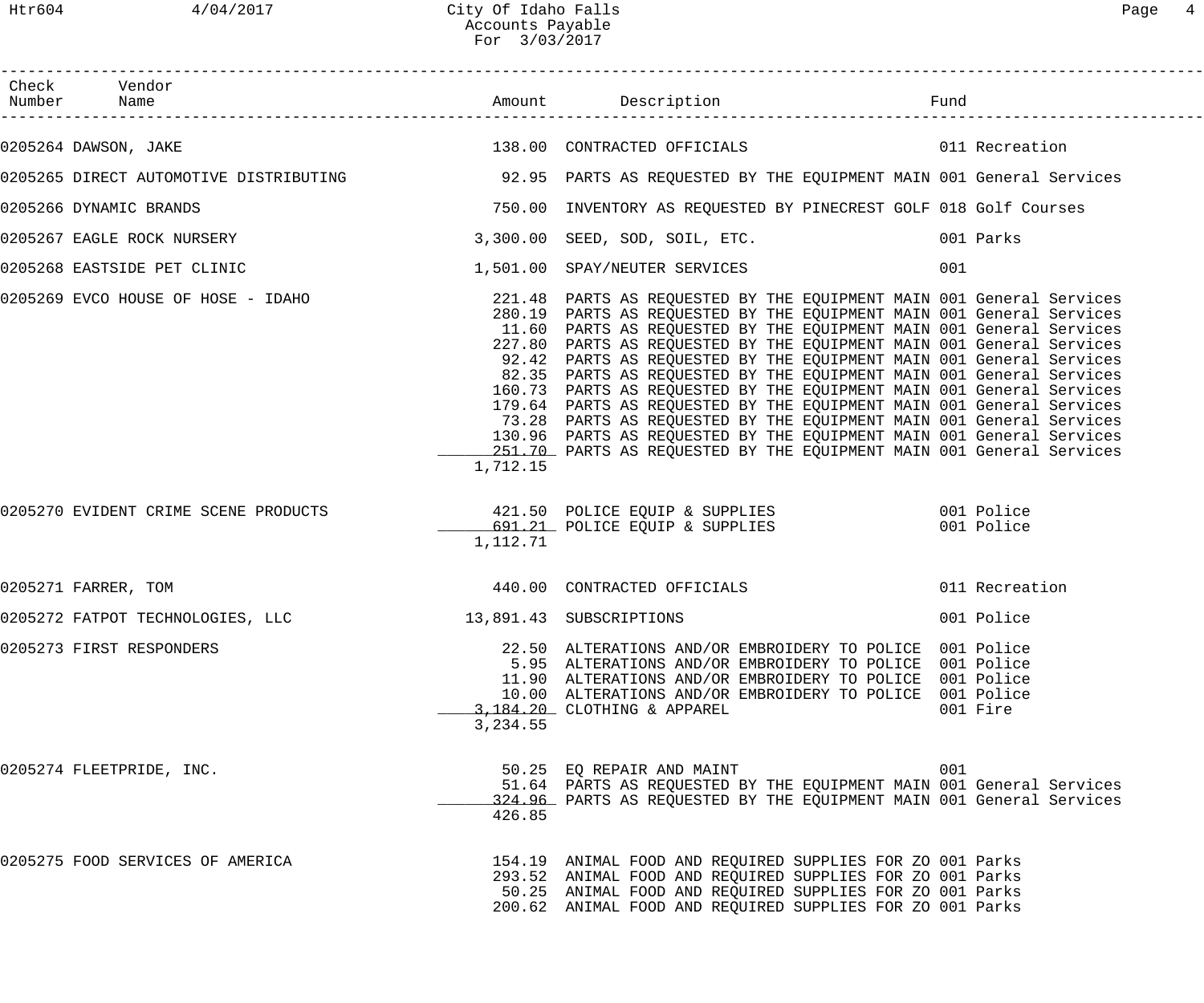## Htr604 4/04/2017 City Of Idaho Falls Page 5 Accounts Payable For 3/03/2017

| Check Vendor<br>Number Name |                                         |          |                                                                                                             |                  |
|-----------------------------|-----------------------------------------|----------|-------------------------------------------------------------------------------------------------------------|------------------|
|                             |                                         |          |                                                                                                             |                  |
|                             |                                         |          | 0205275 FOOD SERVICES OF AMERICA THE SERVICE SUPPLIES OF ANIMAL FOOD AND REQUIRED SUPPLIES FOR ZO 001 Parks |                  |
|                             |                                         |          | 151.25 ANIMAL FOOD AND REQUIRED SUPPLIES FOR ZO 001 Parks                                                   |                  |
|                             |                                         |          | 88.90 ANIMAL FOOD AND REQUIRED SUPPLIES FOR ZO 001 Parks                                                    |                  |
|                             |                                         |          | 205.36 ANIMAL FOOD AND REQUIRED SUPPLIES FOR ZO 001 Parks                                                   |                  |
|                             |                                         | 1,414.46 | 162.77 ANIMAL FOOD AND REQUIRED SUPPLIES FOR ZO 001 Parks                                                   |                  |
|                             |                                         |          |                                                                                                             |                  |
| 0205276 FRED MEYER-ID       |                                         |          | 380.43 GRANOLA BARS & MISCELLANE (001 Planning & Building                                                   |                  |
|                             | 0205277 FREMONT TELECOM CO.             |          |                                                                                                             |                  |
|                             |                                         |          |                                                                                                             |                  |
|                             |                                         |          | 40.36 SEPARATELY BILLED LINES                                                                               | 001 Police       |
|                             |                                         |          | 40.71 SEPARATELY BILLED LINES                                                                               | 001 Police       |
|                             |                                         |          | 37.66 SEPARATELY BILLED LINES                                                                               | 001 Parks        |
|                             |                                         |          | 40.36 SEPARATELY BILLED LINES                                                                               | 001 Parks        |
|                             |                                         |          | 40.36 SEPARATELY BILLED LINES                                                                               | 001 Parks        |
|                             |                                         |          | 40.36 SEPARATELY BILLED LINES                                                                               | 001 Parks        |
|                             |                                         |          | 37.66 SEPARATELY BILLED LINES<br>42.15 SEPARATELY BILLED LINES                                              | 001 Parks        |
|                             |                                         |          |                                                                                                             | 001 Cemeteries   |
|                             |                                         |          | 37.66 SEPARATELY BILLED LINES 011 Recreation                                                                |                  |
|                             |                                         |          | 37.66 SEPARATELY BILLED LINES 018 Golf Courses                                                              |                  |
|                             |                                         |          | 40.36 SEPARATELY BILLED LINES 6018 Golf Courses                                                             |                  |
|                             |                                         |          | 40.36 SEPARATELY BILLED LINES 018 Golf Courses                                                              |                  |
|                             |                                         |          | 40.36 SEPARATELY BILLED LINES                                                                               | 060 Airport      |
|                             |                                         |          | 40.36 SEPARATELY BILLED LINES 6064 Electric                                                                 |                  |
|                             |                                         |          | 40.36 SEPARATELY BILLED LINES 6064 Electric                                                                 |                  |
|                             |                                         |          | 40.36 SEPARATELY BILLED LINES 6064 Electric                                                                 |                  |
|                             |                                         | 758.18   | 40.36 SEPARATELY BILLED LINES 664 Electric                                                                  |                  |
|                             |                                         |          |                                                                                                             |                  |
|                             | 0205278 HDR ENGINEERING, INC.           |          | 2,314.18 PROFESSIONAL/PERSONAL SRV                                                                          | 064 Electric     |
|                             | 0205279 HENDRICKSONS TOWING, INC.       |          | 175.00 TOW SERVICE - CITY VEHICLES AS REQUESTED 001 General Services                                        |                  |
|                             |                                         |          | 325.00 VEHICLE AND EQUIP. MAINT. 6001 Police                                                                |                  |
|                             |                                         | 500.00   |                                                                                                             |                  |
|                             | 0205280 HILL'S PET NUTRITION SALES, INC |          | 67.98 SHIPPING CHARGES FOR DONATED ANIMAL FOOD 001 Police                                                   |                  |
|                             |                                         |          |                                                                                                             |                  |
| 0205281 HOME DEPOT          |                                         |          | 208.97 ROTO HAMMER & BITS                                                                                   | 001 Parks        |
|                             |                                         |          | 199.00 ROTO HAMMER                                                                                          | 011 Recreation   |
|                             |                                         |          | 50.94 ROUTER BIT, NAILS                                                                                     | 018 Golf Courses |
|                             |                                         | 458.91   |                                                                                                             |                  |
| 0205282 HOMER, RANDY        |                                         |          | 320.00 CONTRACTED OFFICIALS                                                                                 | 011 Recreation   |
|                             | 0205283 HONEYWELL ANALYTICS, INC.       |          | 1,300.00 FIRE PROTECT EQ/SUP/MAINT                                                                          | 001 Fire         |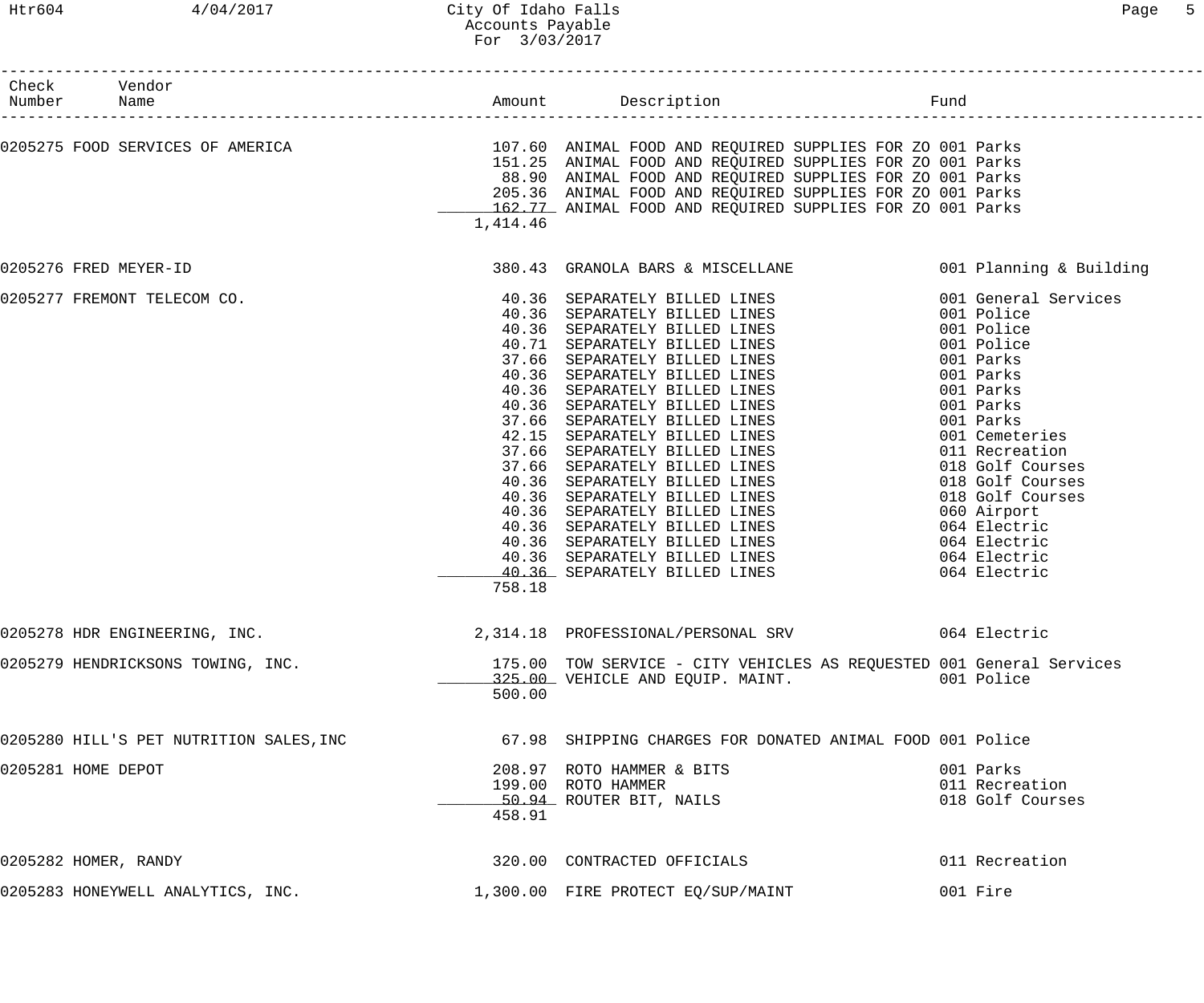| Check Vendor                                                          |          |                                                                                                                                                 |                            |
|-----------------------------------------------------------------------|----------|-------------------------------------------------------------------------------------------------------------------------------------------------|----------------------------|
|                                                                       |          | 0205284 HONNEN EQUIPMENT COMPANY (2008) SOS.03 PARTS AND MINOR SUBLET REPAIRS AS REQUES 001 General Services                                    |                            |
| 0205285 HOPE, BRYAN                                                   |          | 288.00 CONTRACTED OFFICIALS 6011 Recreation                                                                                                     |                            |
|                                                                       | 1,224.86 | 0205286 HOWARD EQUIPMENT & SUPPLY THE RELEVIE SERVIES AND SUPPLIES FOR 001 Parks<br>1.082.62 PURCHASE OF ANIMAL FOOD AND SUPPLIES FOR 001 Parks |                            |
|                                                                       |          | 0205287 IDAHO BUREAU OF OCCUPATIONAL LICENS 30.00 LICENSE/REGISTRATION RENEWAL FOR SEWER E 061 Sewer                                            |                            |
| 0205288 IDAHO FALLS PETERBILT                                         | 104.76   | 9.48 EQ REPAIR AND MAINT<br>66.48 EQ REPAIR AND MAINT<br><u>28.80</u> EQ REPAIR AND MAINT                                                       | 001<br>001<br>001          |
| 0205289 IDAHO FALLS ROTARY CLUB #1041 175.00 MEMBERSHIPS              |          |                                                                                                                                                 | 001 Police                 |
| 0205290 INLAND N.W. FRANCHISING, INC. 3,600.00 SERVICES/MISCELLANEOUS |          |                                                                                                                                                 | 064 Electric               |
| 0205291 INT'L ASSOC ELECTRICAL INSPECTORS 120.00 MEMBERSHIPS          |          |                                                                                                                                                 | 001 Planning & Building    |
| 0205292 INT'L CODE COUNCIL, INC. 240.00 MEMBERSHIPS                   |          |                                                                                                                                                 | 001 Planning & Building    |
| 0205293 JENKINS MARKETING COMPANY                                     | 7,320.87 | 6,208.98 INVENTORY AS REQUESTED BY PINECREST GOLF 018 Golf Courses<br>1,111.89 INVENTORY AS REQUESTED BY SANDCREEK GOLF 018 Golf Courses        |                            |
| 0205294 JIM'S TROPHY ROOM                                             | 112.25   | 41.75 NAME PLATES FOR CANTU, RO 6001 Planning & Building<br>55.50 TRODAT 4931 RUBBER STAMPS<br>15.00 ART SET-UP CHARGE                          | 060 Airport<br>060 Airport |
| 0205295 KATIE BURKE                                                   |          | 85.00 ADOPTED DOG ALREADY SPAYD                                                                                                                 | 001                        |
| 0205296 KENWORTH SALES COMPANY, INC.                                  |          | 3.84 PARTS AS REQUESTED BY THE EQUIPMENT MAIN 001 General Services                                                                              |                            |
| 0205297 KEVIN JOHNSON                                                 |          | 75.00 RETURN ADOPTED CAT                                                                                                                        | 001                        |
| 0205298 KEY-LINE AUTOMOTIVE WAREHOUSE                                 | 1,217.63 | 1,167.63 AUTO SHOP EQUIP/SUPPLIES<br>50.00 FREIGHT                                                                                              | 060 Airport<br>060 Airport |
| 0205299 KIRKLAN OLER                                                  |          | 924.50 REFUND GOLF PASSES                                                                                                                       | 018                        |
| 0205300 LAND VIEW, INC.                                               |          | 4,930.46 SODUIM BISULFITE FOR WASTEWATER TREATMEN 061 Sewer                                                                                     |                            |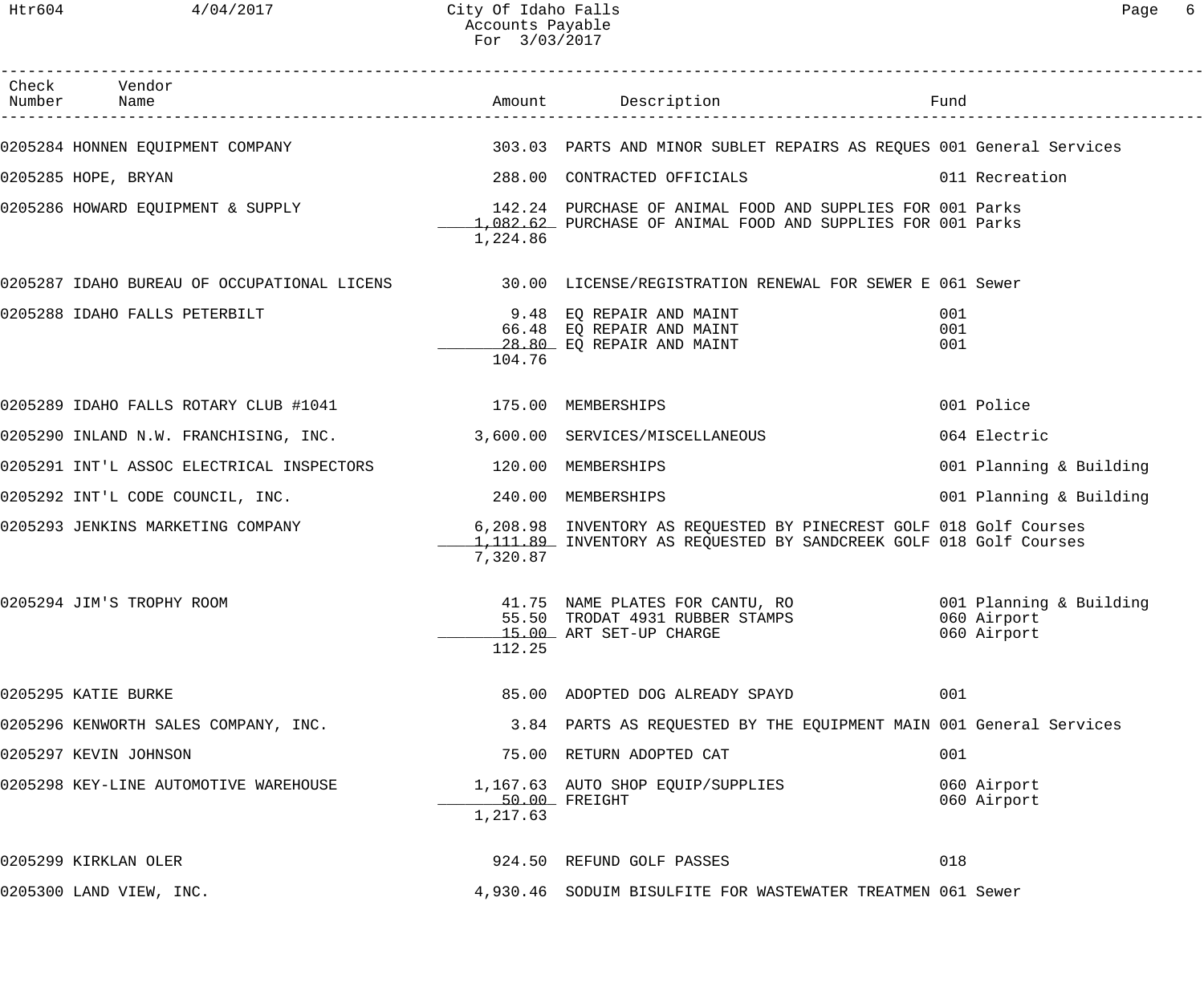------------------------------------------------------------------------------------------------------------------------------------

| Check | Vendor<br>Number Name                                                                                    |                |                                                                                                                                                                                                                                                                                                                                                                                                                                                                                                               | Fund                                                                                                                                                                                                     |
|-------|----------------------------------------------------------------------------------------------------------|----------------|---------------------------------------------------------------------------------------------------------------------------------------------------------------------------------------------------------------------------------------------------------------------------------------------------------------------------------------------------------------------------------------------------------------------------------------------------------------------------------------------------------------|----------------------------------------------------------------------------------------------------------------------------------------------------------------------------------------------------------|
|       |                                                                                                          |                |                                                                                                                                                                                                                                                                                                                                                                                                                                                                                                               |                                                                                                                                                                                                          |
|       | 0205302 LIQUIDSPRING, LLC                                                                                | 131.44 FREIGHT |                                                                                                                                                                                                                                                                                                                                                                                                                                                                                                               | 001 General Services                                                                                                                                                                                     |
|       | 0205303 LOWE'S COMMERCIAL SERVICES   THE MANUSIC SOB.86 LUMBER, SCREWS, MISC DRYW   001 General Services | 520.58         | 36.04 MAILBOX REPAIR<br>36.04 MAILBOX REPAIR<br>175.68 STAIN AND SHOP TOWELS                                                                                                                                                                                                                                                                                                                                                                                                                                  | 010 Streets<br>018 Golf Courses                                                                                                                                                                          |
|       | 0205304 MADISON MEMORIAL HOSPITAL                                                                        | 1,073.75       | 13.50 TRAINING-PERSONNEL<br>52.50 TRAINING-PERSONNEL<br>135.00 TRAINING-PERSONNEL<br>36.00 TRAINING-PERSONNEL<br>236.00 TRAINING-PERSONNEL<br>236.00 TRAINING-PERSONNEL<br>68.00 TRAINING-PERSONNEL<br>35.00 TRAINING-PERSONNEL<br>8.75 TRAINING-PERSONNEL<br>40.50 TRAINING-PERSONNEL<br>52.50 TRAINING-PERSONNEL<br>18.00 TRAINING-PERSONNEL<br>378.00 TRAINING-PERSONNEL                                                                                                                                   | 063 Ambulance<br>063 Ambulance<br>063 Ambulance<br>063 Ambulance<br>063 Ambulance<br>063 Ambulance<br>063 Ambulance<br>063 Ambulance<br>063 Ambulance<br>063 Ambulance<br>063 Ambulance<br>063 Ambulance |
|       | 0205305 MAHLER, TAYLOR                                                                                   |                | 144.00 CONTRACTED OFFICIALS                                                                                                                                                                                                                                                                                                                                                                                                                                                                                   | 011 Recreation                                                                                                                                                                                           |
|       | 0205306 MATSUURA DVM, MARCIA                                                                             |                | 95.00 SPAY/NEUTER SERVICES                                                                                                                                                                                                                                                                                                                                                                                                                                                                                    | 001                                                                                                                                                                                                      |
|       | 0205307 MEL'S LOCK & KEY                                                                                 |                | 670.00 SECURITY SYSTEM/SERVICE                                                                                                                                                                                                                                                                                                                                                                                                                                                                                | 001 Police                                                                                                                                                                                               |
|       | 0205308 MELISSA DATA CORPORATION $1,895.00$ COMPUTERS, DP/WORD PROC.                                     |                |                                                                                                                                                                                                                                                                                                                                                                                                                                                                                                               | 001 Data Processing                                                                                                                                                                                      |
|       | 0205309 MOUNTAIN RIVER VET HOSPITAL                                                                      |                | 75.00 SPAY/NEUTER SERVICES                                                                                                                                                                                                                                                                                                                                                                                                                                                                                    | 001                                                                                                                                                                                                      |
|       | 0205310 MOUNTAIN VALLEY FLOOR MATS LLC                                                                   | 40.10          | 30.40 FLOOR MAT SERVICE FOR THE AQUATIC CENTER 011 Recreation<br>9.70 MAT SERVICE FOR THE TAUTPHAUS PARK ICE R 011 Recreation                                                                                                                                                                                                                                                                                                                                                                                 |                                                                                                                                                                                                          |
|       | 0205311 MOWER OFFICE SYSTEMS                                                                             |                | 88.00 OFFICE SUPPLIES, GENERAL 601 Police                                                                                                                                                                                                                                                                                                                                                                                                                                                                     |                                                                                                                                                                                                          |
|       | 0205312 MUSSELMAN EQUIPMENT CO., INC.                                                                    |                | 204.13 PARTS AND MINOR SUBLET REPAIRS AS REOUES 001 General Services                                                                                                                                                                                                                                                                                                                                                                                                                                          |                                                                                                                                                                                                          |
|       | 0205313 NAPA AUTO PARTS                                                                                  |                | 5.29 PARTS AS REQUESTED BY THE EQUIPMENT MAIN 001 General Services<br>18.99 PARTS AS REQUESTED BY THE EQUIPMENT MAIN 001 General Services<br>7.49 PARTS AS REQUESTED BY THE EQUIPMENT MAIN 001 General Services<br>10.44 PARTS AS REQUESTED BY THE EQUIPMENT MAIN 001 General Services<br>20.49 PARTS AS REQUESTED BY THE EQUIPMENT MAIN 001 General Services<br>202.12 PARTS AS REQUESTED BY THE EQUIPMENT MAIN 001 General Services<br>183.74 PARTS AS REQUESTED BY THE EQUIPMENT MAIN 001 General Services |                                                                                                                                                                                                          |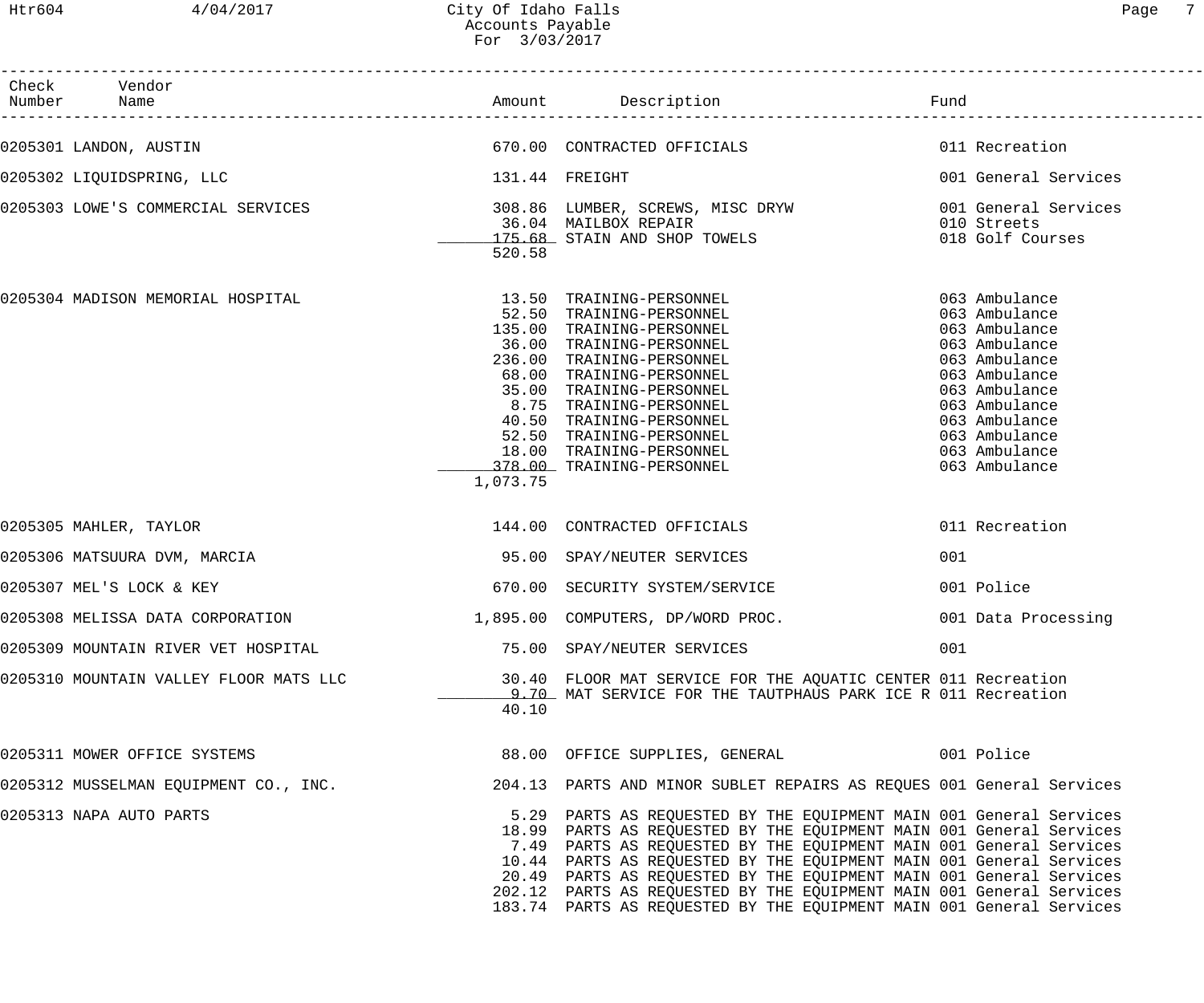## Htr604 4/04/2017 City Of Idaho Falls Page 8 Accounts Payable For 3/03/2017

| Check Vendor<br>Number Name |                                                                      |                              |                                                                                                                                                                | Fund                                         |
|-----------------------------|----------------------------------------------------------------------|------------------------------|----------------------------------------------------------------------------------------------------------------------------------------------------------------|----------------------------------------------|
|                             | 0205313 NAPA AUTO PARTS                                              | 231.73                       | 245.32- PARTS AS REQUESTED BY THE EQUIPMENT MAIN 001 General Services<br>28.49 PARTS AS REQUESTED BY THE EQUIPMENT MAIN 001 General Services                   |                                              |
|                             |                                                                      |                              | 0205314 NORCO, INC. - IDAHO FALLS 23.61 SOLID WIRE, CTR WHEEL                                                                                                  | 001 Parks                                    |
|                             | 0205315 NORTHGATE VETERINARY HOSPITAL 600 95.00 SPAY/NEUTER SERVICES | 250.00                       | 30.00 SPAY/NEUTER SERVICES<br>105.00 SPAY/NEUTER SERVICES<br>20.00 SPAY/NEUTER SERVICES                                                                        | 001<br>001<br>001<br>001                     |
|                             | 0205316 O'BRIAN TARPING SYSTEMS                                      | 457.38                       | 72.00- EQ REPAIR AND MAINT THE SERIE COMPOSE ON SERVICES<br>438.55  EQ REPAIR AND MAINT<br>_90.83_ FREIGHT<br>$90.83$ FREIGHT                                  | 001 General Services<br>001 General Services |
|                             | 0205317 OLSON, ALEXIS                                                |                              | 70.00 CONTRACTED OFFICIALS                                                                                                                                     | 011 Recreation                               |
|                             | 0205318 PACIFIC STEEL & RECYCLING                                    |                              | 57.90 PIECES OF STEEL                                                                                                                                          | 018 Golf Courses                             |
| 0205319 PACK, TARL          |                                                                      |                              | 604.00 CONTRACTED OFFICIALS                                                                                                                                    | 011 Recreation                               |
|                             | 0205320 PEARPOINT, INC.                                              |                              | 7,404.84 SEWER DEPARTMENT                                                                                                                                      | 061 Sewer                                    |
|                             | 0205321 PEST CONTROL SERVICES, INC.                                  | 255.50                       | 48.00 INTERIOR RODENT CONTROL AS REQUESTED BY 011 Recreation<br>52.50 MONTHLY PEST CONTROL SERVICES FOR AQUATI 011 Recreation<br>155.00 SERVICES/MISCELLANEOUS | 064 Electric                                 |
|                             | 0205322 PHILLIPS, CLIFF                                              |                              | 126.00 CONTRACTED OFFICIALS                                                                                                                                    | 011 Recreation                               |
|                             | 0205323 PING GOLF COMPANY, INC.                                      | 43.31                        | 16.41 INVENTORY AS REQUESTED BY PINECREST GOLF 018 Golf Courses<br>26.90 INVENTORY AS REQUESTED BY PINECREST GOLF 018 Golf Courses                             |                                              |
|                             | 0205324 PUMPTECH, INC                                                | 4,802.95                     | 357.95 FREIGHT<br>4,445.00 PUMPS & ACCESSORIES                                                                                                                 | 061 Sewer<br>061 Sewer                       |
|                             | 0205325 R & L HOLDINGS INC                                           | $150.00$ FREIGHT<br>3,342.27 | 3,192.27 AIRPORT MAINTENANCE                                                                                                                                   | 060 Airport<br>060 Airport                   |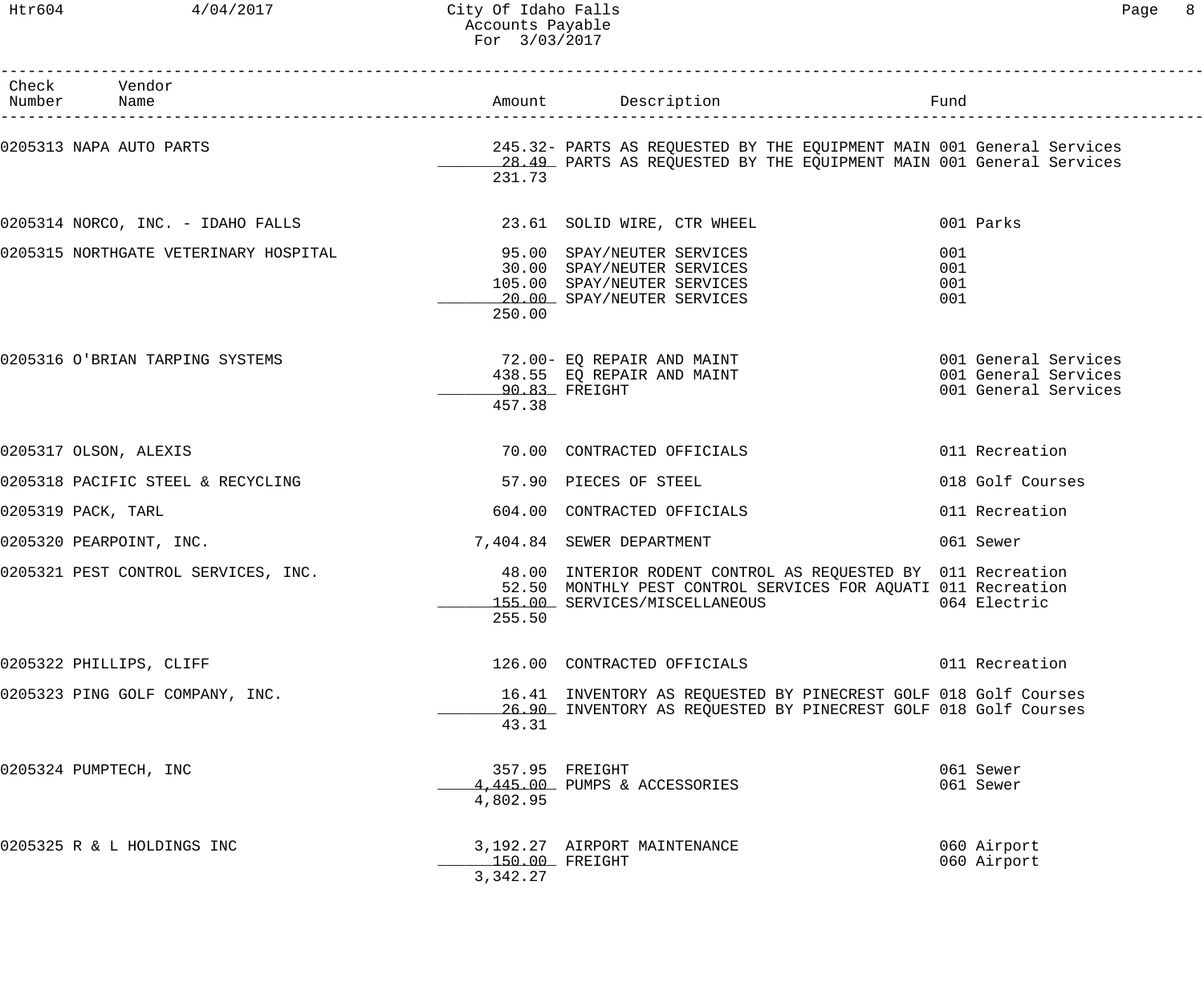Htr604 4/04/2017 City Of Idaho Falls Page 9 Accounts Payable For 3/03/2017

| Check Vendor<br>Number Name                                                                               |           |                                                                                                                                                                                                                                                                                                                                                                        |                                              |
|-----------------------------------------------------------------------------------------------------------|-----------|------------------------------------------------------------------------------------------------------------------------------------------------------------------------------------------------------------------------------------------------------------------------------------------------------------------------------------------------------------------------|----------------------------------------------|
|                                                                                                           |           |                                                                                                                                                                                                                                                                                                                                                                        |                                              |
|                                                                                                           | 31,865.00 | 0205327 RHODEHOUSE CONSTRUCTION, INC. 4 The Subsettion of Angle SNOW REMOVAL AS REQUESTED BY THE STREET 001 Public Works-Streets<br>4,520.00 SNOW REMOVAL AS REQUESTED BY THE STREET 001 Public Works-Streets<br>11,305.00 SNOW REMOVAL AS REQUESTED BY THE STREET 001 Public Works-Streets<br>120.00 SNOW REMOVAL AS REQUESTED BY THE STREET 001 Public Works-Streets |                                              |
| 0205328 RIGGINS, JEFF                                                                                     |           | 660.00 CONTRACTED OFFICIALS                                                                                                                                                                                                                                                                                                                                            | 011 Recreation                               |
| 0205329 ROCKY MOUNTAIN ENVIRONMENTAL 68,669.65 PROFESSIONAL/PERSONAL SRV                                  |           |                                                                                                                                                                                                                                                                                                                                                                        | 064 Electric                                 |
|                                                                                                           |           | 0205330 ROCKY MOUNTAIN POWER 127.00 UNINTEDED FOR CITY REFUND 101 Treasurer                                                                                                                                                                                                                                                                                            |                                              |
|                                                                                                           |           |                                                                                                                                                                                                                                                                                                                                                                        |                                              |
|                                                                                                           | 1,230.34  |                                                                                                                                                                                                                                                                                                                                                                        | 001<br>001                                   |
| 0205333 SHELLEY VETERINARY HOSPITAL THE SERVICES CONSTRAY/NEUTER SERVICES                                 |           |                                                                                                                                                                                                                                                                                                                                                                        | 001                                          |
| 0205334 SKULLS UNLIMITED INTERNATIONAL 600 908.00 PARKS & RECREATION MISC.                                |           |                                                                                                                                                                                                                                                                                                                                                                        | 001 Parks                                    |
| 0205335 SOUTH FORK ANIMAL CLINIC, LLC          105.00 SPAY/NEUTER SERVICES<br>105.00 SPAY/NEUTER SERVICES | 200.00    |                                                                                                                                                                                                                                                                                                                                                                        | 001<br>001                                   |
| 0205336 SPORTSMANS WAREHOUSE                                                                              |           | 89.97 HEAD LAMPS FOR WELL GUYS                                                                                                                                                                                                                                                                                                                                         | 061 Water                                    |
| 0205337 SUNNYSIDE VETERINARY CLINIC PA. 130.00 SPAY/NEUTER SERVICES                                       |           |                                                                                                                                                                                                                                                                                                                                                                        | 001                                          |
| 0205338 TASER INTERNATIONAL                                                                               | 577.28    | 13.40 FREIGHT<br>563.88 POLICE EQUIP & SUPPLIES                                                                                                                                                                                                                                                                                                                        | 001 Police<br>001 Police                     |
| 0205339 TEREX UTILITIES, INC.                                                                             | 5,463.04  | 3,717.28 VEHICLE AND EQUIP. MAINT.<br>1,745.76 VEHICLE AND EQUIP. MAINT.                                                                                                                                                                                                                                                                                               | 001 General Services<br>001 General Services |
| 0205340 TETON MICROBIOLOGY LAB                                                                            | 540.00    | 270.00 LABORATORY ANALYSIS FOR WATER SAMPLES<br>270.00 LABORATORY ANALYSIS FOR WATER SAMPLES                                                                                                                                                                                                                                                                           | 061 Water<br>061 Water                       |
| 0205341 THOMPSON, REBECCA                                                                                 |           | 190.00 PROFESSIONAL/PERSONAL SRV                                                                                                                                                                                                                                                                                                                                       | 001 Planning & Building                      |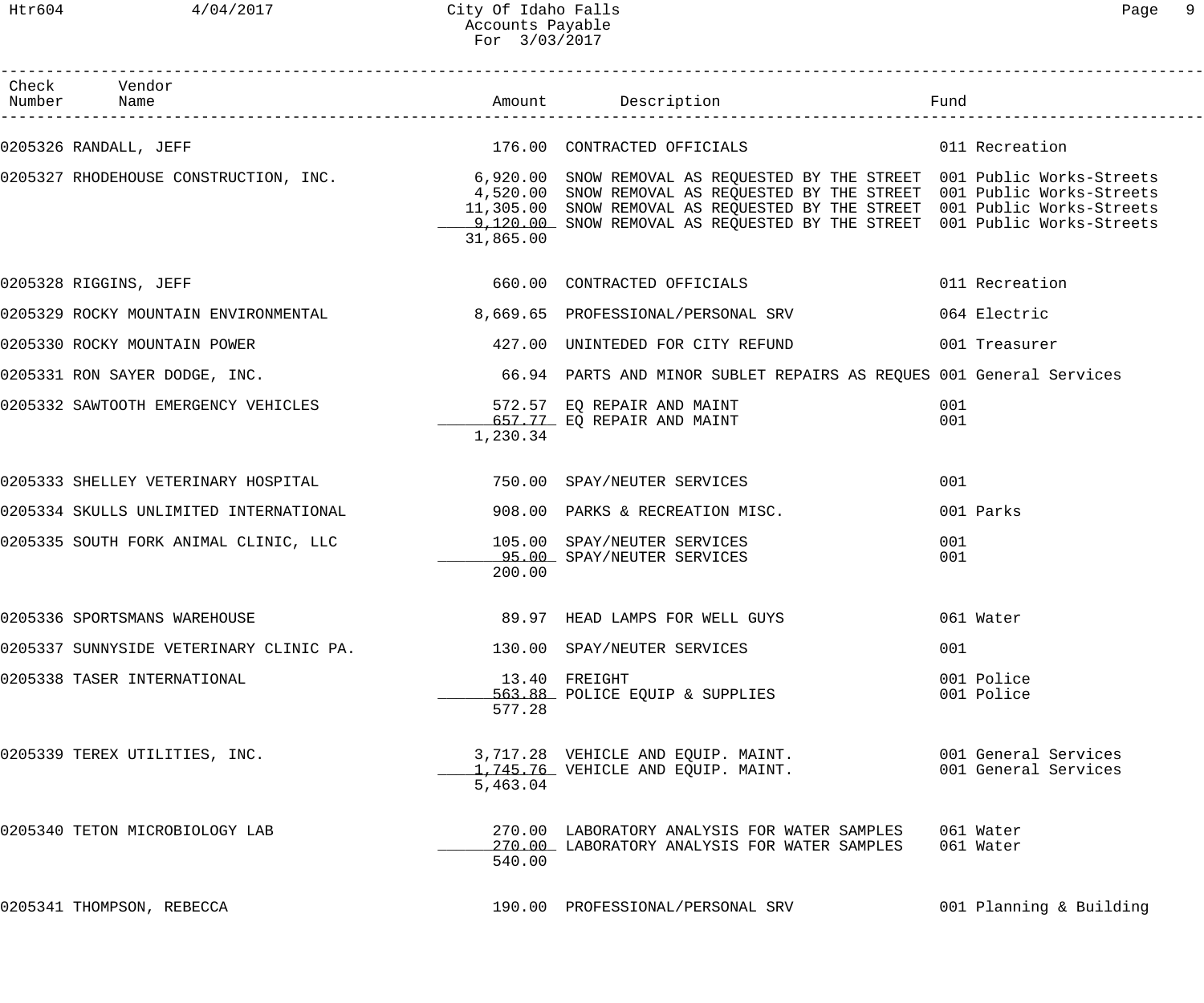Htr604 4/04/2017 City Of Idaho Falls Page 10 Accounts Payable For 3/03/2017

| Check Vendor<br>Number Name                                                              |                           | Amount Description                                                                                                                                                                                                                                                                        | Fund                                                                                         |
|------------------------------------------------------------------------------------------|---------------------------|-------------------------------------------------------------------------------------------------------------------------------------------------------------------------------------------------------------------------------------------------------------------------------------------|----------------------------------------------------------------------------------------------|
|                                                                                          |                           | 1<br>-------------------------                                                                                                                                                                                                                                                            |                                                                                              |
| 0205342 THOMSON REUTERS WEST                                                             | 743.31                    | 113.33 MONTHLY WESTLAW SUBSCRIPTION AND BOOKS F 001 City Prosecuting Attorney<br>629.98 MONTHLY WESTLAW SUBSCRIPTION AND BOOKS F 001 City Prosecuting Attorney                                                                                                                            |                                                                                              |
| 0205343 TIM REINKE                                                                       |                           | 34.78 MILEAGE REIMBURSEMENT                                                                                                                                                                                                                                                               | 018 Golf Courses                                                                             |
| 0205344 TOLSON, AMBER                                                                    |                           | 432.00 CONTRACTED OFFICIALS                                                                                                                                                                                                                                                               | 011 Recreation                                                                               |
| 0205345 TSE INTERNATIONAL, INC.                                                          | 144.22                    | 36.00 FREIGHT<br>36.00 EQ REPAIR AND MAINT<br>36.22 FREIGHT<br>44.22<br>36.22 FREIGHT                                                                                                                                                                                                     | 001 General Services<br>001 General Services<br>001 General Services<br>001 General Services |
| 0205346 TURF EQUIP & IRRIGATION, INC.                                                    | 293.15                    | 131.80 PARTS AS REQUESTED BY THE EQUIPMENT MAIN 001 General Services<br>10.85 PARTS AS REQUESTED BY THE EQUIPMENT MAIN 001 General Services<br>150.50 EQ REPAIR AND MAINT                                                                                                                 | 001                                                                                          |
| 0205347 U-HAUL INTERNATIONAL INC.                                                        | 102.68                    | 30.05 PROPANE AS REQUESTED BY EQUIPMENT MAINTE 001 General Services<br>72.63 PROPANE AS REQUESTED BY EQUIPMENT MAINTE 001 General Services                                                                                                                                                |                                                                                              |
| 0205348 UNITED PARCEL SERVICE                                                            | 79.36 FREIGHT             |                                                                                                                                                                                                                                                                                           | 064 Electric                                                                                 |
| 0205349 URRUTIA, MITCHELL BRADLEY                            144.00 CONTRACTED OFFICIALS |                           |                                                                                                                                                                                                                                                                                           | 011 Recreation                                                                               |
| 0205350 VALLEY OFFICE SYSTEMS                                                            |                           | 121.25 MAINTENANCE CONTRACT-EQ                                                                                                                                                                                                                                                            | 001 Public Works Engineering                                                                 |
| 0205351 VICTOR VETERINARY HOSPITAL                                                       |                           | 95.00 SPAY/NEUTER SERVICES                                                                                                                                                                                                                                                                | 001                                                                                          |
| 0205352 VOLTSTAR PRODUCTIONS, INC.                                                       | 200.00 RENTAL<br>1,831.25 | 1,631.25 PROFESSIONAL/PERSONAL SRV                                                                                                                                                                                                                                                        | 001 General Services<br>001 General Services                                                 |
| 0205353 WACKERLI AUTO CENTER                                                             | 259.56                    | 13.43 PARTS AS REQUESTED BY THE EQUIPMENT MAIN 001 General Services<br>19.98 PARTS AS REQUESTED BY THE EQUIPMENT MAIN 001 General Services<br>183.65 PARTS AS REQUESTED BY THE EQUIPMENT MAIN 001 General Services<br>42.50 PARTS AS REQUESTED BY THE EQUIPMENT MAIN 001 General Services |                                                                                              |
| 0205354 WALDRON, JEFFERY P.                                                              |                           | 200.00 CONTRACTED OFFICIALS                                                                                                                                                                                                                                                               | 011 Recreation                                                                               |
| 0205355 WAUSAU EQUIPMENT COMPANY, INC.                    2,844.14  EQ REPAIR AND MAINT  |                           |                                                                                                                                                                                                                                                                                           | 001 General Services                                                                         |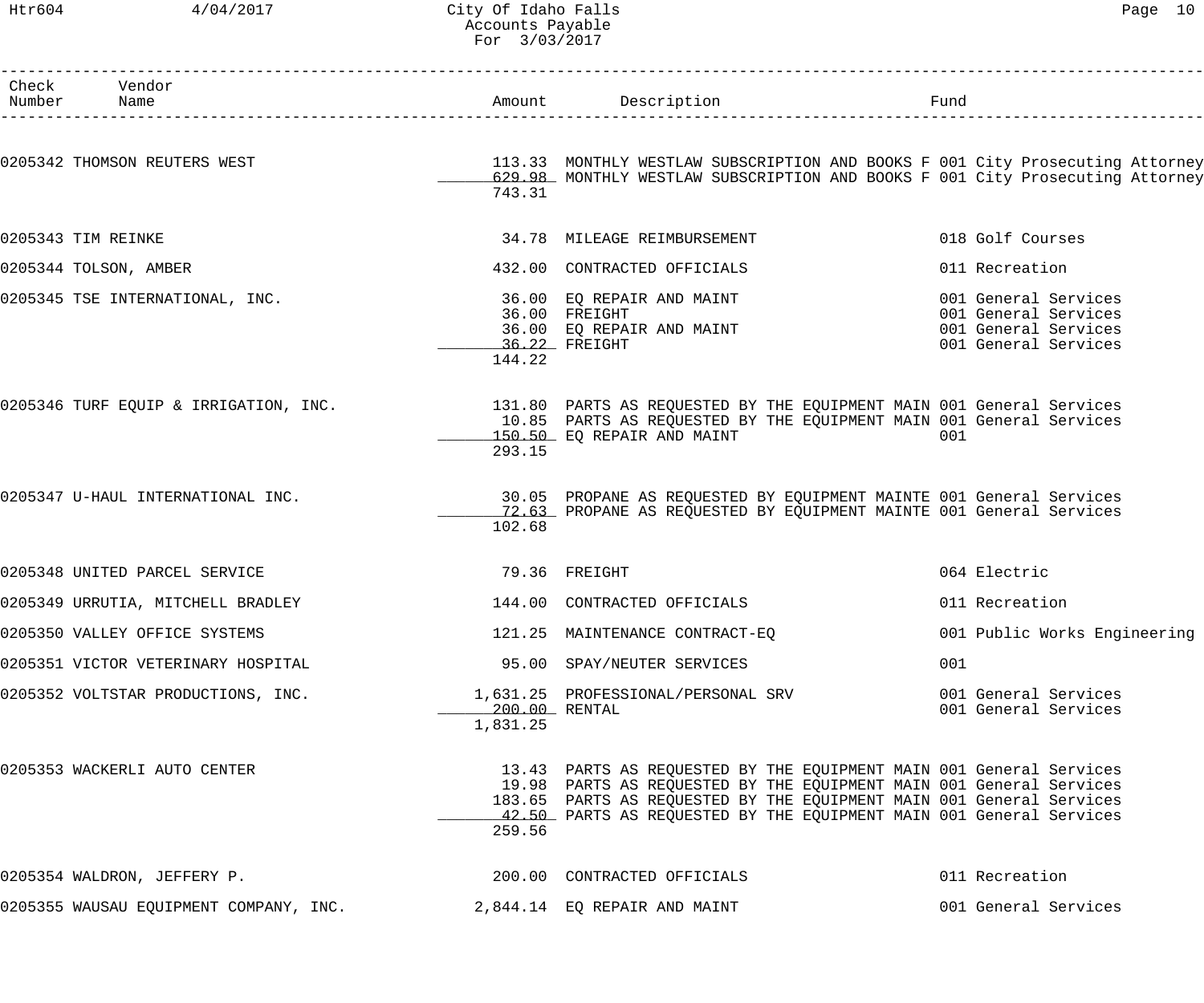Htr604 4/04/2017 City Of Idaho Falls Page 11 Accounts Payable For 3/03/2017

| Check Vendor<br>Number Name                                                                                        |          |                                                                                                                                                                                                                                                                                                                                                                                                                                                                                                                 |                                       |  |
|--------------------------------------------------------------------------------------------------------------------|----------|-----------------------------------------------------------------------------------------------------------------------------------------------------------------------------------------------------------------------------------------------------------------------------------------------------------------------------------------------------------------------------------------------------------------------------------------------------------------------------------------------------------------|---------------------------------------|--|
| 0205355 WAUSAU EQUIPMENT COMPANY, INC. 44.24 FREIGHT                                                               | 2,888.38 |                                                                                                                                                                                                                                                                                                                                                                                                                                                                                                                 | and the 1001 General Services         |  |
|                                                                                                                    |          |                                                                                                                                                                                                                                                                                                                                                                                                                                                                                                                 |                                       |  |
| 0205357 WESTERN STATES RENTAL STORE THE STORE 133.12 PARTS AS REQUESTED BY THE EQUIPMENT MAIN 001 General Services | 9.10     | 593.78- PARTS AS REQUESTED BY THE EQUIPMENT MAIN 001 General Services<br>10.30 PARTS AS REQUESTED BY THE EQUIPMENT MAIN 001 General Services<br>69.20 PARTS AS REQUESTED BY THE EQUIPMENT MAIN 001 General Services<br>79.71 PARTS AS REQUESTED BY THE EQUIPMENT MAIN 001 General Services<br>26.63 PARTS AS REQUESTED BY THE EQUIPMENT MAIN 001 General Services<br>281.78 PARTS AS REQUESTED BY THE EQUIPMENT MAIN 001 General Services<br>2.14 PARTS AS REQUESTED BY THE EQUIPMENT MAIN 001 General Services |                                       |  |
| 0205358 WESTERN WHOLESALE INSTALLED SALES                                                                          | 1,454.95 | 20.16 OVERHEAD DOOR PARTS AND LABOR AS REQUEST 001 General Services<br>985.78 OVERHEAD DOOR PARTS AND LABOR AS REQUEST 001 General Services<br>49.01 OVERHEAD DOOR PARTS AND LABOR AS REQUEST 001 General Services<br>400.00 OVERHEAD DOOR PARTS AND LABOR AS REQUEST 001 General Services                                                                                                                                                                                                                      |                                       |  |
| 0205359 WILLIAMS, TOM                                                                                              |          | 300.00 CONTRACTED OFFICIALS                                                                                                                                                                                                                                                                                                                                                                                                                                                                                     | 011 Recreation                        |  |
| 0205360 WILLOWCREEK ANIMAL HOSPITAL PC                                                                             | 485.50   | 115.50 VET CONSULTING/TREATMENT<br>105.00 SPAY/NEUTER SERVICES<br>85.00 SPAY/NEUTER SERVICES<br>85.00 SPAY/NEUTER SERVICES<br>95.00 SPAY/NEUTER SERVICES                                                                                                                                                                                                                                                                                                                                                        | 001 Parks<br>001<br>001<br>001<br>001 |  |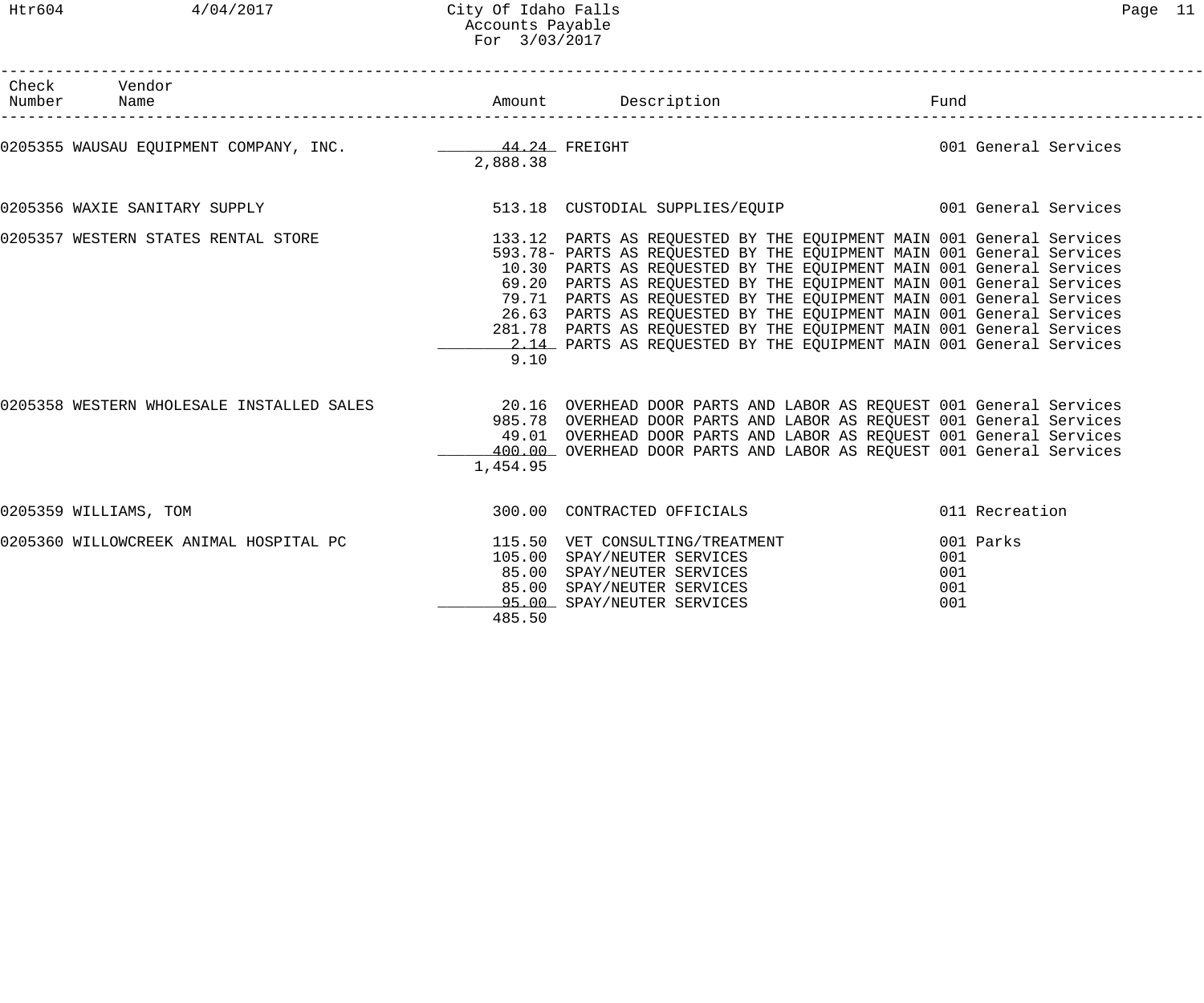| г |  |
|---|--|
|---|--|

| Check Vendor<br>Number Name          |                                |                                                                                                                                                                                                                                                                                                                                                                                                                                                                                                                                                                                                                                                                                                                                                                                                              | Fund                                                                                                                                             |
|--------------------------------------|--------------------------------|--------------------------------------------------------------------------------------------------------------------------------------------------------------------------------------------------------------------------------------------------------------------------------------------------------------------------------------------------------------------------------------------------------------------------------------------------------------------------------------------------------------------------------------------------------------------------------------------------------------------------------------------------------------------------------------------------------------------------------------------------------------------------------------------------------------|--------------------------------------------------------------------------------------------------------------------------------------------------|
| 0205361 ACE POWDER COATING           |                                | 250.00 SERVICES/MISCELLANEOUS                                                                                                                                                                                                                                                                                                                                                                                                                                                                                                                                                                                                                                                                                                                                                                                | 064 Electric                                                                                                                                     |
| 0205362 AIRSIDE SOLUTIONS, INC       | 2,262.94                       | 2,086.24 AIRPORT MAINTENANCE<br>176.70 AIRPORT MAINTENANCE                                                                                                                                                                                                                                                                                                                                                                                                                                                                                                                                                                                                                                                                                                                                                   | 060 Airport<br>060 Airport                                                                                                                       |
| 0205363 ALPHAGRAPHICS OF IDAHO FALLS | 1, 118.81 PRINTING<br>1,206.31 | 87.50 PROFESSIONAL/PERSONAL SRV                                                                                                                                                                                                                                                                                                                                                                                                                                                                                                                                                                                                                                                                                                                                                                              | 001 Parks<br>061 Sewer                                                                                                                           |
| 0205364 ALSCO (AMERICAN LINEN DIV)   | 1,120.30                       | 192.26 LAUNDRY/CLOTHING REPAIRS FOR EQUIPMENT M 001 General Services<br>103.13 LAUNDRY/CLOTHING REPAIRS FOR EQUIPMENT M 001 General Services<br>93.95 LAUNDRY/CLOTHING REPAIRS FOR EQUIPMENT M 001 General Services<br>192.26 LAUNDRY/CLOTHING REPAIRS FOR EQUIPMENT M 001 General Services<br>170.58 LAUNDRY/CLOTHING REPAIRS FOR EQUIPMENT M 001 General Services<br>13.79 CLEANING AND RENTAL FLOOR MATS FOR ANIMA 001 Police<br>92.44 WEEKLY DELIVERY AND CHANGE OUT OF ENTRAN 060 Airport<br>92.44 WEEKLY DELIVERY AND CHANGE OUT OF ENTRAN 060 Airport<br>41.74 LAUNDRY SERVICES AS REQUESTED - SEWER DI 061 Sewer<br>42.20 LAUNDRY SERVICES AS REQUESTED - SEWER DI 061 Sewer<br>41.74 LAUNDRY SERVICES AS REQUESTED - SEWER DI 061 Sewer<br>43.77 LAUNDRY SERVICES AS REQUESTED - SEWER DI 061 Sewer |                                                                                                                                                  |
| 0205365 AMAZON.COM - CITY PURCHASES  | 345.89                         | 44.99 OFFICE SUPPLIES, GENERAL 6001 Public Works Engineering<br>255.45 OFFICE MACHINES & ACCESS.<br>9.12 FREIGHT<br>22.94 OFFICE SUPPLIES, GENERAL<br>3.11 FREIGHT<br>10.28 OFFICE SUPPLIES, GENERAL                                                                                                                                                                                                                                                                                                                                                                                                                                                                                                                                                                                                         | 001 Public Works<br>001 Public Works Engineering<br>001 Public Works Engineering<br>001 Public Works Engineering<br>001 Public Works Engineering |
| 0205366 AMERIGAS PROPANE             |                                | 199.44 PROPANE FOR ICE RINK ARENA REFRIGERATION 011 Recreation                                                                                                                                                                                                                                                                                                                                                                                                                                                                                                                                                                                                                                                                                                                                               |                                                                                                                                                  |
| 0205367 ANIXTER INC.                 | 1,500.00 HARDWARE              |                                                                                                                                                                                                                                                                                                                                                                                                                                                                                                                                                                                                                                                                                                                                                                                                              | 064 Electric                                                                                                                                     |
| 0205368 ATHENS TECHNICAL SPECIALISTS | 11,680.00                      | 10,673.10 ELECTRONIC EQUIPMENT<br>1,006.90 HARDWARE MISCELLANEOUS                                                                                                                                                                                                                                                                                                                                                                                                                                                                                                                                                                                                                                                                                                                                            | 064 Electric<br>064 Electric                                                                                                                     |
| 0205369 B & H PHOTO-VIDEO-PRO AUDIO  | 2,150.90                       | 1,500.00 ELECTRONIC EQUIPMENT<br>18.00 HARDWARE MISCELLANEOUS<br>525.00 COMPUTERS, DP/WORD PROC.<br>107.90 HARDWARE MISCELLANEOUS                                                                                                                                                                                                                                                                                                                                                                                                                                                                                                                                                                                                                                                                            | 064 Electric<br>064 Electric<br>064 Electric<br>064 Electric                                                                                     |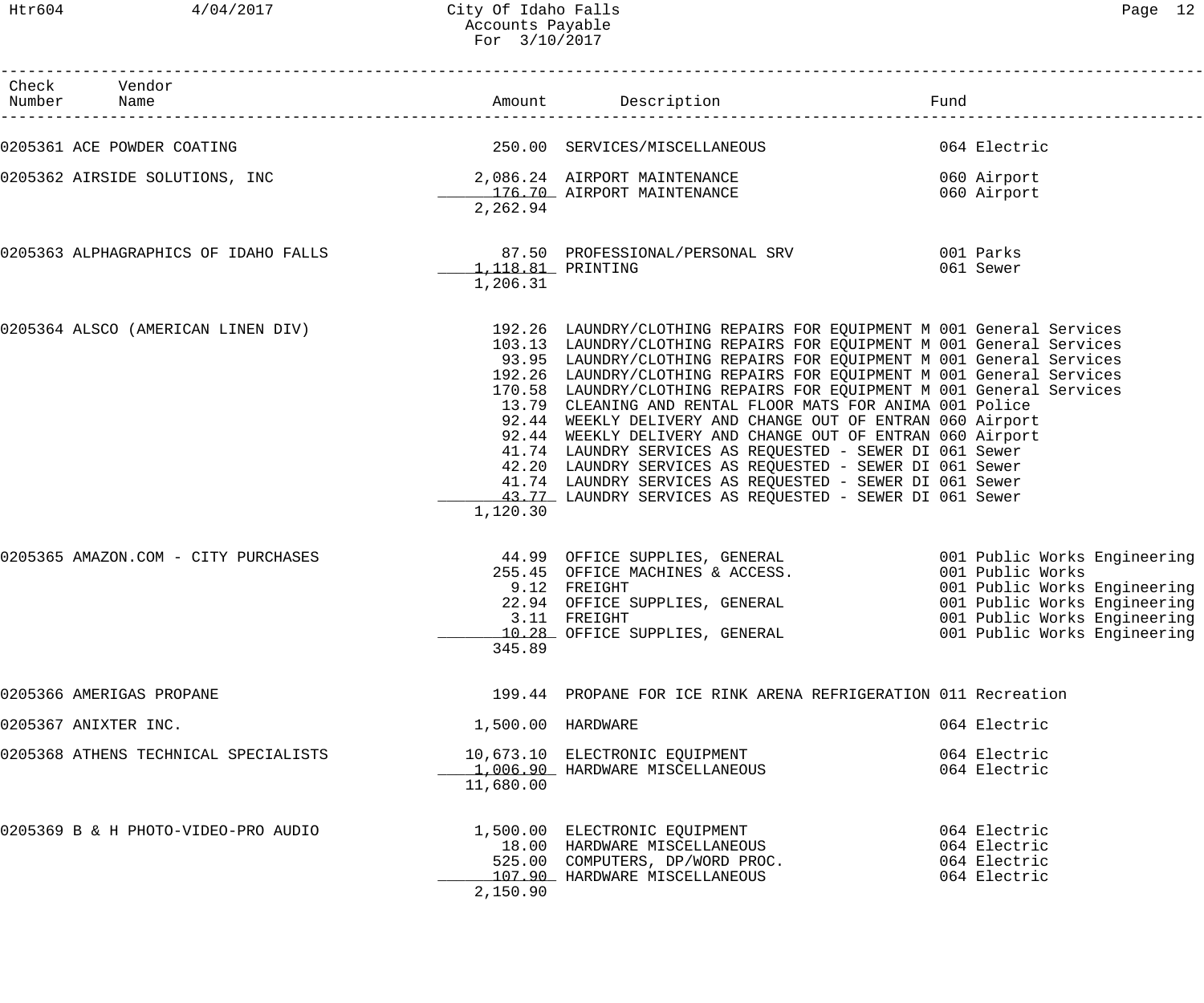Htr604 4/04/2017 City Of Idaho Falls Page 13 Accounts Payable For 3/10/2017

| Check Vendor<br>Number Name                             |          |                                                                                                                                                                                                                                                                                           |                                              |
|---------------------------------------------------------|----------|-------------------------------------------------------------------------------------------------------------------------------------------------------------------------------------------------------------------------------------------------------------------------------------------|----------------------------------------------|
|                                                         |          |                                                                                                                                                                                                                                                                                           |                                              |
|                                                         |          | $0205370$ BIBLIOTHECA, LLC $\hphantom{\sim}8.775.70$ MAINTENANCE CONTRACT-EQ                                                                                                                                                                                                              | 012 Library                                  |
| 0205371 BOLLINGER INSURANCE COMPANY 600 100 INSURANCE   |          |                                                                                                                                                                                                                                                                                           | 011 Recreation                               |
| 0205372 BONNEVILLE COUNTY                               |          | 1,100.00 IDAHOAN PRKING/FEB-MAR 17                                                                                                                                                                                                                                                        | 001                                          |
| 0205373 BONNEVILLE COUNTY                               |          | 6,000.00 MISCELLANEOUS PRODUCTS                                                                                                                                                                                                                                                           | 001 Council                                  |
| 0205374 BONNEVILLE COUNTY SHERIFF 13,943.75 MEMBERSHIPS |          |                                                                                                                                                                                                                                                                                           | 001 Police                                   |
|                                                         | 1,461.96 | 278.76 MISCELLANEOUS PURCHASES AS REQUIRED BY S 061 Sewer<br>130.90 MISCELLANEOUS PURCHASES AS REQUIRED BY S 061 Sewer<br>226.41 MISCELLANEOUS PURCHASES AS REQUIRED BY S 061 Sewer                                                                                                       |                                              |
| 0205376 BROADWAY FORD, INC.                             | 267.23   | 41.53 PARTS AND MINOR SUBLET REPAIRS AS REQUES 001 General Services<br>3.60 PARTS AND MINOR SUBLET REPAIRS AS REQUES 001 General Services<br>102.10 PARTS AND MINOR SUBLET REPAIRS AS REQUES 001 General Services<br>120.00 PARTS AND MINOR SUBLET REPAIRS AS REQUES 001 General Services |                                              |
| 0205377 BSN SPORTS SUPPLY GROUP, INC. 1,598.97 FENCING  |          |                                                                                                                                                                                                                                                                                           | 001 Parks                                    |
| 0205378 CAMPBELL PET COMPANY                            | 148.65   | 13.65 FREIGHT<br>135.00 PARKS & RECREATION MISC.                                                                                                                                                                                                                                          | 001 Parks<br>001 Parks                       |
| 0205379 CELLEBRITE USA, CORP                            |          | 3,400.00 SUBSCRIPTIONS                                                                                                                                                                                                                                                                    | 001 Police                                   |
| 0205380 CHRIS HENDRY                                    |          | 975.00 EDUCATION REIMBURSEMENT                                                                                                                                                                                                                                                            | 001 Police                                   |
| 0205381 CIVICPLUS, INC.                                 |          | 473.30 PROFESSIONAL/PERSONAL SRV                                                                                                                                                                                                                                                          | 001 Data Processing                          |
| 0205382 CLIMA-TECH CORPORATION                          | 989.92   | 969.08 AIR CONDITIONING/HEATING<br>20.84 AIR CONDITIONING/HEATING                                                                                                                                                                                                                         | 001 General Services<br>001 General Services |
|                                                         |          |                                                                                                                                                                                                                                                                                           | 064                                          |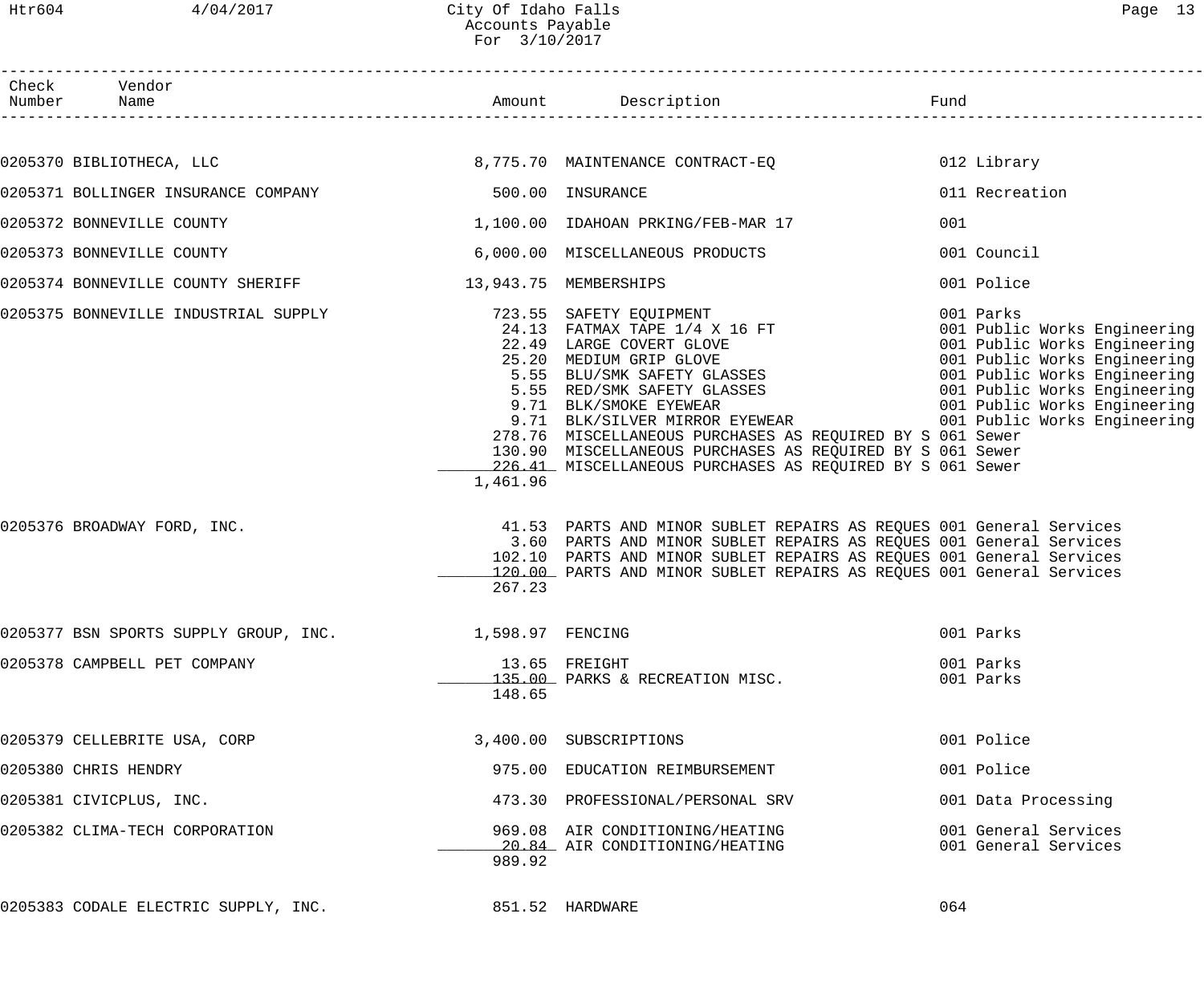|              | Check Vendor<br>Number Name                                            |                                  | Amount Description                                                                                                                                                                                                                                                                                                                                 | Fund                                               |
|--------------|------------------------------------------------------------------------|----------------------------------|----------------------------------------------------------------------------------------------------------------------------------------------------------------------------------------------------------------------------------------------------------------------------------------------------------------------------------------------------|----------------------------------------------------|
|              | 0205383 CODALE ELECTRIC SUPPLY, INC. 300 816.16 HARDWARE MISCELLANEOUS | 2,483.84                         | 816.16 HARDWARE MISCELLANEOUS                                                                                                                                                                                                                                                                                                                      | 064 Electric<br>064 Electric                       |
|              | 0205384 CODE ENFORCEMENT PROF OF IDAHO                                 | 125.00 MEMBERSHIPS<br>250.00     | 125.00 MEMBERSHIPS                                                                                                                                                                                                                                                                                                                                 | 001 Planning & Building<br>001 Planning & Building |
|              | 0205385 COMMUNITY CARE WEST SIDE                                       |                                  | 1,661.00 ELEC/IF POWER                                                                                                                                                                                                                                                                                                                             | 064 Electric                                       |
| 0205386 CRSA |                                                                        |                                  | 13,394.00 PROFESSIONAL/PERSONAL SRV                                                                                                                                                                                                                                                                                                                | 001 Planning & Building                            |
|              | 0205387 DAVEY TREE SURGERY COMPANY                                     |                                  | 23,950.40 CONSTRUCTION JOB/CONTRACT                                                                                                                                                                                                                                                                                                                | 064 Electric                                       |
|              | 0205388 DENNINGS SHOWKASE                                              |                                  | 528.94 APPLIANCE PRGM/RODRIGUEZ                                                                                                                                                                                                                                                                                                                    | 015 Elect Light Public Purp                        |
|              | 0205389 DEPATCO, INC.                                                  |                                  | 20,680.87 CONSTRUCTION JOB/CONTRACT                                                                                                                                                                                                                                                                                                                | 010 Streets                                        |
|              | 0205390 DEVELOPMENT WORKSHOP, INC.                                     | 6,580.00                         | 6,380.00 JANITORIAL SERVICES FOR CITY BUILDINGS 001 General Services<br>200.00 JANITORIAL SERVICES FOR POLICE TRAINING 001 Police                                                                                                                                                                                                                  |                                                    |
|              | 0205391 DYNA SYSTEMS                                                   | 1,511.29                         | 443.74  GARAGE SHOP SUPPLIES<br>909.65  AIRPORT MAINTENANCE<br>157.90 HARDWARE MISCELLANEOUS                                                                                                                                                                                                                                                       | 001 General Services<br>060 Airport<br>060 Airport |
|              | 0205392 EAGLE ROCK HYDRAULIC SERVICE                                   |                                  | 218.89 PARTS AND HYDRAULIC REPAIRS AS REQUESTED 001 General Services                                                                                                                                                                                                                                                                               |                                                    |
|              | 0205393 EAGLE ROCK NURSERY                                             |                                  | 5.94 PURCHASE OF TREES, PLANTS AND SHRUBS AS 001 Parks                                                                                                                                                                                                                                                                                             |                                                    |
|              | 0205394 EASTERN IDAHO RAILROAD                                         |                                  | 11,899.00 CONSTRUCTION JOB/CONTRACT                                                                                                                                                                                                                                                                                                                | 061 Sewer                                          |
|              | 0205395 ENERGY LABORATORIES, INC.                                      | 3,316.25                         | 255.00 LABORATORY ANALYSIS AT WASTEWATER TREATM 061 Sewer<br>255.00 LABORATORY ANALYSIS AT WASTEWATER TREATM 061 Sewer<br>210.00 LABORATORY ANALYSIS AT WASTEWATER TREATM 061 Sewer<br>75.00 LABORATORY ANALYSIS AT WASTEWATER TREATM 061 Sewer<br>1,960.00 PROFESSIONAL/PERSONAL SRV<br>561.25 LABORATORY ANALYSIS AT WASTEWATER TREATM 061 Sewer | 061 Water                                          |
|              | 0205396 EVANS CONSOLES INCORPORATED                                    | 60.343.50 FURNITURE<br>61,271.11 | 927.61 FURNITURE                                                                                                                                                                                                                                                                                                                                   | 064 Electric<br>064 Electric                       |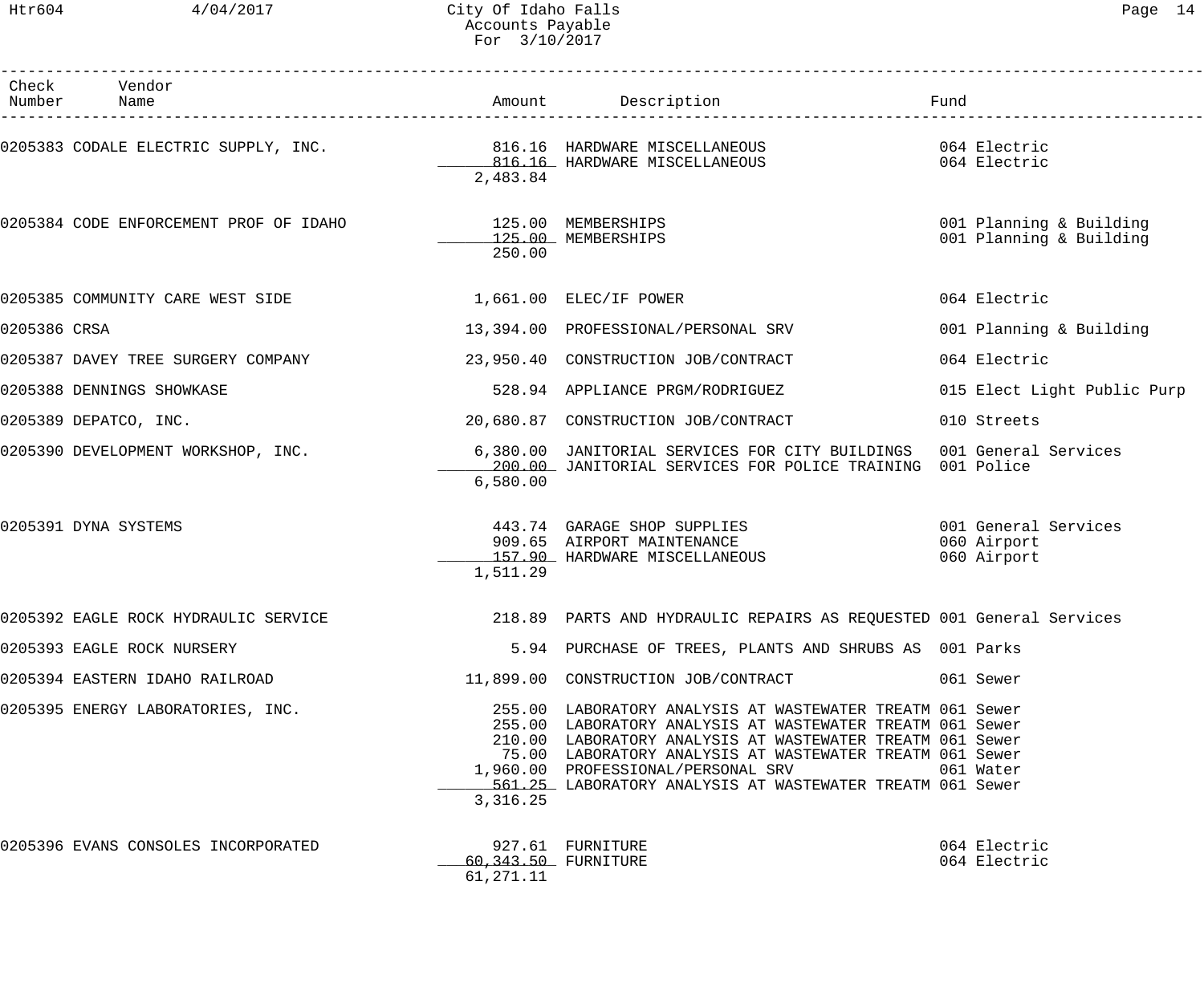# Htr604 4/04/2017 City Of Idaho Falls Page 15 Accounts Payable For 3/10/2017

| Check Vendor<br>Number Name                                                                                           |          | Amount Description                                                                                                                                                                                                                                                                                                                                                                                                                     | Fund                                                         |
|-----------------------------------------------------------------------------------------------------------------------|----------|----------------------------------------------------------------------------------------------------------------------------------------------------------------------------------------------------------------------------------------------------------------------------------------------------------------------------------------------------------------------------------------------------------------------------------------|--------------------------------------------------------------|
| 0205397 EVCO HOUSE OF HOSE - IDAHO                 2.00 PARTS AS REQUESTED BY THE EQUIPMENT MAIN 001 General Services |          |                                                                                                                                                                                                                                                                                                                                                                                                                                        |                                                              |
| 0205398 FALLS PLUMBING SUPPLY, INC.                                                                                   | 203.14   | 66.71 MISCELLANEOUS PLUMBING SUPPLIES FOR BLDG 001 General Services<br>20.09 MISCELLANEOUS PLUMBING SUPPLIES FOR BLDG 001 General Services<br>52.10 MISCELLANEOUS PLUMBING SUPPLIES FOR BLDG 001 General Services<br>59.78 MISCELLANEOUS PLUMBING SUPPLIES FOR BLDG 001 General Services<br>16.18 MISCELLANEOUS PLUMBING SUPPLIES FOR BLDG 001 General Services<br>11.72 MISCELLANEOUS PLUMBING SUPPLIES FOR BLDG 001 General Services |                                                              |
| 0205399 FEDERAL EXPRESS CORP                                                                                          | 431.09   | 127.71 EXPRESS MAIL/FEB 2017<br>47.65 EXPRESS MAIL/FEB 2017 1060 Airport<br>255.73 EXPRESS MAIL/FEB 2017                                                                                                                                                                                                                                                                                                                               | 061 Sewer                                                    |
| 0205400 FIRST RESPONDERS                                                                                              | 26.80    | 14.90 ALTERATIONS AND/OR EMBROIDERY TO POLICE 001 Police<br>11.90 ALTERATIONS AND/OR EMBROIDERY TO POLICE 001 Police                                                                                                                                                                                                                                                                                                                   |                                                              |
| 0205401 FISHER'S TECHNOLOGY                                                                                           | 350.63   | 59.75 MAINTENANCE CONTRACT-EQ 064 Electric<br>72.72 MAINTENANCE CONTRACT-EQ<br>72.72 MAINTENANCE CONTRACT-EQ<br>116.35 MAINTENANCE CONTRACT-EQ<br>29.09 MAINTENANCE CONTRACT-EO                                                                                                                                                                                                                                                        | 064 Electric<br>064 Electric<br>064 Electric<br>064 Electric |
| 0205402 FLEETPRIDE, INC.                                                                                              | 113.62   | 11.64 PARTS AS REQUESTED BY THE EQUIPMENT MAIN 001 General Services<br>157.83 PARTS AS REQUESTED BY THE EQUIPMENT MAIN 001 General Services<br>55.85- PARTS AS REQUESTED BY THE EQUIPMENT MAIN 001 General Services                                                                                                                                                                                                                    |                                                              |
| 0205403 FOXTREE LLC                                                                                                   |          | 5,284.00 BUILDING SUP/REPR/MAINT.                                                                                                                                                                                                                                                                                                                                                                                                      | 001 General Services                                         |
| 0205404 GEISLER GRAPHICS                                                                                              |          | 400.00 SWEATSHIRTS MENS WINTER B                                                                                                                                                                                                                                                                                                                                                                                                       | 011 Recreation                                               |
| 0205405 GUSTAVE A. LARSON COMPANY                                                                                     | 58.23    | 31.47 HVAC SUPPLIES AS REQUESTED BY BUILDING M 001 General Services<br>6.16 HVAC SUPPLIES AS REQUESTED BY BUILDING M 001 General Services<br>20.60 HVAC SUPPLIES AS REQUESTED BY BUILDING M 001 General Services                                                                                                                                                                                                                       |                                                              |
| 0205406 HARRIS PUBLISHING                                                                                             | 1,800.00 | 275.00 PROMOTION ITEMS<br>550.00 ELEC/IF POWER<br>975.00 ELEC/IF POWER                                                                                                                                                                                                                                                                                                                                                                 | 001 Mayor<br>064 Electric<br>064 Electric                    |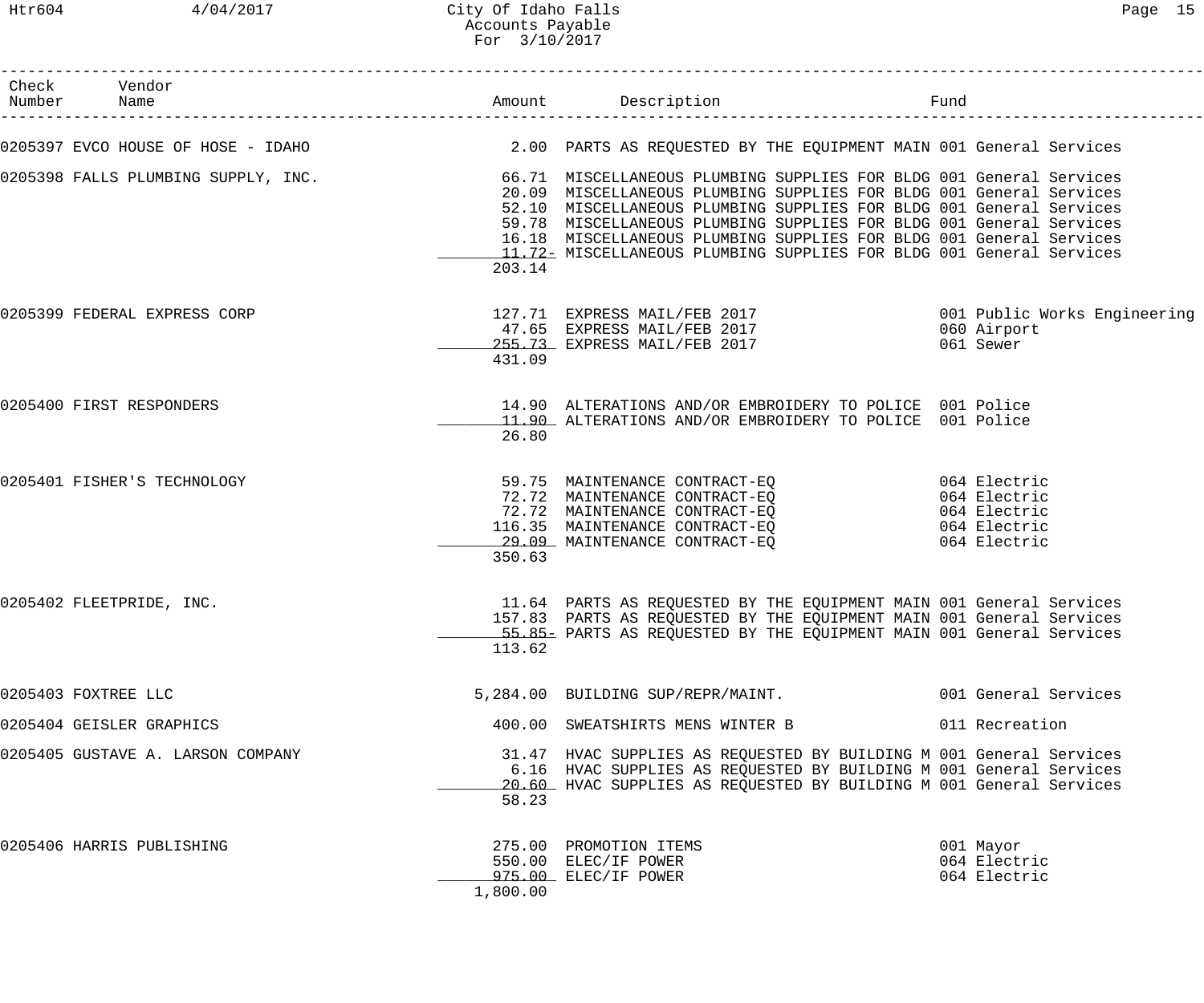#### Htr604 4/04/2017 City Of Idaho Falls Page 16 Accounts Payable For 3/10/2017

| Page |  |
|------|--|
|------|--|

| Check Vendor<br>Number Name                                    |           |                                                                                                                                                                                                                                                                                                                |                                                                                |  |
|----------------------------------------------------------------|-----------|----------------------------------------------------------------------------------------------------------------------------------------------------------------------------------------------------------------------------------------------------------------------------------------------------------------|--------------------------------------------------------------------------------|--|
|                                                                | 375.00    | 0205407 HENDRICKSONS TOWING, INC. TOW SERVICE - CITY VEHICLES AS REQUESTED 001 General Services<br>150.00 TOW SERVICE - CITY VEHICLES AS REQUESTED 001 General Services<br>150.00 TOW SERVICE - CITY VEHICLES AS REQUESTED 001 General Services                                                                |                                                                                |  |
| 0205408 HIRNING TRUCK CENTER                                   |           | 288.53 PARTS AND MINOR SUBLET REPAIRS AS REQUES 001 General Services                                                                                                                                                                                                                                           |                                                                                |  |
| 0205409 HOME DEPOT                                             | 252.09    | 72.01 HARDWARE MISCELLANEOUS<br>8.20 LUMBER & RELATED PRODUCTS<br>3.20 HOMBER & RELATED PRODUCTS<br>18.66 HARDWARE MISCELLANEOUS<br>9.97 GARAGE SHOP SUPPLIES<br>26.61 LUMBER & RELATED PRODUCTS<br>13.98 CUSTODIAL SUPPLIES/EQUIP<br>16.68 PARKS & RECREATION MISC.<br>19.00 WATER WELL SUPPLIES<br>66.98 CLE | 001 Parks<br>001 Parks                                                         |  |
|                                                                |           | 0205410 HONNEN EQUIPMENT COMPANY 33.75 PARTS AND MINOR SUBLET REPAIRS AS REQUES 001 General Services                                                                                                                                                                                                           |                                                                                |  |
| 0205411 HUGHES FIRE EQUIPMENT, INC. 103.74 EQ REPAIR AND MAINT | 1,012.69  | 21.07 PARTS AS REQUESTED BY THE EQUIPMENT MAIN 001 General Services<br>757.00 PARTS AS REQUESTED BY THE EQUIPMENT MAIN 001 General Services<br>130.88 PARTS AS REQUESTED BY THE EQUIPMENT MAIN 001 General Services                                                                                            | 001                                                                            |  |
| 0205412 IDAHO FALLS ARTS COUNCIL                               |           | 5,000.00 MANAGEMENT SERVICES FOR THE CIVIC AUDITO 001 General Services                                                                                                                                                                                                                                         |                                                                                |  |
| 0205413 IDAHO FALLS ROTARY CLUB #1041                          | 1,400.00  | 175.00 MEMBERSHIPS<br>175.00 MEMBERSHIPS<br>175.00 MEMBERSHIPS<br>175.00 MEMBERSHIPS<br>700.00 MEMBERSHIPS                                                                                                                                                                                                     | 001 Mayor<br>001 Mayor<br>001 Planning & Building<br>001 Parks<br>064 Electric |  |
| 0205414 IDAHO FALLS SYMPHONY                                   |           | 7,000.00 MISCELLANEOUS PRODUCTS                                                                                                                                                                                                                                                                                | 001 Council                                                                    |  |
| 0205415 IDAHO POLICE CANINE ASSOCATION                         |           | 100.00 SUBSCRIPTIONS                                                                                                                                                                                                                                                                                           | 001 Police                                                                     |  |
| 0205416 IDAHO RECREATION AND PARK ASSOCIATI                    |           | 50.34 PROMOTION ITEMS                                                                                                                                                                                                                                                                                          | 011 Recreation                                                                 |  |
| 0205417 INGRAM LIBRARY SERVICE                                 | 10,301.67 | 5,555.06 PURCHASE OF MATERIALS FOR I.F. PUBLIC LI 012 Library<br>4,746.61 PURCHASE OF MATERIALS FOR I.F. PUBLIC LI 012 Library                                                                                                                                                                                 |                                                                                |  |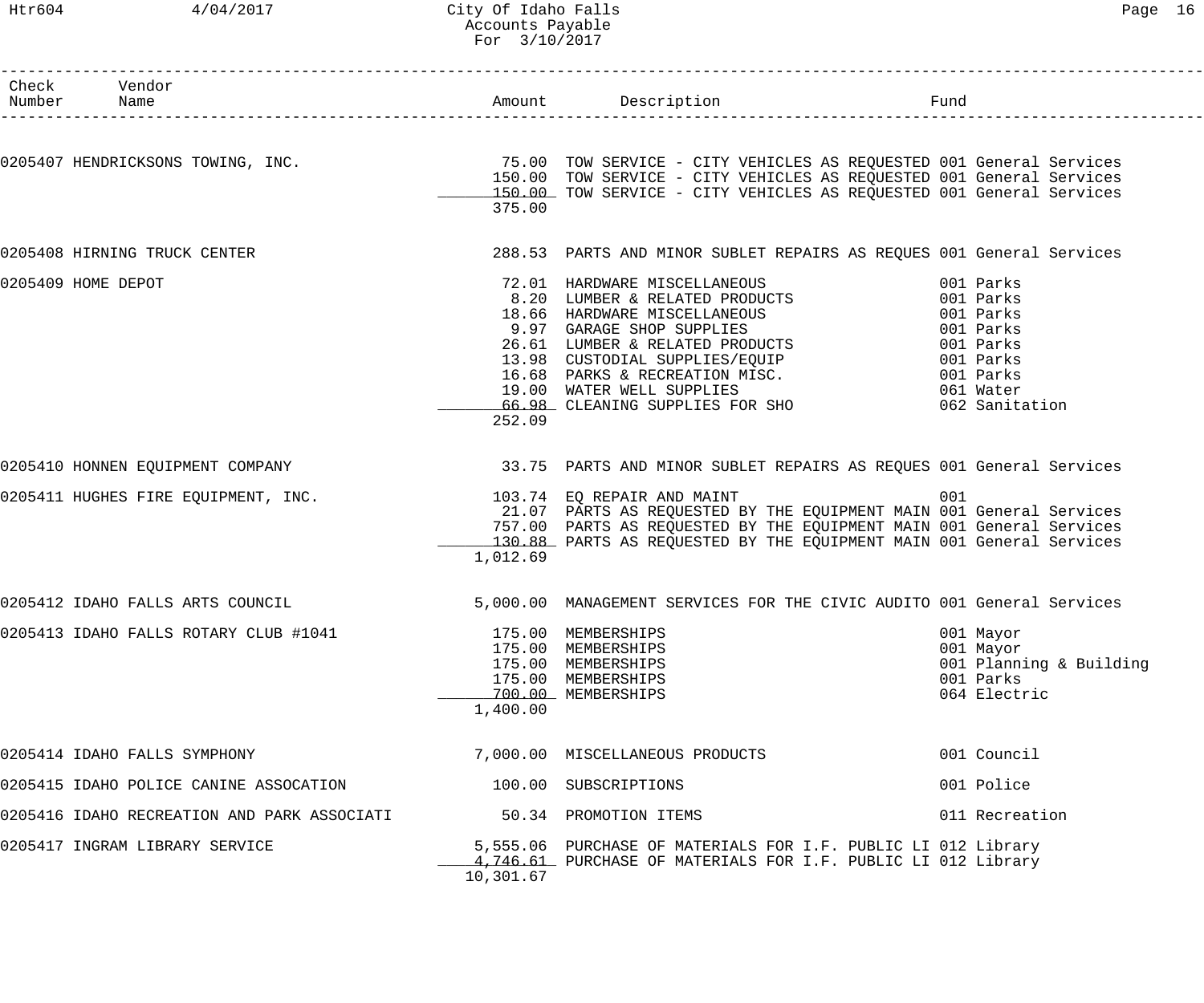| Check Vendor<br>Number Name                                                                    |                            |                                                                                                                                                                                                                                                                                                                                                                                                                                                                                                                                                                                                                                                                                                                                                                                                           |     |                                                              |
|------------------------------------------------------------------------------------------------|----------------------------|-----------------------------------------------------------------------------------------------------------------------------------------------------------------------------------------------------------------------------------------------------------------------------------------------------------------------------------------------------------------------------------------------------------------------------------------------------------------------------------------------------------------------------------------------------------------------------------------------------------------------------------------------------------------------------------------------------------------------------------------------------------------------------------------------------------|-----|--------------------------------------------------------------|
|                                                                                                |                            | 0205418 INTELLICORP RECORDS, INC. THE SAME READS AND MANUSCROUND CHECKS - VOLUNTEERS FOR SPORT 011 Recreation                                                                                                                                                                                                                                                                                                                                                                                                                                                                                                                                                                                                                                                                                             |     |                                                              |
|                                                                                                |                            | 0205419 INTERMOUNTAIN CLAIMS, INC. 4,800.00 PROFESSIONAL/PERSONAL SRV 019 Self-Insurance                                                                                                                                                                                                                                                                                                                                                                                                                                                                                                                                                                                                                                                                                                                  |     |                                                              |
| 0205420 KELLER ASSOCIATES, INC.                             7,775.00 PROFESSIONAL/PERSONAL SRV |                            |                                                                                                                                                                                                                                                                                                                                                                                                                                                                                                                                                                                                                                                                                                                                                                                                           |     | 061 Water                                                    |
|                                                                                                |                            | 0205421 KESTREL POWER ENGINEERING, LLC 3,300.00 PROFESSIONAL/PERSONAL SRV 300 064 Electric                                                                                                                                                                                                                                                                                                                                                                                                                                                                                                                                                                                                                                                                                                                |     |                                                              |
| 0205422 KEY-LINE AUTOMOTIVE WAREHOUSE                                                          | 397.65                     | 26.61 PARTS AS REQUESTED BY THE EQUIPMENT MAIN 001 General Services<br>58.14 PARTS AS REQUESTED BY THE EQUIPMENT MAIN 001 General Services<br>201.41 PARTS AS REQUESTED BY THE EQUIPMENT MAIN 001 General Services<br>8.15 PARTS AS REQUESTED BY THE EQUIPMENT MAIN 001 General Services<br>70.00- PARTS AS REQUESTED BY THE EQUIPMENT MAIN 001 General Services<br>16.78 PARTS AS REQUESTED BY THE EQUIPMENT MAIN 001 General Services<br>16.78 PARTS AS REQUESTED BY THE EQUIPMENT MAIN 001 General Services<br>27.13 PARTS AS REQUESTED BY THE EQUIPMENT MAIN 001 General Services<br>4.21 PARTS AS REQUESTED BY THE EQUIPMENT MAIN 001 General Services<br>33.56 PARTS AS REQUESTED BY THE EQUIPMENT MAIN 001 General Services<br>74.88 PARTS AS REQUESTED BY THE EQUIPMENT MAIN 001 General Services |     |                                                              |
|                                                                                                |                            | 0205423 KING GEORGE'S ROYAL FLUSH 176.00 MISCELLANEOUS PLUMBING SUPPLIES FOR BLDG 001 General Services                                                                                                                                                                                                                                                                                                                                                                                                                                                                                                                                                                                                                                                                                                    |     |                                                              |
| 0205424 KONE, INC.                                                                             |                            | 1,500.00 MAINTENANCE CONTRACT-EQ                                                                                                                                                                                                                                                                                                                                                                                                                                                                                                                                                                                                                                                                                                                                                                          |     | 001 General Services                                         |
| 0205425 L.N. CURTIS & SONS                                                                     |                            | 25.60 ORING, DRAGER 3337313                                                                                                                                                                                                                                                                                                                                                                                                                                                                                                                                                                                                                                                                                                                                                                               |     | 001 Fire                                                     |
| 0205426 LEGACY EQUIPMENT                                                                       | 103.15 FREIGHT<br>2,339.51 | 2,236.36 EQ REPAIR AND MAINT<br>103.15 FREIGHT                                                                                                                                                                                                                                                                                                                                                                                                                                                                                                                                                                                                                                                                                                                                                            |     | 001 General Services<br>001 General Services                 |
| 0205427 LOWE'S COMMERCIAL SERVICES                                                             | 120.62                     | 113.06 IMPACT DRILL<br>7.56 HEX SOCKET ADAPTER                                                                                                                                                                                                                                                                                                                                                                                                                                                                                                                                                                                                                                                                                                                                                            |     | 001 Public Works Engineering<br>001 Public Works Engineering |
| 0205428 MCCONKEY COMPANY                                                                       |                            | 1,035.81 NURSERY STOCK & SUPPLIES                                                                                                                                                                                                                                                                                                                                                                                                                                                                                                                                                                                                                                                                                                                                                                         |     | 001 Parks                                                    |
| 0205429 MCGUIRE BEARING COMPANY                                                                |                            | 856.00 EQ REPAIR AND MAINT                                                                                                                                                                                                                                                                                                                                                                                                                                                                                                                                                                                                                                                                                                                                                                                | 001 |                                                              |
| 0205430 MICRO SYSTEMATION                                                                      |                            | 2,995.00 SUBSCRIPTIONS                                                                                                                                                                                                                                                                                                                                                                                                                                                                                                                                                                                                                                                                                                                                                                                    |     | 001 Police                                                   |
| 0205431 MIICOR CONSULTING, INC.                                                                |                            | 1,091.23 COMPUTERS, DP/WORD PROC.                                                                                                                                                                                                                                                                                                                                                                                                                                                                                                                                                                                                                                                                                                                                                                         |     | 001 Data Processing                                          |
| 0205432 MMIF LLC                                                                               | 52.97                      | 6.99 MISCELLANEOUS SUPPLIES AS REQUESTED BY P 001 Parks<br>45.98 MISCELLANEOUS SUPPLIES AS REQUESTED BY P 001 Parks                                                                                                                                                                                                                                                                                                                                                                                                                                                                                                                                                                                                                                                                                       |     |                                                              |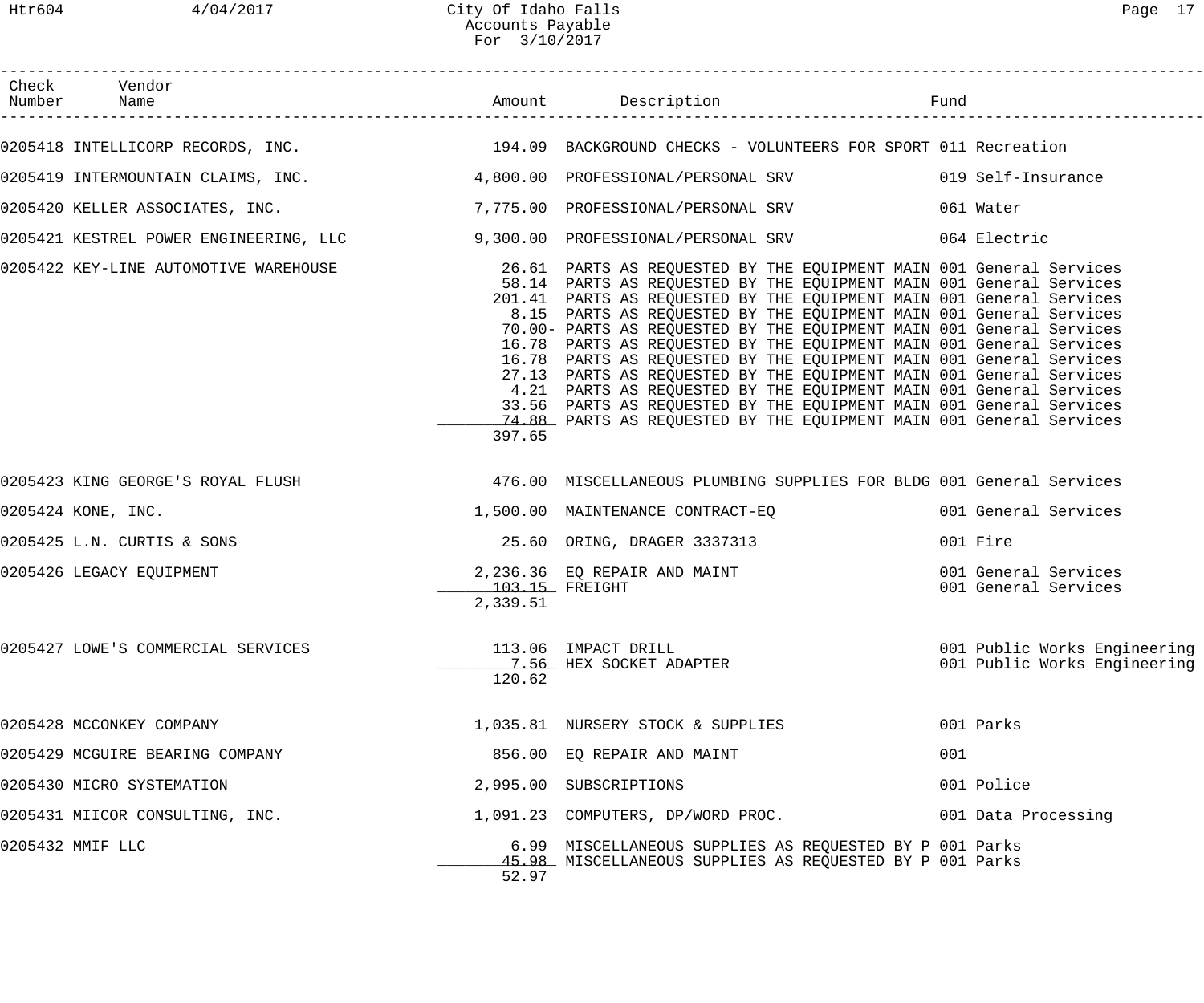| Check Vendor<br>Number Name                                                                                                                                                            |          | Amount Description                                                                                                                                                                                                                                                                                                                                                                                                                                                                                                                                                                                                                                                                                                                                                                                                                                                                                                                                                                                                                                                                                                                                                       | Fund |                         |
|----------------------------------------------------------------------------------------------------------------------------------------------------------------------------------------|----------|--------------------------------------------------------------------------------------------------------------------------------------------------------------------------------------------------------------------------------------------------------------------------------------------------------------------------------------------------------------------------------------------------------------------------------------------------------------------------------------------------------------------------------------------------------------------------------------------------------------------------------------------------------------------------------------------------------------------------------------------------------------------------------------------------------------------------------------------------------------------------------------------------------------------------------------------------------------------------------------------------------------------------------------------------------------------------------------------------------------------------------------------------------------------------|------|-------------------------|
| 0205433 MOUNTAIN VALLEY FLOOR MATS LLC 18.40 LAUNDRY SERVICE/MATS FOR THE STREET DIVI 010 Streets                                                                                      | 28.10    | 9.70 MAT SERVICE FOR THE TAUTPHAUS PARK ICE R 011 Recreation                                                                                                                                                                                                                                                                                                                                                                                                                                                                                                                                                                                                                                                                                                                                                                                                                                                                                                                                                                                                                                                                                                             |      |                         |
| 0205434 MUSSELMAN EQUIPMENT CO., INC. 325.62 PARTS AND MINOR SUBLET REPAIRS AS REQUES 001 General Services 001<br>127.25 PARTS AND MINOR SUBLET REPAIRS AS REQUES 001 General Services | 452.87   |                                                                                                                                                                                                                                                                                                                                                                                                                                                                                                                                                                                                                                                                                                                                                                                                                                                                                                                                                                                                                                                                                                                                                                          |      |                         |
| 0205435 NAPA AUTO PARTS                                                                                                                                                                | 488.46   | 11.37 PARTS AS REQUESTED BY THE EQUIPMENT MAIN 001 General Services<br>3.79 PARTS AS REQUESTED BY THE EQUIPMENT MAIN 001 General Services<br>14.60 PARTS AS REQUESTED BY THE EQUIPMENT MAIN 001 General Services<br>44.74 PARTS AS REQUESTED BY THE EQUIPMENT MAIN 001 General Services<br>44.50 PARTS AS REQUESTED BY THE EQUIPMENT MAIN 001 General Services<br>50.28 PARTS AS REQUESTED BY THE EQUIPMENT MAIN 001 General Services<br>141.28 PARTS AS REQUESTED BY THE EQUIPMENT MAIN 001 General Services<br>5.20- PARTS AS REQUESTED BY THE EQUIPMENT MAIN 001 General Services<br>63.99 PARTS AS REQUESTED BY THE EQUIPMENT MAIN 001 General Services<br>5.29 PARTS AS REQUESTED BY THE EQUIPMENT MAIN 001 General Services<br>5.29 PARTS AS REQUESTED BY THE EQUIPMENT MAIN 001 General Services<br>57.98 PARTS AS REQUESTED BY THE EQUIPMENT MAIN 001 General Services<br>3.99 PARTS AS REQUESTED BY THE EQUIPMENT MAIN 001 General Services<br>17.58 PARTS AS REQUESTED BY THE EQUIPMENT MAIN 001 General Services<br>2.49 PARTS AS REQUESTED BY THE EQUIPMENT MAIN 001 General Services<br>26.49 PARTS AS REQUESTED BY THE EQUIPMENT MAIN 001 General Services |      |                         |
| 0205436 NATIONAL TRUST FOR HISTORIC PRESERV                                                                                                                                            |          | 15.00 REIMBURSEMENTS                                                                                                                                                                                                                                                                                                                                                                                                                                                                                                                                                                                                                                                                                                                                                                                                                                                                                                                                                                                                                                                                                                                                                     |      | 001 Planning & Building |
| 0205437 NORCO, INC. - IDAHO FALLS                                                                                                                                                      |          | 144.65 WELDING EQUIP/SUPPLIES                                                                                                                                                                                                                                                                                                                                                                                                                                                                                                                                                                                                                                                                                                                                                                                                                                                                                                                                                                                                                                                                                                                                            |      | 061 Water               |
| 0205438 OAG AVIATION WORLDWIDE LLC                                                                                                                                                     |          | 1,100.00 LICENSING RENEWAL AND MAINTENANCE AGREEM 060 Airport                                                                                                                                                                                                                                                                                                                                                                                                                                                                                                                                                                                                                                                                                                                                                                                                                                                                                                                                                                                                                                                                                                            |      |                         |
| 0205439 PACIFIC STEEL & RECYCLING                                                                                                                                                      |          | 32.09 PARTS AS REQUESTED BY THE EQUIPMENT MAIN 001 General Services                                                                                                                                                                                                                                                                                                                                                                                                                                                                                                                                                                                                                                                                                                                                                                                                                                                                                                                                                                                                                                                                                                      |      |                         |
| 0205440 PAYPAL, INC.                                                                                                                                                                   |          | 39.90 SERVICES TO PROCESS CREDIT CARD PAYMENTS 001 Treasurer                                                                                                                                                                                                                                                                                                                                                                                                                                                                                                                                                                                                                                                                                                                                                                                                                                                                                                                                                                                                                                                                                                             |      |                         |
| 0205441 PEST CONTROL SERVICES, INC.                                                                                                                                                    | 105.00   | 52.50 MONTHLY PEST CONTROL SERVICES FOR AQUATI 011 Recreation<br>52.50 MONTHLY PEST CONTROL SERVICES FOR AQUATI 011 Recreation                                                                                                                                                                                                                                                                                                                                                                                                                                                                                                                                                                                                                                                                                                                                                                                                                                                                                                                                                                                                                                           |      |                         |
| 0205442 PIONEER EQUIPMENT COMPANY                                                                                                                                                      | 1,344.87 | 779.37 PARTS AND MINOR SUBLET REPAIRS AS REQUES 001 General Services<br>565.50 PARTS AND MINOR SUBLET REPAIRS AS REQUES 001 General Services                                                                                                                                                                                                                                                                                                                                                                                                                                                                                                                                                                                                                                                                                                                                                                                                                                                                                                                                                                                                                             |      |                         |
| 0205443 PLATT ELECTRIC / REXEL, INC.                                                                                                                                                   |          | 13.13 MISCELLANEOUS ELECTRICAL SUPPLIES FOR BL 001 General Services<br>53.09 MISCELLANEOUS ELECTRICAL SUPPLIES FOR BL 001 General Services                                                                                                                                                                                                                                                                                                                                                                                                                                                                                                                                                                                                                                                                                                                                                                                                                                                                                                                                                                                                                               |      |                         |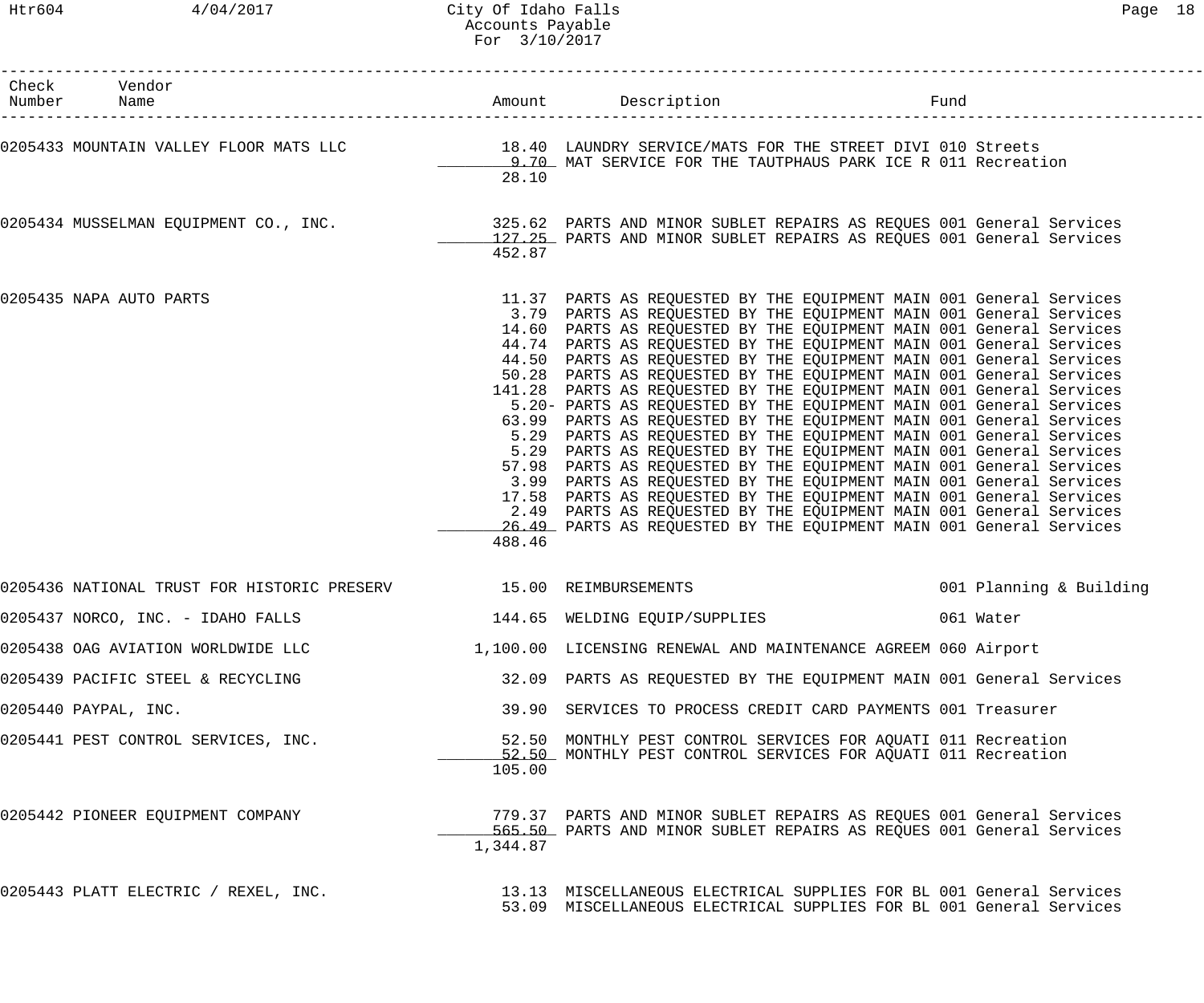| Check Vendor<br>Number Name                                                                        |        |                                                                                                                                                                                                                     |                          |
|----------------------------------------------------------------------------------------------------|--------|---------------------------------------------------------------------------------------------------------------------------------------------------------------------------------------------------------------------|--------------------------|
|                                                                                                    | 69.86  |                                                                                                                                                                                                                     |                          |
| 0205444 POCATELLO, CITY OF 258.32 TRAINING-PERSONNEL                                               |        |                                                                                                                                                                                                                     | 060 Airport              |
| 0205445 POWERPHONE, INC. 2008 and 2009 and 2010 12:00 3,426.50 TRAINING-PERSONNEL                  |        |                                                                                                                                                                                                                     | 063 Ambulance            |
| 0205446 PRAXAIR DISTRIBUTION, INC. 2.20 POLY LENSE                                                 |        |                                                                                                                                                                                                                     | 062 Sanitation           |
| 0205447 PROFESSIONAL WILD HORSE RACERS ASSC 150.00 SUBSCRIPTIONS                                   |        |                                                                                                                                                                                                                     | 001 Parks                |
| 0205448 QUALITY AUTO BODY 1,249.80 ACCIDENT REPAIRS, FLEET                                         |        |                                                                                                                                                                                                                     | 001 General Services     |
| 0205449 R & S DISTRIBUTING                                     3,599.20  CUSTODIAL SUPPLIES/EQUIP  |        |                                                                                                                                                                                                                     | 001 Parks                |
| 0205450 RIVERS WEST CONSTRUCTION, LLC 8,969.00 CONSTRUCTION JOB/CONTRACT                           |        |                                                                                                                                                                                                                     | 061 Water                |
| 0205451 ROCKNAKS HARDWARE PLUS, INC. 25.98 MISCELLANEOUS TOOL, HARDWARE & IRRIGATIO 001 Cemeteries |        |                                                                                                                                                                                                                     |                          |
| 0205452 ROCKY MOUNTAIN POWER                                                                       |        | 30.82 UTILITIES/MARCH 2017                                                                                                                                                                                          | 064 Electric             |
| 0205453 RON'S TIRE INC.                                                                            |        | 2,352.91 EQUIPMENT-LRG & TURF                                                                                                                                                                                       | 001 Parks                |
| 0205454 ROSE CITY LABEL                                                                            | 155.00 | 14.00 FREIGHT<br>141.00 POLICE EQUIP & SUPPLIES                                                                                                                                                                     | 001 Police<br>001 Police |
| 0205455 RUSH TRUCK CENTERS, INC.                                                                   | 525.67 | 587.07 PARTS AS REQUESTED BY THE EQUIPMENT MAIN 001 General Services<br>45.00 PARTS AS REQUESTED BY THE EQUIPMENT MAIN 001 General Services<br>106.40 PARTS AS REQUESTED BY THE EQUIPMENT MAIN 001 General Services |                          |
| 0205456 RUSH TRUCK CENTERS, INC.                                                                   | 143.48 | 98.48 PARTS AS REQUESTED BY THE EQUIPMENT MAIN 001 General Services<br>45.00 PARTS AS REQUESTED BY THE EQUIPMENT MAIN 001 General Services                                                                          |                          |
| 0205457 RUSH'S KITCHEN SUPPLY COMPANY                                                              |        | 377.68 APPLIANCES                                                                                                                                                                                                   | 001 Fire                 |
| 0205458 SAWTOOTH EMERGENCY VEHICLES                                                                | 578.48 | 395.65 PARTS AS REQUESTED BY THE EQUIPMENT MAIN 001 General Services<br>182.83 PARTS AS REQUESTED BY THE EQUIPMENT MAIN 001 General Services                                                                        |                          |
| 0205459 SHERMAN & REILLY, INC.                                                                     |        | 2,616.37 HARDWARE MISCELLANEOUS                                                                                                                                                                                     | 064 Electric             |
| 0205460 SHRED-IT USA LLC                                                                           |        | 96.11 SHREDDING DOCUMENTS FOR IDAHO FALLS LIBR 012 Library                                                                                                                                                          |                          |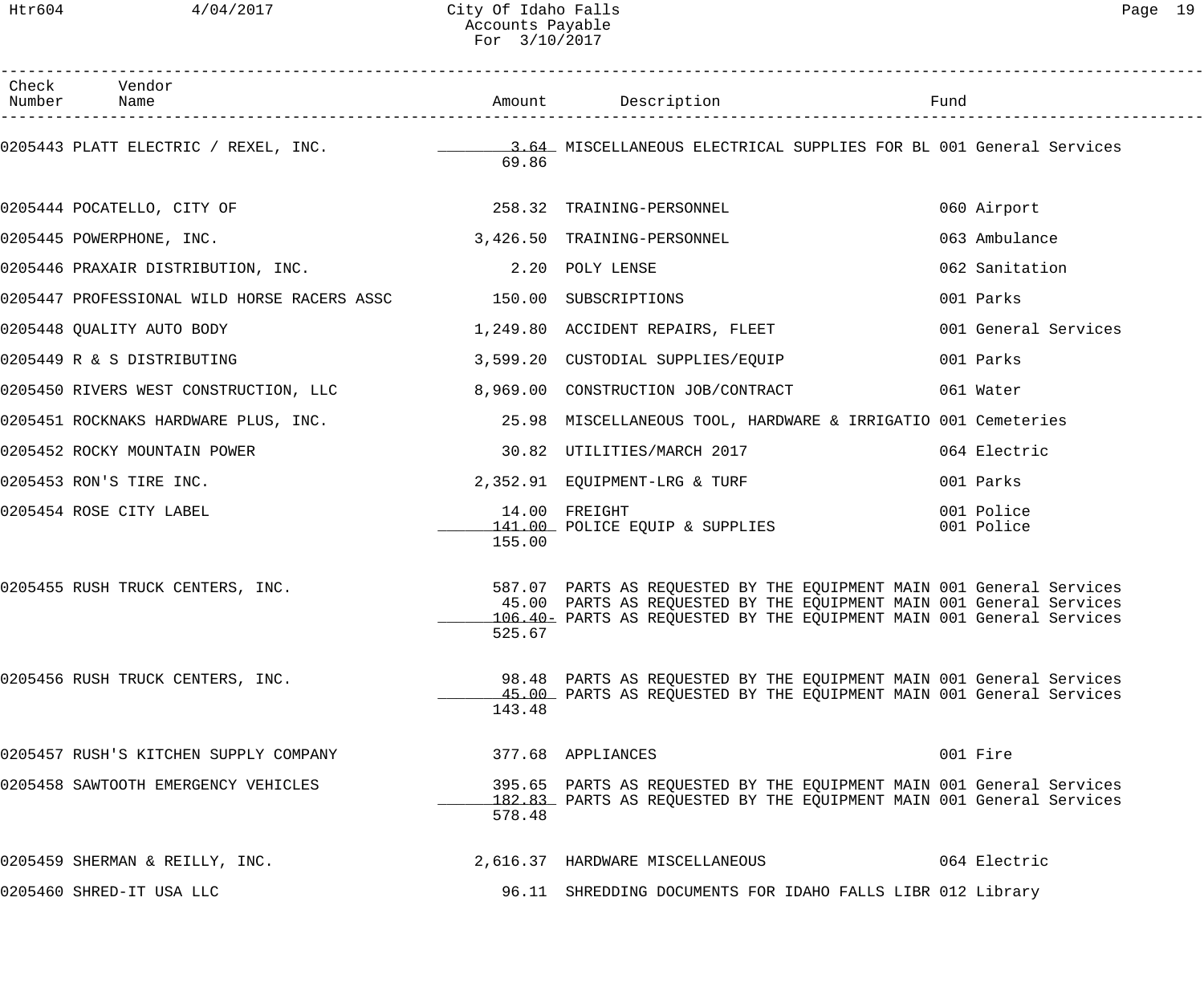| Check Vendor<br>Number Name                                                    |                 | Amount Description                                                                                                                                                   | Fund                                                                                                                 |
|--------------------------------------------------------------------------------|-----------------|----------------------------------------------------------------------------------------------------------------------------------------------------------------------|----------------------------------------------------------------------------------------------------------------------|
| 0205461 SKM, INC.                                                              |                 | 183.75 CONSTRUCTION JOB/CONTRACT                                                                                                                                     | 061 Water                                                                                                            |
| 0205462 SNAKE RIVER SANITATION, INC. 4,816.00 RENTAL                           |                 |                                                                                                                                                                      | 001 Parks                                                                                                            |
| 0205463 SORENSON FORENSICS                                                     |                 | 8,155.00 PROFESSIONAL/PERSONAL SRV                                                                                                                                   | 001 Police                                                                                                           |
| 0205464 SOUTHEAST ID OPERATOR SECTION 180.00 MEMBERSHIPS<br>330.00 MEMBERSHIPS | 510.00          |                                                                                                                                                                      | 061 Sewer<br>061 Sewer                                                                                               |
| 0205465 SPERRY, CORY                                                           | 1,200.00        | 600.00 SERVICES/MISCELLANEOUS 011 Recreation<br>600.00 SERVICES/MISCELLANEOUS                                                                                        | 011 Recreation                                                                                                       |
| 0205466 STAPLES ADVANTAGE                                                      | 125.99          | 80.83 OFFICE SUPPLIES, GENERAL 601 Police<br>45.16 OFFICE SUPPLIES, GENERAL                                                                                          | 001 Police                                                                                                           |
| 0205467 STAR RANCH                                                             | 3,000.00 RENTAL |                                                                                                                                                                      | 001 Police                                                                                                           |
| 0205468 SUNGARD PUBLIC SECTOR, INC.                                            |                 | 200.00 COMPUTERS, DP/WORD PROC.                                                                                                                                      | 001 Data Processing                                                                                                  |
| 0205469 SUPERIOR SIGNALS, INC.                                                 |                 | 58.50 EQ REPAIR AND MAINT                                                                                                                                            | 001                                                                                                                  |
| 0205470 TETON CLEANERS AND LAUNDRY                                             | 39.00           | 18.00 LAUNDRY SERVICE FOR CITY OF IDAHO FALLS 062 Sanitation<br>21.00 LAUNDRY SERVICE FOR CITY OF IDAHO FALLS 062 Sanitation                                         |                                                                                                                      |
| 0205471 TETON MICROBIOLOGY LAB                                                 |                 | 270.00 LABORATORY ANALYSIS FOR WATER SAMPLES 061 Water                                                                                                               |                                                                                                                      |
| 0205472 THOMPSON, REBECCA                                                      |                 | 100.00 PROFESSIONAL/PERSONAL SRV                                                                                                                                     | 001 Planning & Building                                                                                              |
| 0205473 TOKAY SOFTWARE, INC.                                                   |                 | 380.00 PROFESSIONAL/PERSONAL SRV                                                                                                                                     | 061 Water                                                                                                            |
| 0205474 TRANSUNION                                                             |                 | 25.00 PEOPLE LOCATING AS REQUESTED BY THE POLI 001 Police                                                                                                            |                                                                                                                      |
| 0205475 TURF EQUIP & IRRIGATION, INC.                                          | 94.46           | 84.48 PARTS AS REQUESTED BY THE EQUIPMENT MAIN 001 General Services<br>9.98 PARTS AS REOUESTED BY THE EOUIPMENT MAIN 001 General Services                            |                                                                                                                      |
| 0205476 VALLEY OFFICE SYSTEMS                                                  | 990.83          | 126.21 MAINTENANCE CONTRACT-EQ<br>82.85 MAINTENANCE CONTRACT-EQ<br>82.85 MAINTENANCE CONTRACT-EQ<br>349.46 MAINTENANCE CONTRACT-EQ<br>349.46 MAINTENANCE CONTRACT-EQ | 001 Mayor<br>001 General Services<br>001 General Services<br>001 Planning & Building<br>001 Public Works Engineering |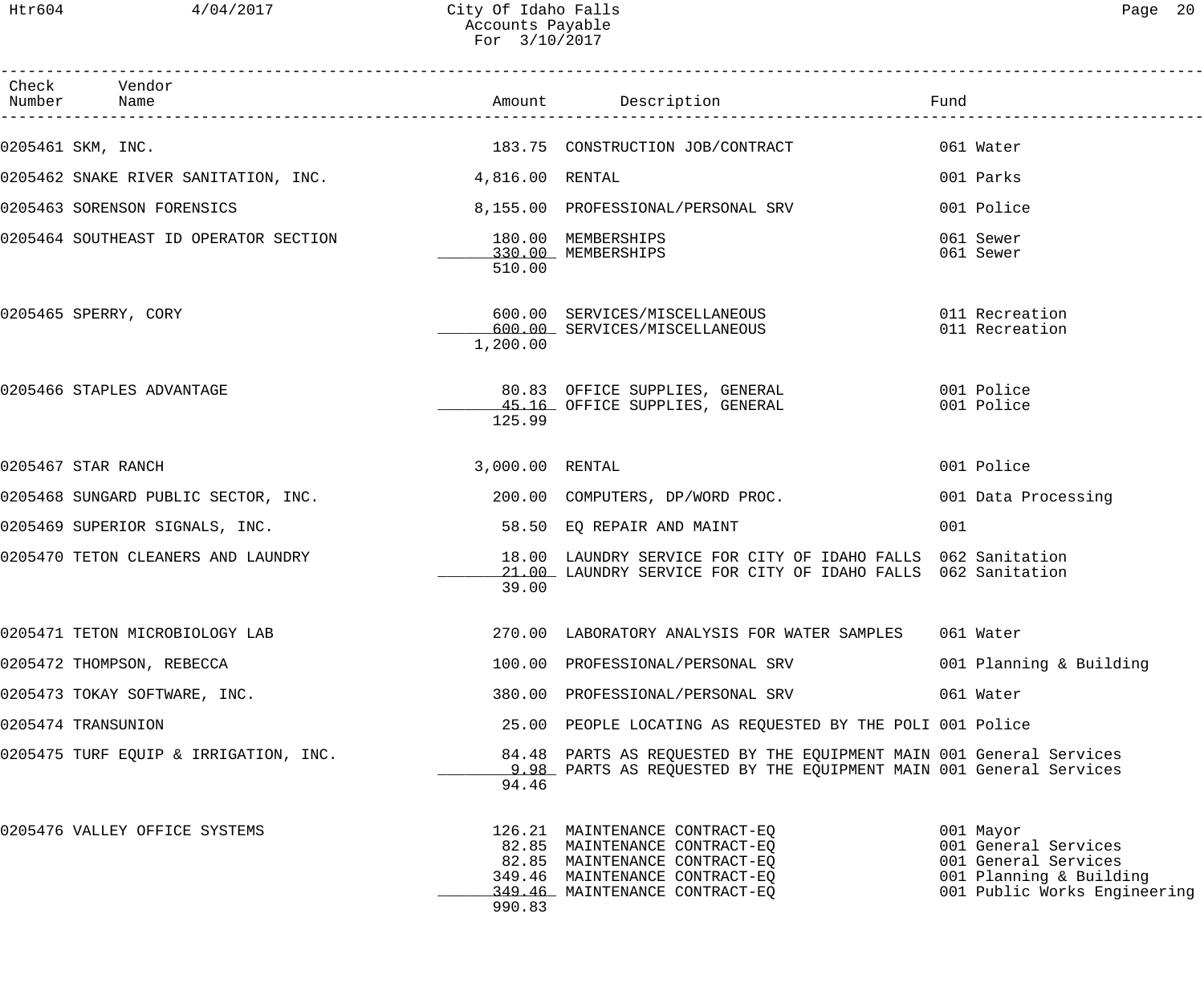# Htr604 4/04/2017 City Of Idaho Falls extending the Page 21 Accounts Payable For 3/10/2017

| Check Vendor<br>Number Name                                                       |                                                                          | Amount Description                                                                                                                                                                                                                                                                     | Fund                                                |
|-----------------------------------------------------------------------------------|--------------------------------------------------------------------------|----------------------------------------------------------------------------------------------------------------------------------------------------------------------------------------------------------------------------------------------------------------------------------------|-----------------------------------------------------|
|                                                                                   |                                                                          |                                                                                                                                                                                                                                                                                        |                                                     |
| 0205477 VAN NESS FELDMAN ATTORNEYS LAW, LLP       71.81 PROFESSIONAL/PERSONAL SRV |                                                                          |                                                                                                                                                                                                                                                                                        | 064 Electric                                        |
| 0205478 VERIZON WIRELESS                                                          |                                                                          | 3,681.27 BILLING FOR 2/24-3/23/17                                                                                                                                                                                                                                                      | 001                                                 |
| 0205479 WALL 2 WALL                                                               | 5,980.00                                                                 | 5,780.00 FLOOR/WINDOW COVERINGS<br>200.00 FLOOR/WINDOW COVERINGS                                                                                                                                                                                                                       | 064 Electric<br>064 Electric                        |
| 0205480 WAXIE SANITARY SUPPLY                                                     |                                                                          | 8.82 CLEAR DOME FILTER FOR AUT 6011 Recreation                                                                                                                                                                                                                                         |                                                     |
|                                                                                   |                                                                          | 0205481 WESTERN RECORDS DESTRUCTION, INC. 31.00 SHREDDING SERVICES AS REQUESTED BY IDAHO 001 Parks                                                                                                                                                                                     |                                                     |
| 0205482 WESTERN STATES RENTAL STORE                                               | 135.64                                                                   | 109.89 PARTS AS REQUESTED BY THE EQUIPMENT MAIN 001 General Services<br>6.63 PARTS AS REQUESTED BY THE EQUIPMENT MAIN 001 General Services<br>.86 PARTS AS REQUESTED BY THE EQUIPMENT MAIN 001 General Services<br>18.26 PARTS AS REQUESTED BY THE EQUIPMENT MAIN 001 General Services |                                                     |
|                                                                                   |                                                                          | 0205483 WOODLAND ENTERPRISES, INC 30 140.89 PIZZA AND DELIVERY CHARGES FOR BIRTHDAY 011 Recreation                                                                                                                                                                                     |                                                     |
| 0205484 YOUNG ELECTRIC SIGN COMPANY                                               | 49,095.00 SIGNS<br>85,522.50 SIGNS<br>85,522.50 SIGNS<br>220,140.00      |                                                                                                                                                                                                                                                                                        | 001 Parks<br>001 Parks<br>041 Municipal Capital Imp |
| 0205485 ZIP PRINT                                                                 |                                                                          | 17.81 PHOTOCOPIES AND POSTERS AS NEEDED BY AQU 011 Recreation                                                                                                                                                                                                                          |                                                     |
| 0205486 ZOOLOGICAL SOCIETY - SAN DIEGO                                            |                                                                          | 500.00 MEMBERSHIPS                                                                                                                                                                                                                                                                     | 001 Parks                                           |
| 0205487 3M SECURITY SYSTEMS DIVISION                                              | 972.00 SIGNS<br>320.00 SIGNS<br>184.50 SIGNS<br>369.00 SIGNS<br>1,845.50 |                                                                                                                                                                                                                                                                                        | 001<br>001<br>001<br>001 Public Works Engineering   |
| 0205488 4-J PLASTERING                                                            |                                                                          | 2,426.00 PAINTING-EQUIP & PRODUCTS                                                                                                                                                                                                                                                     | 064 Electric                                        |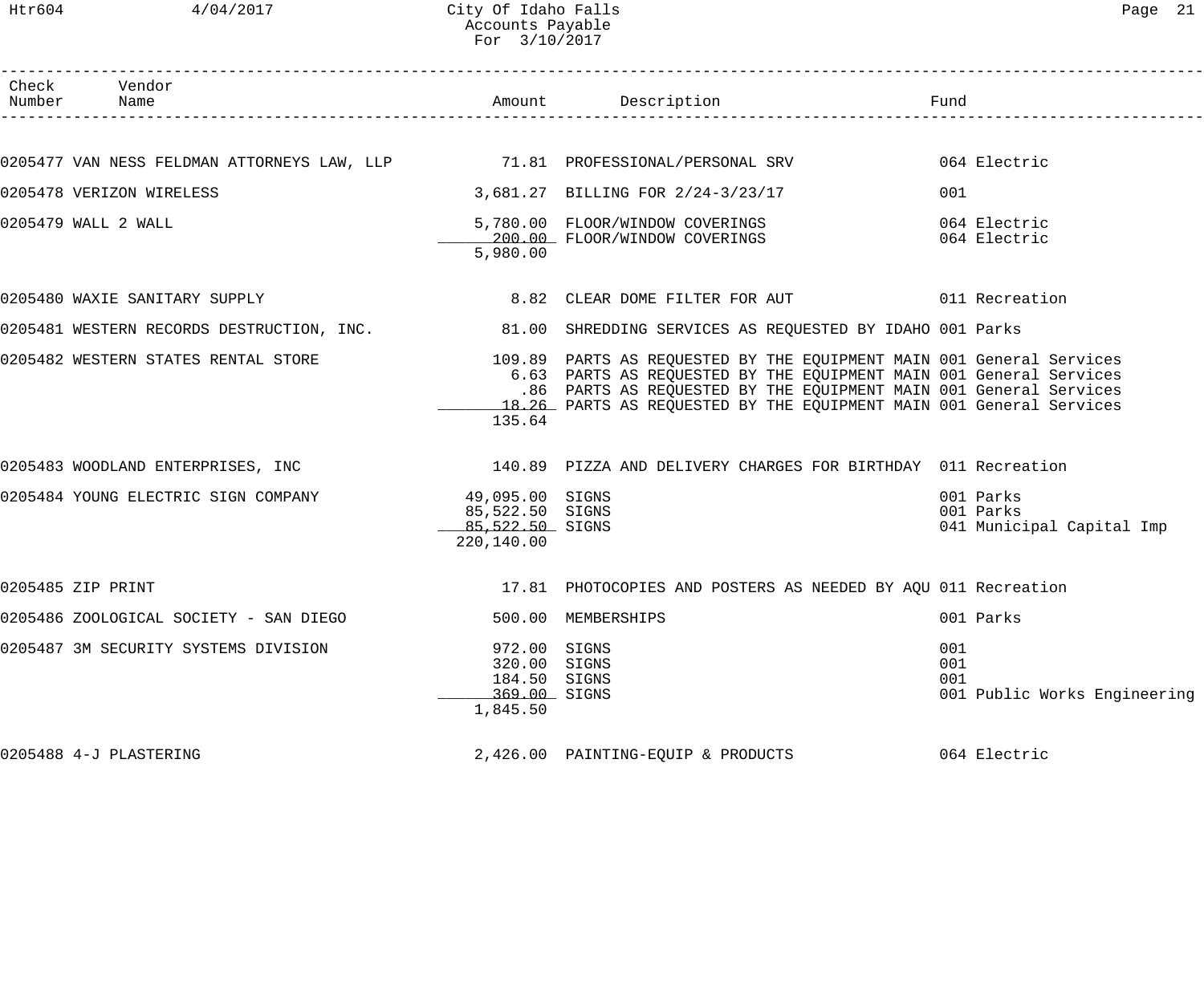| Check Vendor<br>Number Name                                                                |                                                             |                                                                                                                                                                                                                                                                                                                                                                                                                                                                                                                                                                                                                                                                                                                                                                                                                                                                                          | Fund                                                                                                                                                                                         |
|--------------------------------------------------------------------------------------------|-------------------------------------------------------------|------------------------------------------------------------------------------------------------------------------------------------------------------------------------------------------------------------------------------------------------------------------------------------------------------------------------------------------------------------------------------------------------------------------------------------------------------------------------------------------------------------------------------------------------------------------------------------------------------------------------------------------------------------------------------------------------------------------------------------------------------------------------------------------------------------------------------------------------------------------------------------------|----------------------------------------------------------------------------------------------------------------------------------------------------------------------------------------------|
| 0205489 A-1 RENTAL, INC. THE SALE RELEASE SERVICE FOR SAND CREEK GOLF 018 Golf Courses     |                                                             |                                                                                                                                                                                                                                                                                                                                                                                                                                                                                                                                                                                                                                                                                                                                                                                                                                                                                          |                                                                                                                                                                                              |
| 0205490 ACUSHNET COMPANY                                                                   | 13,461.06                                                   | 793.75 INVENTORY AS REQUESTED BY SAGE LAKES GOL 018 Golf Courses<br>100.93 INVENTORY AS REQUESTED BY PINECREST GOLF 018 Golf Courses<br>3,266.21 INVENTORY AS REQUESTED BY SAGE LAKES GOL 018 Golf Courses<br>743.71 INVENTORY AS REQUESTED BY SAGE LAKES GOL 018 Golf Courses<br>8,556.46 INVENTORY AS REQUESTED BY SAGE LAKES GOL 018 Golf Courses                                                                                                                                                                                                                                                                                                                                                                                                                                                                                                                                     |                                                                                                                                                                                              |
|                                                                                            | 401.00                                                      |                                                                                                                                                                                                                                                                                                                                                                                                                                                                                                                                                                                                                                                                                                                                                                                                                                                                                          |                                                                                                                                                                                              |
| 0205492 AIRGAS USA, LLC                                                                    | 1,961.40                                                    | 294.43 WELDING SUPPLIES AS REQUESTED BY SANITAT 062 Sanitation<br>54.06 PURCHASE OF OXYGEN SUPPLIES FOR CITY AMB 063 Ambulance<br>228.93 PURCHASE OF OXYGEN SUPPLIES FOR CITY AMB 063 Ambulance<br>168.08 PURCHASE OF OXYGEN SUPPLIES FOR CITY AMB 063 Ambulance<br>40.80 PURCHASE OF OXYGEN SUPPLIES FOR CITY AMB 063 Ambulance<br>12.00 PURCHASE OF OXYGEN SUPPLIES FOR CITY AMB 063 Ambulance<br>279.04 PURCHASE OF OXYGEN SUPPLIES FOR CITY AMB 063 Ambulance<br>271.25 PURCHASE OF OXYGEN SUPPLIES FOR CITY AMB 063 Ambulance<br>185.97 PURCHASE OF OXYGEN SUPPLIES FOR CITY AMB 063 Ambulance<br>90.00 PURCHASE OF OXYGEN SUPPLIES FOR CITY AMB 063 Ambulance<br>279.04 PURCHASE OF OXYGEN SUPPLIES FOR CITY AMB 063 Ambulance<br>57.80 HARDWARE MISCELLANEOUS                                                                                                                     | 064 Electric                                                                                                                                                                                 |
| 0205493 ALPINE ANIMAL HOSPITAL                                                             |                                                             | 68.00 SPAY/NEUTER SERVICES                                                                                                                                                                                                                                                                                                                                                                                                                                                                                                                                                                                                                                                                                                                                                                                                                                                               | 001                                                                                                                                                                                          |
| 0205495 ALSCO (AMERICAN LINEN DIV) 113.73 LAUNDRY SUPPLY AND SERVICE FOR THE FIRE 001 Fire | 52.90<br>72.80<br>42.66<br>56.25<br>52.80<br>65.96<br>74.26 | LAUNDRY SUPPLY AND SERVICE FOR THE FIRE<br>LAUNDRY SUPPLY AND SERVICE FOR THE FIRE 001 Fire<br>64.31 LAUNDRY SUPPLY AND SERVICE FOR THE FIRE<br>LAUNDRY SUPPLY AND SERVICE FOR THE FIRE<br>22.79 LAUNDRY SUPPLY AND SERVICE FOR THE FIRE<br>LAUNDRY SUPPLY AND SERVICE FOR THE FIRE<br>57.20 LAUNDRY SUPPLY AND SERVICE FOR THE FIRE<br>112.77 LAUNDRY SUPPLY AND SERVICE FOR THE FIRE<br>73.92 LAUNDRY SUPPLY AND SERVICE FOR THE FIRE<br>67.18 LAUNDRY SUPPLY AND SERVICE FOR THE FIRE<br>72.37 LAUNDRY SUPPLY AND SERVICE FOR THE FIRE<br>24.10 LAUNDRY SUPPLY AND SERVICE FOR THE FIRE<br>58.43 LAUNDRY SUPPLY AND SERVICE FOR THE FIRE<br>132.04 LAUNDRY SUPPLY AND SERVICE FOR THE FIRE<br>LAUNDRY SUPPLY AND SERVICE FOR THE FIRE<br>LAUNDRY SUPPLY AND SERVICE FOR THE FIRE<br>LAUNDRY SUPPLY AND SERVICE FOR THE FIRE<br>43.34 LAUNDRY SUPPLY AND SERVICE FOR THE FIRE 001 Fire | 001 Fire<br>001 Fire<br>001 Fire<br>001 Fire<br>001 Fire<br>001 Fire<br>001 Fire<br>001 Fire<br>001 Fire<br>001 Fire<br>001 Fire<br>001 Fire<br>001 Fire<br>001 Fire<br>001 Fire<br>001 Fire |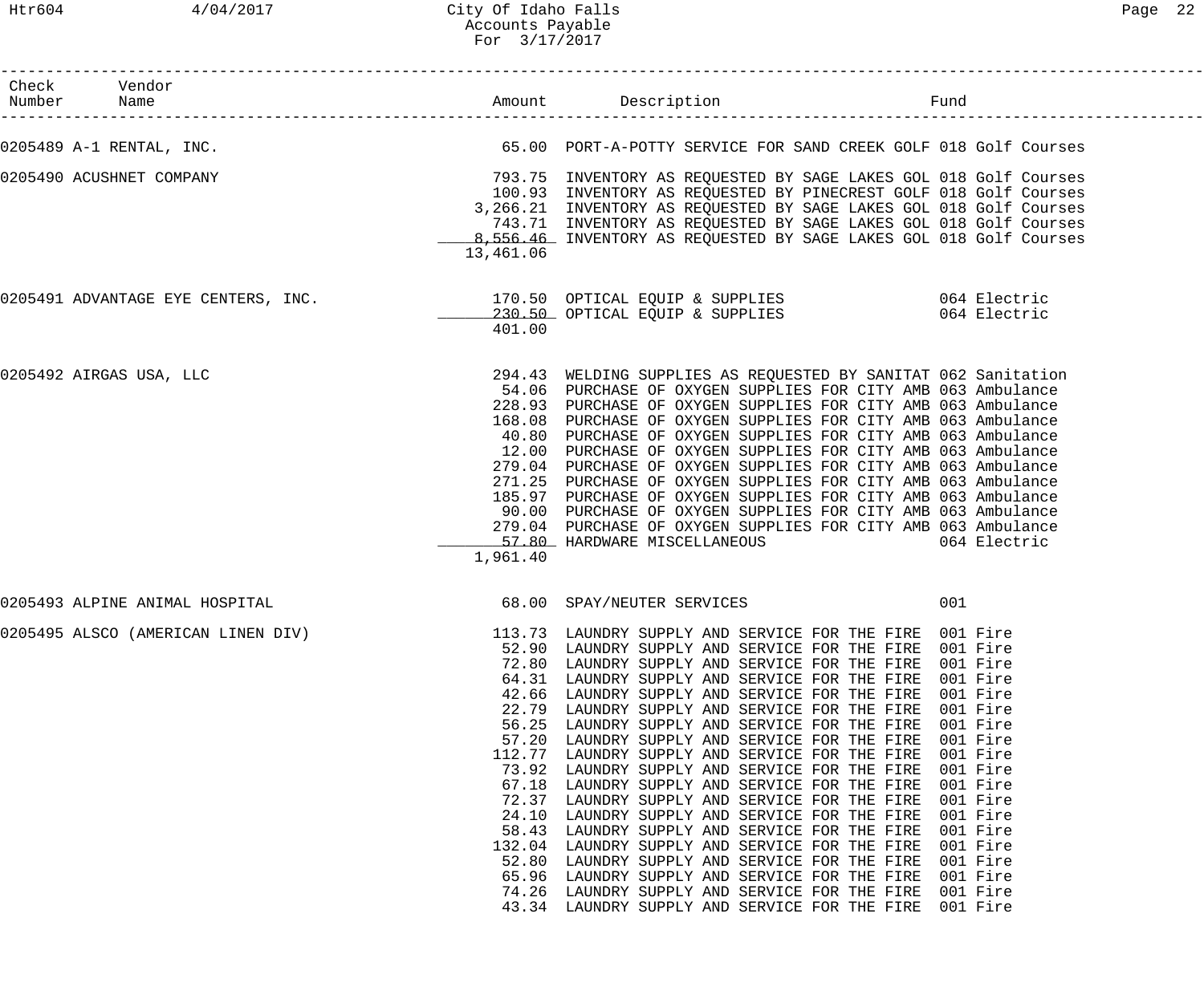## Htr604 4/04/2017 City Of Idaho Falls Page 23 Accounts Payable For 3/17/2017

| Number | Check Vendor<br>Name                    |                            | Amount Description                                                                                                                                                                                                                                                                                                                                                                                                                                                                                                                                                                                                                                                                                                                                                                                                                                                                                                                                                                                                                                                                                                                                                                                                                                                                                                                                                                                                                                                                                                                                              | Fund                                         |
|--------|-----------------------------------------|----------------------------|-----------------------------------------------------------------------------------------------------------------------------------------------------------------------------------------------------------------------------------------------------------------------------------------------------------------------------------------------------------------------------------------------------------------------------------------------------------------------------------------------------------------------------------------------------------------------------------------------------------------------------------------------------------------------------------------------------------------------------------------------------------------------------------------------------------------------------------------------------------------------------------------------------------------------------------------------------------------------------------------------------------------------------------------------------------------------------------------------------------------------------------------------------------------------------------------------------------------------------------------------------------------------------------------------------------------------------------------------------------------------------------------------------------------------------------------------------------------------------------------------------------------------------------------------------------------|----------------------------------------------|
|        | 0205495 ALSCO (AMERICAN LINEN DIV)      | 2,044.59                   | 22.97 LAUNDRY SUPPLY AND SERVICE FOR THE FIRE 001 Fire<br>55.13 LAUNDRY SUPPLY AND SERVICE FOR THE FIRE 001 Fire<br>34.40 LAUNDRY SUPPLY AND SERVICE FOR THE FIRE 001 Fire<br>68.09 LAUNDRY SUPPLY AND SERVICE FOR THE FIRE 001 Fire<br>58.85 LAUNDRY SUPPLY AND SERVICE FOR THE FIRE<br>65.40 LAUNDRY SUPPLY AND SERVICE FOR THE FIRE<br>58.65 LAUNDRY SUPPLY AND SERVICE FOR THE FIRE<br>30.24 LAUNDRY SUPPLY AND SERVICE FOR THE FIRE 001 Fire<br>5.19 LAUNDRY SUPPLY AND SERVICE FOR THE FIRE 001 Fire<br>50.77 LAUNDRY SUPPLY AND SERVICE FOR THE FIRE 001 Fire<br>40.93 LAUNDRY SERVICE/MATS FOR CITY BUILDINGS 001 General Services<br>21.35 LAUNDRY SERVICE/MATS FOR CITY BUILDINGS 001 General Services<br>3.60 LAUNDRY SERVICE/MATS FOR CITY BUILDINGS 001 General Services<br>4.20 LAUNDRY SERVICE/MATS FOR CITY BUILDINGS 001 General Services<br>40.93 LAUNDRY SERVICE/MATS FOR CITY BUILDINGS 001 General Services<br>21.35 LAUNDRY SERVICE/MATS FOR CITY BUILDINGS 001 General Services<br>3.60 LAUNDRY SERVICE/MATS FOR CITY BUILDINGS 001 General Services<br>4.20 LAUNDRY SERVICE/MATS FOR CITY BUILDINGS 001 General Services<br>40.93 LAUNDRY SERVICE/MATS FOR CITY BUILDINGS 001 General Services<br>21.35 LAUNDRY SERVICE/MATS FOR CITY BUILDINGS 001 General Services<br>4.20 LAUNDRY SERVICE/MATS FOR CITY BUILDINGS 001 General Services<br>37.38 LAUNDRY SERVICE/MATS FOR CITY BUILDINGS 001 General Services<br>41.74 LAUNDRY SERVICES AS REQUESTED - SEWER DI 061 Sewer<br>49.33 LAUNDRY SERVICES AS REQUESTED - SEWER DI 061 Sewer | 001 Fire<br>001 Fire<br>001 Fire             |
|        | 0205496 AMERICAN INSURANCE SERVICE      | 793.30                     | 397.80 PROFESSIONAL/PERSONAL SRV 6001 Human Resources<br>395.50 PROFESSIONAL/PERSONAL SRV                                                                                                                                                                                                                                                                                                                                                                                                                                                                                                                                                                                                                                                                                                                                                                                                                                                                                                                                                                                                                                                                                                                                                                                                                                                                                                                                                                                                                                                                       | 001 Human Resources                          |
|        | 0205497 AMERIGAS PROPANE                |                            | 177.61 PROPANE FOR ICE RINK ARENA REFRIGERATION 011 Recreation                                                                                                                                                                                                                                                                                                                                                                                                                                                                                                                                                                                                                                                                                                                                                                                                                                                                                                                                                                                                                                                                                                                                                                                                                                                                                                                                                                                                                                                                                                  |                                              |
|        | 0205498 ANIMAL REFERENCE PATHOLOGY      |                            | 254.50 VETERINARY LABORATORY SERVICES AS REQUES 001 Parks                                                                                                                                                                                                                                                                                                                                                                                                                                                                                                                                                                                                                                                                                                                                                                                                                                                                                                                                                                                                                                                                                                                                                                                                                                                                                                                                                                                                                                                                                                       |                                              |
|        | 0205499 ASSOCIATION OF ZOOS & AQUARIUMS |                            | 2,000.00 PARKS & RECREATION MISC.                                                                                                                                                                                                                                                                                                                                                                                                                                                                                                                                                                                                                                                                                                                                                                                                                                                                                                                                                                                                                                                                                                                                                                                                                                                                                                                                                                                                                                                                                                                               | 001 Parks                                    |
|        | 0205500 BENNETT'S EASTSIDE PAINT/GLASS  | 588.00                     | 388.00 GLASS & GLAZING SUPPLIES<br>200.00 SERVICES/MISCELLANEOUS                                                                                                                                                                                                                                                                                                                                                                                                                                                                                                                                                                                                                                                                                                                                                                                                                                                                                                                                                                                                                                                                                                                                                                                                                                                                                                                                                                                                                                                                                                | 001 General Services<br>001 General Services |
|        | 0205501 BERGKAMP INC                    | 155.29 FREIGHT<br>1,170.31 | 1,015.02 EQ REPAIR AND MAINT                                                                                                                                                                                                                                                                                                                                                                                                                                                                                                                                                                                                                                                                                                                                                                                                                                                                                                                                                                                                                                                                                                                                                                                                                                                                                                                                                                                                                                                                                                                                    | 001 General Services<br>001 General Services |
|        | 0205502 BONNEVILLE COUNTY               | 325.20                     | 319.20 WASTE REMOVAL AS REQUESTED BY THE SEWER 061 Sewer<br>6.00 FREON REMOVAL AND HAULING OF USED TIRES 062 Sanitation                                                                                                                                                                                                                                                                                                                                                                                                                                                                                                                                                                                                                                                                                                                                                                                                                                                                                                                                                                                                                                                                                                                                                                                                                                                                                                                                                                                                                                         |                                              |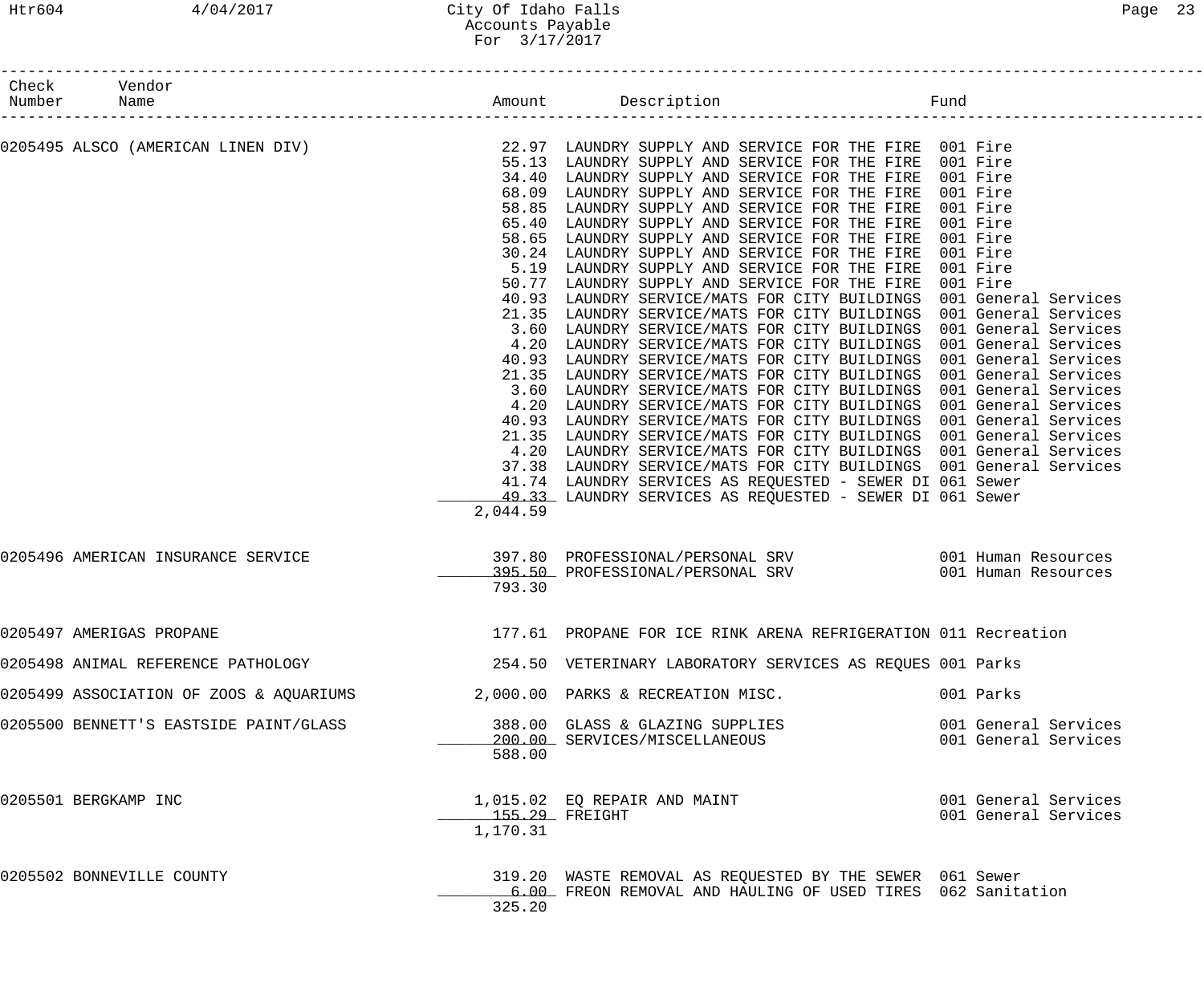#### Htr604 4/04/2017 City Of Idaho Falls Page 24 Accounts Payable For 3/17/2017

| Check Vendor<br>Number Name                                              |                    | Amount Description Description Fund                                                                                                                                                                                                                                                                                                                                                                                         |                      |
|--------------------------------------------------------------------------|--------------------|-----------------------------------------------------------------------------------------------------------------------------------------------------------------------------------------------------------------------------------------------------------------------------------------------------------------------------------------------------------------------------------------------------------------------------|----------------------|
|                                                                          | 3,779.55           | 0205503 BONNEVILLE INDUSTRIAL SUPPLY 2,699.80 EQUIPMENT-LRG & TURF 048 Fire<br>874.14 SAFETY EQUIPMENT 061 Sewer<br>71.82 18" ALUM END WRENCH 061 Water<br>133.79 1/2 DR 15PC 12PT SOCKET S 061 Water                                                                                                                                                                                                                       |                      |
| 0205504 BRADY'S, INC.                                                    | 97.99              | 12.99 PLUMBING EQUIP/SUPPLIES 6001 General Services<br>85.00 SERVICES/MISCELLANEOUS                                                                                                                                                                                                                                                                                                                                         | 001 General Services |
| 0205505 BTC CONTRACTORS, LLC                                             |                    | 6,502.50 SNOW REMOVAL AS REQUESTED BY THE STREET 001 Public Works-Streets                                                                                                                                                                                                                                                                                                                                                   |                      |
| 0205506 C & B OPERATIONS, LLC                                            | 669.21             | 650.79 PARTS AND MINOR SUBLET REPAIRS AS REQUES 001 General Services<br>8.18 PARTS AND MINOR SUBLET REPAIRS AS REQUES 001 General Services<br>10.24 PARTS AND MINOR SUBLET REPAIRS AS REQUES 001 General Services                                                                                                                                                                                                           |                      |
| 0205507 CALLAWAY GOLF SALES COMPANY                                      | 6,319.68           | 3,000.02 INVENTORY AS REQUESTED BY SAGE LAKES GOL 018 Golf Courses<br>365.43 INVENTORY AS REQUESTED BY SAGE LAKES GOL 018 Golf Courses<br>2,776.26 INVENTORY AS REQUESTED BY SAGE LAKES GOL 018 Golf Courses<br>667.38 INVENTORY AS REQUESTED BY SANDCREEK GOLF 018 Golf Courses<br>237.00- INVENTORY AS REQUESTED BY SAGE LAKES GOL 018 Golf Courses<br>252.41 = INVENTORY AS REQUESTED BY SAGE LAKES GOL 018 Golf Courses |                      |
|                                                                          |                    | 0205508 CALLBACK STAFFING SOLUTIONS LLC 358.36 SERVICES FOR STAFFING PROGRAM FOR FIRE D 063 Ambulance                                                                                                                                                                                                                                                                                                                       |                      |
| 0205509 CANNON BUILDERS, INC.                                            |                    | 28,500.00 CONSTRUCTION JOB/CONTRACT                                                                                                                                                                                                                                                                                                                                                                                         | 061 Water            |
| 0205510 CAROLYN ARAVE                                                    |                    | 85.00 RETURNED ADOPTED DOG                                                                                                                                                                                                                                                                                                                                                                                                  | 001                  |
| 0205511 CHERRY GLASS & ALUMINUM, INC.                                    |                    | 75.00 ELEC/IF POWER                                                                                                                                                                                                                                                                                                                                                                                                         | 060 Airport          |
| 0205512 CINTAS CORPORATION NO. 2                                         |                    | 109.18 FIRST AID SUPPLIES                                                                                                                                                                                                                                                                                                                                                                                                   | 001 General Services |
| 0205513 CLASSIC TRUCK COLLISION CENTER 26,395.65 ACCIDENT REPAIRS, FLEET |                    |                                                                                                                                                                                                                                                                                                                                                                                                                             | 001 General Services |
| 0205514 CLASSY THREADS                                                   |                    | 741.76 CLOTHING & APPAREL                                                                                                                                                                                                                                                                                                                                                                                                   | 060 Airport          |
| 0205515 CLEVELAND GOLF COMPANY/SRIXON                                    | 410.90             | 292.02 INVENTORY AS REQUESTED BY PINECREST GOLF 018 Golf Courses<br>118.88 INVENTORY AS REQUESTED BY PINECREST GOLF 018 Golf Courses                                                                                                                                                                                                                                                                                        |                      |
| 0205516 CODALE ELECTRIC SUPPLY, INC.                                     | 24,562.62 HARDWARE | 930.00 ELEC/IF POWER                                                                                                                                                                                                                                                                                                                                                                                                        | 064 Electric<br>064  |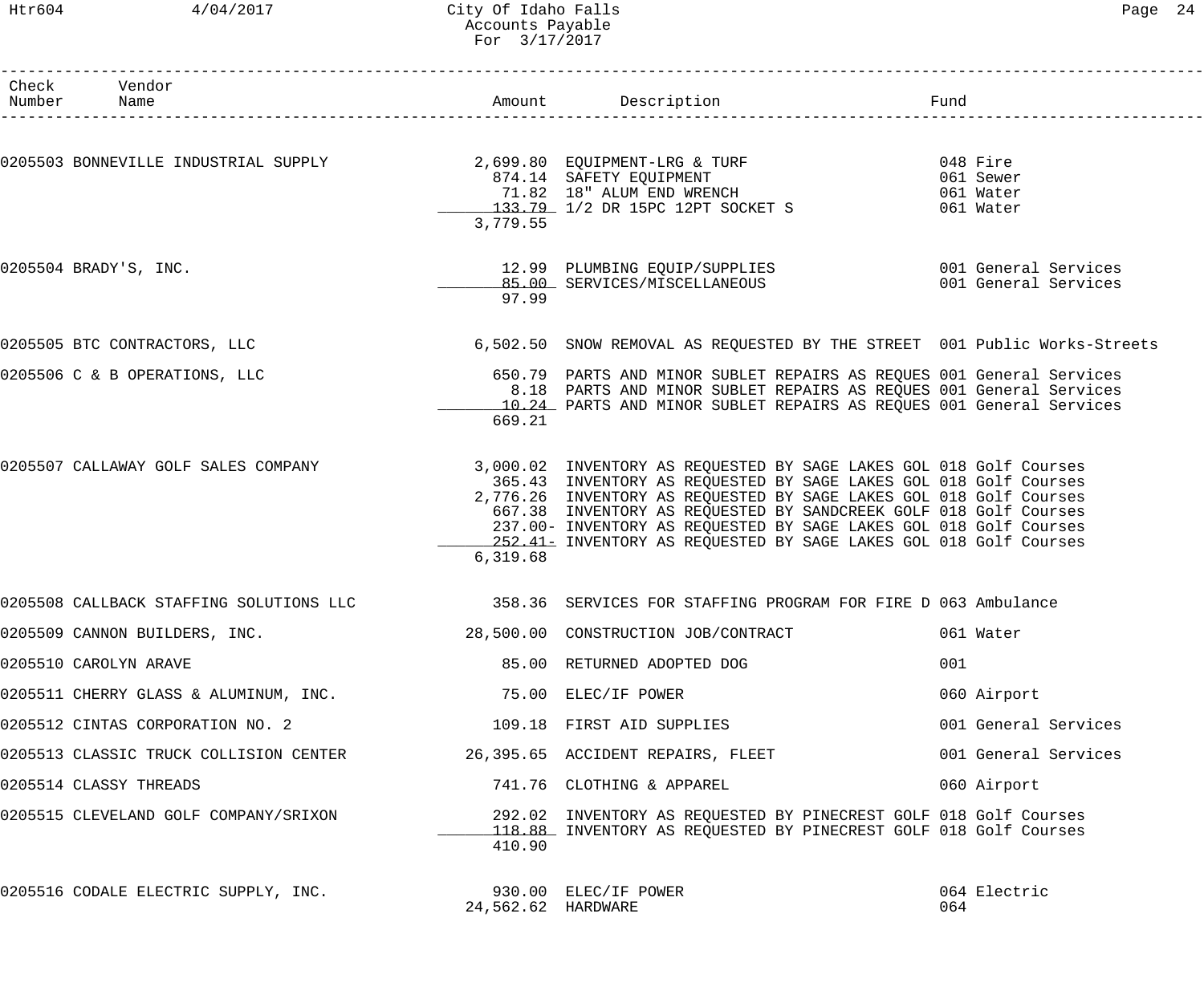## Htr604 4/04/2017 City Of Idaho Falls Page 25 Accounts Payable For 3/17/2017

| Check Vendor<br>Number<br>Name                                                |                |                                                                                                                                                                                                                                                                                                                                                                                                                                                                                                                | Fund                       |
|-------------------------------------------------------------------------------|----------------|----------------------------------------------------------------------------------------------------------------------------------------------------------------------------------------------------------------------------------------------------------------------------------------------------------------------------------------------------------------------------------------------------------------------------------------------------------------------------------------------------------------|----------------------------|
|                                                                               |                |                                                                                                                                                                                                                                                                                                                                                                                                                                                                                                                |                            |
|                                                                               | 25,492.62      |                                                                                                                                                                                                                                                                                                                                                                                                                                                                                                                |                            |
| 0205517 COLUMBINE CONTROL COMPANY            4,629.65 WASTE WATER TREATMENT   |                |                                                                                                                                                                                                                                                                                                                                                                                                                                                                                                                | 061 Sewer                  |
| 0205518 COTTONWOOD VETERINARY CLINIC                                          |                | 95.00 SPAY/NEUTER SERVICES                                                                                                                                                                                                                                                                                                                                                                                                                                                                                     | 001                        |
| 0205519 CULLIGAN WATER CONDITIONING                                           | 279.00         | 57.00 WATER SOFTENER RENTAL AT THE RECREATION 011 Recreation<br>40.00 WATER SOFTENER RENTAL FOR SAND CREEK GOL 018 Golf Courses<br>182.00 RENTAL OF REVERSE OSMOSIS AND SOFTENER S 061 Sewer                                                                                                                                                                                                                                                                                                                   |                            |
| 0205520 DELL COMPUTER CORPORATION                                             | 14,176.58      | 873.32 COMPUTERS, DP/WORD PROC. 001 City Clerk<br>744.45 COMPUTERS, DP/WORD PROC. 001 Finance<br>1,475.54 COMPUTERS, DP/WORD PROC. 001 Fire<br>1,426.67 COMPUTERS, DP/WORD PROC. 001 Planning & Building<br>8,174.94 NETWORK EQUIPMENT                                                                                                                                                                                                                                                                         |                            |
| 0205521 DENISE ALLDRITT                                                       |                | 85.00 RETURNED ADOPTED DOG                                                                                                                                                                                                                                                                                                                                                                                                                                                                                     | 001                        |
| 0205522 DESIGN WORKSHOP, INC.                                                 |                | 21,388.10 PROFESSIONAL/PERSONAL SRV                                                                                                                                                                                                                                                                                                                                                                                                                                                                            | 001 Parks                  |
| 0205523 DMC SALES & SUPPLY, INC.                                              | 412.20         | 29.95 AIRPORT MAINTENANCE<br>382.25 VEHICLE AND EQUIP. MAINT.                                                                                                                                                                                                                                                                                                                                                                                                                                                  | 060 Airport<br>060 Airport |
| 0205524 EASTSIDE PET CLINIC                                                   |                | 440.03 SPAY AND NEUTER SERVICES FOR THE ANIMAL 001 Police                                                                                                                                                                                                                                                                                                                                                                                                                                                      |                            |
| 0205525 ELECTRIC MOTOR SERVICE COMPANY          432.86  PUMPS & ACCESSORIES   |                |                                                                                                                                                                                                                                                                                                                                                                                                                                                                                                                | 064 Electric               |
| 0205526 ELECTROMARK COMPANY                                                   | 29.49 HARDWARE |                                                                                                                                                                                                                                                                                                                                                                                                                                                                                                                | 064 Electric               |
| 0205527 EXCELERON SOFTWARE, LLC 36,000.00 MAINTENANCE CONTRACT-EQ 64 Electric |                |                                                                                                                                                                                                                                                                                                                                                                                                                                                                                                                |                            |
| 0205528 FALLS PLUMBING SUPPLY, INC.                                           | 245.19         | 60.18- MISCELLANEOUS PLUMBING SUPPLIES FOR BLDG 001 General Services<br>85.46 MISCELLANEOUS PLUMBING SUPPLIES FOR BLDG 001 General Services<br>10.56 MISCELLANEOUS PLUMBING SUPPLIES FOR BLDG 001 General Services<br>54.34 MISCELLANEOUS PLUMBING SUPPLIES FOR BLDG 001 General Services<br>24.14 MISCELLANEOUS PLUMBING SUPPLIES FOR BLDG 001 General Services<br>32.50 MISCELLANEOUS PLUMBING SUPPLIES FOR BLDG 001 General Services<br>98.37 MISCELLANEOUS PLUMBING SUPPLIES FOR BLDG 001 General Services |                            |
| 0205529 FALLS WATER COMPANY                                                   |                | 41.00 WATER SERVICE FOR FIRE STATION #2 001 Fire                                                                                                                                                                                                                                                                                                                                                                                                                                                               |                            |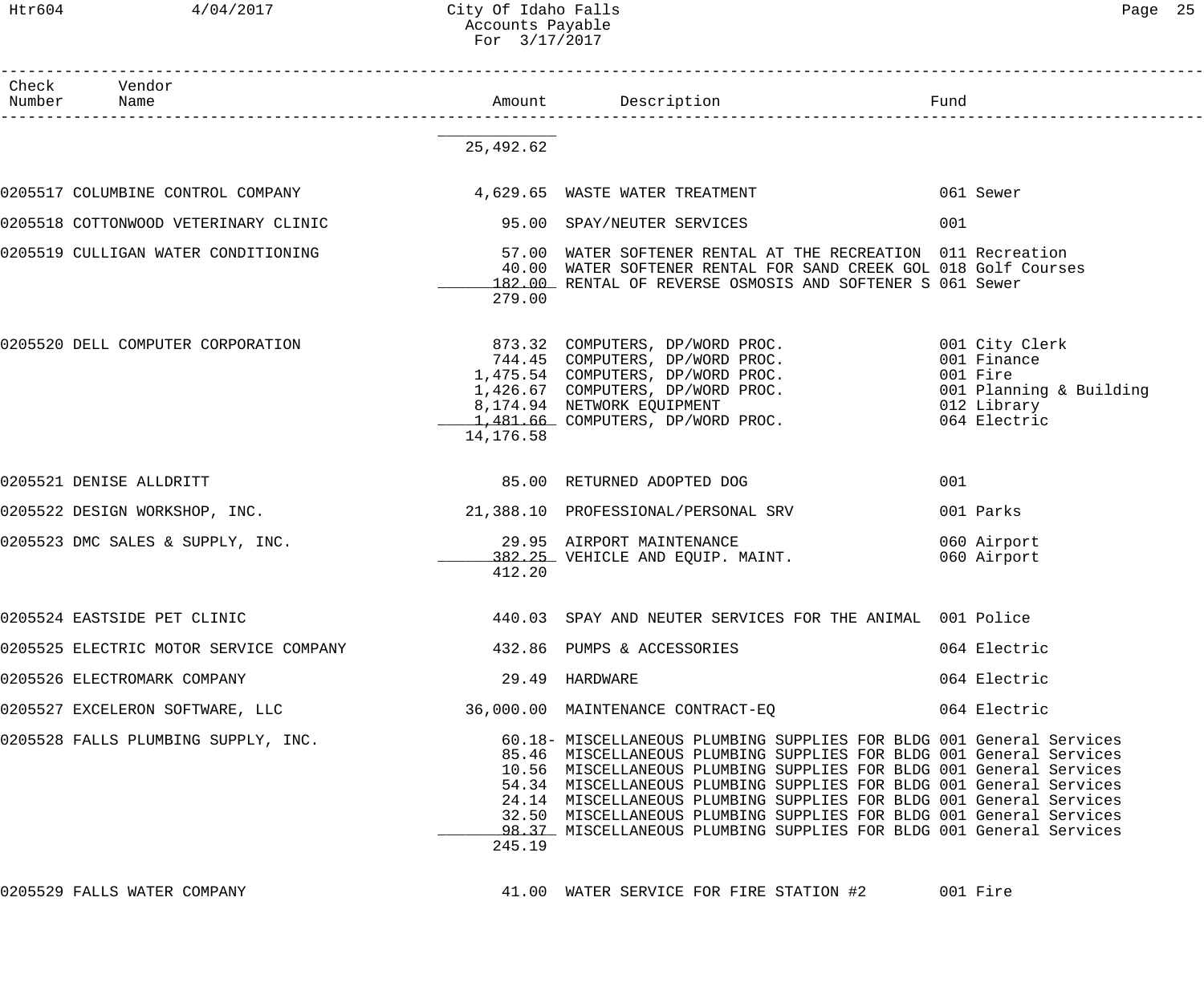# Htr604 4/04/2017 City Of Idaho Falls Page 26 Accounts Payable For 3/17/2017

| Check Vendor<br>Number Name                                   |                            |                                                                                                                                                                                                                                                                                                                                                                                                                                                    |                                                                                                                                                                                                                                                    |
|---------------------------------------------------------------|----------------------------|----------------------------------------------------------------------------------------------------------------------------------------------------------------------------------------------------------------------------------------------------------------------------------------------------------------------------------------------------------------------------------------------------------------------------------------------------|----------------------------------------------------------------------------------------------------------------------------------------------------------------------------------------------------------------------------------------------------|
|                                                               | 442.00                     | 0205530 FIRST RESPONDERS 601 CONTROL 112.50 POLICE EQUIP & SUPPLIES 601 POLICE 1001 Police<br>253.50 POLICE EQUIP & SUPPLIES 001 Police<br>12.00 ALTERATIONS AND/OR EMBROIDERY TO POLICE 001 Police<br>10.00 ALTERATIONS AND/OR EMBROIDERY TO POLICE 001 Police<br>3.50 ALTERATIONS AND/OR EMBROIDERY TO POLICE 001 Police<br>39.50 ALTERATIONS AND/OR EMBROIDERY TO POLICE 001 Police<br>11.00 ALTERATIONS AND/OR EMBROIDERY TO POLICE 001 Police |                                                                                                                                                                                                                                                    |
| 0205531 FIRST STREET WELDING, INC.                            | 3,749.50                   | 88.00 EQ REPAIR AND MAINT<br>3,661.50 PROFESSIONAL/PERSONAL SRV 061 Water                                                                                                                                                                                                                                                                                                                                                                          |                                                                                                                                                                                                                                                    |
|                                                               |                            | 0205532 FOSTER, RYAN MATTHEW 1,560.00 PLUMBING EQUIP/SUPPLIES                                                                                                                                                                                                                                                                                                                                                                                      | 060 Airport                                                                                                                                                                                                                                        |
| 0205533 GAYLEN DENNING                                        |                            | 24.61 MILEAGE REIMBURSEMENT                                                                                                                                                                                                                                                                                                                                                                                                                        | 018 Golf Courses                                                                                                                                                                                                                                   |
| 0205534 GOBLE SAMPSON ASSOCIATES, INC.                        | 301.63 FREIGHT<br>6,799.63 | 301.63 FREIGHT<br>6,498.00 HOSES, ALL KINDS                                                                                                                                                                                                                                                                                                                                                                                                        | 061 Sewer<br>061 Sewer                                                                                                                                                                                                                             |
| 0205535 GREY WALL SOFTWARE LLC 12,000.00 AIRPORT MAINTENANCE  |                            |                                                                                                                                                                                                                                                                                                                                                                                                                                                    | 060 Airport                                                                                                                                                                                                                                        |
| 0205536 HARBOR FREIGHT - STORE #332 61.91 BATTERIES AND TOOLS |                            |                                                                                                                                                                                                                                                                                                                                                                                                                                                    | 062 Sanitation                                                                                                                                                                                                                                     |
| 0205537 HD SUPPLY WATERWORKS, LTD                             | 585.28                     | 86.28 STARFLANGE ADPT RAC3204 W 061 Sewer<br>499.00 ADS 17" RAYCHEM HEAT SHRI                                                                                                                                                                                                                                                                                                                                                                      | 061 Sewer                                                                                                                                                                                                                                          |
|                                                               |                            |                                                                                                                                                                                                                                                                                                                                                                                                                                                    |                                                                                                                                                                                                                                                    |
| 0205539 HOME DEPOT                                            |                            | 131.79 BLADES, PET MOSS<br>22.95 LIGHTS, BATTERIES<br>75.67 PLIERS, SCREDIVERS, ROUTE<br>17.96 PT SCRAPER AND BLADES<br>11.68 RUBBER MALLET<br>22.97 BATTERY CHARGER<br>65.96 3' X 3' SCREEN<br>24.97 ANGLE FINDER TOOL<br>19.97 76PC TOOLSET<br><br>2.98 COMMAND MOUNTING STRIP<br>11.91 (3) COMMAND TOGGLE HOOK                                                                                                                                  | 001 Parks<br>001 Parks<br>001 Parks<br>001 Parks<br>001 Parks<br>001 Parks<br>001 General Services<br>001 General Services<br>060 Airport<br>060 Airport<br>060 Airport<br>060 Airport<br>060 Airport<br>060 Airport<br>060 Airport<br>060 Airport |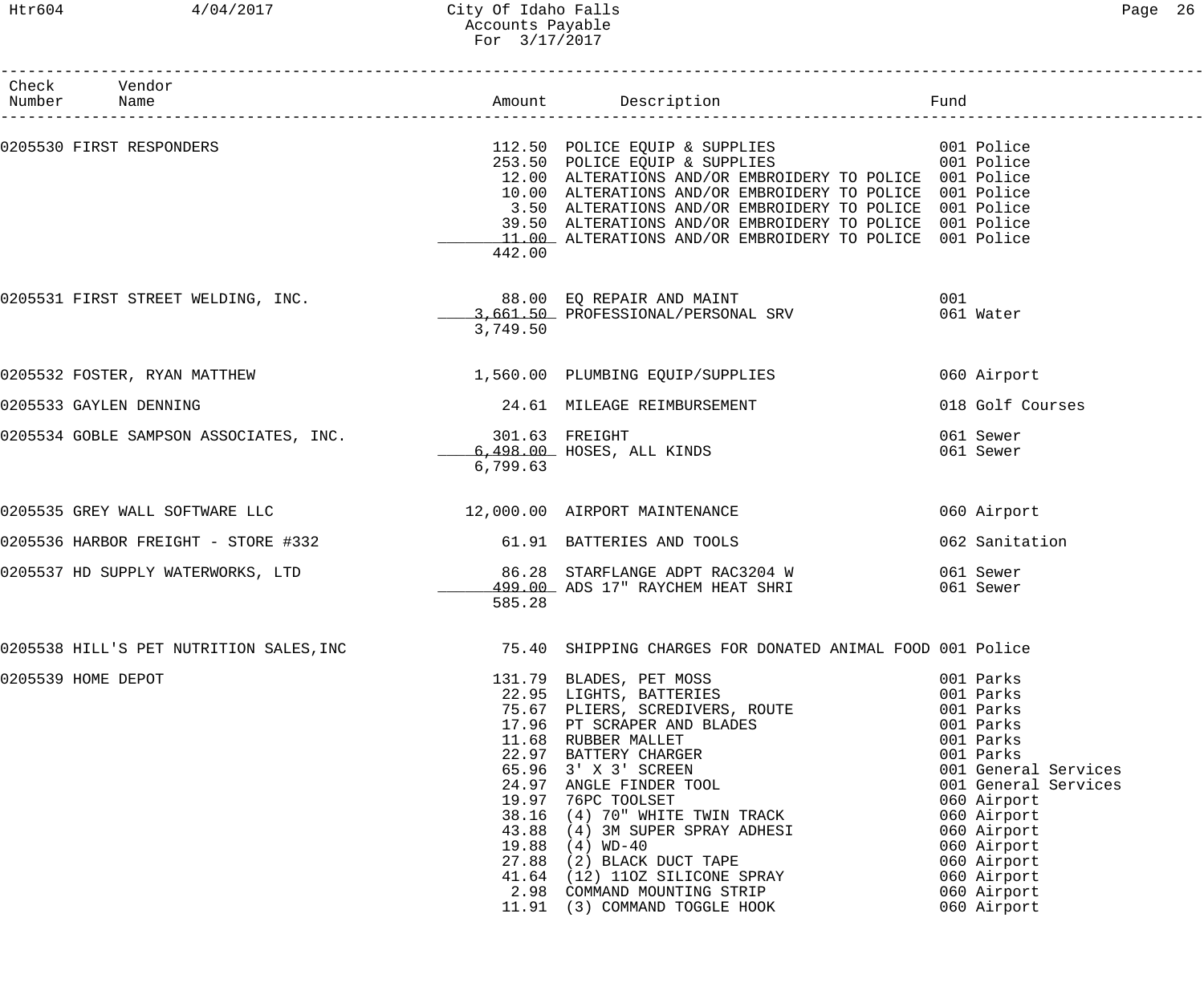## Htr604 4/04/2017 City Of Idaho Falls Page 27 Accounts Payable For 3/17/2017

| Check Vendor<br>Number Name                                              |          |                                                                                                                                                                                                                                                                                                                         |                                                                                                                                     |
|--------------------------------------------------------------------------|----------|-------------------------------------------------------------------------------------------------------------------------------------------------------------------------------------------------------------------------------------------------------------------------------------------------------------------------|-------------------------------------------------------------------------------------------------------------------------------------|
| 0205539 HOME DEPOT                                                       |          | 9.97 MOUNT TAPE<br>59.94 (3) SCOTTS POWER HANDHEL<br>13.97 XL CLIP CASE<br>13.97 XL CLIP CASE<br>23.82 (6) CLEAR 20W LIGHT BULBS<br>24.97 RECHARGEABLE SWIVEL LED L<br>15.96 (2) FIBERFIX REPAIR WRAP<br>7.98 PICTURE HANGING KIT<br>20.97 TIDE LIQUID PODS<br>23.94 (3) 6 OUTLET 3' SURGE PRO<br>19.97 2PC RATCHET WRE | 060 Airport<br>060 Airport<br>060 Airport<br>060 Airport<br>060 Airport<br>060 Airport<br>060 Airport<br>060 Airport<br>060 Airport |
|                                                                          | 850.47   | 9.94 (2) CONTACT CEMENT<br>23.88 (4) KICKDOWN DOORSTOPS                                                                                                                                                                                                                                                                 | 060 Airport<br>060 Airport<br>060 Airport<br>060 Airport                                                                            |
|                                                                          | 1,249.09 | 0205540 HOWARD EQUIPMENT & SUPPLY 133.35 PURCHASE OF ANIMAL FOOD AND SUPPLIES FOR 001 Parks<br>1,115.74 PURCHASE OF ANIMAL FOOD AND SUPPLIES FOR 001 Parks                                                                                                                                                              |                                                                                                                                     |
|                                                                          |          | 0205541 HUGHES FIRE EQUIPMENT, INC. THE SAND THE 727.00 PARTS AS REQUESTED BY THE EQUIPMENT MAIN 001 General Services                                                                                                                                                                                                   |                                                                                                                                     |
|                                                                          |          | 0205542 IDAHO BUREAU CRIMINAL IDENT. 2,701.00 FINGERPRINT PROCESSING FOR BUSINESS LICE 001 City Clerk                                                                                                                                                                                                                   |                                                                                                                                     |
| 0205543 IDAHO BUSINESS FORMS                                             | 740.19   | 81.50 FREIGHT<br>658.69 RESALE ITEMS                                                                                                                                                                                                                                                                                    | 018 Golf Courses<br>018 Golf Courses                                                                                                |
| 0205544 IDAHO DEPT ENVIRONMENTAL QUALITY 17,625.00 ASSESSMENTS/TAX       |          |                                                                                                                                                                                                                                                                                                                         | 061 Water                                                                                                                           |
| 0205545 INT'L ASSOCIATION FOR PROPERTY 60.00 MEMBERSHIPS                 |          |                                                                                                                                                                                                                                                                                                                         | 001 Police                                                                                                                          |
| 0205546 JENKINS MARKETING COMPANY                                        | 465.29   | 402.85 INVENTORY AS REQUESTED BY PINECREST GOLF 018 Golf Courses<br>62.44 INVENTORY AS REQUESTED BY SANDCREEK GOLF 018 Golf Courses                                                                                                                                                                                     |                                                                                                                                     |
|                                                                          |          | 0205547 KELLER ASSOCIATES, INC. 1,480.81 PROFESSIONAL/PERSONAL SRV 1001 Planning & Building                                                                                                                                                                                                                             |                                                                                                                                     |
| 0205548 KENWORTH SALES COMPANY, INC.                                     |          | 235.86 PARTS AS REQUESTED BY THE EQUIPMENT MAIN 001 General Services                                                                                                                                                                                                                                                    |                                                                                                                                     |
| 0205549 LAND VIEW, INC.                                                  |          | 4,753.82 SODUIM BISULFITE FOR WASTEWATER TREATMEN 061 Sewer                                                                                                                                                                                                                                                             |                                                                                                                                     |
| 0205550 LIVE A LITTLE PRODUCTIONS, INC. 35,000.00 SERVICES/MISCELLANEOUS |          |                                                                                                                                                                                                                                                                                                                         | 001 Parks                                                                                                                           |
| 0205551 LOWE'S COMMERCIAL SERVICES                                       |          | 20.00 FREIGHT<br>431.02 HARDWARE MISCELLANEOUS<br>2,323.10 LUMBER & RELATED PRODUCTS<br>56.74 TOOLS, HAND POWER/NONPOWER                                                                                                                                                                                                | 001 Fire<br>001 Fire<br>001 Fire<br>064 Electric                                                                                    |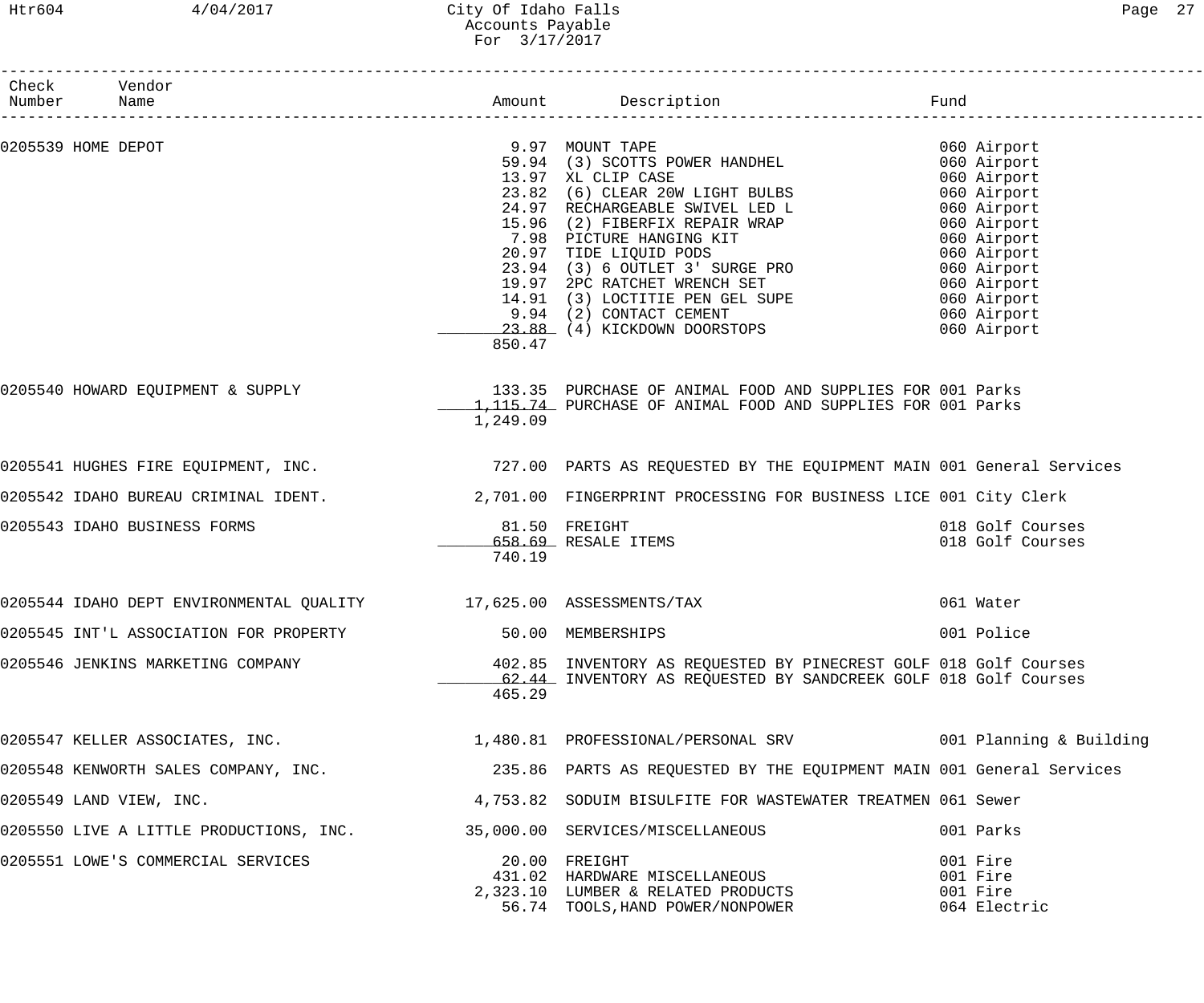## Htr604 4/04/2017 City Of Idaho Falls Page 28 Accounts Payable For 3/17/2017

|                | Check Vendor<br>Number Name           |          |                                                                                                                                                                                                                                                                                                                     |     |           |
|----------------|---------------------------------------|----------|---------------------------------------------------------------------------------------------------------------------------------------------------------------------------------------------------------------------------------------------------------------------------------------------------------------------|-----|-----------|
|                |                                       |          |                                                                                                                                                                                                                                                                                                                     |     |           |
|                |                                       | 3,461.94 |                                                                                                                                                                                                                                                                                                                     |     |           |
|                |                                       |          | 0205552 MAGIC VALLEY LABS, INC.                           998.00 LAB ANALYSIS AS REQUESTED BY SEWER DIVIS 061 Sewer                                                                                                                                                                                                 |     |           |
|                |                                       |          | 0205553 MARSHALL'S TILE & STONE, INC. 124.01 TILE AND GROUT FOR PINECR 001 General Services                                                                                                                                                                                                                         |     |           |
| 0205554 MEGGER |                                       |          | 1,222.65 ELECTRONIC EQUIPMENT 664 Electric                                                                                                                                                                                                                                                                          |     |           |
|                | 0205555 MIKE'S PHARMACY               |          | 2,190.00 PURCHASE OF DRUGS AND SUPPLIES FOR CITY 063 Ambulance                                                                                                                                                                                                                                                      |     |           |
|                |                                       |          | 0205556 MILLENNIUM NETWORKS, LLC 304.99 WIRELESS INTERNET SERVICE AIRPORT TERMIN 060 Airport                                                                                                                                                                                                                        |     |           |
|                |                                       | 161.40   |                                                                                                                                                                                                                                                                                                                     |     |           |
|                |                                       | 46.50    | 0205558 MOUNTAIN VALLEY FLOOR MATS LLC 3 0.70 MAT SERVICE FOR THE TAUTPHAUS PARK ICE R 011 Recreation<br>18.40 LAUNDRY SERVICE/MATS FOR THE SANITATION 062 Sanitation<br>18.40 LAUNDRY SERVICE/MATS FOR THE SANITATION 062 Sanitation                                                                               |     |           |
|                | 0205559 MURRAY, SMITH & ASSOC, INC.   |          | 203,243.62 PROFESSIONAL/PERSONAL SRV                                                                                                                                                                                                                                                                                |     | 061 Sewer |
|                | 0205560 MWI VETERINARY SUPPLY COMPANY | 74.17    | 13.71 VETERINARY SUPPLIES FOR IDAHO FALLS ZOO 001 Parks<br>13.71 VETERINARY SUPPLIES FOR IDAHO FALLS ZOO 001 Parks<br>13.71- VETERINARY SUPPLIES FOR IDAHO FALLS ZOO 001 Parks<br>60.46 VETERINARY SUPPLIES FOR IDAHO FALLS ZOO 001 Parks                                                                           |     |           |
|                | 0205561 NAPA AUTO PARTS               |          | 97.78 EQ REPAIR AND MAINT<br>52.08 PARTS AS REQUESTED BY THE EQUIPMENT MAIN 001 General Services<br>18.99 PARTS AS REQUESTED BY THE EQUIPMENT MAIN 001 General Services<br>7.92 PARTS AS REQUESTED BY THE EQUIPMENT MAIN 001 General Services<br>3.29 PARTS AS REQUESTED BY THE EQUIPMENT MAIN 001 General Services | 001 |           |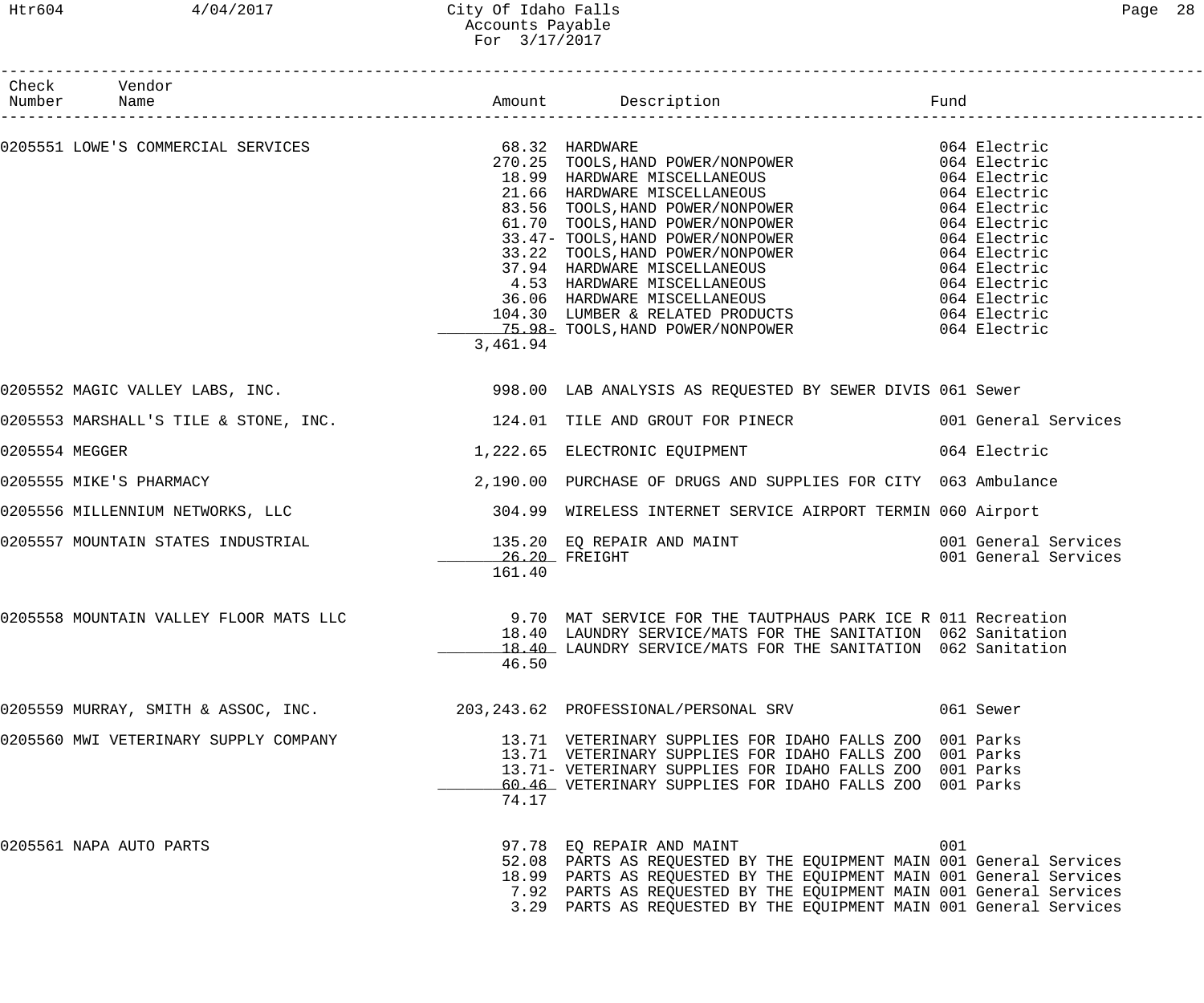| Check Vendor<br>Number Name                                |                                  |                                                                                                                                                                                                                                                                                                                                                                                                                                                                                                                                                                                      |                  |
|------------------------------------------------------------|----------------------------------|--------------------------------------------------------------------------------------------------------------------------------------------------------------------------------------------------------------------------------------------------------------------------------------------------------------------------------------------------------------------------------------------------------------------------------------------------------------------------------------------------------------------------------------------------------------------------------------|------------------|
| 0205561 NAPA AUTO PARTS                                    | 190.70                           | 51.29 PARTS AS REQUESTED BY THE EQUIPMENT MAIN 001 General Services<br>14.49 PARTS AS REQUESTED BY THE EQUIPMENT MAIN 001 General Services<br>39.75 PARTS AS REQUESTED BY THE EQUIPMENT MAIN 001 General Services<br>64.98 PARTS AS REQUESTED BY THE EQUIPMENT MAIN 001 General Services<br>5.69 PARTS AS REQUESTED BY THE EQUIPMENT MAIN 001 General Services<br>5.49 PARTS AS REQUESTED BY THE EQUIPMENT MAIN 001 General Services<br>123.35- PARTS AS REQUESTED BY THE EQUIPMENT MAIN 001 General Services<br>47.70 PARTS AS REQUESTED BY THE EQUIPMENT MAIN 001 General Services |                  |
| 0205562 NEW IMAGE CAR WASH                                 |                                  | 30.00 DETAIL & CLEANING OF CITY OF IDAHO FALLS 001 General Services                                                                                                                                                                                                                                                                                                                                                                                                                                                                                                                  |                  |
| 0205563 NORCO, INC. - IDAHO FALLS 192.29 FILL OXYGEN TANKS |                                  |                                                                                                                                                                                                                                                                                                                                                                                                                                                                                                                                                                                      | 061 Water        |
| 0205564 NORTH AMERICAN COLLECTIONS                         |                                  | 840.98 COLLECTION SHERVICES FOR AMBULANCE ACCOU 001 Treasurer                                                                                                                                                                                                                                                                                                                                                                                                                                                                                                                        |                  |
| 0205565 NORTHERN POWER EQUIPMENT, LLC $1,175.00$ HARDWARE  | $-4,732.00$ HARDWARE<br>5,907.00 |                                                                                                                                                                                                                                                                                                                                                                                                                                                                                                                                                                                      | 064<br>064       |
| 0205566 NORTHGATE VETERINARY HOSPITAL                      | 820.76                           | 43.00 SPAY AND NEUTER SERVICES FOR THE ANIMAL 001 Police<br>49.00 SPAY AND NEUTER SERVICES FOR THE ANIMAL 001 Police<br>48.76 SPAY AND NEUTER SERVICES FOR THE ANIMAL 001 Police<br>150.00 SPAY AND NEUTER SERVICES FOR THE ANIMAL 001 Police<br>20.00 SPAY AND NEUTER SERVICES FOR THE ANIMAL 001 Police<br>510.00 SPAY/NEUTER SERVICES                                                                                                                                                                                                                                             | 001              |
| 0205567 O'REILLY AUTO PARTS                                |                                  | 29.99 PARTS AS REQUESTED BY THE EQUIPMENT MAIN 001 General Services                                                                                                                                                                                                                                                                                                                                                                                                                                                                                                                  |                  |
| 0205568 OGIO INTERNATIONAL                                 |                                  | 145.00 RESALE ITEMS                                                                                                                                                                                                                                                                                                                                                                                                                                                                                                                                                                  | 018 Golf Courses |
| 0205569 OUTSOURCE RECEIVABLES MGT ID                       | 747.41                           | 656.16 COLLECTION SERVICES FOR PARKING/AMBULANC 001 Treasurer<br>91.25 COLLECTION SERVICES FOR PARKING/AMBULANC 001 Treasurer                                                                                                                                                                                                                                                                                                                                                                                                                                                        |                  |
| 0205570 PACIFIC STEEL & RECYCLING                          |                                  | 65.46 STEEL FOR SAW TRAILER                                                                                                                                                                                                                                                                                                                                                                                                                                                                                                                                                          | 010 Streets      |
| 0205571 PC PLUS                                            |                                  | 21.30 GENDER CHANGER DVI                                                                                                                                                                                                                                                                                                                                                                                                                                                                                                                                                             | 064 Electric     |
| 0205572 PEST CONTROL SERVICES, INC.                        | 143.00                           | 95.00 PEST CONTROL SERVICE AS REQUESTED BY BLD 001 General Services<br>48.00 INTERIOR RODENT CONTROL AS REQUESTED BY 011 Recreation                                                                                                                                                                                                                                                                                                                                                                                                                                                  |                  |
| 0205573 PINE, CLAUDIA                                      |                                  | 1,080.00 PROFESSIONAL/PERSONAL SRV                                                                                                                                                                                                                                                                                                                                                                                                                                                                                                                                                   | 001 Parks        |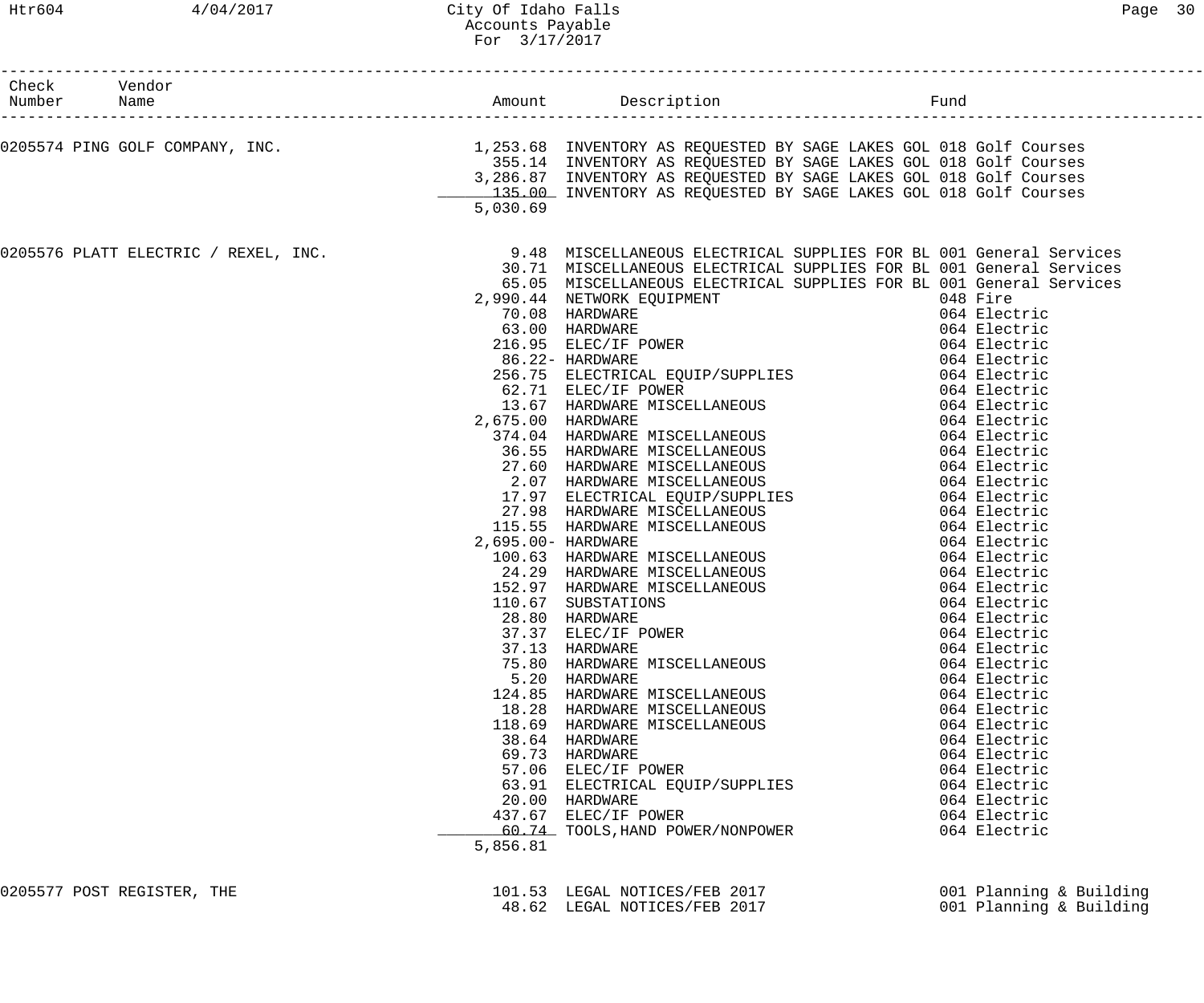# Htr604 4/04/2017 City Of Idaho Falls Page 31 Accounts Payable For 3/17/2017

| Check Vendor<br>Number | Name                                   |          |                                                                                                                                                                                                                                                                                                                                                                    |                                                                                                                                                                                                                                                                                      |
|------------------------|----------------------------------------|----------|--------------------------------------------------------------------------------------------------------------------------------------------------------------------------------------------------------------------------------------------------------------------------------------------------------------------------------------------------------------------|--------------------------------------------------------------------------------------------------------------------------------------------------------------------------------------------------------------------------------------------------------------------------------------|
|                        | 0205577 POST REGISTER, THE             | 3,679.95 | 114.40 LEGAL NOTICES/FEB 2017 114.40 LEGAL NOTICES/FEB 2017 120 001 Planning & Building<br>493.72 LEGAL NOTICES/FEB 2017<br>600.00 LEGAL NOTICES/FEB 2017<br>102.09 LEGAL NOTICES/FEB 2017<br>201.72 LEGAL NOTICES/FEB 2017<br>315.09 LEGAL NOTICES/FEB 2017<br>315.09 LEGAL NOTICES/FEB 2017<br>145.86 LEGAL NOTICES/FEB 2017<br>10.97 LEGAL                      | 001 Parks<br>001 Public Works Engineering<br>001 Public Works Engineering<br>001 Public Works Engineering<br>001 Public Works Engineering<br>001 Public Works Engineering<br>018 Golf Courses<br>018 Golf Courses<br>018 Golf Courses<br>061 Water<br>062 Sanitation<br>064 Electric |
|                        | 0205578 PSI ENVIRONMENTAL              | 88.88    | 57.98 GARBAGE PICKUP FOR FIRE STATION #2 001 Fire<br>30.90 GARBAGE PICKUP FOR FIRE STATION #2 001 Fire                                                                                                                                                                                                                                                             |                                                                                                                                                                                                                                                                                      |
|                        | 0205579 R & S DISTRIBUTING             |          | 721.28 JANITORIAL ITEMS FOR THE AQUATIC CENTER 011 Recreation                                                                                                                                                                                                                                                                                                      |                                                                                                                                                                                                                                                                                      |
|                        | 0205580 RIVERBEND COMMUNICATIONS       | 3,309.00 | 1,353.00 PROMOTION ITEMS<br>483.00 PROMOTION ITEMS<br>576.00 PROMOTION ITEMS<br>360.00 PROMOTION ITEMS<br>537.00 PROMOTION ITEMS                                                                                                                                                                                                                                   | 001 Parks<br>001 Parks<br>001 Parks<br>001 Parks<br>001 Parks                                                                                                                                                                                                                        |
|                        | 0205581 ROCKY MOUNTAIN POWER           | 3,025.04 | 70.40 UTILITIES/MAR 2017<br>1,572.17 UTILITIES/MAR 2017<br>470.29 UTILITIES/MAR 2017<br>495.47 UTILITIES/MAR 2017<br>60.97 UTILITIES/MAR 2017<br>199.29 UTILITIES/MAR 2017<br>123.40 UTILITIES/MAR 2017<br>23.05 UTILITIES/MAR 2017<br>33.05 UTILITIES/MAR 2017                                                                                                    | 001 Parks<br>001 Parks<br>001 Parks<br>001 Fire<br>001 Cemeteries<br>061 Sewer<br>061 Sewer<br>064 Electric                                                                                                                                                                          |
|                        | 0205582 ROGERS MACHINERY COMPANY, INC. |          | 5,363.00 PUMPS & ACCESSORIES                                                                                                                                                                                                                                                                                                                                       | 064 Electric                                                                                                                                                                                                                                                                         |
|                        | 0205583 RON SAYER DODGE, INC.          | 733.55   | 14.42 PARTS AND MINOR SUBLET REPAIRS AS REQUES 001 General Services<br>235.88 PARTS AND MINOR SUBLET REPAIRS AS REQUES 001 General Services<br>218.75 PARTS AND MINOR SUBLET REPAIRS AS REQUES 001 General Services<br>32.00 PARTS AND MINOR SUBLET REPAIRS AS REQUES 001 General Services<br>232.50 PARTS AND MINOR SUBLET REPAIRS AS REQUES 001 General Services |                                                                                                                                                                                                                                                                                      |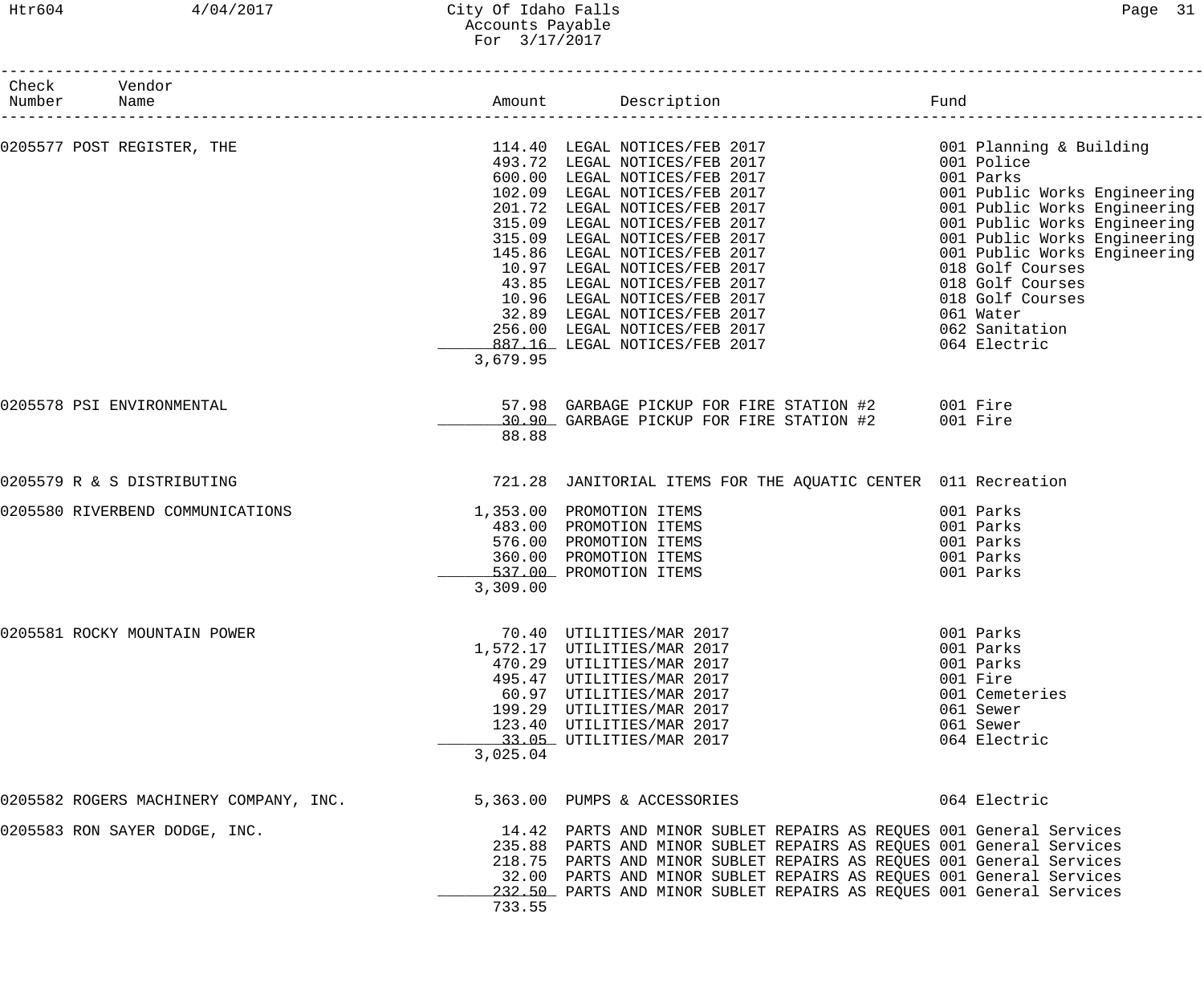# Htr604 4/04/2017 City Of Idaho Falls Page 32 Accounts Payable For 3/17/2017

| Check Vendor<br>Number Name       |           |                                                                                                                                                                                                                                                                                                                                                                                                                                                                                                                                                                                                                                                                                                                             | Fund       |                                           |
|-----------------------------------|-----------|-----------------------------------------------------------------------------------------------------------------------------------------------------------------------------------------------------------------------------------------------------------------------------------------------------------------------------------------------------------------------------------------------------------------------------------------------------------------------------------------------------------------------------------------------------------------------------------------------------------------------------------------------------------------------------------------------------------------------------|------------|-------------------------------------------|
| 0205584 RON'S TIRE INC.           |           | 6.00 SHEAR BOLTS                                                                                                                                                                                                                                                                                                                                                                                                                                                                                                                                                                                                                                                                                                            |            | 001 Parks                                 |
| 0205585 RUSH TRUCK CENTERS, INC.  | 9,006.72  | 63.77 PARTS AS REQUESTED BY THE EQUIPMENT MAIN 001 General Services<br>685.55- PARTS AS REQUESTED BY THE EQUIPMENT MAIN 001 General Services<br>90.00- PARTS AS REQUESTED BY THE EQUIPMENT MAIN 001 General Services<br>76.75 PARTS AS REQUESTED BY THE EQUIPMENT MAIN 001 General Services<br>45.00 PARTS AS REQUESTED BY THE EQUIPMENT MAIN 001 General Services<br>384.59 PARTS AS REQUESTED BY THE EQUIPMENT MAIN 001 General Services<br>45.00 PARTS AS REQUESTED BY THE EQUIPMENT MAIN 001 General Services<br>328.66 PARTS AS REQUESTED BY THE EQUIPMENT MAIN 001 General Services<br>8,800.35 VEHICLE AND EQUIP. MAINT. 001 General Services<br>38.15 PARTS AS REQUESTED BY THE EQUIPMENT MAIN 001 General Services |            |                                           |
| 0205586 SKYLINE ANIMAL HOSPITAL   | 170.00    | 85.00 SPAY/NEUTER SERVICES<br>85.00 SPAY/NEUTER SERVICES                                                                                                                                                                                                                                                                                                                                                                                                                                                                                                                                                                                                                                                                    | 001<br>001 |                                           |
| 0205587 SOURCE MEDIA LLC          |           | 5,020.00 FCC ADVERTISING                                                                                                                                                                                                                                                                                                                                                                                                                                                                                                                                                                                                                                                                                                    |            | 064 Electric                              |
| 0205588 STATE TRAILER SUPPLY      |           | 17.98 PARTS AS REQUESTED BY THE EQUIPMENT MAIN 001 General Services                                                                                                                                                                                                                                                                                                                                                                                                                                                                                                                                                                                                                                                         |            |                                           |
| 0205589 SUN MOUNTAIN SPORTS, INC. | 3,631.46  | 398.83 INVENTORY AS REQUESTED BY SANDCREEK GOLF 018 Golf Courses<br>2,832.43 INVENTORY AS REQUESTED BY SANDCREEK GOLF 018 Golf Courses<br>400.20 INVENTORY AS REQUESTED BY PINECREST GOLF 018 Golf Courses                                                                                                                                                                                                                                                                                                                                                                                                                                                                                                                  |            |                                           |
| 0205590 SWAGIT PRODUCTIONS, LLC   |           | 935.00 COMPUTERS, DP/WORD PROC.                                                                                                                                                                                                                                                                                                                                                                                                                                                                                                                                                                                                                                                                                             |            | 001 Data Processing                       |
| 0205591 T-O ENGINEERS             | 84,902.42 | 6,033.72 PROFESSIONAL/PERSONAL SRV<br>6,397.20 PROFESSIONAL/PERSONAL SRV<br>72,471.50 PROFESSIONAL/PERSONAL SRV                                                                                                                                                                                                                                                                                                                                                                                                                                                                                                                                                                                                             |            | 060 Airport<br>060 Airport<br>060 Airport |
| 0205592 TAYLOR MADE GOLF COMPANY  | 6, 361.25 | 10.79- INVENTORY AS REQUESTED BY PINECREST GOLF 018 Golf Courses<br>474.88 INVENTORY AS REQUESTED BY PINECREST GOLF 018 Golf Courses<br>2,067.45 INVENTORY AS REQUESTED BY PINECREST GOLF 018 Golf Courses<br>3,535.19 INVENTORY AS REQUESTED BY PINECREST GOLF 018 Golf Courses<br>51.79 INVENTORY AS REQUESTED BY PINECREST GOLF 018 Golf Courses<br>111.57 INVENTORY AS REQUESTED BY PINECREST GOLF 018 Golf Courses<br>131.16 INVENTORY AS REQUESTED BY PINECREST GOLF 018 Golf Courses                                                                                                                                                                                                                                 |            |                                           |
| 0205593 TES ENTERPRISES, LLC      |           | 1,916.00 SPORTING & ATHLETIC EQ                                                                                                                                                                                                                                                                                                                                                                                                                                                                                                                                                                                                                                                                                             |            | 011 Recreation                            |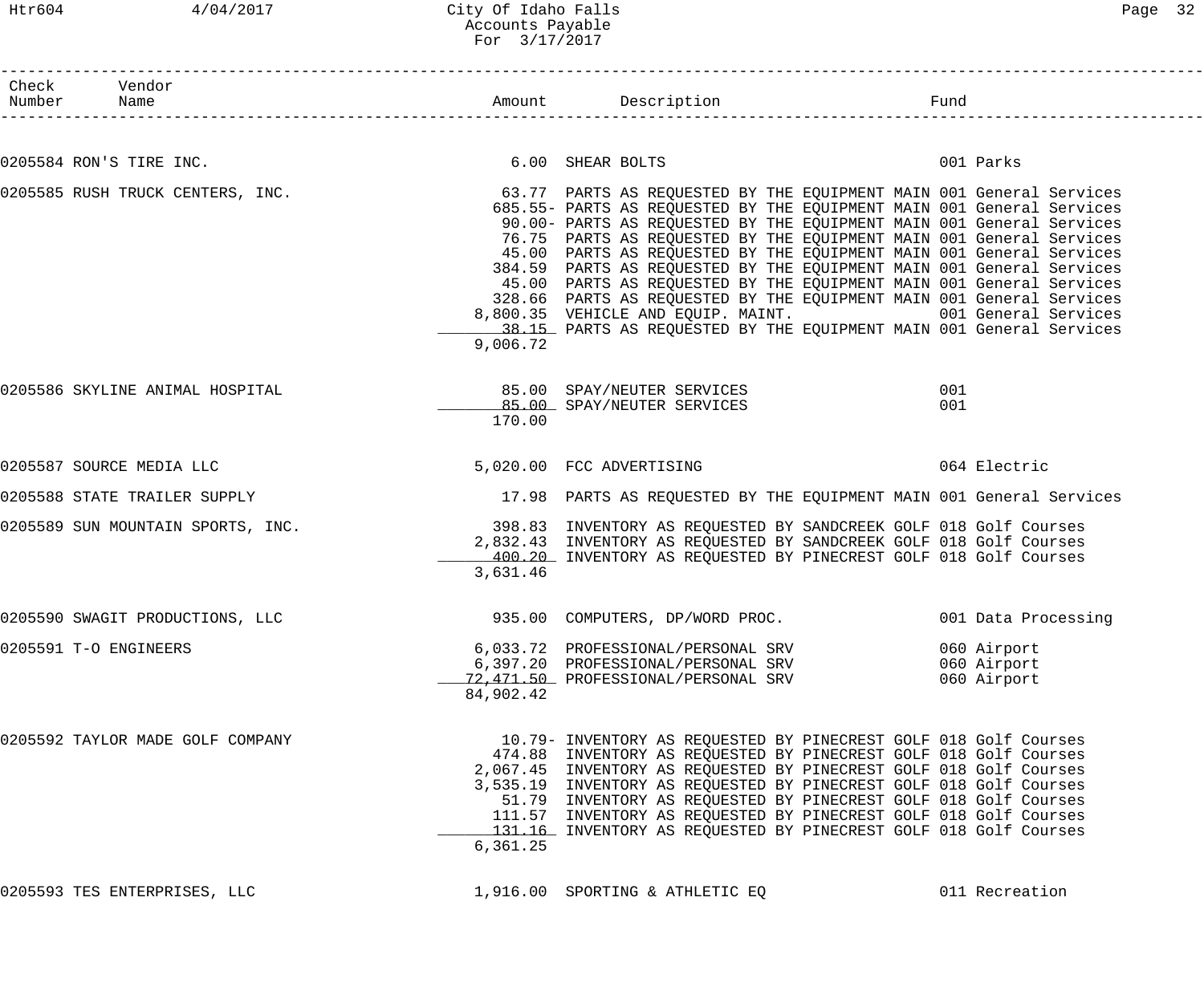Htr604 4/04/2017 City Of Idaho Falls extending the Page 33 Accounts Payable For 3/17/2017

| Check Vendor<br>Number Name                                |          | Amount Description                                                                                                                                                                                                                                                                                                                                                                                                                                                  | Fund                                                                                               |
|------------------------------------------------------------|----------|---------------------------------------------------------------------------------------------------------------------------------------------------------------------------------------------------------------------------------------------------------------------------------------------------------------------------------------------------------------------------------------------------------------------------------------------------------------------|----------------------------------------------------------------------------------------------------|
| 0205594 TIM REINKE                                         |          | 42.27 MILEAGE REIMBURSEMENT                                                                                                                                                                                                                                                                                                                                                                                                                                         | 018 Golf Courses                                                                                   |
| 0205595 TOMAHAWK LIVE TRAP COMPANY THE SERIGHT RELIGHT     | 544.25   | 467.76 POLICE EQUIP & SUPPLIES                                                                                                                                                                                                                                                                                                                                                                                                                                      | 001 Police<br>001 Police                                                                           |
| 0205596 TRACY RICHARDSON                                   |          | 115.00 RETURNED ADOPTED DOG                                                                                                                                                                                                                                                                                                                                                                                                                                         | 001                                                                                                |
|                                                            | 606.02   | 12.05 PARTS AS REQUESTED BY THE EQUIPMENT MAIN 001 General Services<br>53.09 PARTS AS REQUESTED BY THE EQUIPMENT MAIN 001 General Services<br>9.98 PARTS AS REQUESTED BY THE EQUIPMENT MAIN 001 General Services<br>296.08 EQ REPAIR AND MAINT<br>83.49 PARTS AS REQUESTED BY THE EQUIPMENT MAIN 001 General Services<br>53.13 PARTS AS REQUESTED BY THE EQUIPMENT MAIN 001 General Services<br>10.63 PARTS AS REQUESTED BY THE EQUIPMENT MAIN 001 General Services | 001                                                                                                |
| 0205598 UNITED PARCEL SERVICE                              |          | 11.76 SHIPPING SERVICE FOR IDAHO FALLS ZOO - O 001 Parks                                                                                                                                                                                                                                                                                                                                                                                                            |                                                                                                    |
| 0205599 UPHOLSTERY CENTER, THE                             |          | 312.50 UPHOLSTERY REPAIRS AS REQUESTED BY GARAG 001 General Services                                                                                                                                                                                                                                                                                                                                                                                                |                                                                                                    |
| 0205600 UPS STORE #2271                                    | 40.39    | 20.65 SHIPPING SERVICES FOR IDAHO FALLS POLICE 001 Police<br>19.74 SHIPPING SERVICES FOR IDAHO FALLS POLICE 001 Police                                                                                                                                                                                                                                                                                                                                              |                                                                                                    |
| 0205601 VEOLIA ENVIRONMENTAL SERVICES 625.28 ELEC/IF POWER |          |                                                                                                                                                                                                                                                                                                                                                                                                                                                                     | 064 Electric                                                                                       |
| 0205602 VERIZON WIRELESS                                   |          | 200.05 BILLING FOR 3/2-4/1/17                                                                                                                                                                                                                                                                                                                                                                                                                                       | 063 Ambulance                                                                                      |
| 0205603 VERIZON WIRELESS                                   |          | 12, 236.78 BILLING FOR 3/1-3/28/17                                                                                                                                                                                                                                                                                                                                                                                                                                  | 001                                                                                                |
| 0205604 WACKERLI AUTO CENTER                               | 214.98   | 186.25- PARTS AS REQUESTED BY THE EQUIPMENT MAIN 001 General Services<br>277.59 PARTS AS REQUESTED BY THE EQUIPMENT MAIN 001 General Services<br>123.64 PARTS AS REQUESTED BY THE EQUIPMENT MAIN 001 General Services                                                                                                                                                                                                                                               |                                                                                                    |
| 0205605 WATER GEAR, INC.                                   |          | 1,728.16 MISCELLANEOUS SUPPLIES FOR THE AQUATIC C 011 Recreation                                                                                                                                                                                                                                                                                                                                                                                                    |                                                                                                    |
| 0205606 WAXIE SANITARY SUPPLY                              | 4,011.57 | 1,410.19 CUSTODIAL SUPPLIES/EQUIP<br>429.50 SMOKING RECEPTACLE, TRASH<br>401.00 CUSTODIAL SUPPLIES/EQUIP<br>1,501.38 CUSTODIAL SUPPLIES/EQUIP<br>269.50 CUSTODIAL SUPPLIES/EQUIP                                                                                                                                                                                                                                                                                    | 001 General Services<br>001 General Services<br>001 Municipal Services<br>060 Airport<br>061 Sewer |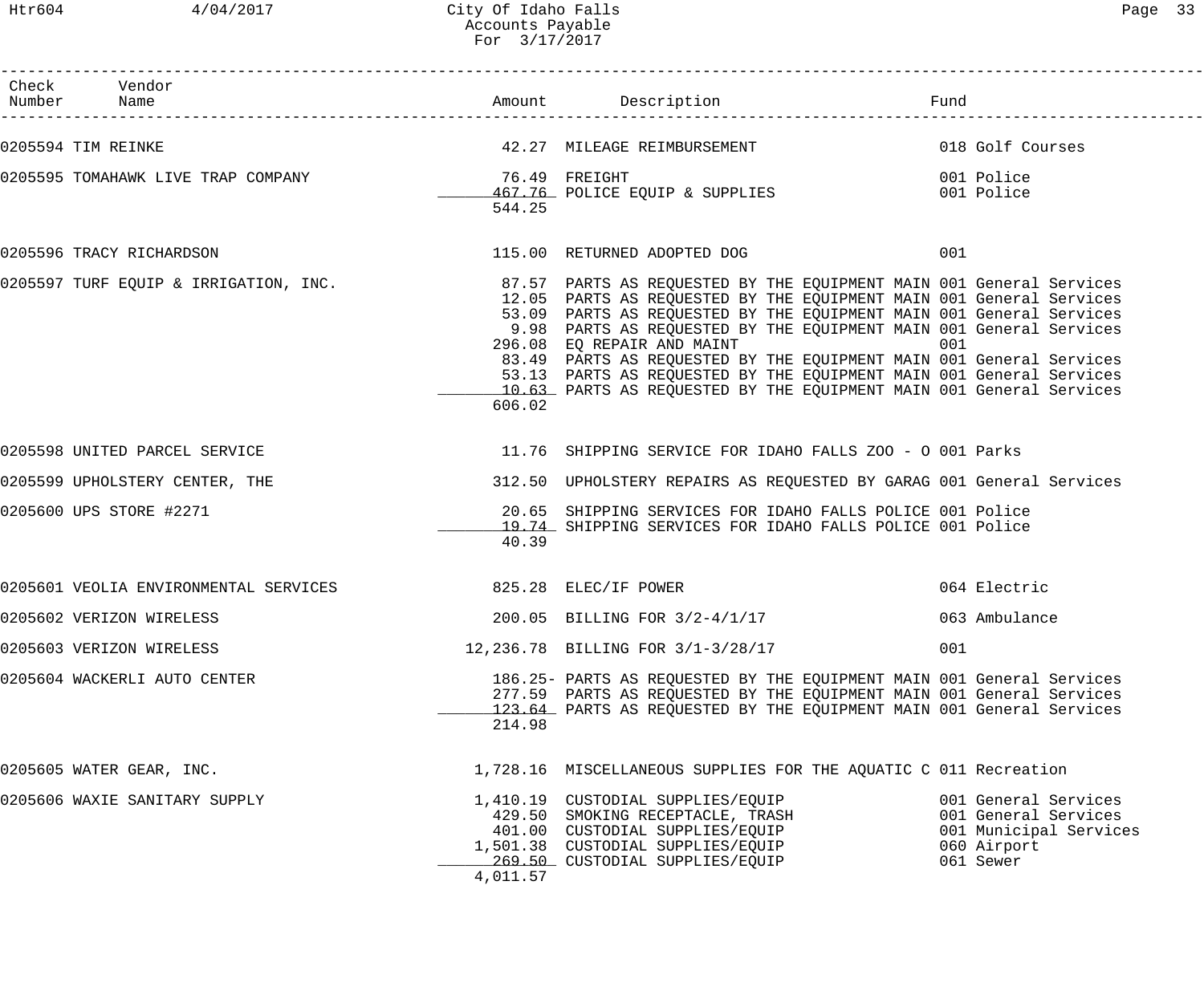| Check<br>Number | Vendor<br>Name                            | Amount         | Description                                                                                | Fund                                 |
|-----------------|-------------------------------------------|----------------|--------------------------------------------------------------------------------------------|--------------------------------------|
|                 | 0205607 WEXFORD FULFILLMENT SOLUTIONS LLC | 7.56<br>403.56 | FREIGHT<br>396.00 RESALE ITEMS                                                             | 018 Golf Courses<br>018 Golf Courses |
|                 | 0205608 WINEGAR, JAMES RON                | 1,800.00       | TRAINING-PERSONNEL                                                                         | 001 Police                           |
|                 | 0205609 WITTMAN ENTERPRISES, LLC          |                | 12,081.79 MONTHLY CHARGES FOR AMBULANCE BILLING SE 063 Ambulance                           |                                      |
|                 | 0205610 ZIP PRINT                         | 18.00<br>65.25 | SELF ADHESIVE LABELS VARI<br>47.25 PHOTOCOPIES AND POSTERS AS NEEDED BY AQU 011 Recreation | 001 Public Works Engineering         |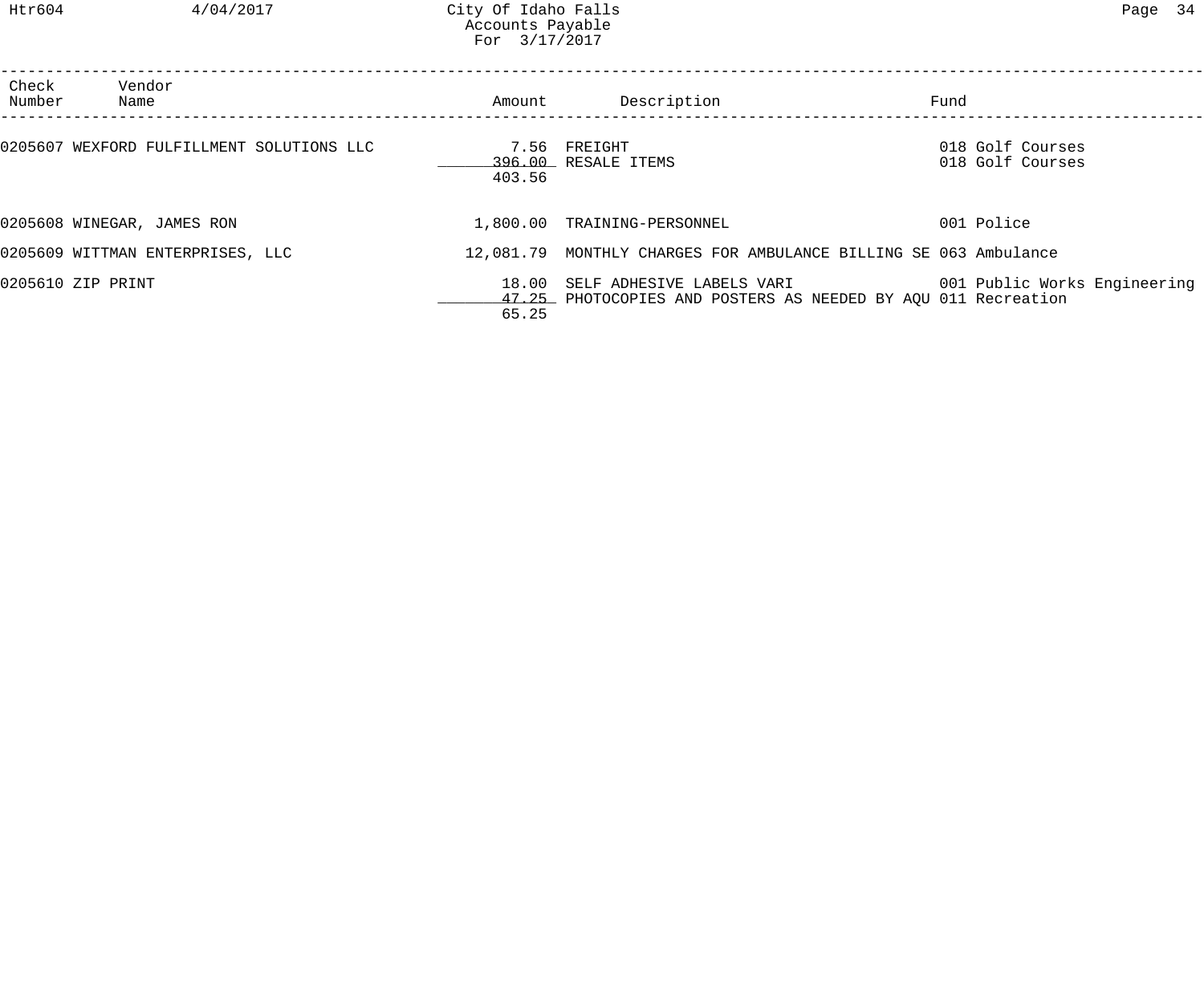|               | Check Vendor                        |           |                                                                                                                                                                                                                                                                                                                                                                                                                                                                                                                                                                                                                                                                                                                                                                                                                                                                          |                                                                                                                                                                                                        |
|---------------|-------------------------------------|-----------|--------------------------------------------------------------------------------------------------------------------------------------------------------------------------------------------------------------------------------------------------------------------------------------------------------------------------------------------------------------------------------------------------------------------------------------------------------------------------------------------------------------------------------------------------------------------------------------------------------------------------------------------------------------------------------------------------------------------------------------------------------------------------------------------------------------------------------------------------------------------------|--------------------------------------------------------------------------------------------------------------------------------------------------------------------------------------------------------|
|               |                                     |           |                                                                                                                                                                                                                                                                                                                                                                                                                                                                                                                                                                                                                                                                                                                                                                                                                                                                          |                                                                                                                                                                                                        |
|               | 0205612 AAA SEWER SERVICE           |           | 345.00 ELEC/IF POWER 064 Electric                                                                                                                                                                                                                                                                                                                                                                                                                                                                                                                                                                                                                                                                                                                                                                                                                                        |                                                                                                                                                                                                        |
|               | 0205613 ACE POWDER COATING          |           | 100.00 SAND BLASING OF TOPIARIES 001 Parks                                                                                                                                                                                                                                                                                                                                                                                                                                                                                                                                                                                                                                                                                                                                                                                                                               |                                                                                                                                                                                                        |
|               | 0205614 ACUSHNET COMPANY            | 19,209.59 | 8,450.83 INVENTORY AS REQUESTED BY SAGE LAKES GOL 018 Golf Courses<br>1,029.37 INVENTORY AS REQUESTED BY SAGE LAKES GOL 018 Golf Courses<br>1,433.50 INVENTORY AS REQUESTED BY SAGE LAKES GOL 018 Golf Courses<br>1,022.99 INVENTORY AS REQUESTED BY SAGE LAKES GOL 018 Golf Courses<br>597.32 INVENTORY AS REQUESTED BY SAGE LAKES GOL 018 Golf Courses<br>1,159.56 INVENTORY AS REQUESTED BY SANDCREEK GOLF 018 Golf Courses<br>484.65 INVENTORY AS REQUESTED BY SANDCREEK GOLF 018 Golf Courses<br>484.65 INVENTORY AS REQUESTED BY SANDCREEK GOLF 018 Golf Courses<br>922.20- INVENTORY AS REQUESTED BY SANDCREEK GOLF 018 Golf Courses<br>13.56- INVENTORY AS REQUESTED BY SANDCREEK GOLF 018 Golf Courses<br>5,560.48 INVENTORY AS REQUESTED BY SANDCREEK GOLF 018 Golf Courses<br>_____________78.00___ INVENTORY AS REQUESTED BY SANDCREEK GOLF 018 Golf Courses |                                                                                                                                                                                                        |
|               |                                     |           | 0205615 ADVANTAGE EYE CENTERS, INC. 163.99 OPTICAL EQUIP & SUPPLIES 001 General Services                                                                                                                                                                                                                                                                                                                                                                                                                                                                                                                                                                                                                                                                                                                                                                                 |                                                                                                                                                                                                        |
| 0205616 AETNA |                                     |           | 265.80 #16-120900 REFUND                                                                                                                                                                                                                                                                                                                                                                                                                                                                                                                                                                                                                                                                                                                                                                                                                                                 | 063                                                                                                                                                                                                    |
|               |                                     |           |                                                                                                                                                                                                                                                                                                                                                                                                                                                                                                                                                                                                                                                                                                                                                                                                                                                                          | 063                                                                                                                                                                                                    |
|               |                                     |           |                                                                                                                                                                                                                                                                                                                                                                                                                                                                                                                                                                                                                                                                                                                                                                                                                                                                          | 001 Parks                                                                                                                                                                                              |
|               |                                     |           | 0205619 ALPINE PROPANE SALES, INC.                           50.00 WELDING EQUIP/SUPPLIES                    001 Parks                                                                                                                                                                                                                                                                                                                                                                                                                                                                                                                                                                                                                                                                                                                                                   |                                                                                                                                                                                                        |
|               |                                     | 201.25    | 0205620 ALSCO (AMERICAN LINEN DIV) 13.79 CLEANING AND RENTAL FLOOR MATS FOR ANIMA 001 Police<br>92.44 WEEKLY DELIVERY AND CHANGE OUT OF ENTRAN 060 Airport<br>41.86 LAUNDRY SERVICES AS REQUESTED - SEWER DI 061 Sewer<br>53.16 LAUNDRY SERVICES AS REQUESTED - SEWER DI 061 Sewer                                                                                                                                                                                                                                                                                                                                                                                                                                                                                                                                                                                       |                                                                                                                                                                                                        |
|               | 0205621 AMAZON.COM - CITY PURCHASES |           | 73.66 PARKS & RECREATION MISC.<br>77.98 ELECTRONIC EQUIPMENT<br>8.33 FREIGHT<br>426.66 POLICE EQUIP & SUPPLIES<br>221.94 AUDIOVISUAL/PUBLICATION<br>17.85 OFFICE SUPPLIES, GENERAL<br>99.96 AMBULANCE SUPPLIES<br>11.00 FREIGHT<br>176.25 AMBULANCE SUPPLIES<br>104.85 AMBULANCE SUPPLIES<br>604.95 FURNITURE<br>69.99 HARDWARE MISCELLANEOUS<br>4.99 HARDWARE MISCELLANEOUS                                                                                                                                                                                                                                                                                                                                                                                                                                                                                             | 001 Parks<br>001 Police<br>001 Police<br>001 Police<br>011 Recreation<br>061 Sewer<br>063 Ambulance<br>063 Ambulance<br>063 Ambulance<br>063 Ambulance<br>064 Electric<br>064 Electric<br>064 Electric |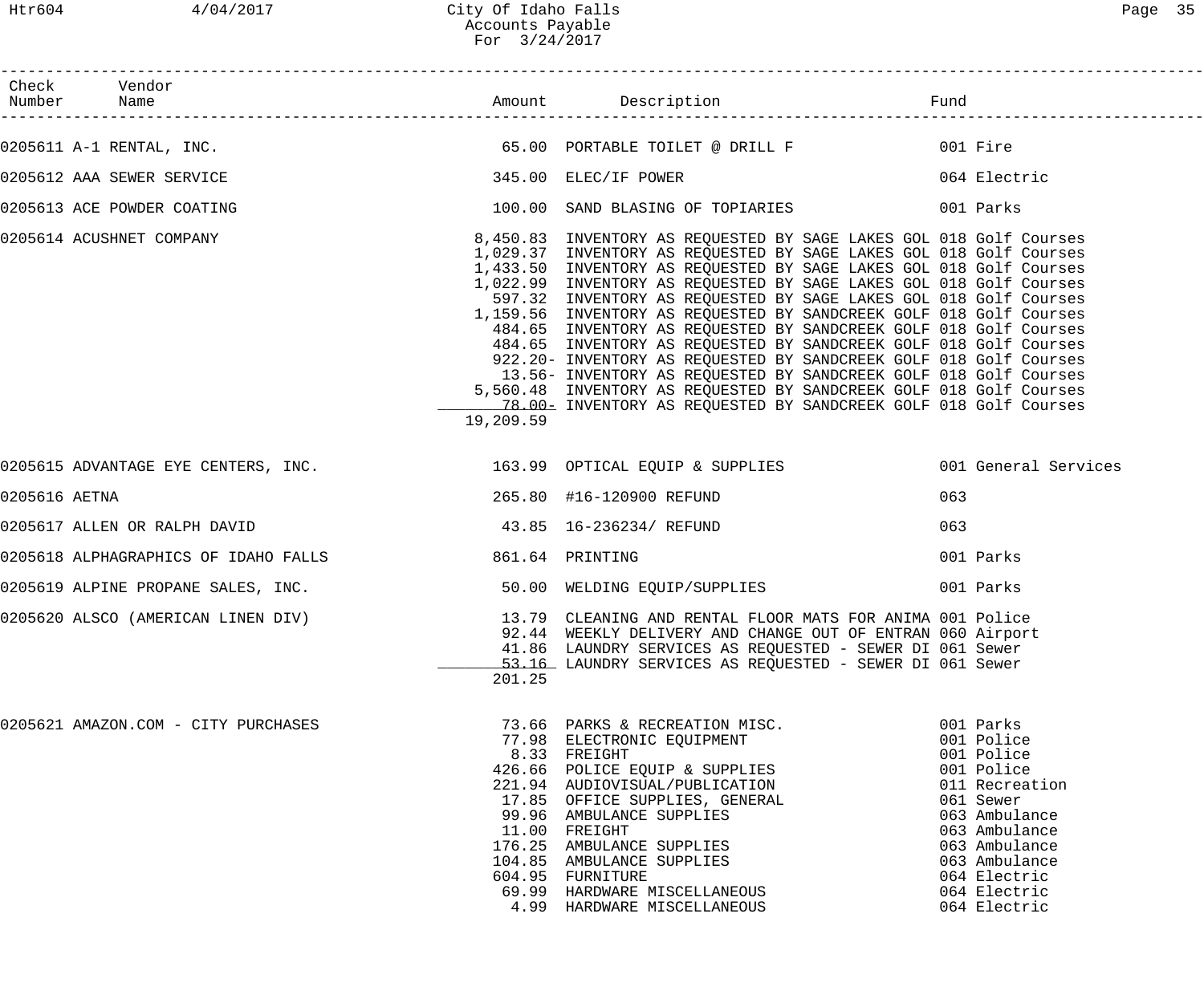## Htr604 4/04/2017 City Of Idaho Falls Page 36 Accounts Payable For 3/24/2017

| Check Vendor<br>Number Name                                             |                                  |                                                                                                                                                                                                                                                                                                                                                                                                                                  |                                                                                  |
|-------------------------------------------------------------------------|----------------------------------|----------------------------------------------------------------------------------------------------------------------------------------------------------------------------------------------------------------------------------------------------------------------------------------------------------------------------------------------------------------------------------------------------------------------------------|----------------------------------------------------------------------------------|
|                                                                         | 1,898.41                         |                                                                                                                                                                                                                                                                                                                                                                                                                                  |                                                                                  |
| 0205622 AMERIGAS PROPANE                                                |                                  | 71.60 OXYGEN FOR PINECREST                                                                                                                                                                                                                                                                                                                                                                                                       | 018 Golf Courses                                                                 |
| 0205623 ANIXTER INC.                                                    | 1,749.60 HARDWARE                |                                                                                                                                                                                                                                                                                                                                                                                                                                  | 064                                                                              |
| 0205624 ANTECH DIAGNOSTICS                                              |                                  | 2,142.76 LAB SERVICES AS REQUESTED BY IDAHO FALLS 001 Parks                                                                                                                                                                                                                                                                                                                                                                      |                                                                                  |
| 0205625 ANTIGUA GROUP, INC.                                             |                                  | 517.83 INVENTORY AS REQUESTED BY SAGE LAKES GOL 018 Golf Courses                                                                                                                                                                                                                                                                                                                                                                 |                                                                                  |
| 0205626 ARCHITECTURAL BUILDING SUPPLY                                   | 554.08                           | 450.00 MISCELLANEOUS PURCHASES AS REQUESTED BY 001 General Services<br>62.00 MISCELLANEOUS PURCHASES AS REQUESTED BY 001 General Services<br>12.50 MISCELLANEOUS PURCHASES AS REQUESTED BY 001 General Services<br>10.08 MISCELLANEOUS PURCHASES AS REQUESTED BY 001 General Services<br>12.00 MISCELLANEOUS PURCHASES AS REQUESTED BY 001 General Services<br>1.50 MISCELLANEOUS PURCHASES AS REQUESTED BY 001 General Services |                                                                                  |
| 0205627 ASSN ID PUBLIC WORKS PROF THE RESOLUTION OF A 40.00 MEMBERSHIPS |                                  |                                                                                                                                                                                                                                                                                                                                                                                                                                  | 001 Public Works Engineering                                                     |
| 0205628 AURORA WORLD, INC.                                              |                                  | 1,926.30 RESALE ITEMS                                                                                                                                                                                                                                                                                                                                                                                                            | 001 Parks                                                                        |
| 0205629 AUTO TRIM DESIGN / TRIM LINE                                    |                                  | 79.95 PARTS AND MINOR SUBLET REPAIRS AS REQUES 001 General Services                                                                                                                                                                                                                                                                                                                                                              |                                                                                  |
| 0205630 BAR STORE RESTAURANT EQ. (BS&R) 1,532.34 APPLIANCES             |                                  |                                                                                                                                                                                                                                                                                                                                                                                                                                  | 001 General Services                                                             |
| 0205631 BATTERY SYSTEMS INC                                             |                                  | 350.12 BATTERIES                                                                                                                                                                                                                                                                                                                                                                                                                 | 011 Recreation                                                                   |
| 0205632 BCBS OF ILLINOIS                                                |                                  | 598.00  15-418518/ REFUND                                                                                                                                                                                                                                                                                                                                                                                                        | 063                                                                              |
| 0205633 BENTLEY SYSTEMS, INC.                                           |                                  | 902.00 MAINTENANCE CONTRACT-EQ                                                                                                                                                                                                                                                                                                                                                                                                   | 001 Public Works Engineering                                                     |
| 0205634 BLACKFOOT APPLIANCE & FURNITURE                                 | 22,613.86 FURNITURE<br>22,863.86 | 250.00 FREIGHT                                                                                                                                                                                                                                                                                                                                                                                                                   | 048 Fire<br>048 Fire                                                             |
| 0205635 BLUE CROSS OF IDAHO                                             |                                  | 209.39 14-359458/REFUND<br>209.39 14-365022/ REFUND<br>209.39 14-359524/ REFUND<br>209.39 14-364976/ REFUND<br>209.39 14-359602/ REFUND<br>330.82  14-364975/ REFUND<br>330.82  14-359478/ REFUND<br>330.82  14-365023/ REFUND<br>330.82  14-359546/ REFUND<br>330.82  14-359504/ REFUND<br>330.82  14-359460/ REFUND<br>16.00  16-145849/ REFUND                                                                                | 063<br>063<br>063<br>063<br>063<br>063<br>063<br>063<br>063<br>063<br>063<br>063 |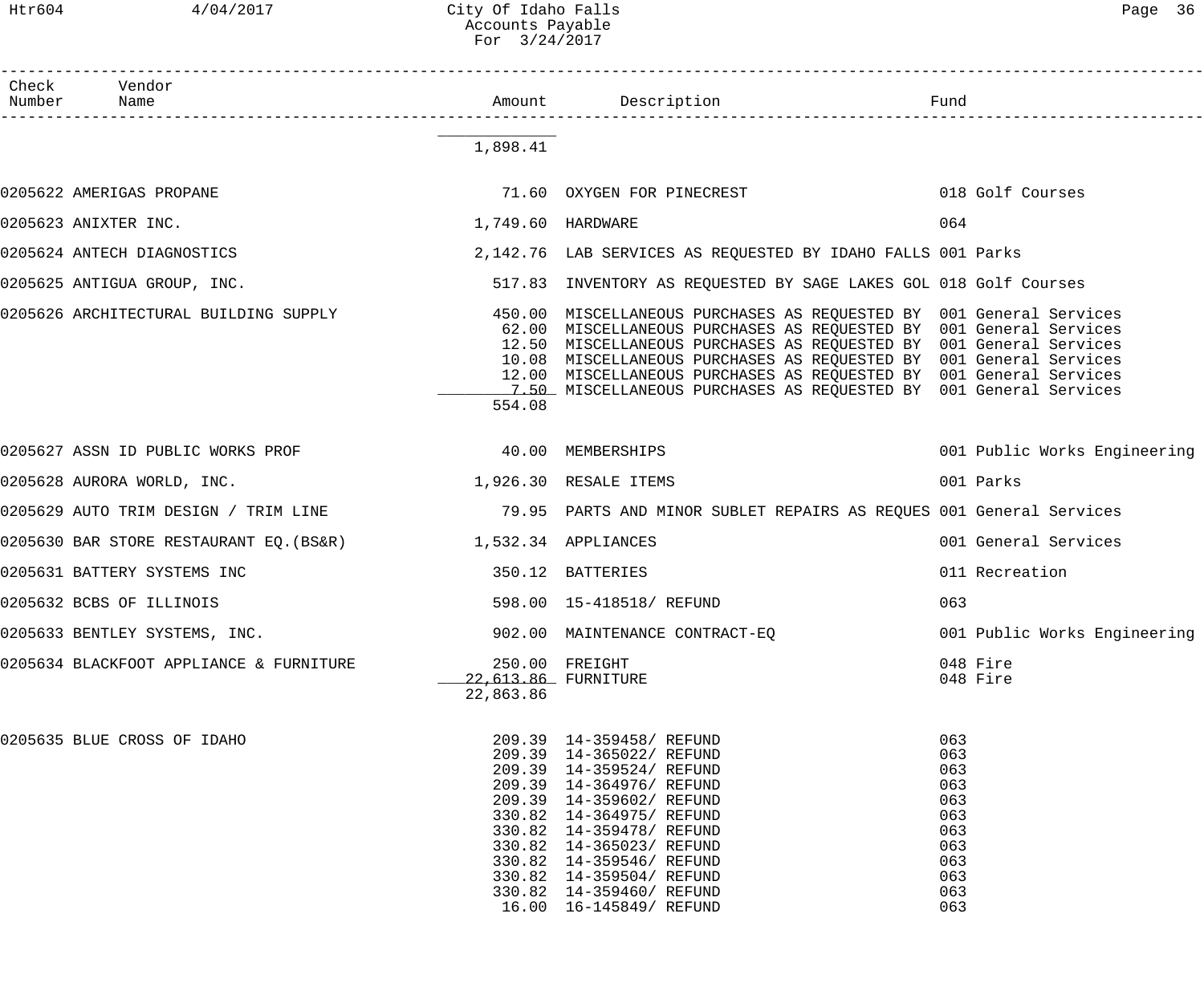Htr604 4/04/2017 City Of Idaho Falls Page 37 Accounts Payable For 3/24/2017

| PΩG⊆ |  |
|------|--|
|------|--|

| Check Vendor              |                                         |          |                                                                                                                                                                                                                                                                                                                                                                                                                                                                          |                              |
|---------------------------|-----------------------------------------|----------|--------------------------------------------------------------------------------------------------------------------------------------------------------------------------------------------------------------------------------------------------------------------------------------------------------------------------------------------------------------------------------------------------------------------------------------------------------------------------|------------------------------|
|                           |                                         | 3,063.87 | 0205635 BLUE CROSS OF IDAHO<br>2063.97 16-160736/REFUND                                                                                                                                                                                                                                                                                                                                                                                                                  | 063                          |
|                           |                                         |          | 0205636 BLUE CROSS OF IL 2000 2010 2020 10:00 415-157440 REFUND                                                                                                                                                                                                                                                                                                                                                                                                          | 063                          |
| 0205637 BONNEVILLE COUNTY |                                         |          | 201.00 LICENSES-JAN & FEB 2017                                                                                                                                                                                                                                                                                                                                                                                                                                           | 001                          |
|                           |                                         | 1,272.91 | 0205638 BONNEVILLE INDUSTRIAL SUPPLY 294.64 MISCELLANEOUS PURCHASES AS REQUIRED BY S 061 Sewer<br>344.34 MISCELLANEOUS PURCHASES AS REQUIRED BY S 061 Sewer<br>180.00 MISCELLANEOUS PURCHASES AS REQUIRED BY S 061 Sewer<br>145.80 TOOLS, HAND POWER/NONPOWER<br>145.80 TOOLS, HAND POWER/NONPOWER<br>150.52 HARDWARE MISCELLANEOUS<br>44.64 HARDWARE MISCELLANEOUS<br>55.63 HARDWARE MISCELLANEOUS<br>36.48 HARDWARE MISCELLANEOUS<br>20.86 HARDWARE MISCELLANEOUS<br>2 |                              |
|                           |                                         |          |                                                                                                                                                                                                                                                                                                                                                                                                                                                                          | 060 Airport                  |
| 0205640 BRIAN ALLEN       |                                         |          | 10.00 #15-400026 REFUND                                                                                                                                                                                                                                                                                                                                                                                                                                                  | 063                          |
| 0205641 BRIAN L ANDERSON  |                                         |          | 113.91 #16-120900 REFUND                                                                                                                                                                                                                                                                                                                                                                                                                                                 | 063                          |
|                           |                                         |          | 0205642 BRIGGS ROOFING COMPANY 4,342.50 BUILDING SUP/REPR/MAINT. 664 Electric                                                                                                                                                                                                                                                                                                                                                                                            |                              |
|                           |                                         | 810.91   | 0205643 BROADWAY FORD, INC. The Same Manager of the Services of the Services of the Services of the Services o<br>150.00- PARTS AND MINOR SUBLET REPAIRS AS REQUES 001 General Services<br>115.50 PARTS AND MINOR SUBLET REPAIRS AS REQUES 001 General Services<br>53.54 PARTS AND MINOR SUBLET REPAIRS AS REQUES 001 General Services                                                                                                                                   |                              |
|                           | 0205644 CABLE ONE ADVERISING, INC.      | 1,000.00 | 750.00 ELEC/IF POWER<br>250.00 ELEC/IF POWER                                                                                                                                                                                                                                                                                                                                                                                                                             | 064 Electric<br>064 Electric |
|                           | 0205645 CALLAWAY GOLF SALES COMPANY     | 1,238.40 | 491.19 INVENTORY AS REQUESTED BY SAGE LAKES GOL 018 Golf Courses<br>185.34 INVENTORY AS REQUESTED BY SAGE LAKES GOL 018 Golf Courses<br>461.28 INVENTORY AS REQUESTED BY SAGE LAKES GOL 018 Golf Courses<br>100.59 INVENTORY AS REQUESTED BY SAGE LAKES GOL 018 Golf Courses                                                                                                                                                                                             |                              |
|                           | 0205646 CALLBACK STAFFING SOLUTIONS LLC |          | 234.80 SERVICES FOR STAFFING PROGRAM FOR FIRE D 063 Ambulance                                                                                                                                                                                                                                                                                                                                                                                                            |                              |
|                           | 0205647 CATE INDUSTRIAL PRODUCTS, LLC   |          | 335.51 EQ REPAIR AND MAINT                                                                                                                                                                                                                                                                                                                                                                                                                                               | 001                          |
|                           |                                         |          |                                                                                                                                                                                                                                                                                                                                                                                                                                                                          |                              |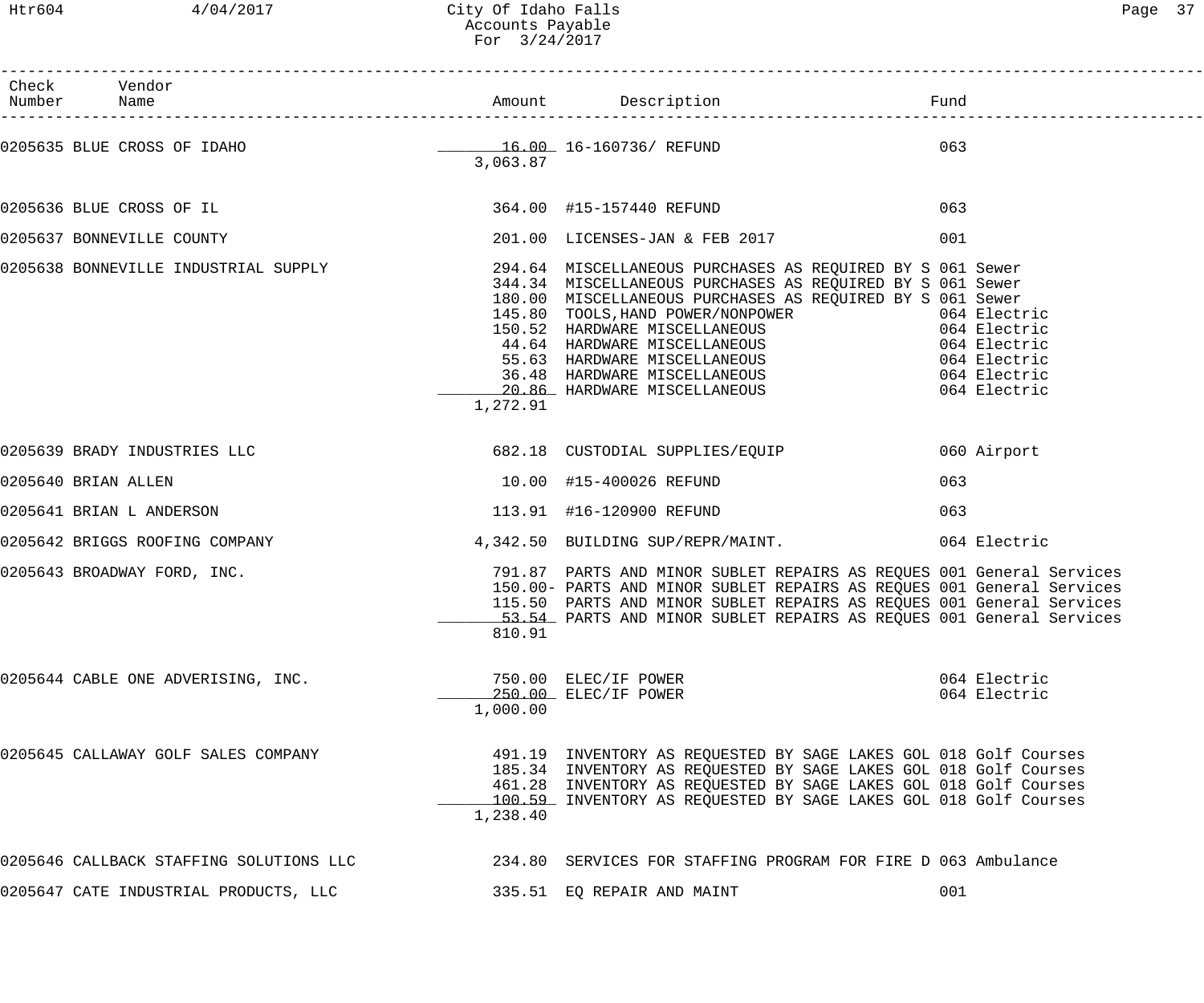|                | Check Vendor                                                                                        |           |                                                                                                                                                                                                                                                                                                                                                                                                                              | Fund                                                                                                                                                        |
|----------------|-----------------------------------------------------------------------------------------------------|-----------|------------------------------------------------------------------------------------------------------------------------------------------------------------------------------------------------------------------------------------------------------------------------------------------------------------------------------------------------------------------------------------------------------------------------------|-------------------------------------------------------------------------------------------------------------------------------------------------------------|
|                | 0205648 CELLCO PARTNERSHIP <b>118.00</b> VEHICLE AND EQUIP. MAINT. 418.00 VEHICLE AND EQUIP. MAINT. |           |                                                                                                                                                                                                                                                                                                                                                                                                                              |                                                                                                                                                             |
|                | 0205649 CENTER FOR PRIORITY BASED BUDGETING 4,000.00 PROFESSIONAL/PERSONAL SRV                      |           |                                                                                                                                                                                                                                                                                                                                                                                                                              | 001 Non Departmental                                                                                                                                        |
|                | 0205650 CITY OF AMMON                                                                               |           | 116.00 LICENSES-JAN & FEB 2017                                                                                                                                                                                                                                                                                                                                                                                               | 001                                                                                                                                                         |
|                | 0205651 CITY OF IONA                                                                                |           | 80.00 LICENSES-JAN & FEB 2017                                                                                                                                                                                                                                                                                                                                                                                                | 001                                                                                                                                                         |
|                | 0205652 CIVICPLUS, INC.                                                                             |           | 30,000.10 PROFESSIONAL/PERSONAL SRV                                                                                                                                                                                                                                                                                                                                                                                          | 001 Data Processing                                                                                                                                         |
|                | 0205653 CLARK SECURITY PRODUCTS, INC. 400 09.50 MASTER RE-KEYING KIT                                |           |                                                                                                                                                                                                                                                                                                                                                                                                                              | 001 General Services                                                                                                                                        |
|                | 0205654 CLEARWATER GEOSCIENCES, LLP          7,520.00 PROFESSIONAL/PERSONAL SRV                     |           |                                                                                                                                                                                                                                                                                                                                                                                                                              | 061 Water                                                                                                                                                   |
| 0205655 CODE 4 |                                                                                                     |           | 594.00 TRAINING-PERSONNEL                                                                                                                                                                                                                                                                                                                                                                                                    | 001 Police                                                                                                                                                  |
|                | 0205656 CULLIGAN WATER CONDITIONING                                                                 | 174.00    | 113.00 BUILDING SUP/REPR/MAINT.<br>17.00 WATER SOFTENER RENTAL AND SALT FOR THE Z 001 Parks<br>44.00 WATER COOLER RENTAL FOR FIELDING CEMETER 001 Cemeteries                                                                                                                                                                                                                                                                 | 001 Parks                                                                                                                                                   |
|                | 0205657 DAVIS IMPERIAL CLEANERS                                                                     |           | 140.00 SERVICES/MISCELLANEOUS 001 Fire                                                                                                                                                                                                                                                                                                                                                                                       |                                                                                                                                                             |
|                | 0205658 DC ELECTRIC, INC.                                                                           | 840.00    | 130.00 MAINTENANCE AS REQUESTED BY AIRPORT MAIN 060 Airport<br>710.00 MAINTENANCE AS REQUESTED BY AIRPORT MAIN 060 Airport                                                                                                                                                                                                                                                                                                   |                                                                                                                                                             |
|                | 0205659 DELL COMPUTER CORPORATION                                                                   | 17,541.80 | 298.72 COMPUTERS, DP/WORD PROC.<br>1,481.66 COMPUTERS, DP/WORD PROC. 001 Planning & Building<br>$460.65$ COMPUTERS, DP/WORD PROC.<br>447.18 COMPUTERS, DP/WORD PROC.<br>29.98 FREIGHT<br>23.50 FREIGHT<br>460.66 COMPUTERS, DP/WORD PROC.<br>4,366.60 COMPUTERS, DP/WORD PROC.<br>873.32 COMPUTERS, DP/WORD PROC.<br>3,578.16 COMPUTERS, DP/WORD PROC.<br>873.32 COMPUTERS, DP/WORD PROC.<br>873.32 COMPUTERS, DP/WORD PROC. | 010 Streets<br>060 Airport<br>060 Airport<br>062 Sanitation<br>064 Electric<br>064 Electric<br>064 Electric<br>064 Electric<br>064 Electric<br>064 Electric |
|                | 0205660 DENNIS OR BRENDA ELLIS                                                                      |           | 100.00  16-305018/ REFUND                                                                                                                                                                                                                                                                                                                                                                                                    | 063                                                                                                                                                         |
|                | 0205661 DESERET MUTUAL                                                                              |           | 1,201.65 #16-236245 REFUND                                                                                                                                                                                                                                                                                                                                                                                                   | 063                                                                                                                                                         |
|                | 0205662 DESIGN SCRIBBLE                                                                             |           | 1,592.50 PROFESSIONAL/PERSONAL SRV                                                                                                                                                                                                                                                                                                                                                                                           | 001 Parks                                                                                                                                                   |
|                | 0205663 DESIGN WORKSHOP, INC.                                                                       |           | 3,788.26 PROFESSIONAL/PERSONAL SRV                                                                                                                                                                                                                                                                                                                                                                                           | 001 Parks                                                                                                                                                   |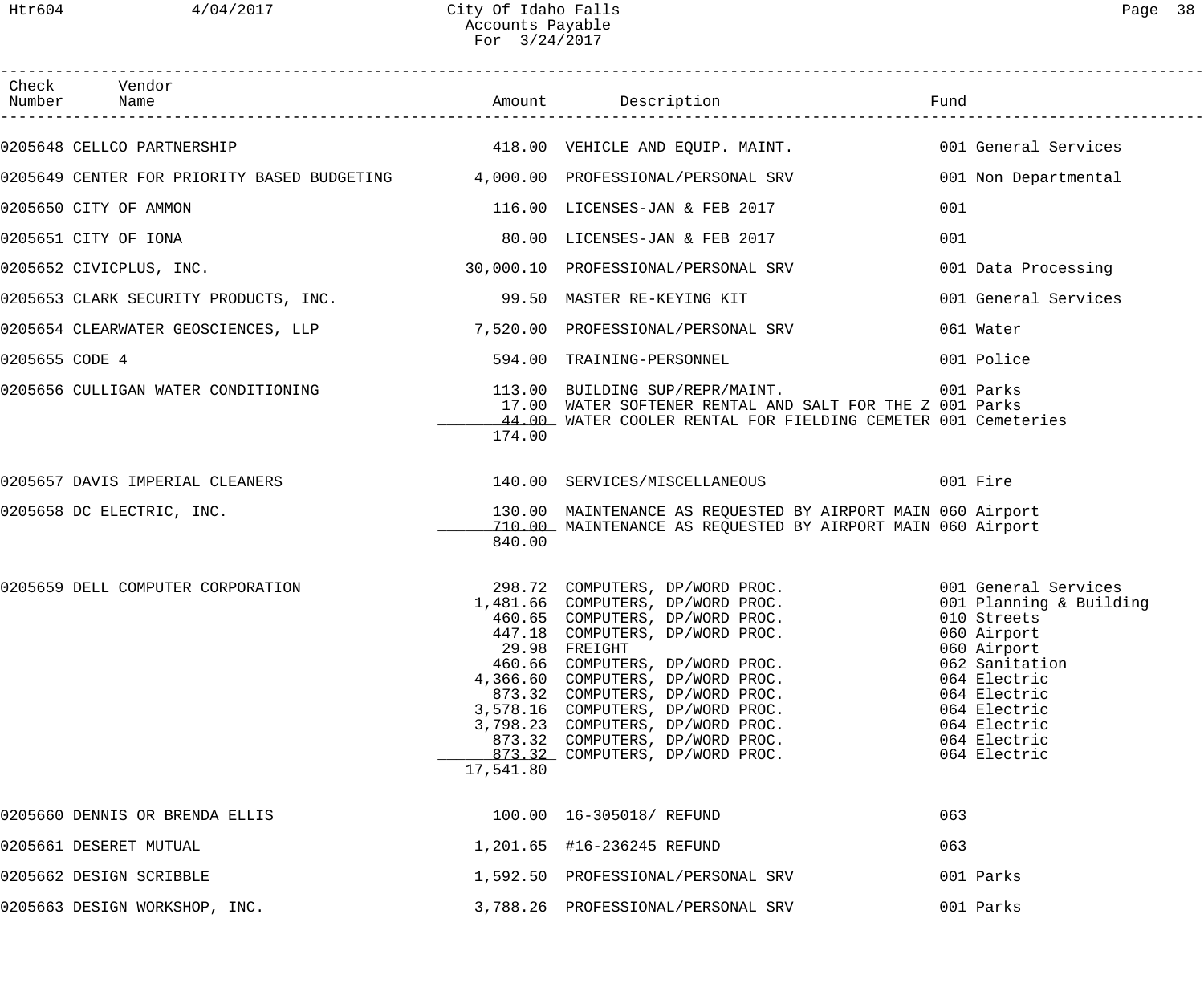| Htr604 | 4/04/2017                                                           | City Of Idaho Falls<br>Accounts Payable<br>For 3/24/2017 |                                                                                                                                                                                                                                                                                                                                                                                                                                                                                                                                                                                                                                                                                                                                    |     | Page 39              |
|--------|---------------------------------------------------------------------|----------------------------------------------------------|------------------------------------------------------------------------------------------------------------------------------------------------------------------------------------------------------------------------------------------------------------------------------------------------------------------------------------------------------------------------------------------------------------------------------------------------------------------------------------------------------------------------------------------------------------------------------------------------------------------------------------------------------------------------------------------------------------------------------------|-----|----------------------|
|        | Check Vendor<br>Number Name                                         |                                                          | Amount Description <b>Example 1</b> Fund                                                                                                                                                                                                                                                                                                                                                                                                                                                                                                                                                                                                                                                                                           |     |                      |
|        | 0205664 EASTERN IDAHO TECHNICAL COLLEGE 6 715.00 TRAINING-PERSONNEL |                                                          |                                                                                                                                                                                                                                                                                                                                                                                                                                                                                                                                                                                                                                                                                                                                    |     | 001 General Services |
|        | 0205665 EASTSIDE PET CLINIC                                         |                                                          | 1,130.00 SPAY/NEUTER SERVICES                                                                                                                                                                                                                                                                                                                                                                                                                                                                                                                                                                                                                                                                                                      | 001 |                      |
|        | 0205666 EBERLE DESIGN, INC.                                         |                                                          | 75.00 ELEC/IF POWER                                                                                                                                                                                                                                                                                                                                                                                                                                                                                                                                                                                                                                                                                                                |     | 064 Electric         |
|        | 0205667 ELECTRIC MOTOR SERVICE COMPANY 1,748.16 MOTORS / ENGINES    |                                                          |                                                                                                                                                                                                                                                                                                                                                                                                                                                                                                                                                                                                                                                                                                                                    |     | 064 Electric         |
|        |                                                                     | 1,880.00                                                 | 0205668 ENERGY LABORATORIES, INC.<br>1,150.00 LABORATORIES 1061 Water<br>210.00 LABORATORY ANALYSIS AT WASTEWATER TREATM 061 Sewer<br>520.00 LABORATORY ANALYSIS AT WASTEWATER TREATM 061 Sewer                                                                                                                                                                                                                                                                                                                                                                                                                                                                                                                                    |     |                      |
|        | 0205669 ERLA, INC.                                                  |                                                          | 669.48 FIRE DEPARTMENT MISC. 063 Ambulance                                                                                                                                                                                                                                                                                                                                                                                                                                                                                                                                                                                                                                                                                         |     |                      |
|        | 0205670 EVCO HOUSE OF HOSE - IDAHO                                  | 884.89                                                   | 57.39 PARTS AS REQUESTED BY THE EQUIPMENT MAIN 001 General Services<br>107.64 PARTS AS REQUESTED BY THE EQUIPMENT MAIN 001 General Services<br>158.53 PARTS AS REQUESTED BY THE EQUIPMENT MAIN 001 General Services<br>12.92 PARTS AS REQUESTED BY THE EQUIPMENT MAIN 001 General Services<br>30.44 PARTS AS REQUESTED BY THE EQUIPMENT MAIN 001 General Services<br>37.38 PARTS AS REQUESTED BY THE EQUIPMENT MAIN 001 General Services<br>4.46 PARTS AS REQUESTED BY THE EQUIPMENT MAIN 001 General Services<br>313.05 PARTS AS REQUESTED BY THE EQUIPMENT MAIN 001 General Services<br>17.33 PARTS AS REQUESTED BY THE EQUIPMENT MAIN 001 General Services<br>145.75 FAB HOSE HYD 090 2" BOSS 6000 001 Public Works Engineering |     |                      |
|        | 0205671 FALLS PLUMBING SUPPLY, INC.                                 | 600.63                                                   | 53.76 MISCELLANEOUS PLUMBING SUPPLIES FOR BLDG 001 General Services<br>37.29- MISCELLANEOUS PLUMBING SUPPLIES FOR BLDG 001 General Services<br>18.94 MISCELLANEOUS PLUMBING SUPPLIES FOR BLDG 001 General Services<br>463.88 MISCELLANEOUS PLUMBING SUPPLIES FOR BLDG 001 General Services<br>69.12 MISCELLANEOUS PLUMBING SUPPLIES FOR BLDG 001 General Services<br>32.22 MISCELLANEOUS PLUMBING SUPPLIES FOR BLDG 001 General Services                                                                                                                                                                                                                                                                                           |     |                      |
|        | 0205672 FIREFIGHTERS BOOKSTORE                                      |                                                          | 158.80 BOOKS, CHIEF OFFICER, DRI                                                                                                                                                                                                                                                                                                                                                                                                                                                                                                                                                                                                                                                                                                   |     | 001 Fire             |
|        | 0205673 FIRST RESPONDERS                                            | 29.95                                                    | 6.00 ALTERATIONS AND/OR EMBROIDERY TO POLICE 001 Police<br>5.95 ALTERATIONS AND/OR EMBROIDERY TO POLICE 001 Police<br>2.00 ALTERATIONS AND/OR EMBROIDERY TO POLICE 001 Police<br>16.00 ALTERATIONS AND/OR EMBROIDERY TO POLICE 001 Police                                                                                                                                                                                                                                                                                                                                                                                                                                                                                          |     |                      |

0205674 FLEETPRIDE, INC. 79.95 PARTS AS REQUESTED BY THE EQUIPMENT MAIN 001 General Services \_287.64 PARTS AS REQUESTED BY THE EQUIPMENT MAIN 001 General Services 367.59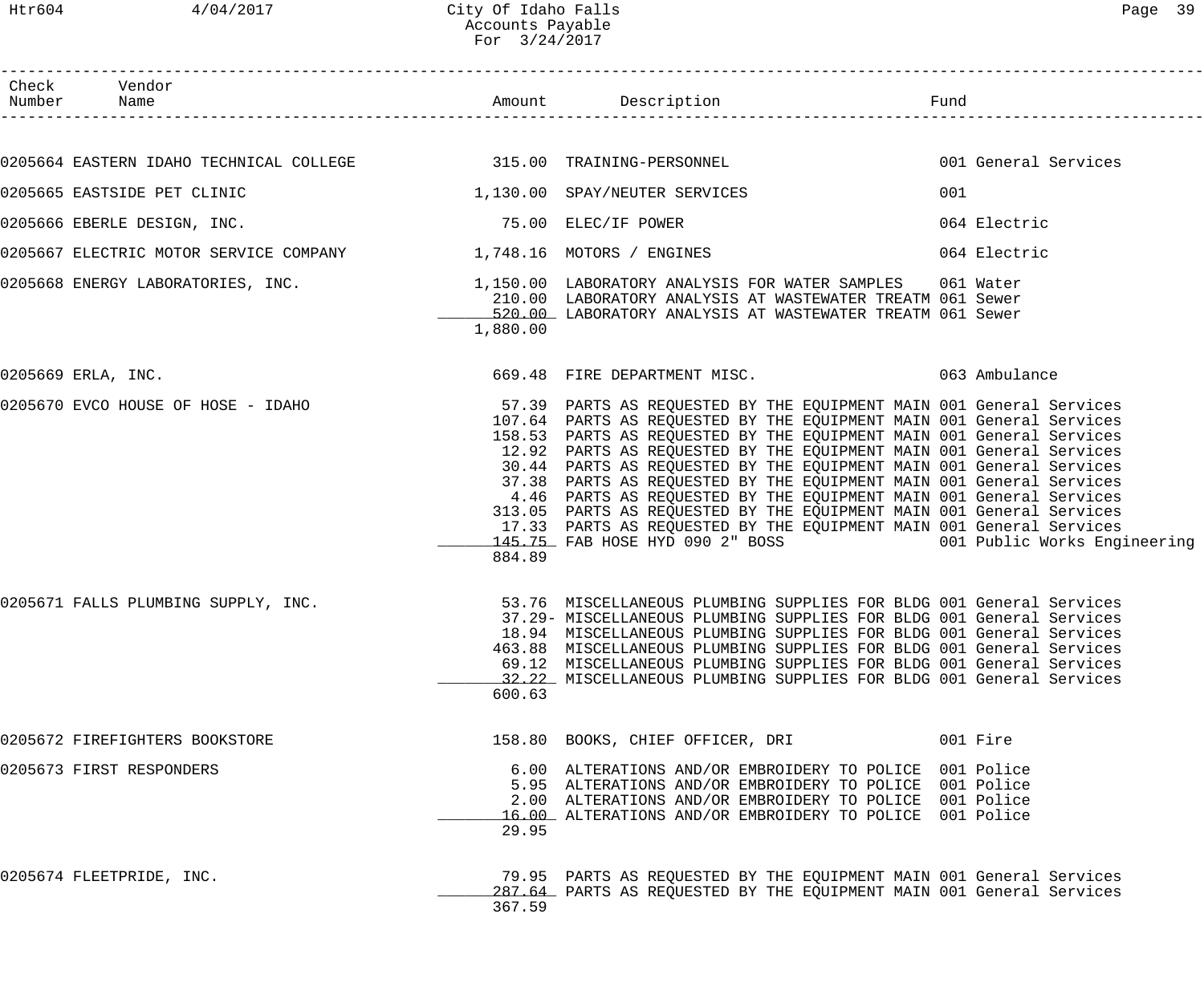# Htr604 4/04/2017 City Of Idaho Falls Page 40 Accounts Payable For 3/24/2017

| Check Vendor<br>Number Name                                                                                            |                  |                                                                                                                                                                                                                                                                                                                                                                 |     |                                     |
|------------------------------------------------------------------------------------------------------------------------|------------------|-----------------------------------------------------------------------------------------------------------------------------------------------------------------------------------------------------------------------------------------------------------------------------------------------------------------------------------------------------------------|-----|-------------------------------------|
| 0205675 FOOD SERVICES OF AMERICA THE RELEVIE SUPPLIES ON THE 208.02 ANIMAL FOOD AND REQUIRED SUPPLIES FOR ZO 001 Parks |                  | 180.00 ANIMAL FOOD AND REQUIRED SUPPLIES FOR ZO 001 Parks<br>132.38 ANIMAL FOOD AND REQUIRED SUPPLIES FOR ZO 001 Parks                                                                                                                                                                                                                                          |     |                                     |
|                                                                                                                        | 1,041.36         | 193.85 ANIMAL FOOD AND REQUIRED SUPPLIES FOR ZO 001 Parks<br>104.16 ANIMAL FOOD AND REQUIRED SUPPLIES FOR ZO 001 Parks<br>222.95 ANIMAL FOOD AND REQUIRED SUPPLIES FOR ZO 001 Parks                                                                                                                                                                             |     |                                     |
| 0205676 FORE! RESERVATIONS, INC.                     2,650.00 MAINTENANCE CONTRACT-EQ                018 Golf Courses  | 7,950.00         | 2,650.00 MAINTENANCE CONTRACT-EQ 018 Golf Courses<br>2,650.00 MAINTENANCE CONTRACT-EQ 018 Golf Courses                                                                                                                                                                                                                                                          |     |                                     |
| 0205677 FORTRESS BUSINESS SYSTEMS 3.031.40 OFFICE MACHINES & ACCESS. 064 Electric                                      |                  |                                                                                                                                                                                                                                                                                                                                                                 |     |                                     |
| 0205678 GAYLE BONNESEN                                                                                                 |                  | 207.93 #15-418506 REFUND                                                                                                                                                                                                                                                                                                                                        | 063 |                                     |
| 0205679 GUSTAVE A. LARSON COMPANY                                                                                      | 190.72           | 29.46 HVAC SUPPLIES AS REQUESTED BY BUILDING M 001 General Services<br>85.12 HVAC SUPPLIES AS REQUESTED BY BUILDING M 001 General Services<br>43.30 HVAC SUPPLIES AS REQUESTED BY BUILDING M 001 General Services<br>13.19 HVAC SUPPLIES AS REQUESTED BY BUILDING M 001 General Services<br>19.65 HVAC SUPPLIES AS REQUESTED BY BUILDING M 001 General Services |     |                                     |
| 0205680 HACH COMPANY, INC.                                                                                             | 10,842.00        | 10,137.00 MAINTENANCE CONTRACT-EQ 061 Sewer<br>705.00 WASTE WATER TREATMENT                                                                                                                                                                                                                                                                                     |     | 061 Sewer                           |
| 0205681 HARROP POST AND POLE, LLC                                                                                      | 7,034.00 FENCING |                                                                                                                                                                                                                                                                                                                                                                 |     | 001 Parks                           |
| 0205682 HDR ENGINEERING, INC.                                                                                          | 13,711.89        | 5,457.20 PROFESSIONAL/PERSONAL SRV<br>3,314.70 PROFESSIONAL/PERSONAL SRV<br>4,939.99 PROFESSIONAL/PERSONAL SRV                                                                                                                                                                                                                                                  |     | 061 Sewer<br>061 Sewer<br>061 Sewer |
| 0205683 HENDRICKSONS TOWING, INC.                                                                                      | 375.00           | 75.00 TOW SERVICE - CITY VEHICLES AS REQUESTED 001 General Services<br>150.00 TOW SERVICE - CITY VEHICLES AS REQUESTED 001 General Services<br>150.00 TOW SERVICE - CITY VEHICLES AS REQUESTED 001 General Services                                                                                                                                             |     |                                     |
| 0205684 HERALD PUBLISHING COMPANY LLC                                                                                  | 6,900.00         | 3,450.00 PROMOTION ITEMS<br>3,450.00 PROMOTION ITEMS                                                                                                                                                                                                                                                                                                            |     | 060 Airport<br>060 Airport          |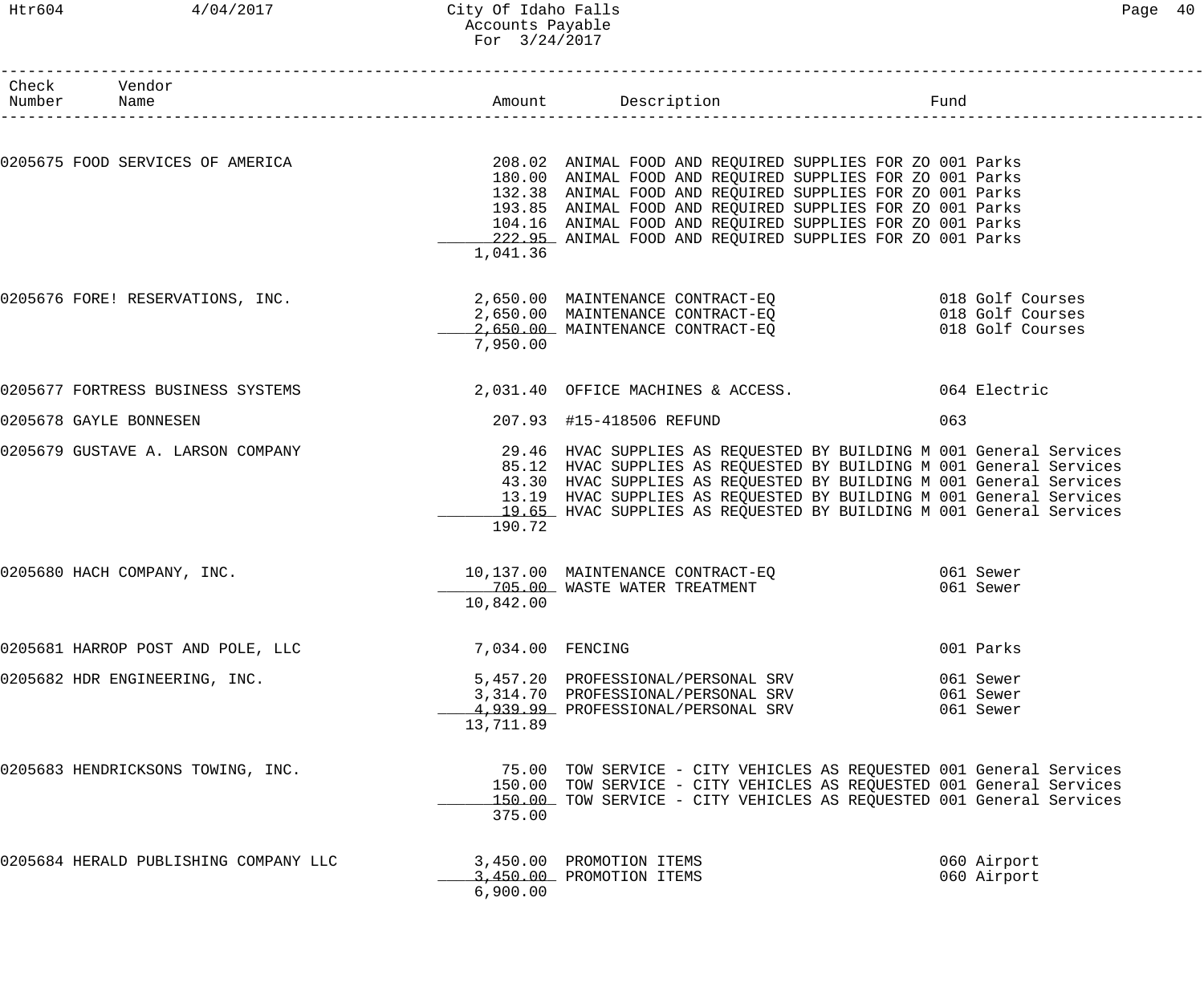#### Htr604 4/04/2017 City Of Idaho Falls Page 41 Accounts Payable For 3/24/2017

| Number | Check Vendor<br>Name                                                                                 |                   | Amount Description<br>in the state of the Fund                                                                                                                                                                            |                                                                                                                            |  |
|--------|------------------------------------------------------------------------------------------------------|-------------------|---------------------------------------------------------------------------------------------------------------------------------------------------------------------------------------------------------------------------|----------------------------------------------------------------------------------------------------------------------------|--|
|        | 0205685 HOME DEPOT                                                                                   | 287.53            | 84.94 PALM SANDER AND SANDPAPER<br>172.89 PLASTIC, DUCT TAPE AND CA 001 General Services<br>28.70 PHOKETS FOR LEAKY ROOF<br>29.70 BUCKETS FOR LEAKY ROOF                                                                  | 011 Recreation                                                                                                             |  |
|        | 0205686 IDAHO BUREAU OF OCCUPATIONAL LICENS 30.00 LICENSE/REGISTRATION RENEWAL FOR SEWER E 061 Sewer | 60.00             | 30.00 LICENSE/REGISTRATION RENEWAL FOR SEWER E 061 Sewer                                                                                                                                                                  |                                                                                                                            |  |
|        | 0205687 IDAHO BUREAU OF OCCUPATIONAL LICENS                                                          | 60.00             | 30.00 LICENSE/REGISTRATION RENEWAL FOR SEWER E 061 Sewer<br>30.00 LICENSE/REGISTRATION RENEWAL FOR SEWER E 061 Sewer                                                                                                      |                                                                                                                            |  |
|        | 0205688 IDAHO DEP OF HEALTH & WELFARE                                                                |                   | 369.00  100829/ENERGY AS OVERAGES                                                                                                                                                                                         | 001 Treasurer                                                                                                              |  |
|        | 0205689 IDAHO FIRE CHIEFS ASSOCIATION                                                                | 1,000.00          | 110.00 MEMBERSHIPS<br>110.00 MEMBERSHIPS<br>110.00 MEMBERSHIPS<br>110.00 MEMBERSHIPS<br>110.00 MEMBERSHIPS<br>110.00 MEMBERSHIPS<br>170.00 MEMBERSHIPS<br>170.00 MEMBERSHIPS                                              | 001 Fire<br>001 Fire<br>001 Fire<br>001 Fire<br>001 Fire<br>001 Fire<br>001 Fire<br>001 Fire                               |  |
|        | 0205690 IDAHO STATE FIRE MARSHAL                                                                     | 30.00             | 15.00 MEMBERSHIPS<br>15.00 MEMBERSHIPS                                                                                                                                                                                    | 001 Fire<br>001 Fire                                                                                                       |  |
|        | 0205691 IDAHO STATE UNIVERSITY                                                                       | 1,000.00 CONCRETE |                                                                                                                                                                                                                           | 010 Streets                                                                                                                |  |
|        | 0205692 IDEXX DISTRIBUTION, INC.                                                                     | 2,020.64          | 960.62 LABORATORY EQUIP/MATERIAL<br>1,060.02 LABORATORY EQUIP/MATERIAL                                                                                                                                                    | 061 Sewer<br>061 Sewer                                                                                                     |  |
|        | 0205693 INT'L ASSN OF PLUMBING & MECHANICAL                                                          |                   | 200.00 MEMBERSHIPS                                                                                                                                                                                                        | 001 Planning & Building                                                                                                    |  |
|        | 0205694 INTERMOUNTAIN GAS COMPANY                                                                    |                   | 13.01 UTILITIES/MARCH 2017<br>1,464.36 UTILITIES/MARCH 2017<br>97.71 UTILITIES/MARCH 2017<br>148.44 UTILITIES/MARCH 2017<br>1,036.64 UTILITIES/MARCH 2017<br>227.77 UTILITIES/MARCH 2017<br>1,028.53 UTILITIES/MARCH 2017 | 001 General Services<br>001 General Services<br>001 General Services<br>001 Police<br>001 Police<br>001 Parks<br>001 Parks |  |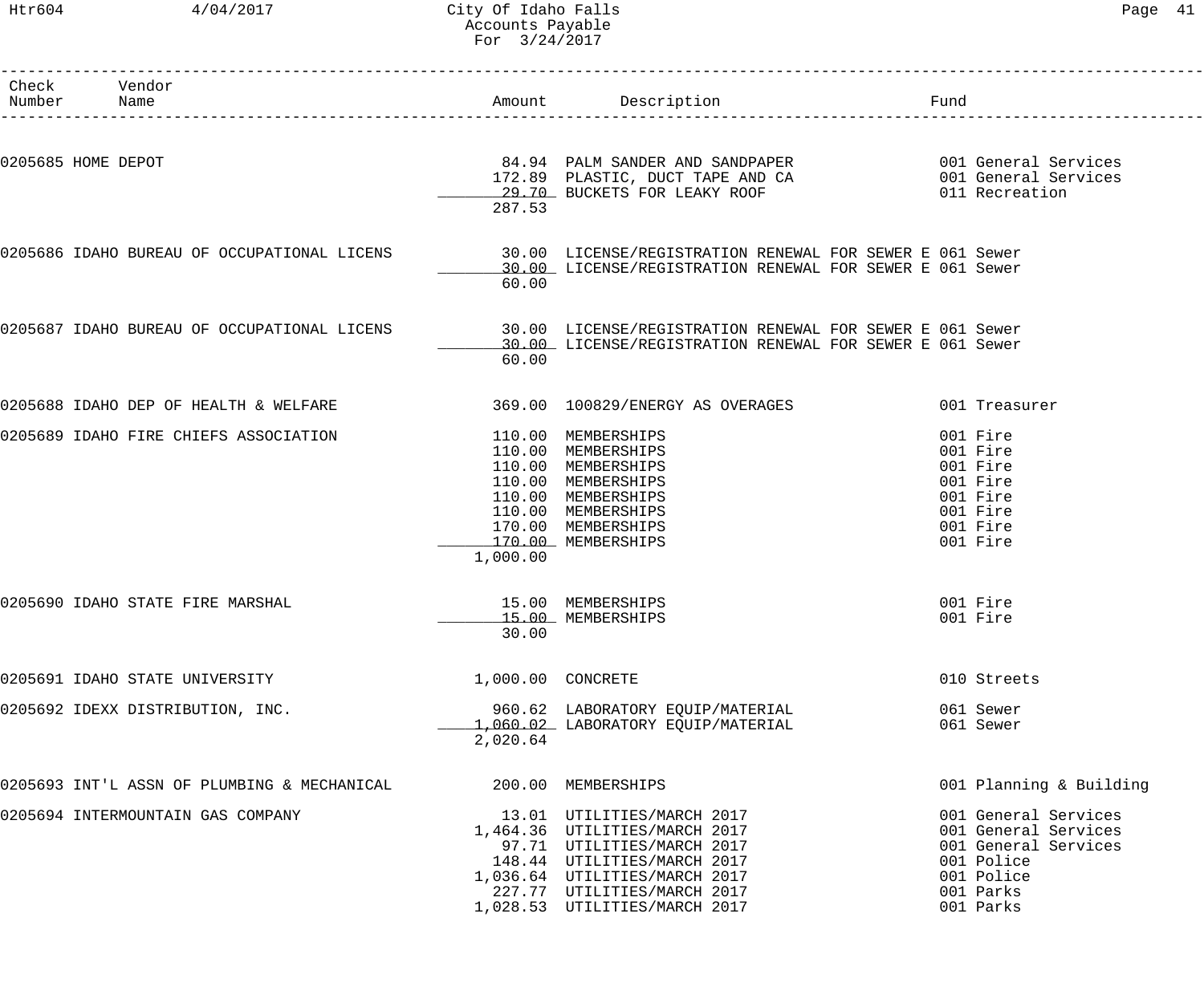#### Htr604 4/04/2017 City Of Idaho Falls Page 42 Accounts Payable For 3/24/2017

| Check<br>Number | Vendor<br>Name                                                                                                                    |           |                                                                                                                                                                                                                                                                                                                                                                                                                                                                                                             |                   |                                                                                                                       |
|-----------------|-----------------------------------------------------------------------------------------------------------------------------------|-----------|-------------------------------------------------------------------------------------------------------------------------------------------------------------------------------------------------------------------------------------------------------------------------------------------------------------------------------------------------------------------------------------------------------------------------------------------------------------------------------------------------------------|-------------------|-----------------------------------------------------------------------------------------------------------------------|
|                 |                                                                                                                                   |           |                                                                                                                                                                                                                                                                                                                                                                                                                                                                                                             |                   |                                                                                                                       |
|                 | 0205694 INTERMOUNTAIN GAS COMPANY                                    233.39  UTILITIES/MARCH 2017<br>205.28  UTILITIES/MARCH 2017 |           | 257.75 UTILITIES/MARCH 2017<br>809.28 UTILITIES/MARCH 2017<br>82.19 UTILITIES/MARCH 2017<br>243.38 UTILITIES/MARCH 2017<br>131.31 UTILITIES/MARCH 2017                                                                                                                                                                                                                                                                                                                                                      |                   | 001 Parks<br>001 Parks<br>001 Parks<br>001 Parks<br>001 Parks<br>001 Cemeteries<br>001 Cemeteries                     |
|                 |                                                                                                                                   |           | 603.79 UTILITIES/MARCH 2017<br>272.07 UTILITIES/MARCH 2017<br>1,108.47 UTILITIES/MARCH 2017<br>510.72 UTILITIES/MARCH 2017<br>217.14 UTILITIES/MARCH 2017<br>3,462.08 UTILITIES/MARCH 2017<br>1,624.29 UTILITIES/MARCH 2017                                                                                                                                                                                                                                                                                 |                   | 001 Fire<br>001 Fire<br>001 Public Works Engineering<br>018 Golf Courses<br>060 Airport<br>060 Airport<br>060 Airport |
|                 |                                                                                                                                   | 16,875.13 | 667.49 UTILITIES/MARCH 2017<br>2,003.93 UTILITIES/MARCH 2017<br>168.44 UTILITIES/MARCH 2017<br>50.51 UTILITIES/MARCH 2017<br>207.16 UTILITIES/MARCH 2017                                                                                                                                                                                                                                                                                                                                                    |                   | 061 Sewer<br>061 Sewer<br>061 Water<br>061 Water<br>061 Water                                                         |
|                 | 0205695 ITRON, INC.                                                                                                               |           | 658.03 MAINTENANCE CONTRACT-EQ 001 Treasurer                                                                                                                                                                                                                                                                                                                                                                                                                                                                |                   |                                                                                                                       |
|                 | 0205696 JC TRUCKING                                                                                                               |           | 1,647.00 SNOW REMOVAL AS REQUESTED BY THE STREET 001 Public Works-Streets                                                                                                                                                                                                                                                                                                                                                                                                                                   |                   |                                                                                                                       |
|                 | 0205697 JENKINS MARKETING COMPANY                                                                                                 |           | 774.06 INVENTORY AS REQUESTED BY SAGE LAKES GOL 018 Golf Courses                                                                                                                                                                                                                                                                                                                                                                                                                                            |                   |                                                                                                                       |
|                 | 0205698 JOHN B HUGHES                                                                                                             |           | 69.66 #16-236248 REFUND                                                                                                                                                                                                                                                                                                                                                                                                                                                                                     | 063               |                                                                                                                       |
|                 | 0205699 KC FRAMES                                                                                                                 |           | 603.12 PROFESSIONAL/PERSONAL SRV                                                                                                                                                                                                                                                                                                                                                                                                                                                                            |                   | 060 Airport                                                                                                           |
|                 | 0205700 KENWORTH SALES COMPANY, INC.                                                                                              | 1,383.80  | 250.00- EQ REPAIR AND MAINT<br>1,633.80 EQ REPAIR AND MAINT                                                                                                                                                                                                                                                                                                                                                                                                                                                 |                   | 001 General Services<br>001 General Services                                                                          |
|                 | 0205701 KEY-LINE AUTOMOTIVE WAREHOUSE                                                                                             | 448.76    | 10.46 PARTS AS REQUESTED BY THE EQUIPMENT MAIN 001 General Services<br>9.80 PARTS AS REQUESTED BY THE EQUIPMENT MAIN 001 General Services<br>26.61 PARTS AS REQUESTED BY THE EQUIPMENT MAIN 001 General Services<br>33.66 PARTS AS REQUESTED BY THE EQUIPMENT MAIN 001 General Services<br>3.32 PARTS AS REQUESTED BY THE EQUIPMENT MAIN 001 General Services<br>361.99 PARTS AS REQUESTED BY THE EQUIPMENT MAIN 001 General Services<br>2.92 PARTS AS REQUESTED BY THE EQUIPMENT MAIN 001 General Services |                   |                                                                                                                       |
|                 | 0205702 LESLEE CARPENTER                                                                                                          | 1,139.13  | 379.71 #16-111996 REFUND<br>379.71 #16-64791 REFUND<br>379.71 #16-84736 REFUND                                                                                                                                                                                                                                                                                                                                                                                                                              | 063<br>063<br>063 |                                                                                                                       |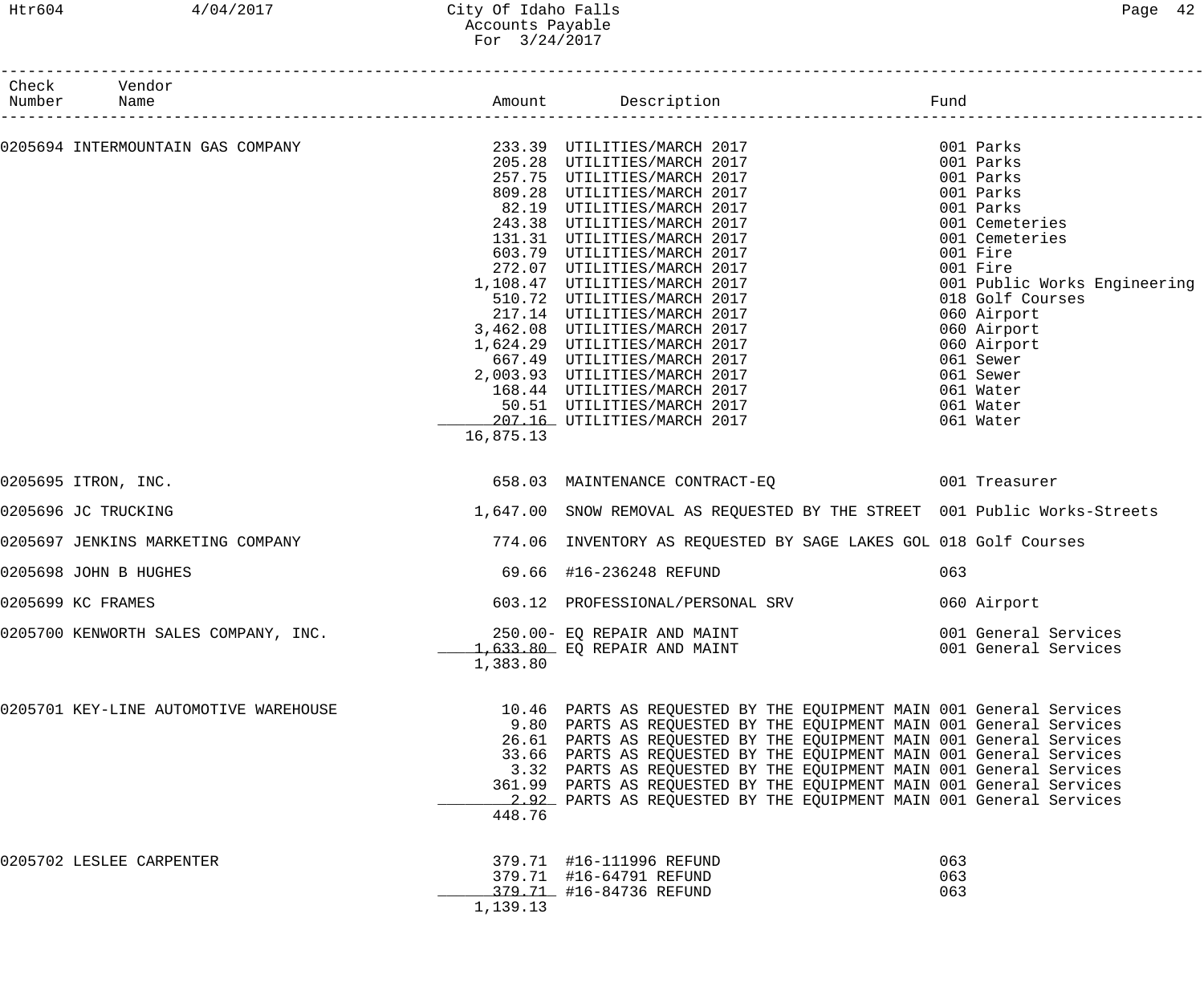# Htr604 4/04/2017 City Of Idaho Falls Page 43 Accounts Payable For 3/24/2017

| Check Vendor<br>Number Name            |          | Amount Description                                                                                                                          | Fund                         |
|----------------------------------------|----------|---------------------------------------------------------------------------------------------------------------------------------------------|------------------------------|
|                                        |          |                                                                                                                                             |                              |
|                                        |          | 0205703 LEXIS NEXIS RISK DATA MANAGEMENT 50.00 ADVANCED PEOPLE LOCATOR SERVICES FOR POL 001 Police                                          |                              |
| 0205704 LOCAL NEWS 8                   |          | 780.00 PROMOTION ITEMS                                                                                                                      | 001 Parks                    |
|                                        | 900.00   | 120.00 PROMOTION ITEMS                                                                                                                      | 001 Parks                    |
| 0205705 LOWE'S COMMERCIAL SERVICES     |          | 90.24 ELECTRICAL EQUIP/SUPPLIES 664 Electric                                                                                                |                              |
|                                        |          | 21.36 HARDWARE MISCELLANEOUS<br>. 23- UNAPPLIED CASH                                                                                        | 064 Electric<br>064 Electric |
|                                        | 111.37   |                                                                                                                                             |                              |
| 0205706 M-B COMPANIES, INC.            |          | 10,904.00 EQ REPAIR AND MAINT                                                                                                               | 001 General Services         |
| 0205707 MECHAM, DAVID                  |          | 2,000.00 SERVICES/MISCELLANEOUS                                                                                                             | 012 Library                  |
| 0205708 MERRILL BITS PLUS              |          | 540.00 EQ REPAIR AND MAINT<br>65.00 EQ REPAIR AND MAINT                                                                                     | 001 General Services         |
|                                        | 605.00   | 65.00 EO REPAIR AND MAINT                                                                                                                   | 001 General Services         |
|                                        |          | 0205709 MOUNTAIN VALLEY FLOOR MATS LLC 18.40 LAUNDRY SERVICE/MATS FOR THE STREET DIVI 010 Streets                                           |                              |
| 0205710 MOUNTAIN VIEW HOSPITAL         |          | 2,516.12 FIRE PHYSICALS/JAN 2017                                                                                                            | 001 Fire                     |
| 0205711 MUSSELMAN EQUIPMENT CO., INC.  |          | 132.01 PARTS AND MINOR SUBLET REPAIRS AS REQUES 001 General Services<br>1,182.35 VEHICLE AND EQUIP. MAINT. 001 General Services             |                              |
|                                        | 1,314.36 |                                                                                                                                             |                              |
| 0205712 NAPA AUTO PARTS                |          | 343.36 EQ REPAIR AND MAINT                                                                                                                  | 001                          |
|                                        |          | 31.50 PARTS AS REQUESTED BY THE EQUIPMENT MAIN 001 General Services<br>12.36 PARTS AS REQUESTED BY THE EQUIPMENT MAIN 001 General Services  |                              |
|                                        |          | 23.52 PARTS AS REQUESTED BY THE EQUIPMENT MAIN 001 General Services                                                                         |                              |
|                                        |          | 108.42 PARTS AS REQUESTED BY THE EQUIPMENT MAIN 001 General Services<br>24.28 PARTS AS REQUESTED BY THE EQUIPMENT MAIN 001 General Services |                              |
|                                        |          | 252.91 PARTS AS REQUESTED BY THE EQUIPMENT MAIN 001 General Services                                                                        |                              |
|                                        |          | 13.99 AIR GUAGE                                                                                                                             | 064 Electric                 |
|                                        | 810.34   |                                                                                                                                             |                              |
| 0205713 NATIONWIDE CLEC, LLC           |          | 572.00 PROFESSIONAL/PERSONAL SRV                                                                                                            | 064 Electric                 |
| 0205714 OGIO INTERNATIONAL             |          | 1,230.00 INVENTORY AS REQUESTED BY PINECREST GOLF 018 Golf Courses                                                                          |                              |
| 0205715 OLD DOMINION FREIGHT LINE, INC |          | 219.31 FREIGHT                                                                                                                              | 064 Electric                 |
|                                        | 493.64   | 274.33 FREIGHT                                                                                                                              | 064 Electric                 |
|                                        |          |                                                                                                                                             |                              |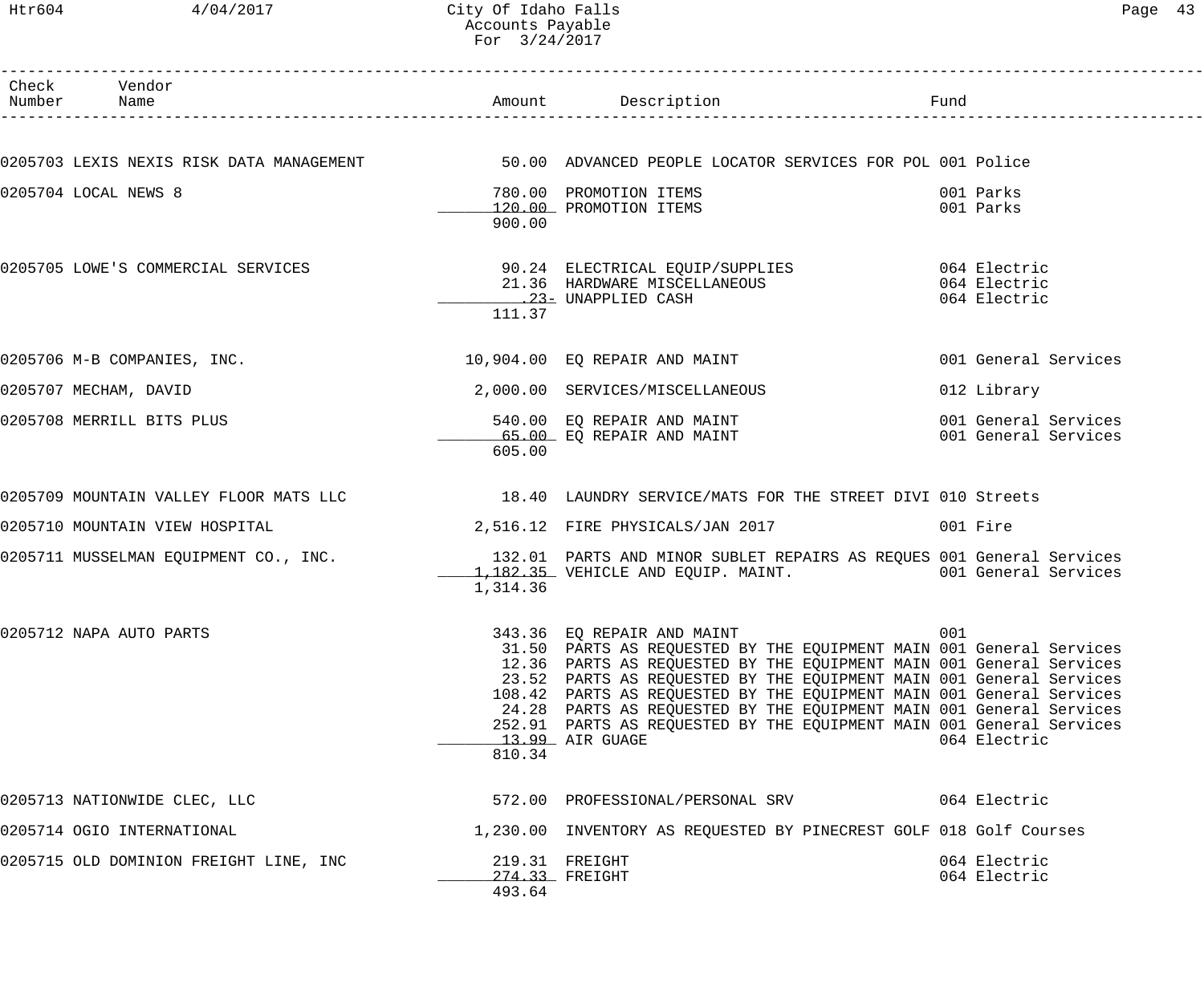# Htr604 4/04/2017 City Of Idaho Falls Page 44 Accounts Payable For 3/24/2017

| Check Vendor                                                                                                                                                                                       |          |                                                                                                                                                                                                                                                                                                                                                                                                                                                                                              |                      |                              |
|----------------------------------------------------------------------------------------------------------------------------------------------------------------------------------------------------|----------|----------------------------------------------------------------------------------------------------------------------------------------------------------------------------------------------------------------------------------------------------------------------------------------------------------------------------------------------------------------------------------------------------------------------------------------------------------------------------------------------|----------------------|------------------------------|
|                                                                                                                                                                                                    |          |                                                                                                                                                                                                                                                                                                                                                                                                                                                                                              |                      |                              |
| 0205716 PAUL CONWAY SHIELDS, INC. 444.87 SHIELDS FOR PREVENTION 001 Fire                                                                                                                           |          |                                                                                                                                                                                                                                                                                                                                                                                                                                                                                              |                      |                              |
| 0205717 PEACEPIPE CONSTRUCTION, INC. 4 . The S. 2015.00 SNOW REMOVAL AS REQUESTED BY THE STREET 001 Public Works-Streets                                                                           |          |                                                                                                                                                                                                                                                                                                                                                                                                                                                                                              |                      |                              |
| 0205718 PING GOLF COMPANY, INC.                               135.69 INVENTORY AS REQUESTED BY SAGE LAKES GOL 018 Golf Courses<br>411.90 INVENTORY AS REQUESTED BY SAGE LAKES GOL 018 Golf Courses | 1,118.05 | 248.00 INVENTORY AS REQUESTED BY SAGE LAKES GOL 018 Golf Courses<br>123.80 INVENTORY AS REQUESTED BY SAGE LAKES GOL 018 Golf Courses<br>1,205.33 INVENTORY AS REQUESTED BY SANDCREEK GOLF 018 Golf Courses<br>54.00- INVENTORY AS REQUESTED BY SANDCREEK GOLF 018 Golf Courses<br>612.57- INVENTORY AS REQUESTED BY SANDCREEK GOLF 018 Golf Courses<br>274.98- INVENTORY AS REQUESTED BY SANDCREEK GOLF 018 Golf Courses<br>65.12- INVENTORY AS REQUESTED BY SANDCREEK GOLF 018 Golf Courses |                      |                              |
| 0205719 PRESTON, KAYLA OLIVA (2008) 250.00 ANIMALS                                                                                                                                                 |          |                                                                                                                                                                                                                                                                                                                                                                                                                                                                                              |                      | 001 Parks                    |
| 0205720 R & D ASSEMBLY & MACHINE<br>350.00 REPAIR OF SCREEN IN FILTE                                                                                                                               |          |                                                                                                                                                                                                                                                                                                                                                                                                                                                                                              |                      | 061 Sewer                    |
| 0205721 RAPCO INDUSTRIES, INC. 2008 2010 10:00 120 138.18 FREIGHT                                                                                                                                  | 2,335.49 | 2,297.31 HARDWARE MISCELLANEOUS                                                                                                                                                                                                                                                                                                                                                                                                                                                              | 001 Fire<br>001 Fire |                              |
| 0205722 REGENCE BS OF ID                                                                                                                                                                           |          | 433.18 #16-304995 REFUND                                                                                                                                                                                                                                                                                                                                                                                                                                                                     | 063                  |                              |
| 0205723 ROBERT OR JO DEAN HANSEN 684.14 16-176932/ REFUND                                                                                                                                          |          |                                                                                                                                                                                                                                                                                                                                                                                                                                                                                              | 063                  |                              |
| 0205724 RONALD O'CONNOR                                                                                                                                                                            |          | 171.50 REIMBURSE TUITION                                                                                                                                                                                                                                                                                                                                                                                                                                                                     |                      | 061 Sewer                    |
| 0205725 RUSH TRUCK CENTERS, INC. 230.75 EQ REPAIR AND MAINT                                                                                                                                        |          |                                                                                                                                                                                                                                                                                                                                                                                                                                                                                              | 001                  |                              |
| 0205726 S. D. MYERS, LLC                                                                                                                                                                           |          | 159.00 TRANSFORMERS                                                                                                                                                                                                                                                                                                                                                                                                                                                                          |                      | 064 Electric                 |
| 0205727 S.D. MYERS, INC.                                                                                                                                                                           | 126.00   | 79.00 SERVICES/MISCELLANEOUS<br>47.00 SERVICES/MISCELLANEOUS                                                                                                                                                                                                                                                                                                                                                                                                                                 |                      | 064 Electric<br>064 Electric |
| 0205728 SALVATION ARMY                                                                                                                                                                             |          | 90.00 RENTAL                                                                                                                                                                                                                                                                                                                                                                                                                                                                                 |                      | 011 Recreation               |
| 0205729 SELECT HEALTH                                                                                                                                                                              | 1,139.13 | 379.71  16-54394 / REFUND<br>379.71  16-41369 / REFUND<br>379.71 16-19865 / REFUND                                                                                                                                                                                                                                                                                                                                                                                                           | 063<br>063<br>063    |                              |
| 0205730 SHARON CASPER                                                                                                                                                                              |          | 137.12  16-236277/ REFUND                                                                                                                                                                                                                                                                                                                                                                                                                                                                    | 063                  |                              |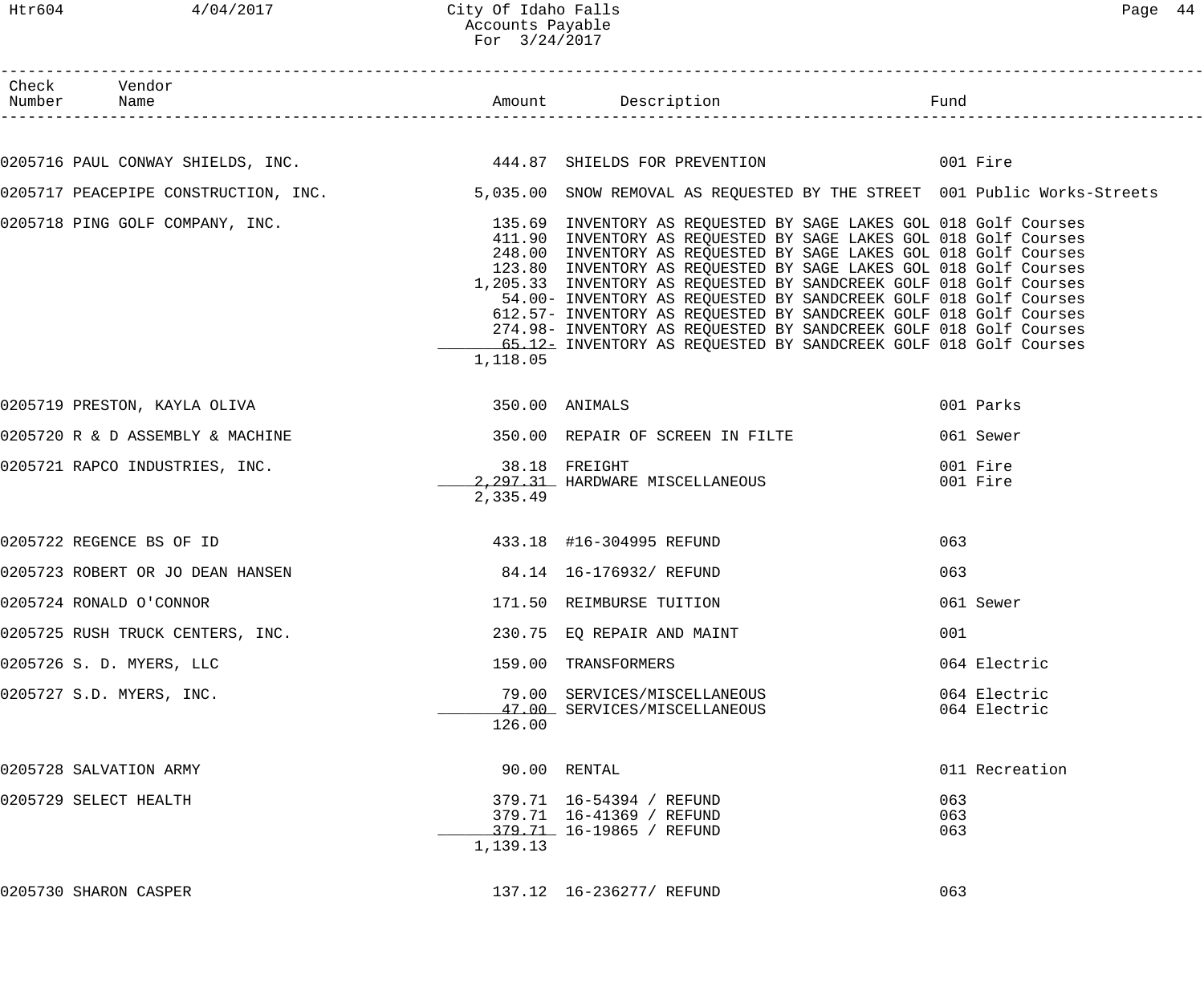# Htr604 4/04/2017 City Of Idaho Falls Page 45 Accounts Payable For 3/24/2017

| Check Vendor<br>Number Name                                               |            |                                                                                                                                                                                                                                                                                                                                                                                                                           |                                                                                                                                                                                                                                                                                                                                     |
|---------------------------------------------------------------------------|------------|---------------------------------------------------------------------------------------------------------------------------------------------------------------------------------------------------------------------------------------------------------------------------------------------------------------------------------------------------------------------------------------------------------------------------|-------------------------------------------------------------------------------------------------------------------------------------------------------------------------------------------------------------------------------------------------------------------------------------------------------------------------------------|
| 0205731 SHRED-IT USA LLC                                                  | 191.66     | 121.64 SHREDDING SERVICES FOR THE CITY OF IDAHO 001 Municipal Services<br>________ 70.02_ SHREDDING SERVICES FOR THE IDAHO FALLS P 001 Police                                                                                                                                                                                                                                                                             |                                                                                                                                                                                                                                                                                                                                     |
| 0205732 SKECHERS USA                                                      | 2,142.20   | 472.51 INVENTORY AS REQUESTED BY SANDCREEK GOLF 018 Golf Courses<br>1,669.69 INVENTORY AS REQUESTED BY SANDCREEK GOLF 018 Golf Courses                                                                                                                                                                                                                                                                                    |                                                                                                                                                                                                                                                                                                                                     |
| 0205733 SNAP-ON INCORPORATED                                              | 853.44     | 764.99 COMPUTERS, DP/WORD PROC. 001 General Services<br>20.45 FREIGHT<br>68.00 VEHICLE AND EQUIP. MAINT.                                                                                                                                                                                                                                                                                                                  | 001 General Services<br>001 General Services                                                                                                                                                                                                                                                                                        |
| 0205734 SOUTH FORK ANIMAL CLINIC, LLC <a> 295.00 SPAY/NEUTER SERVICES</a> |            |                                                                                                                                                                                                                                                                                                                                                                                                                           | 001                                                                                                                                                                                                                                                                                                                                 |
| 0205735 STEPHEN DANIEL THORNE                                             |            | 808.91  16-428565/ REFUND                                                                                                                                                                                                                                                                                                                                                                                                 | 063                                                                                                                                                                                                                                                                                                                                 |
| 0205736 SUN MOUNTAIN SPORTS, INC.                                         |            | 1,336.00 INVENTORY AS REQUESTED BY SANDCREEK GOLF 018 Golf Courses                                                                                                                                                                                                                                                                                                                                                        |                                                                                                                                                                                                                                                                                                                                     |
|                                                                           | 102,822.98 | 235.04 COMPUTERS, DP/WORD PROC.<br>1,376.66 MAINTENANCE CONTRACT-EO<br>1,376.66 MAINTENANCE CONTRACT-EQ<br>235.04 COMPUTERS, DP/WORD PROC.<br>1,376.66 MAINTENANCE CONTRACT-EQ<br>470.08 COMPUTERS, DP/WORD PROC.<br>1,376.66 MAINTENANCE CONTRACT-EQ                                                                                                                                                                     | 001 Planning & Building<br>001 Planning & Building<br>001 Fire<br>001 Public Works Engineering<br>001 Planning & Building<br>001 Fire<br>001 Public Works Engineering<br>001 Data Processing<br>010 Streets<br>061 Water<br>061 Sewer<br>061 Water<br>061 Sewer<br>062 Sanitation<br>062 Sanitation<br>064 Electric<br>064 Electric |
| 0205738 TAYLOR MADE GOLF COMPANY                                          | 4,872.79   | 816.59 INVENTORY AS REQUESTED BY SAGE LAKES GOL 018 Golf Courses<br>4,522.16 INVENTORY AS REQUESTED BY SAGE LAKES GOL 018 Golf Courses<br>224.75 INVENTORY AS REQUESTED BY SAGE LAKES GOL 018 Golf Courses<br>411.29 INVENTORY AS REQUESTED BY SANDCREEK GOLF 018 Golf Courses<br>1,033.00- INVENTORY AS REQUESTED BY SAGE LAKES GOL 018 Golf Courses<br>69.00- INVENTORY AS REQUESTED BY SAGE LAKES GOL 018 Golf Courses |                                                                                                                                                                                                                                                                                                                                     |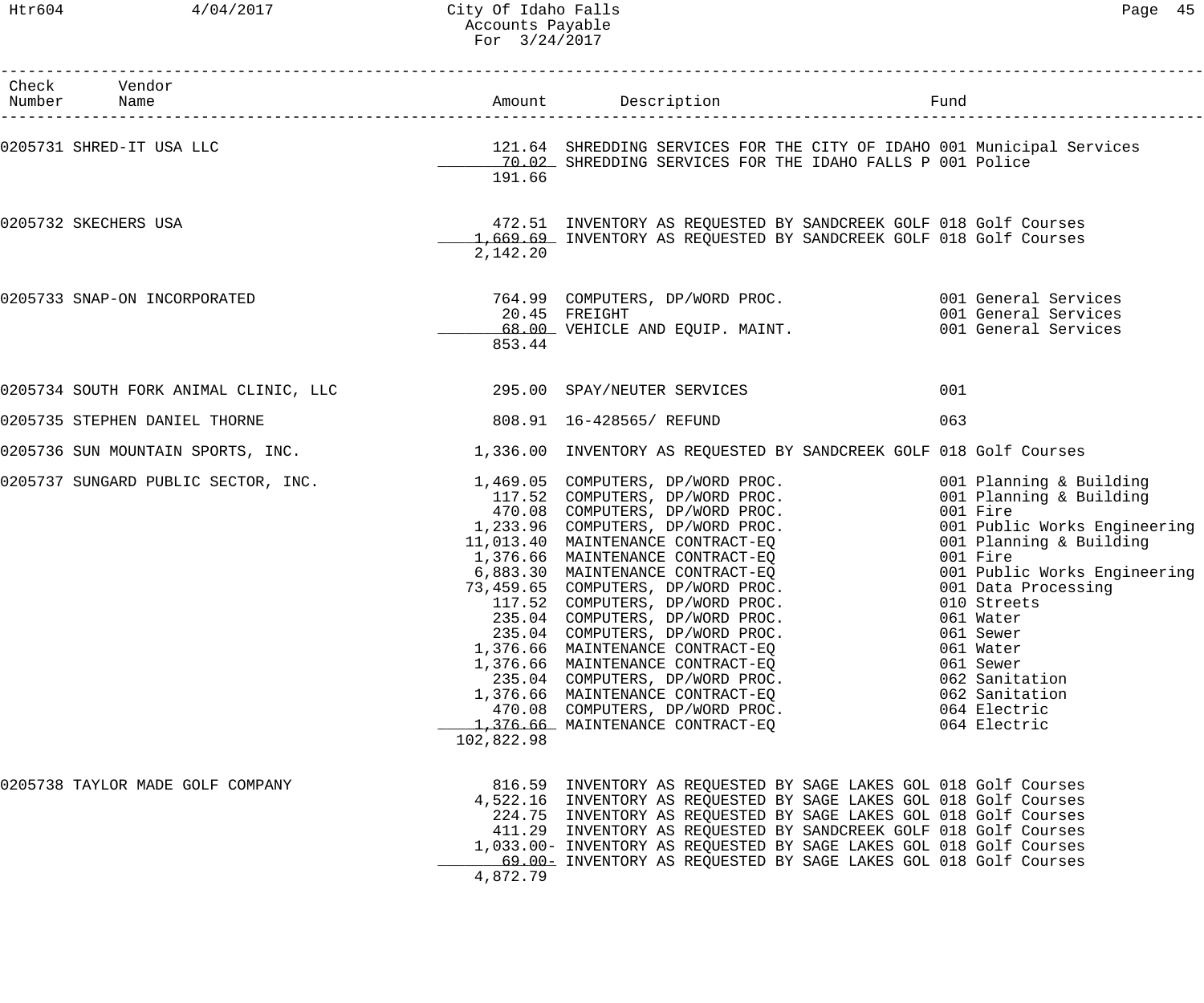| Page |  |
|------|--|
|------|--|

| Check Vendor<br>Number Name |                                                                  |                          | Amount Description                                                                                                                                                                                                                                                        | Fund       |                                              |
|-----------------------------|------------------------------------------------------------------|--------------------------|---------------------------------------------------------------------------------------------------------------------------------------------------------------------------------------------------------------------------------------------------------------------------|------------|----------------------------------------------|
|                             | 0205739 TEREX UTILITIES, INC.                                    |                          | 605.00 PARTS AND MINOR SUBLET REPAIRS AS REQUES 001 General Services                                                                                                                                                                                                      |            |                                              |
|                             | 0205740 TETON CLEANERS AND LAUNDRY                               |                          | 18.00 LAUNDRY SERVICE FOR CITY OF IDAHO FALLS 062 Sanitation                                                                                                                                                                                                              |            |                                              |
|                             | 0205741 TETON MICROBIOLOGY LAB                                   | 540.00                   | 270.00 LABORATORY ANALYSIS FOR WATER SAMPLES<br>270.00 LABORATORY ANALYSIS FOR WATER SAMPLES                                                                                                                                                                              |            | 061 Water<br>061 Water                       |
|                             |                                                                  |                          | 0205742 THOMPSON PAVING, INC. 2001 1994.62 CONSTRUCTION JOB/CONTRACT 601 Parks                                                                                                                                                                                            |            |                                              |
|                             | 0205743 U-HAUL INTERNATIONAL INC.                                | 78.19                    | 27.15 PROPANE AS REQUESTED BY EQUIPMENT MAINTE 001 General Services<br>51.04 PROPANE AS REQUESTED BY EQUIPMENT MAINTE 001 General Services                                                                                                                                |            |                                              |
|                             | 0205744 UNION PACIFIC RAILROAD COMPANY 48 2,500.00 ELEC/IF POWER |                          |                                                                                                                                                                                                                                                                           |            | 064 Electric                                 |
|                             | 0205745 UNITED COMMERCIAL                                        |                          | 63.93 #16-421387 REFUND                                                                                                                                                                                                                                                   | 063        |                                              |
|                             | 0205746 UNITED PARCEL SERVICE                                    | 147.09 FREIGHT<br>201.45 | 54.36 FREIGHT                                                                                                                                                                                                                                                             |            | 064 Electric<br>064 Electric                 |
|                             |                                                                  |                          | 0205747 UTAH ASSOCIATION MUNICIPAL POWER SY $2,092.28$ A&G/ESG EXPENSE-JAN 2017                                                                                                                                                                                           |            | 015 Elect Light Public Purp                  |
|                             | 0205748 VALLEY OFFICE SYSTEMS                                    | 451.36                   | 143.79 MAINTENANCE CONTRACT-EQ<br>101.60 MAINTENANCE CONTRACT-EQ                                   001 General Services<br>101.60 MAINTENANCE CONTRACT-EQ                             001 General Services<br>104.37 COPIER MAINTENANCE FOR I.F. PUBLIC LIBRA 012 Library |            |                                              |
|                             | 0205749 WAXIE SANITARY SUPPLY                                    | 306.60                   | 234.20 CANLINERS<br>72.40 FOAMING HAND SOAP                                                                                                                                                                                                                               |            | 001 General Services<br>001 General Services |
|                             | 0205750 WESTERN RECORDS DESTRUCTION, INC.                        | 255.00                   | 45.00 SHREDDING SERVICES FOR THE LEGAL DEPARTM 001 City Prosecuting Attorney<br>210.00 SEWER DEPARTMENT                                                                                                                                                                   |            | 061 Sewer                                    |
|                             | 0205751 WESTERN WHOLESALE INSTALLED SALES                        |                          | 4.40 OVERHEAD DOOR PARTS AND LABOR AS REQUEST 001 General Services                                                                                                                                                                                                        |            |                                              |
|                             | 0205752 WILLIAM R KELLY JR                                       | 765.42                   | 382.71 #16-137076 REFUND<br>382.71 #16-153632 REFUND                                                                                                                                                                                                                      | 063<br>063 |                                              |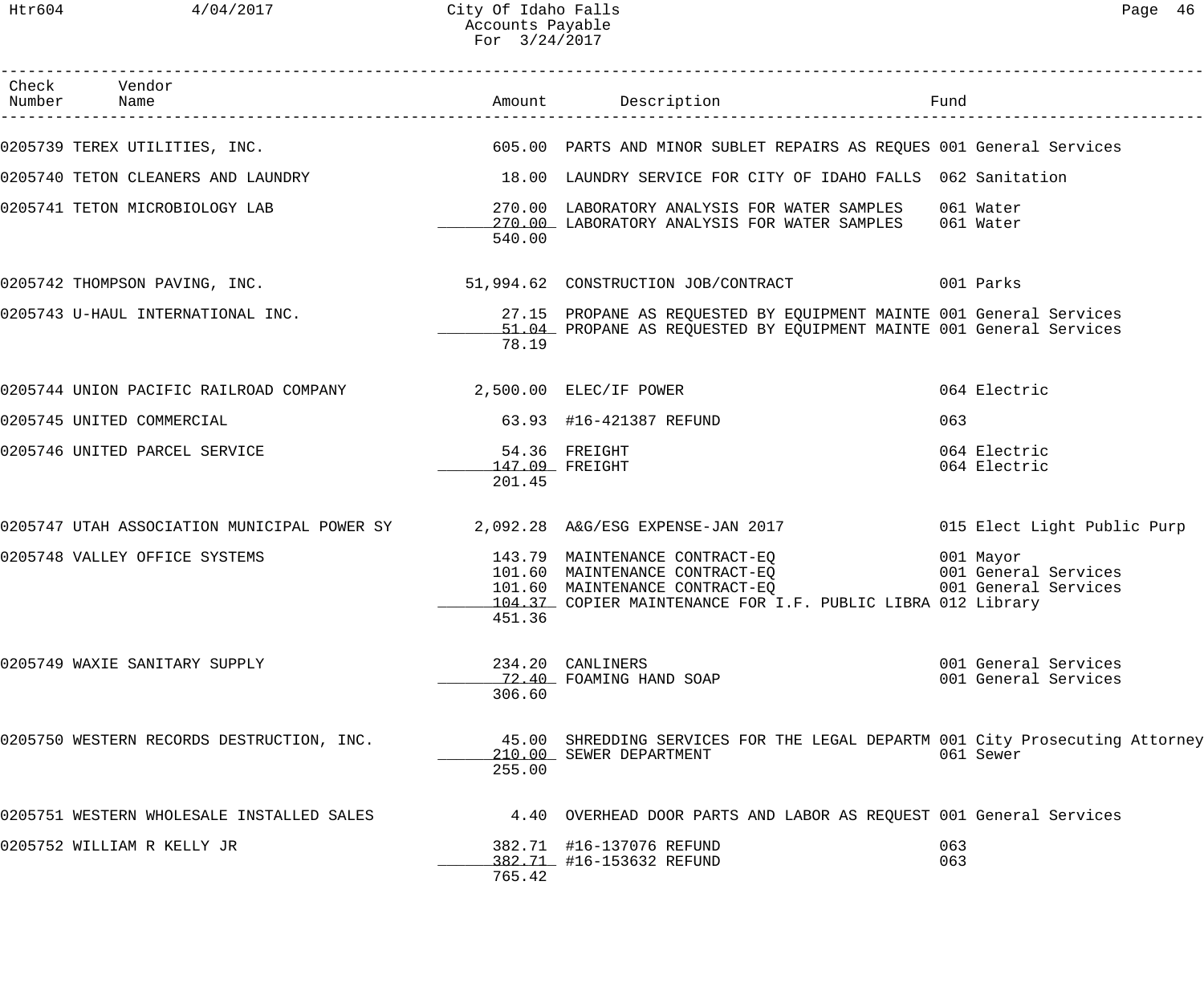Htr604 4/04/2017 City Of Idaho Falls Page 47 Accounts Payable For 3/24/2017

| Check Vendor<br>Number Name          | Amount                  | Description                                                                                                                                                                                                                                           | Fund                                |
|--------------------------------------|-------------------------|-------------------------------------------------------------------------------------------------------------------------------------------------------------------------------------------------------------------------------------------------------|-------------------------------------|
| 0205753 WOODLAND ENTERPRISES, INC    |                         | 52.23 PIZZA AND DELIVERY CHARGES FOR BIRTHDAY 011 Recreation                                                                                                                                                                                          |                                     |
| 0205754 YELLOWSTONE LEATHER PRODUCTS | 156.00 SIZE 9<br>426.00 | 156.00 SIZE 8 1/2<br>114.00 SIZE MED                                                                                                                                                                                                                  | 061 Water<br>061 Water<br>061 Water |
| 0205755 YOST, INC.                   | 694.00                  | 523.00 COPIER MAINTENANCE FOR I.F. PUBLIC LIBRA 012 Library<br>48.00 COPIER MAINTENANCE FOR I.F. PUBLIC LIBRA 012 Library<br>75.00 COPIER MAINTENANCE FOR I.F. PUBLIC LIBRA 012 Library<br>48.00 COPIER MAINTENANCE FOR I.F. PUBLIC LIBRA 012 Library |                                     |
| 0205756 2M COMPANY, INC.             | 521.19                  | 320.00 REPAIRS AND SUPPLIES AS REQUESTED BY PAR 001 Parks<br>141.75 REPAIRS AND SUPPLIES AS REQUESTED BY PAR 001 Parks<br>59.44 REPAIRS AND SUPPLIES AS REQUESTED BY PAR 001 Parks                                                                    |                                     |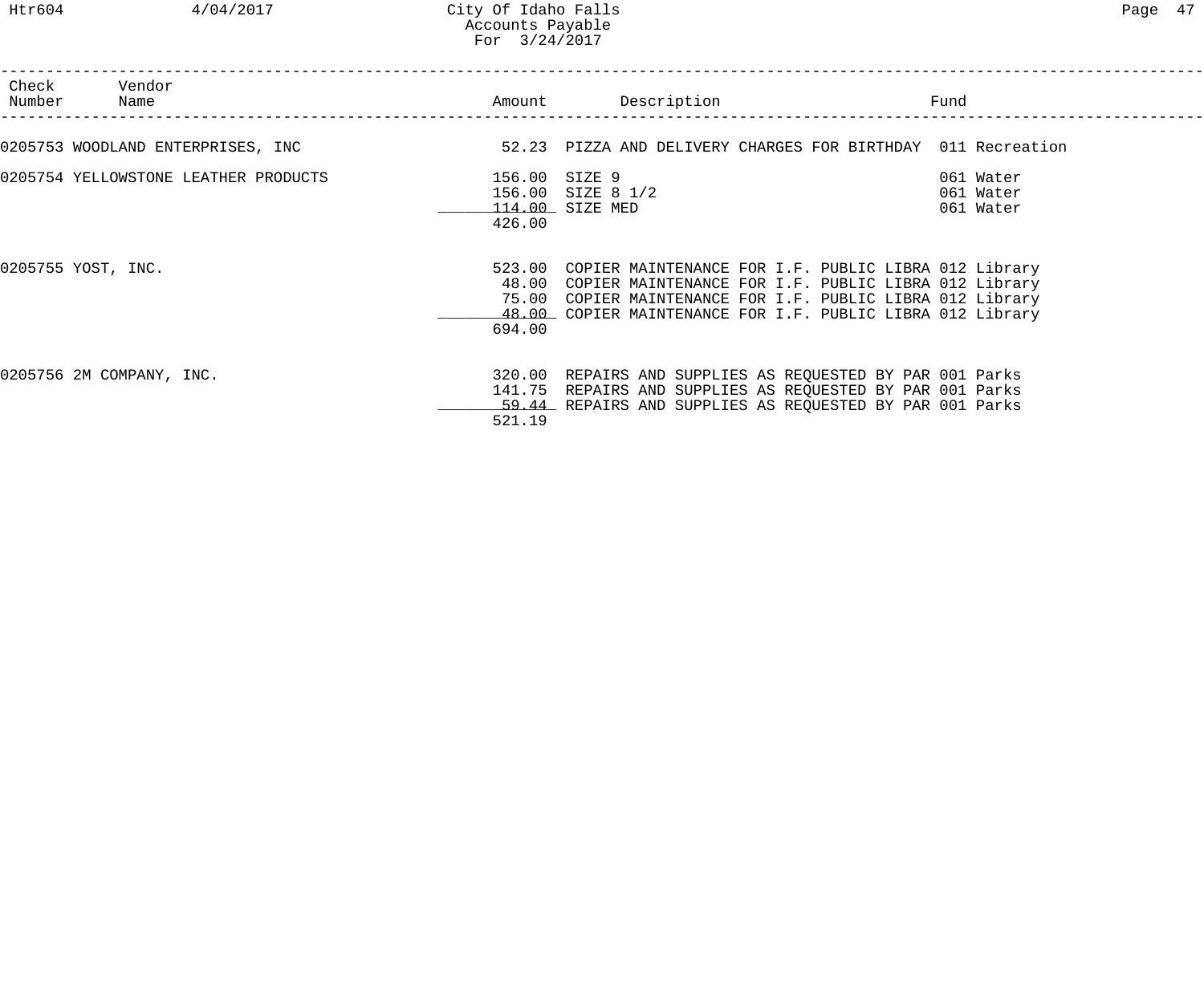# Htr604 4/04/2017 City Of Idaho Falls Page 48 Accounts Payable For 3/31/2017

| ำสα≏ | R |
|------|---|
|------|---|

| Check Vendor<br>Number Name         |          |                                                                                                                                                                                                                                                                                                                                                                                                                                                                                                                                                                                                                                                                                                                                                                                                                                                              | Fund                                                         |
|-------------------------------------|----------|--------------------------------------------------------------------------------------------------------------------------------------------------------------------------------------------------------------------------------------------------------------------------------------------------------------------------------------------------------------------------------------------------------------------------------------------------------------------------------------------------------------------------------------------------------------------------------------------------------------------------------------------------------------------------------------------------------------------------------------------------------------------------------------------------------------------------------------------------------------|--------------------------------------------------------------|
| 0205757 A-1 RENTAL, INC.            | 298.39   | 38.39 TOOLS, HAND POWER/NONPOWER 664 Electric<br>65.00 RENTAL<br>65.00 RENTAL<br>65.00 RENTAL<br>65.00 RENTAL                                                                                                                                                                                                                                                                                                                                                                                                                                                                                                                                                                                                                                                                                                                                                | 064 Electric<br>064 Electric<br>064 Electric<br>064 Electric |
| 0205758 ACUSHNET COMPANY            | 9,677.75 | 390.77 INVENTORY AS REQUESTED BY PINECREST GOLF 018 Golf Courses<br>6,083.76 INVENTORY AS REQUESTED BY PINECREST GOLF 018 Golf Courses<br>993.28 INVENTORY AS REQUESTED BY SAGE LAKES GOL 018 Golf Courses<br>820.53 INVENTORY AS REQUESTED BY SAGE LAKES GOL 018 Golf Courses<br>253.59 INVENTORY AS REQUESTED BY SAGE LAKES GOL 018 Golf Courses<br>1,135.82 INVENTORY AS REQUESTED BY SAGE LAKES GOL 018 Golf Courses                                                                                                                                                                                                                                                                                                                                                                                                                                     |                                                              |
| 0205759 AE TENT LLC                 |          | 21,477.76 PARKS & RECREATION MISC. 047 Parks Capital Imp                                                                                                                                                                                                                                                                                                                                                                                                                                                                                                                                                                                                                                                                                                                                                                                                     |                                                              |
| 0205760 AIRGAS USA, LLC             |          | 160.37 WELDING SUPPLIES AS REQUESTED BY SANITAT 062 Sanitation                                                                                                                                                                                                                                                                                                                                                                                                                                                                                                                                                                                                                                                                                                                                                                                               |                                                              |
| 0205761 AIRSIDE SOLUTIONS, INC      | 1,946.95 | 1,361.45 AIRPORT MAINTENANCE<br>585.50 AIRPORT MAINTENANCE                                                                                                                                                                                                                                                                                                                                                                                                                                                                                                                                                                                                                                                                                                                                                                                                   | 060 Airport<br>060 Airport                                   |
|                                     | 1,048.19 | 49.91 EQ REPAIR AND MAINT                                                                                                                                                                                                                                                                                                                                                                                                                                                                                                                                                                                                                                                                                                                                                                                                                                    | 001<br>001                                                   |
| 0205763 ALSCO (AMERICAN LINEN DIV)  | 370.31   | 40.93 LAUNDRY SERVICE/MATS FOR CITY BUILDINGS 001 General Services<br>21.35 LAUNDRY SERVICE/MATS FOR CITY BUILDINGS 001 General Services<br>4.20 LAUNDRY SERVICE/MATS FOR CITY BUILDINGS 001 General Services<br>37.38 LAUNDRY SERVICE/MATS FOR CITY BUILDINGS 001 General Services<br>40.93 LAUNDRY SERVICE/MATS FOR CITY BUILDINGS 001 General Services<br>21.35 LAUNDRY SERVICE/MATS FOR CITY BUILDINGS 001 General Services<br>3.60 LAUNDRY SERVICE/MATS FOR CITY BUILDINGS 001 General Services<br>4.20 LAUNDRY SERVICE/MATS FOR CITY BUILDINGS 001 General Services<br>15.84 SUPPLIES AS REQUESTED BY PINECREST GOLF 018 Golf Courses<br>92.44 WEEKLY DELIVERY AND CHANGE OUT OF ENTRAN 060 Airport<br>41.74 LAUNDRY SERVICES AS REQUESTED - SEWER DI 061 Sewer<br>43.91 LAUNDRY SERVICES AS REQUESTED - SEWER DI 061 Sewer<br>2.44 CLOTHING & APPAREL | 064 Electric                                                 |
| 0205764 AMAZON.COM - CITY PURCHASES |          | 53.82 PARKS & RECREATION MISC.<br>8.50 FREIGHT<br>36.75 PARKS & RECREATION MISC.<br>14.80 PARKS & RECREATION MISC.                                                                                                                                                                                                                                                                                                                                                                                                                                                                                                                                                                                                                                                                                                                                           | 001 Parks<br>001 Parks<br>001 Parks<br>001 Parks             |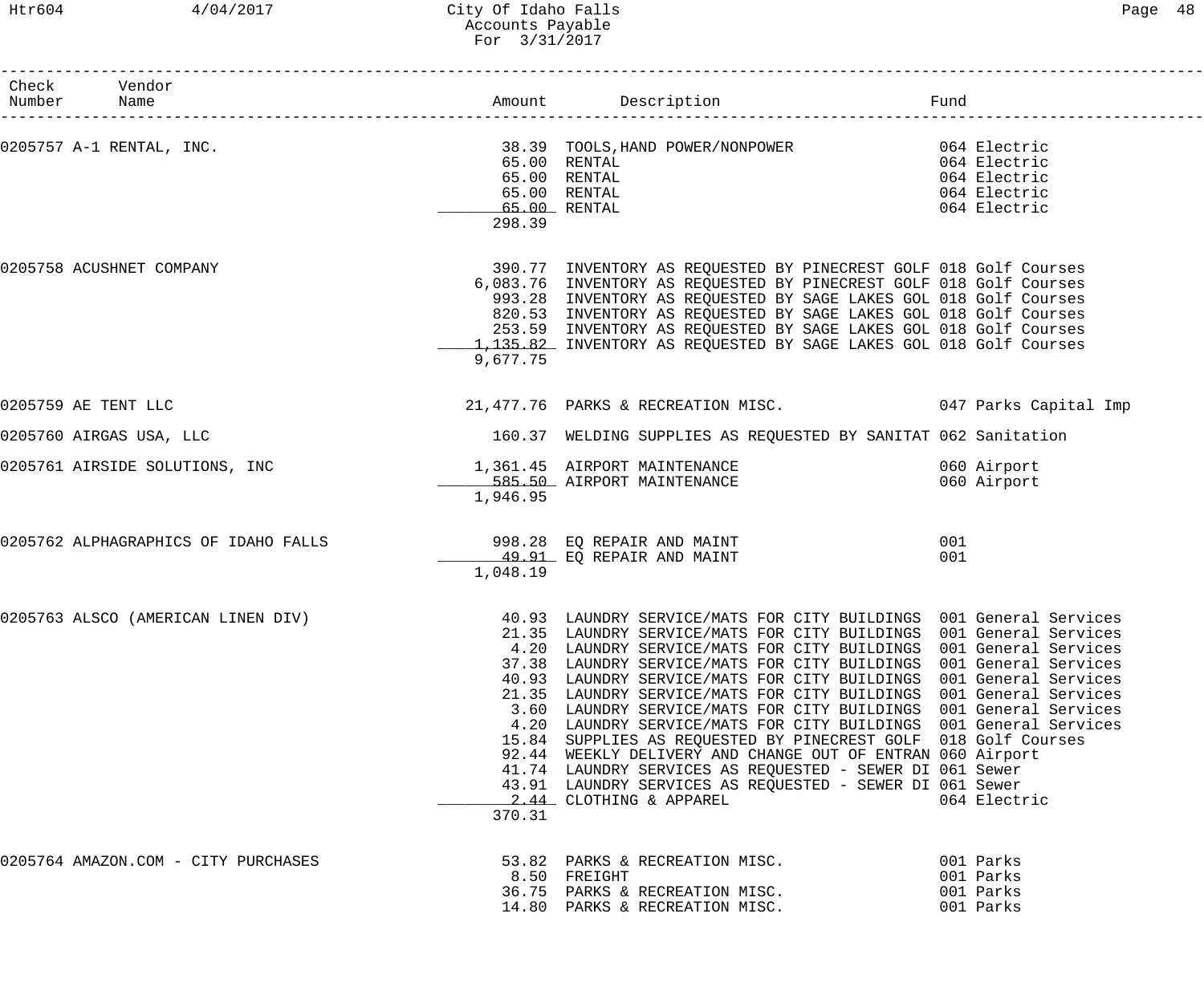# Htr604 4/04/2017 City Of Idaho Falls Page 49 Accounts Payable For 3/31/2017

| Check Vendor<br>Number Name                                                                                                                                                                                                                                                                                                                                                                                                                         |                            |                                                                                                                       |                                      |
|-----------------------------------------------------------------------------------------------------------------------------------------------------------------------------------------------------------------------------------------------------------------------------------------------------------------------------------------------------------------------------------------------------------------------------------------------------|----------------------------|-----------------------------------------------------------------------------------------------------------------------|--------------------------------------|
| $\texttt{0205764 AMAZON.COM - CITY PURCHASES}\texttt{286.71} \texttt{PARKS & RECREATION MISC.}\texttt{001 Parks}\texttt{24.38} \texttt{PARKS & RECREBATION MISC.}\texttt{001 Parks}\texttt{38.94} \texttt{PARKS & RECREBATION MISC.}\texttt{001 Parks}\texttt{38.94} \texttt{PARKS & RECREBATION MISC.}\texttt{001 Parks}\texttt{38.94} \texttt{PARKS & RECREBATION MISC.}\texttt{001 Parks}\texttt{56.49} \texttt{PARKS & RECREBATION MISC.}\text$ | 1,167.44                   |                                                                                                                       |                                      |
| 0205765 ANGEL TOES INC.                                                                                                                                                                                                                                                                                                                                                                                                                             |                            | 146.85 RESALE ITEMS                                                                                                   | 001 Parks                            |
| 0205766 ANIXTER INC.                                                                                                                                                                                                                                                                                                                                                                                                                                | 72.90 HARDWARE<br>1,306.65 | 1,233.75 FIBER OPTIC MATERIAL                                                                                         | 064<br>064                           |
| 0205767 APCO INTERNATIONAL                                                                                                                                                                                                                                                                                                                                                                                                                          | 368.00 MEMBERSHIPS         |                                                                                                                       | 001 Police                           |
| 0205768 ASSOCIATION OF RODEO COMMITTEES 100.00 MEMBERSHIPS                                                                                                                                                                                                                                                                                                                                                                                          |                            |                                                                                                                       | 001 Parks                            |
| 0205769 AUTOMOTIVE CHARGING & STARTING LLC $200.22$ (2) BATTERIES; SPRAY BATT                                                                                                                                                                                                                                                                                                                                                                       |                            |                                                                                                                       | 060 Airport                          |
| 0205770 AUTOMOTIVE SPRINGS & OVERLOAD <sup>18.30</sup> PARTS AND MINOR SUBLET REPAIRS AS REQUES 001 General Services<br>577.40 PARTS AND MINOR SUBLET REPAIRS AS REQUES 001 General Services                                                                                                                                                                                                                                                        | 595.70                     | 577.40 PARTS AND MINOR SUBLET REPAIRS AS REQUES 001 General Services                                                  |                                      |
| 0205771 BAR STORE RESTAURANT EQ.(BS&R)                                                                                                                                                                                                                                                                                                                                                                                                              | 65.00 FREIGHT<br>1,251.17  | 1,186.17 APPLIANCES                                                                                                   | 018 Golf Courses<br>018 Golf Courses |
| 0205772 BIBLIOTHECA, LLC                                                                                                                                                                                                                                                                                                                                                                                                                            | 3,451.00                   | 91.00 FREIGHT<br>3,360.00 MISCELLANEOUS PRODUCTS                                                                      | 012 Library<br>012 Library           |
| 0205773 BONNEVILLE INDUSTRIAL SUPPLY                                                                                                                                                                                                                                                                                                                                                                                                                | 282.14                     | 57.14 MISCELLANEOUS PURCHASES AS REQUIRED BY S 061 Sewer<br>225.00 MISCELLANEOUS PURCHASES AS REQUIRED BY S 061 Sewer |                                      |
| 0205774 BOTTLE BENDERS INC.                                                                                                                                                                                                                                                                                                                                                                                                                         |                            | 212.00 RESALE ITEMS                                                                                                   | 001 Parks                            |
| 0205775 BRIDGESTONE GOLF, INC.                                                                                                                                                                                                                                                                                                                                                                                                                      |                            | 1,976.39 INVENTORY AS REQUESTED BY PINECREST GOLF 018 Golf Courses                                                    |                                      |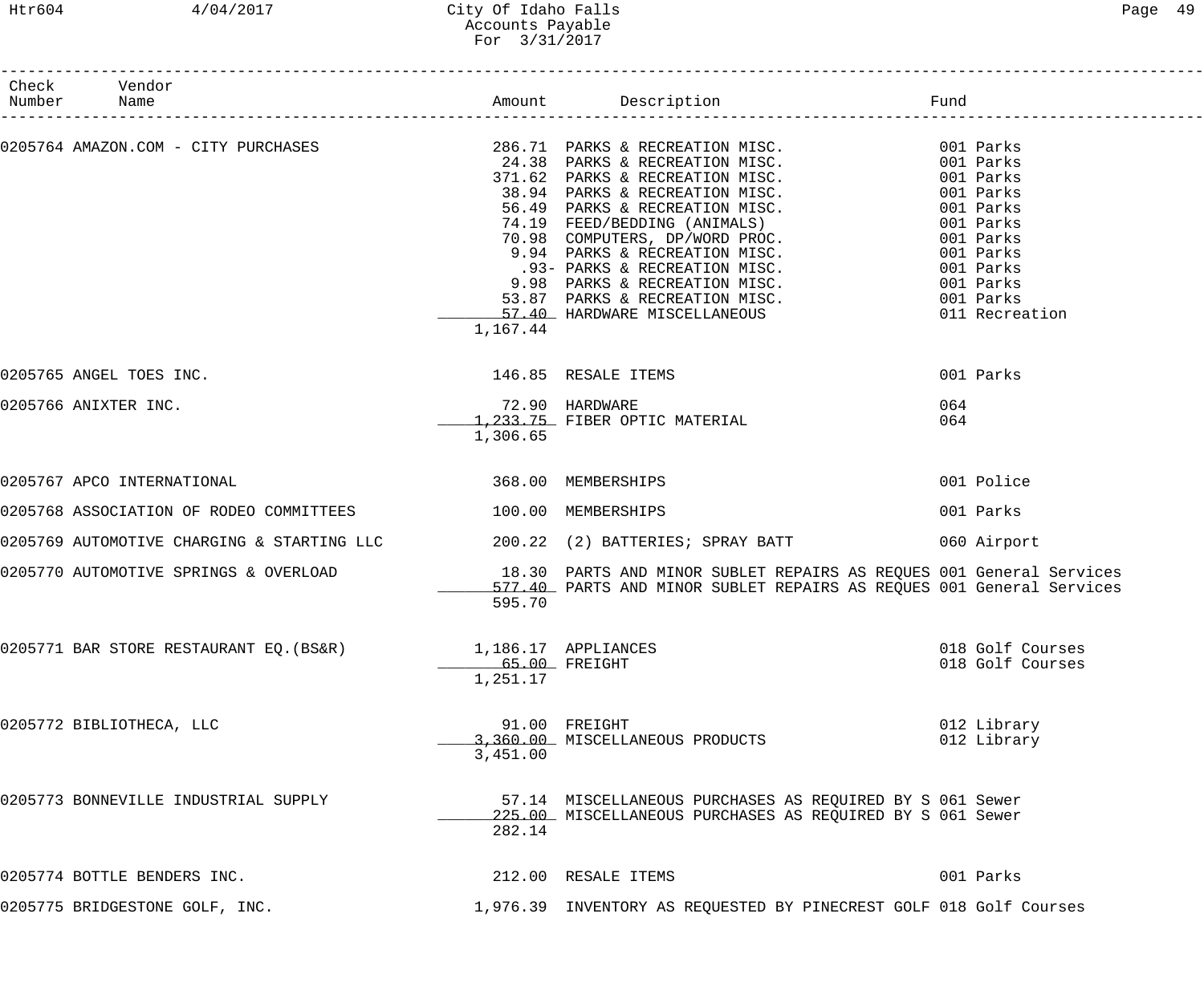|                | Check Vendor<br>Number Name                                                                                     |          |                                                                                                                                                                                                                                                                                                                                                    |                                     |
|----------------|-----------------------------------------------------------------------------------------------------------------|----------|----------------------------------------------------------------------------------------------------------------------------------------------------------------------------------------------------------------------------------------------------------------------------------------------------------------------------------------------------|-------------------------------------|
|                | 0205775 BRIDGESTONE GOLF, INC. THE SALE SERVICE SERVICE SERVICE OF SALE SERVICES SERVICES SOLF 018 Golf Courses | 1,235.72 | 55.00- INVENTORY AS REQUESTED BY PINECREST GOLF 018 Golf Courses<br>41.00- INVENTORY AS REQUESTED BY PINECREST GOLF 018 Golf Courses<br>377.67- INVENTORY AS REQUESTED BY PINECREST GOLF 018 Golf Courses<br>101.00- INVENTORY AS REQUESTED BY PINECREST GOLF 018 Golf Courses<br>12.00- INVENTORY AS REQUESTED BY PINECREST GOLF 018 Golf Courses |                                     |
|                | 0205776 BROADWAY FORD, INC.                                                                                     |          | 51.59 PARTS AND MINOR SUBLET REPAIRS AS REQUES 001 General Services                                                                                                                                                                                                                                                                                |                                     |
|                | 0205777 BURKHART, C.J.                                                                                          |          | 108.00 CONTRACTED OFFICIALS                                                                                                                                                                                                                                                                                                                        | 011 Recreation                      |
|                | 0205778 CALIPER CORPORATION                                                                                     |          | 1,200.00 MAINTENANCE CONTRACT-EQ 001 Planning & Building                                                                                                                                                                                                                                                                                           |                                     |
|                | 0205779 CALLAWAY GOLF SALES COMPANY 185.34 INVENTORY AS REQUESTED BY SAGE LAKES GOL 018 Golf Courses            | 694.20   | 93.42 INVENTORY AS REQUESTED BY SANDCREEK GOLF 018 Golf Courses<br>415.44 INVENTORY AS REQUESTED BY SANDCREEK GOLF 018 Golf Courses                                                                                                                                                                                                                |                                     |
|                | 0205780 CEDAR RIDGE ANIMAL HOSPITAL                                                                             |          | 145.00 SPAY/NEUTER SERVICES                                                                                                                                                                                                                                                                                                                        | 001                                 |
|                | 0205781 CLUB INCORPORATED                                                                                       |          | 663.54 REIMBURSEMENTS                                                                                                                                                                                                                                                                                                                              | 001 Planning & Building             |
|                | 0205782 COBRA PUMA GOLF, INC.                                                                                   | 2,633.31 | 2,138.01 INVENTORY AS REQUESTED BY PINECREST GOLF 018 Golf Courses<br>126.00- INVENTORY AS REQUESTED BY PINECREST GOLF 018 Golf Courses<br>110.58 INVENTORY AS REQUESTED BY PINECREST GOLF 018 Golf Courses<br>510.72 INVENTORY AS REQUESTED BY PINECREST GOLF 018 Golf Courses                                                                    |                                     |
| 0205783 CODE 4 |                                                                                                                 |          | 198.00 TRAINING-PERSONNEL                                                                                                                                                                                                                                                                                                                          | 001 Planning & Building             |
| 0205784 CRSA   |                                                                                                                 |          | 5,000.00 PROFESSIONAL/PERSONAL SRV                                                                                                                                                                                                                                                                                                                 | 001 Planning & Building             |
|                | 0205785 DISH NETWORK                                                                                            |          | 134.03 MONTHLY CABLE BILLS FOR THE AIRPORT                                                                                                                                                                                                                                                                                                         | 060 Airport                         |
|                | 0205786 DMC SALES & SUPPLY, INC.                                                                                |          | 190.80 FUEL AND ADDITIVES                                                                                                                                                                                                                                                                                                                          | 001                                 |
|                | 0205787 EAGLE ROCK HYDRAULIC SERVICE                                                                            | 1,391.31 | 378.56 PARTS AND HYDRAULIC REPAIRS AS REQUESTED 001 General Services<br>939.91 PARTS AND HYDRAULIC REPAIRS AS REQUESTED 001 General Services<br>72.84 PARTS AND HYDRAULIC REPAIRS AS REQUESTED 001 General Services                                                                                                                                |                                     |
|                | 0205788 EAST SIDE SWCD                                                                                          |          | 20.00 WEED CLASS MEALS                                                                                                                                                                                                                                                                                                                             | 064 Electric                        |
|                | 0205789 EDGE CONSTRUCTION SUPPLY, INC.                                                                          |          | 2,348.12 SAFETY EQUIPMENT<br>501.88 SAFETY EQUIPMENT<br>10.00 FREIGHT                                                                                                                                                                                                                                                                              | 061 Sewer<br>061 Sewer<br>061 Water |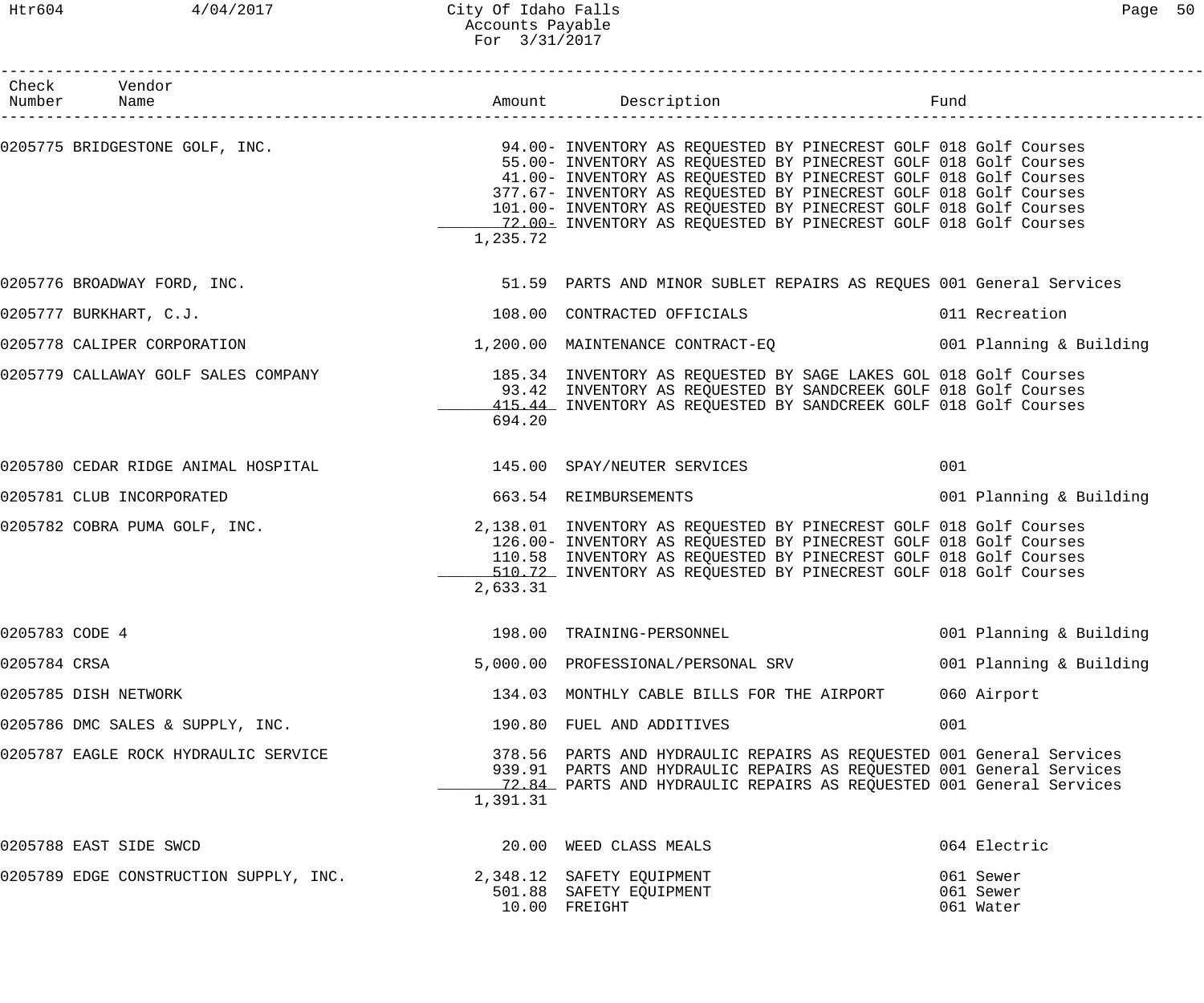# Htr604 4/04/2017 City Of Idaho Falls Page 51 Accounts Payable For 3/31/2017

| Check Vendor<br>Number Name                                                                                                                                                                                                              |                              | Amount Description Description                                                                                                                                                                                                                                                                                                                                                                                                                                                                                                                                                                                                                                                                                                                                                                                                                                                                                                                                                                                                                                                                           |                                                                                              |  |
|------------------------------------------------------------------------------------------------------------------------------------------------------------------------------------------------------------------------------------------|------------------------------|----------------------------------------------------------------------------------------------------------------------------------------------------------------------------------------------------------------------------------------------------------------------------------------------------------------------------------------------------------------------------------------------------------------------------------------------------------------------------------------------------------------------------------------------------------------------------------------------------------------------------------------------------------------------------------------------------------------------------------------------------------------------------------------------------------------------------------------------------------------------------------------------------------------------------------------------------------------------------------------------------------------------------------------------------------------------------------------------------------|----------------------------------------------------------------------------------------------|--|
| 0205789 EDGE CONSTRUCTION SUPPLY, INC.<br>0205789 EDGE CONSTRUCTION SUPPLY, INC.<br>345.00 HARDWARE MISCELLANEOUS 061 Water<br>345.00 HARDWARE MISCELLANEOUS 064 Electric<br>345.00 HARDWARE MISCELLANEOUS 064 Electric<br>21.00 HARDWAR | 4,661.41                     |                                                                                                                                                                                                                                                                                                                                                                                                                                                                                                                                                                                                                                                                                                                                                                                                                                                                                                                                                                                                                                                                                                          |                                                                                              |  |
| 0205790 ELECTRIC MOTOR SERVICE COMPANY 167.71 MOTORS / ENGINES                                                                                                                                                                           | 427.34                       | 110.00 MOTORS / ENGINES<br>24.63 MOTORS / ENGINES<br>125.00 MOTORS / ENGINES                                                                                                                                                                                                                                                                                                                                                                                                                                                                                                                                                                                                                                                                                                                                                                                                                                                                                                                                                                                                                             | 001 General Services<br>001 General Services<br>001 General Services<br>001 General Services |  |
| 0205791 EVCO HOUSE OF HOSE - IDAHO                                                                                                                                                                                                       | 1,246.44                     | 234.14 PARTS AS REQUESTED BY THE EQUIPMENT MAIN 001 General Services<br>162.15 PARTS AS REQUESTED BY THE EQUIPMENT MAIN 001 General Services<br>132.90 PARTS AS REQUESTED BY THE EQUIPMENT MAIN 001 General Services<br>53.25 PARTS AS REQUESTED BY THE EQUIPMENT MAIN 001 General Services<br>35.20 PARTS AS REQUESTED BY THE EQUIPMENT MAIN 001 General Services<br>36.38 PARTS AS REQUESTED BY THE EQUIPMENT MAIN 001 General Services<br>70.11 PARTS AS REQUESTED BY THE EQUIPMENT MAIN 001 General Services<br>30.22 PARTS AS REQUESTED BY THE EQUIPMENT MAIN 001 General Services<br>33.68 PARTS AS REQUESTED BY THE EQUIPMENT MAIN 001 General Services<br>85.97 PARTS AS REQUESTED BY THE EQUIPMENT MAIN 001 General Services<br>39.08 PARTS AS REQUESTED BY THE EQUIPMENT MAIN 001 General Services<br>27.48 PARTS AS REQUESTED BY THE EQUIPMENT MAIN 001 General Services<br>138.52 PARTS AS REQUESTED BY THE EQUIPMENT MAIN 001 General Services<br>166.37 PARTS AS REQUESTED BY THE EQUIPMENT MAIN 001 General Services<br>.99 PARTS AS REQUESTED BY THE EQUIPMENT MAIN 001 General Services |                                                                                              |  |
| 0205792 EVERYTHING2GO.COM                                                                                                                                                                                                                |                              | 787.00 FURNITURE                                                                                                                                                                                                                                                                                                                                                                                                                                                                                                                                                                                                                                                                                                                                                                                                                                                                                                                                                                                                                                                                                         | 064 Electric                                                                                 |  |
| 0205793 FALLS PLUMBING SUPPLY, INC.                                                                                                                                                                                                      | 62.63                        | 11.00 1 INSERT COUPLER<br>10.75 3/4 INSERT COUPLER<br>13.88 SL 200 LARGE KWICKCUT CUT<br>13.00 3/4 OETIKER CLAMPS<br>14.00 1 OETIKER CLAMPS                                                                                                                                                                                                                                                                                                                                                                                                                                                                                                                                                                                                                                                                                                                                                                                                                                                                                                                                                              | 061 Water<br>061 Water<br>061 Water<br>061 Water<br>061 Water                                |  |
| 0205794 FARRER, TOM                                                                                                                                                                                                                      |                              | 120.00 CONTRACTED OFFICIALS                                                                                                                                                                                                                                                                                                                                                                                                                                                                                                                                                                                                                                                                                                                                                                                                                                                                                                                                                                                                                                                                              | 011 Recreation                                                                               |  |
| 0205795 FAWSON, JASON G.                                                                                                                                                                                                                 | 1,000.00 FREIGHT<br>4,500.00 | 3,500.00 FIRE DEPARTMENT MISC.                                                                                                                                                                                                                                                                                                                                                                                                                                                                                                                                                                                                                                                                                                                                                                                                                                                                                                                                                                                                                                                                           | 048 Fire<br>048 Fire                                                                         |  |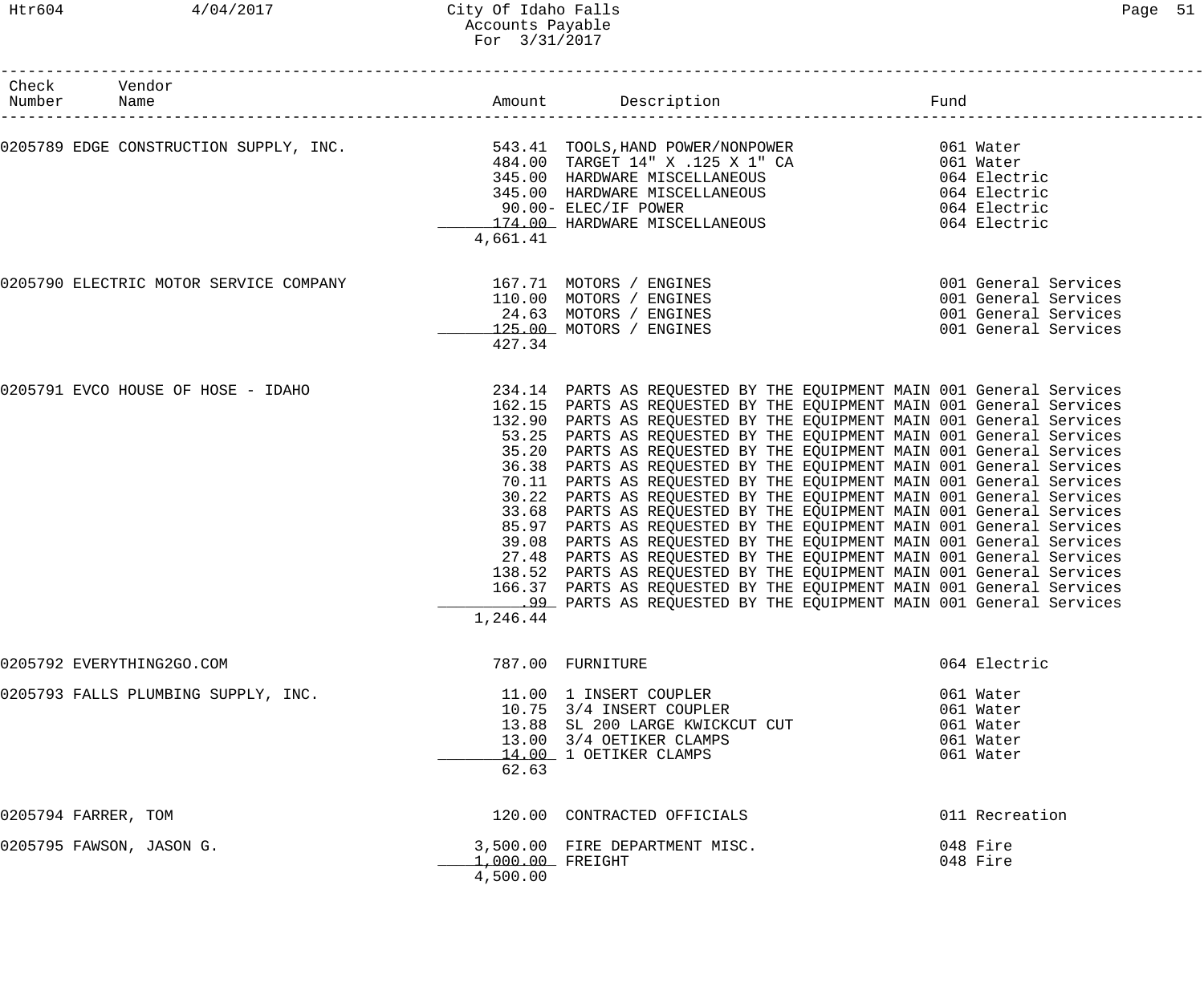| c |  |
|---|--|
|---|--|

| Number | Check Vendor<br>Name              |        |                                                                                                                                                                                                                                                                                                                                                                               |     | ____________________________________                                                                                                                                                                                                                                                                           |
|--------|-----------------------------------|--------|-------------------------------------------------------------------------------------------------------------------------------------------------------------------------------------------------------------------------------------------------------------------------------------------------------------------------------------------------------------------------------|-----|----------------------------------------------------------------------------------------------------------------------------------------------------------------------------------------------------------------------------------------------------------------------------------------------------------------|
|        | 0205796 FEDERAL EXPRESS CORP      | 188.07 | 76.03 SHIPPING CHARGES<br>43.11 SHIPPING CHARGES<br>18.55 SHIPPING CHARGES<br>31.67 SHIPPING CHARGES<br>19.71 SHIPPING CHARGES<br>18.71 SHIPPING CHARGES                                                                                                                                                                                                                      |     | 001 Parks<br>001 Public Works Engineering<br>001 Parks<br>060 Airport<br>061 Sewer                                                                                                                                                                                                                             |
|        |                                   |        | 0205797 FINE DIRT EXCAVATING, INC. 40 1991 1991 5,670.00 PROVIDE EQUIPMENT AND LABOR FOR SNOW REM 060 Airport                                                                                                                                                                                                                                                                 |     |                                                                                                                                                                                                                                                                                                                |
|        | 0205798 FIRST RESPONDERS          | 286.30 | 23.80 ALTERATIONS AND/OR EMBROIDERY TO POLICE 001 Police<br>262.50 ALTERATIONS AND/OR EMBROIDERY TO POLICE 001 Police                                                                                                                                                                                                                                                         |     |                                                                                                                                                                                                                                                                                                                |
|        |                                   |        |                                                                                                                                                                                                                                                                                                                                                                               | 001 |                                                                                                                                                                                                                                                                                                                |
|        | 0205800 FREMONT TELECOM CO.       | 756.68 | 40.36 BILLED LINES 3/15/17<br>40.36 BILLED LINES 3/15/17<br>40.36 BILLED LINES 3/15/17<br>40.36 BILLED LINES 3/15/17<br>37.66 BILLED LINES 3/15/17<br>40.36 BILLED LINES 3/15/17<br>40.36 BILLED LINES 3/15/17<br>40.36 BILLED LINES 3/15/17<br>37.66<br>40.36 BILLED LINES 3/15/17<br>40.36 BILLED LINES 3/15/17<br>40.36 BILLED LINES 3/15/17<br>40.36 BILLED LINES 3/15/17 |     | 001 General Services<br>001 Police<br>001 Police<br>001 Police<br>001 Parks<br>001 Parks<br>001 Parks<br>001 Parks<br>001 Parks<br>001 Cemeteries<br>011 Recreation<br>018 Golf Courses<br>018 Golf Courses<br>018 Golf Courses<br>060 Airport<br>064 Electric<br>064 Electric<br>064 Electric<br>064 Electric |
|        | 0205801 GENERAL PACIFIC, INC.     |        | 15,280.00 FIBER OPTIC MATERIAL                                                                                                                                                                                                                                                                                                                                                | 064 |                                                                                                                                                                                                                                                                                                                |
|        | 0205802 GLASS ZOOVENIRS, LLC      | 415.80 | 4.20- RESALE ITEMS<br>420.00 RESALE ITEMS                                                                                                                                                                                                                                                                                                                                     |     | 001 Parks<br>001 Parks                                                                                                                                                                                                                                                                                         |
|        | 0205803 GOODE MOTOR FORD, LLC     |        | 27,481.28 EQUIPMENT-LRG & TURF                                                                                                                                                                                                                                                                                                                                                |     | 064 Electric                                                                                                                                                                                                                                                                                                   |
|        | 0205804 GUSTAVE A. LARSON COMPANY | 139.75 | 119.94 HVAC SUPPLIES AS REQUESTED BY BUILDING M 001 General Services<br>19.81 HVAC SUPPLIES AS REQUESTED BY BUILDING M 001 General Services                                                                                                                                                                                                                                   |     |                                                                                                                                                                                                                                                                                                                |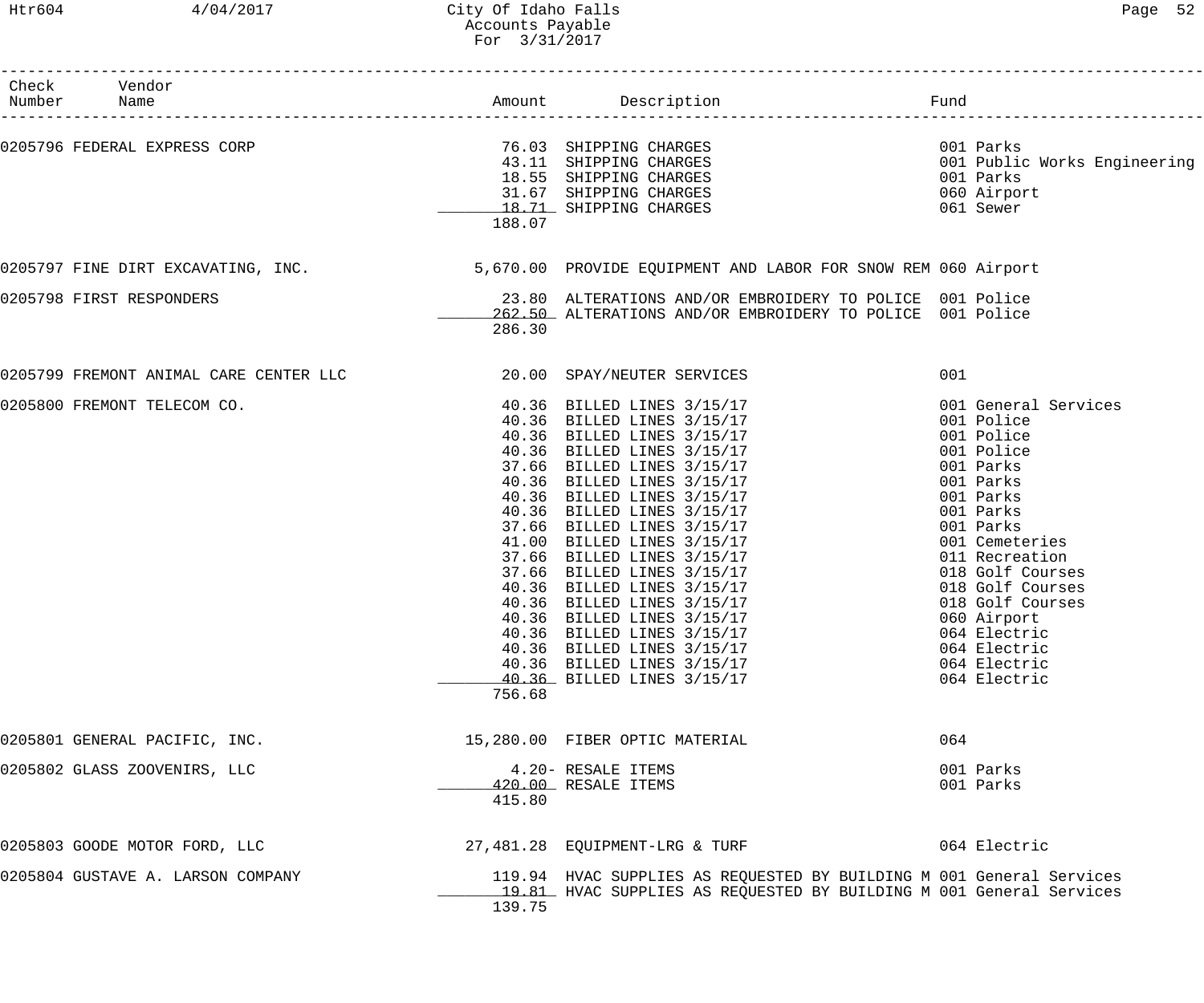| Htr604 | 4/04/2017                                          | City Of Idaho Falls<br>Accounts Payable<br>For 3/31/2017 |                                                                                                                                                                                                                                                                                                                                                                                                                                   |                                                                                                                                                                    | Page 53 |
|--------|----------------------------------------------------|----------------------------------------------------------|-----------------------------------------------------------------------------------------------------------------------------------------------------------------------------------------------------------------------------------------------------------------------------------------------------------------------------------------------------------------------------------------------------------------------------------|--------------------------------------------------------------------------------------------------------------------------------------------------------------------|---------|
|        | Check Vendor<br>Number Name                        |                                                          |                                                                                                                                                                                                                                                                                                                                                                                                                                   |                                                                                                                                                                    |         |
|        |                                                    |                                                          |                                                                                                                                                                                                                                                                                                                                                                                                                                   |                                                                                                                                                                    |         |
|        | 0205805 HARRIS PUBLISHING                          |                                                          | 714.00 PROMOTION ITEMS                                                                                                                                                                                                                                                                                                                                                                                                            | 060 Airport                                                                                                                                                        |         |
|        | 0205806 HARROP POST AND POLE, LLC 7,652.90 FENCING |                                                          |                                                                                                                                                                                                                                                                                                                                                                                                                                   | 001 Parks                                                                                                                                                          |         |
|        | 0205807 HAYNEEDLE, INC                             |                                                          | 621.52 PARKS & RECREATION MISC.                                                                                                                                                                                                                                                                                                                                                                                                   | 001 Parks                                                                                                                                                          |         |
|        | 0205808 HEAVY HITTER INDUSTRIES INC                | 10.00 FREIGHT<br>101.85                                  | 91.85 RESALE ITEMS                                                                                                                                                                                                                                                                                                                                                                                                                | 001 Parks<br>001 Parks                                                                                                                                             |         |
|        | 0205809 HOME DEPOT                                 | 2,128.53                                                 | 75.22 PARKS & RECREATION MISC.<br>242.17 PARKS & RECREATION MISC.<br>242.17 PARKS & RECREATION MISC.<br>15.65 PARKS & RECREATION MISC.<br>299.50 PARKS & RECREATION MISC.<br>462.99 PARKS & RECREATION MISC.<br>76.50 PAINTING-EQUIP & PRODUCTS<br>173.47 PARKS & RECREATION MISC.<br>301.20 ROLLERS, BRUSHES, STAIN,<br>126.73 LEAK RAKES 7 EACH & SCRE 6001 Parks<br>106.22 PAINT AND LUMBER<br>40.97 LIGHT BULBS FOR WELL HOUS | 001 Parks<br>001 Parks<br>001 Parks<br>001 Parks<br>001 Parks<br>001 Parks<br>001 Parks<br>001 Cemeteries<br>001 Parks<br>001 Parks<br>011 Recreation<br>061 Water |         |
|        | 0205810 HOMER, ALISHA                              |                                                          | 36.00 CONTRACTED OFFICIALS                                                                                                                                                                                                                                                                                                                                                                                                        | 011 Recreation                                                                                                                                                     |         |
|        | 0205811 HOMER, RANDY                               |                                                          | 90.00 CONTRACTED OFFICIALS                                                                                                                                                                                                                                                                                                                                                                                                        | 011 Recreation                                                                                                                                                     |         |
|        | 0205812 HOWARD EQUIPMENT & SUPPLY                  | 1,419.41                                                 | 133.35 PURCHASE OF ANIMAL FOOD AND SUPPLIES FOR 001 Parks<br>1,286,06 PURCHASE OF ANIMAL FOOD AND SUPPLIES FOR 001 Parks                                                                                                                                                                                                                                                                                                          |                                                                                                                                                                    |         |
|        | 0205813 HUGHES FIRE EQUIPMENT, INC.                |                                                          | 9.17 PARTS AS REQUESTED BY THE EQUIPMENT MAIN 001 General Services<br>14.66 PARTS AS REQUESTED BY THE EQUIPMENT MAIN 001 General Services<br>343.62 PARTS AS REQUESTED BY THE EQUIPMENT MAIN 001 General Services                                                                                                                                                                                                                 |                                                                                                                                                                    |         |

| 2,128.53                                      | 126.73 LEAK RAKES 7 EACH & SCRE<br>001 Parks<br>106.22 PAINT AND LUMBER<br>011 Recreation<br>40.97 LIGHT BULBS FOR WELL HOUS<br>061 Water                                                                                                                                                 |
|-----------------------------------------------|-------------------------------------------------------------------------------------------------------------------------------------------------------------------------------------------------------------------------------------------------------------------------------------------|
| 0205810 HOMER, ALISHA                         | 011 Recreation<br>36.00 CONTRACTED OFFICIALS                                                                                                                                                                                                                                              |
| 0205811 HOMER, RANDY                          | 011 Recreation<br>90.00 CONTRACTED OFFICIALS                                                                                                                                                                                                                                              |
| 0205812 HOWARD EQUIPMENT & SUPPLY<br>1,419.41 | 133.35 PURCHASE OF ANIMAL FOOD AND SUPPLIES FOR 001 Parks<br>$1.286.06$ PURCHASE OF ANIMAL FOOD AND SUPPLIES FOR 001 Parks                                                                                                                                                                |
| 0205813 HUGHES FIRE EQUIPMENT, INC.<br>500.49 | 9.17 PARTS AS REQUESTED BY THE EQUIPMENT MAIN 001 General Services<br>14.66 PARTS AS REQUESTED BY THE EQUIPMENT MAIN 001 General Services<br>343.62 PARTS AS REQUESTED BY THE EQUIPMENT MAIN 001 General Services<br>133.04 PARTS AS REQUESTED BY THE EQUIPMENT MAIN 001 General Services |
| 0205814 IDAHO FALLS ARTS COUNCIL              | 5,000.00 MANAGEMENT SERVICES FOR THE CIVIC AUDITO 001 General Services                                                                                                                                                                                                                    |
| 0205815 IDAHO FALLS PETERBILT<br>220.99       | 001<br>190.36 EQ REPAIR AND MAINT<br>30.63 EO REPAIR AND MAINT<br>001                                                                                                                                                                                                                     |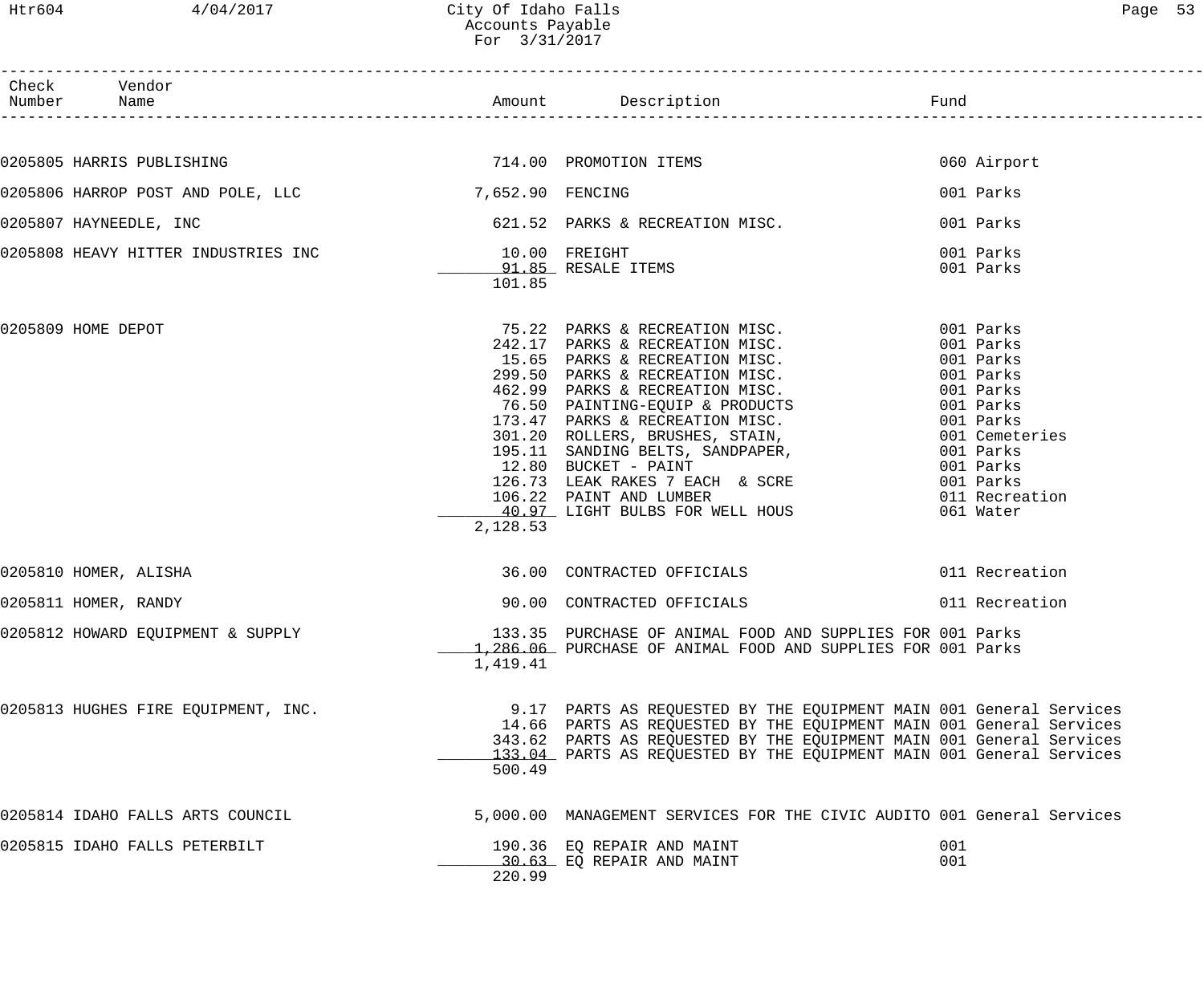Htr604 4/04/2017 City Of Idaho Falls Page 54 Accounts Payable For 3/31/2017

| $\sim$<br>⋍<br>⊣. |  |
|-------------------|--|
|-------------------|--|

| Check Vendor<br>Number Name                                     |          |                                                                                                                                                                                                                                                                                                                                                                                                                                          |                                                                                                      |
|-----------------------------------------------------------------|----------|------------------------------------------------------------------------------------------------------------------------------------------------------------------------------------------------------------------------------------------------------------------------------------------------------------------------------------------------------------------------------------------------------------------------------------------|------------------------------------------------------------------------------------------------------|
| 0205816 IDAHO STATE RIDING ASSOCIATION INC. 475.00 MEMBERSHIPS  |          |                                                                                                                                                                                                                                                                                                                                                                                                                                          | 011 Recreation                                                                                       |
|                                                                 | 165.00   | 0205817 IDAHO STEEL PRODUCTS CO., INC.                132.00 FABRICATION MATERIAL/NEW                001 General Services<br>33.00 FABRICATION MATERIAL/NEW                     001 General Services                                                                                                                                                                                                                                     |                                                                                                      |
| 0205818 INTERMOUNTAIN POWER SUPT ASSN 150.00 TRAINING-PERSONNEL |          |                                                                                                                                                                                                                                                                                                                                                                                                                                          | 064 Electric                                                                                         |
| 0205819 INTERNATIONAL GREENHOUSE CO. 110.99 FREIGHT             | 1,607.99 | 1,497.00 NURSERY STOCK & SUPPLIES 001 Parks                                                                                                                                                                                                                                                                                                                                                                                              | 001 Parks                                                                                            |
|                                                                 | 3,036.73 | 0205820 JENKINS MARKETING COMPANY (2008) 2003.16 INVENTORY AS REQUESTED BY PINECREST GOLF 018 Golf Courses<br>716.45- INVENTORY AS REQUESTED BY PINECREST GOLF 018 Golf Courses<br>2,429.74 INVENTORY AS REQUESTED BY SAGE LAKES GOL 018 Golf Courses<br>520.28 INVENTORY AS REQUESTED BY PINECREST GOLF 018 Golf Courses                                                                                                                |                                                                                                      |
| 35.85 NAME TAGS<br>0205821 JIM'S TROPHY ROOM                    |          |                                                                                                                                                                                                                                                                                                                                                                                                                                          | 011 Recreation                                                                                       |
| 0205822 KEEFER'S ISLAND RESTAURANT/CATERING 500.00 RENTAL       |          |                                                                                                                                                                                                                                                                                                                                                                                                                                          | 001 Parks                                                                                            |
|                                                                 | 1,816.39 | 0205823 KENWORTH SALES COMPANY, INC. 40 190.00- PARTS AS REQUESTED BY THE EQUIPMENT MAIN 001 General Services<br>46.75 PARTS AS REQUESTED BY THE EQUIPMENT MAIN 001 General Services<br>46.44 PARTS AS REQUESTED BY THE EQUIPMENT MAIN 001 General Services<br>1.39 PARTS AS REQUESTED BY THE EQUIPMENT MAIN 001 General Services<br>65.48 PARTS AS REQUESTED BY THE EQUIPMENT MAIN 001 General Services<br>1,746.33 EQ REPAIR AND MAINT | 001 General Services                                                                                 |
| 0205824 KING GEORGE'S ROYAL FLUSH                               | 278.00   | 149.00 MISCELLANEOUS PLUMBING SUPPLIES FOR BLDG 001 General Services<br>129.00 MISCELLANEOUS PLUMBING SUPPLIES FOR BLDG 001 General Services                                                                                                                                                                                                                                                                                             |                                                                                                      |
| 0205825 KONE, INC.                                              | 2,184.00 | 360.00 SERVICES/MISCELLANEOUS<br>372.00 SERVICES/MISCELLANEOUS<br>360.00 SERVICES/MISCELLANEOUS<br>372.00 SERVICES/MISCELLANEOUS<br>360.00 SERVICES/MISCELLANEOUS<br>360.00 SERVICES/MISCELLANEOUS                                                                                                                                                                                                                                       | 001 General Services<br>001 Parks<br>001 General Services<br>001 Parks<br>012 Library<br>012 Library |
| 0205826 LANDON, AUSTIN                                          |          | 262.00 CONTRACTED OFFICIALS                                                                                                                                                                                                                                                                                                                                                                                                              | 011 Recreation                                                                                       |
| 0205827 LAS VEGAS EVENTS, INC.                                  |          | 2,705.00 PARKS & RECREATION MISC.                                                                                                                                                                                                                                                                                                                                                                                                        | 001 Parks                                                                                            |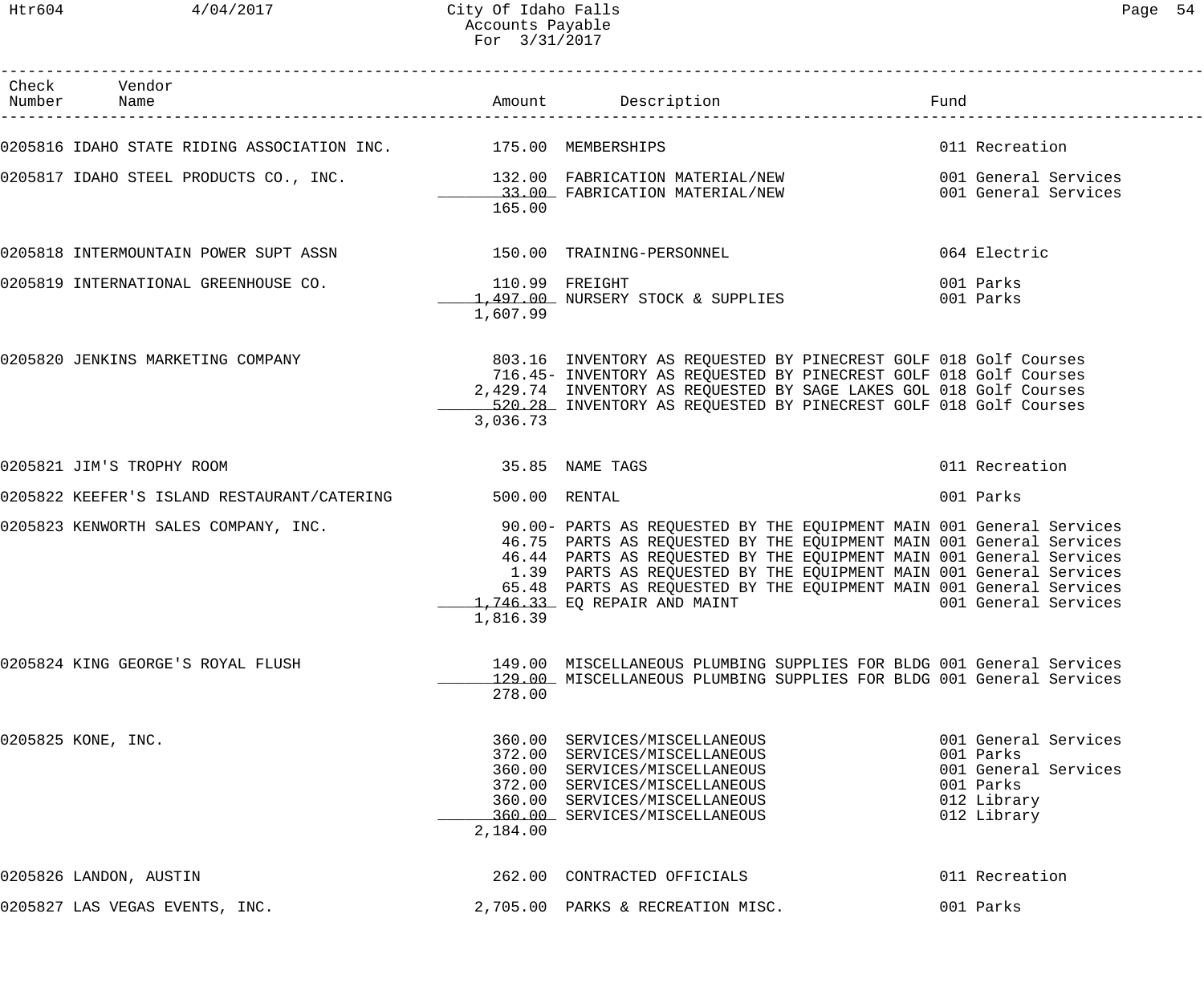# Htr604 4/04/2017 City Of Idaho Falls Page 55 Accounts Payable For 3/31/2017

| Check Vendor<br>Number Name                      |          |                                                                                                                                                                                                                                                          |                                                                                                                                                       |
|--------------------------------------------------|----------|----------------------------------------------------------------------------------------------------------------------------------------------------------------------------------------------------------------------------------------------------------|-------------------------------------------------------------------------------------------------------------------------------------------------------|
| 0205828 LIFELOC TECHNOLOGIES, INC. 35.20 FREIGHT | 5,825.55 | 5,790.35 POLICE EQUIP & SUPPLIES                                                                                                                                                                                                                         | 001 Police<br>001 Police                                                                                                                              |
| 0205829 MADISON MEMORIAL HOSPITAL                | 1,047.50 | 8.25 TRAINING-PERSONNEL<br>552.00 TRAINING-PERSONNEL<br>16.50 TRAINING-PERSONNEL<br>8.25 TRAINING-PERSONNEL<br>17.50 TRAINING-PERSONNEL<br>127.50 TRAINING-PERSONNEL<br>87.50 TRAINING-PERSONNEL<br>221.25 TRAINING-PERSONNEL<br>8.75 TRAINING-PERSONNEL | 063 Ambulance<br>063 Ambulance<br>063 Ambulance<br>063 Ambulance<br>063 Ambulance<br>063 Ambulance<br>063 Ambulance<br>063 Ambulance<br>063 Ambulance |
| 0205830 MAGIC T-SHIRTS                           |          | 407.40 RESALE ITEMS                                                                                                                                                                                                                                      | 001 Parks                                                                                                                                             |
| 0205831 MOSS ADAMS LLP                           |          |                                                                                                                                                                                                                                                          |                                                                                                                                                       |
| 0205832 MOUNTAIN VALLEY FLOOR MATS LLC           | 40.10    | 9.70 MAT SERVICE FOR THE TAUTPHAUS PARK ICE R 011 Recreation<br>30.40 FLOOR MAT SERVICE FOR THE AQUATIC CENTER 011 Recreation                                                                                                                            |                                                                                                                                                       |
|                                                  | 537.70   | 0205833 MUSSELMAN EQUIPMENT CO., INC. 310.27 PARTS AND MINOR SUBLET REPAIRS AS REQUES 001 General Services<br>227.43 PARTS AND MINOR SUBLET REPAIRS AS REQUES 001 General Services                                                                       |                                                                                                                                                       |
|                                                  |          | 0205834 MWI VETERINARY SUPPLY COMPANY 1999 1999 1999 VETERINARY SUPPLIES FOR IDAHO FALLS ZOO 001 Parks                                                                                                                                                   |                                                                                                                                                       |
| 0205835 O'REILLY AUTO PARTS                      |          | 41.60 LIFT SUPPORT                                                                                                                                                                                                                                       | 001 Parks                                                                                                                                             |
| 0205836 PACIFIC STEEL & RECYCLING                | 771.53   | 464.75 10'X 1 3/4" AND 12'X 1 3/<br>306.78 TENSION BAR, BANS, FENCE                                                                                                                                                                                      | 001 Parks<br>001 Parks                                                                                                                                |
| 0205837 PACK, TARL                               |          | 88.00 CONTRACTED OFFICIALS                                                                                                                                                                                                                               | 011 Recreation                                                                                                                                        |
| 0205838 PARABON NANOLABS, INC.                   |          | 3,600.00 POLICE EQUIP & SUPPLIES                                                                                                                                                                                                                         | 001 Police                                                                                                                                            |
| 0205839 PEAK IMPORTS, INC.                       |          | 192.61 RESALE ITEMS                                                                                                                                                                                                                                      | 001 Parks                                                                                                                                             |
| 0205840 PEARPOINT, INC.                          |          | 1,341.76 SEWER DEPARTMENT                                                                                                                                                                                                                                | 061 Sewer                                                                                                                                             |
| 0205841 PENNY MEN/CTM GROUP INC, THE             |          | 523.00 RESALE ITEMS                                                                                                                                                                                                                                      | 001 Parks                                                                                                                                             |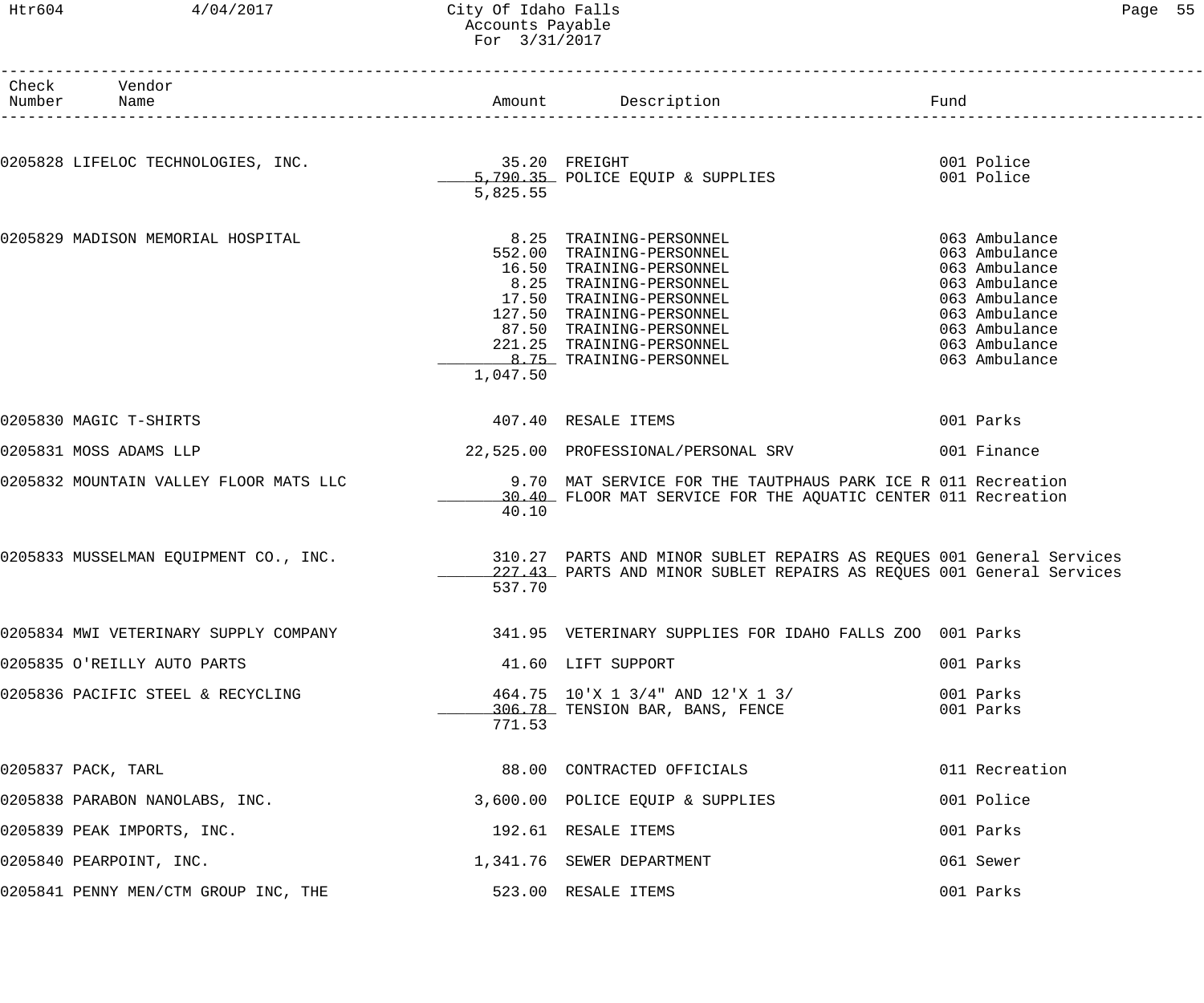| Check Vendor<br>Number Name<br>_____________________                                                                  |          |                                                                                                                                                                                                                                                                                                                                                                                                                                                                                                                                                                                                                            |                                                                                                                                                                                                                                                                                                                              |
|-----------------------------------------------------------------------------------------------------------------------|----------|----------------------------------------------------------------------------------------------------------------------------------------------------------------------------------------------------------------------------------------------------------------------------------------------------------------------------------------------------------------------------------------------------------------------------------------------------------------------------------------------------------------------------------------------------------------------------------------------------------------------------|------------------------------------------------------------------------------------------------------------------------------------------------------------------------------------------------------------------------------------------------------------------------------------------------------------------------------|
| 0205842 PEST CONTROL SERVICES, INC. THE SERVICT SESS ON PEST CONTROL SERVICE AS REQUESTED BY BLD 001 General Services |          |                                                                                                                                                                                                                                                                                                                                                                                                                                                                                                                                                                                                                            |                                                                                                                                                                                                                                                                                                                              |
| 0205843 PHILLIPS, CLIFF                                                                                               |          |                                                                                                                                                                                                                                                                                                                                                                                                                                                                                                                                                                                                                            |                                                                                                                                                                                                                                                                                                                              |
| 0205844 PING GOLF COMPANY, INC. THE SAME SERVIEW READS THE SERVIEW AS REQUESTED BY PINECREST GOLF 018 Golf Courses    | 4,432.33 | 2,022.68 INVENTORY AS REQUESTED BY PINECREST GOLF 018 Golf Courses<br>124.00 INVENTORY AS REQUESTED BY SAGE LAKES GOL 018 Golf Courses<br>76.09 INVENTORY AS REQUESTED BY SAGE LAKES GOL 018 Golf Courses<br>807.37 INVENTORY AS REQUESTED BY SANDCREEK GOLF 018 Golf Courses<br>704.10 INVENTORY AS REQUESTED BY SANDCREEK GOLF 018 Golf Courses<br>583.14 INVENTORY AS REQUESTED BY SANDCREEK GOLF 018 Golf Courses                                                                                                                                                                                                      |                                                                                                                                                                                                                                                                                                                              |
| 0205845 PIONEER EQUIPMENT COMPANY (2008) 29.50 PARTS AND MINOR SUBLET REPAIRS AS REQUES 001 General Services          | 92.25    | 12.75 PARTS AND MINOR SUBLET REPAIRS AS REQUES 001 General Services                                                                                                                                                                                                                                                                                                                                                                                                                                                                                                                                                        |                                                                                                                                                                                                                                                                                                                              |
| 0205846 PLATT ELECTRIC / REXEL, INC. 162.59 MISCELLANEOUS ELECTRICAL SUPPLIES FOR BL 001 General Services             | 1,396.64 | 12.79 HARDWARE MISCELLANEOUS<br>33.48 HARDWARE MISCELLANEOUS<br>57.62 HARDWARE MISCELLANEOUS<br>142.56 HARDWARE MISCELLANEOUS<br>24.03 HARDWARE MISCELLANEOUS<br>49.50 HARDWARE<br>49.52 HARDWARE<br>101.98 HARDWARE MISCELLANEOUS<br>191.99 HARDWARE MISCELLANEOUS<br>15.87 HARDWARE MISCELLANEOUS<br>123.75 HARDWARE<br>7.65 HARDWARE<br>123.75 HARDWARE<br>7.65 HARDWARE<br>63.98 HARDWARE MISCELLANEOUS<br>38.95 HARDWARE MISCELLANEOUS<br>3.30 HARDWARE MISCELLANEOUS<br>74.13 HARDWARE<br>415.32 HARDWARE MISCELLANEOUS<br>8.19 HARDWARE MISCELLANEOUS<br>4.73 HARDWARE MISCELLANEOUS<br>6.70 HARDWARE MISCELLANEOUS | 064 Electric<br>064 Electric<br>064 Electric<br>064 Electric<br>064 Electric<br>064 Electric<br>064 Electric<br>064 Electric<br>064 Electric<br>064 Electric<br>064 Electric<br>064 Electric<br>064 Electric<br>064 Electric<br>064 Electric<br>064 Electric<br>064 Electric<br>064 Electric<br>064 Electric<br>064 Electric |
| 0205847 PRO RENTALS/PRO EQUIP, LLC                                                                                    |          | 249.95 BG 86 STIHL BLOWER                                                                                                                                                                                                                                                                                                                                                                                                                                                                                                                                                                                                  | 060 Airport                                                                                                                                                                                                                                                                                                                  |
| 0205848 QUALITY AUTO BODY                                                                                             |          | 15,134.80 ACCIDENT REPAIRS, FLEET                                                                                                                                                                                                                                                                                                                                                                                                                                                                                                                                                                                          | 001 General Services                                                                                                                                                                                                                                                                                                         |
| 0205849 R & S DISTRIBUTING                                                                                            |          | 375.24 CUSTODIAL SUPPLIES/EQUIP                                                                                                                                                                                                                                                                                                                                                                                                                                                                                                                                                                                            | 060 Airport                                                                                                                                                                                                                                                                                                                  |
| 0205850 RANDALL, JEFF                                                                                                 |          | 66.00 CONTRACTED OFFICIALS                                                                                                                                                                                                                                                                                                                                                                                                                                                                                                                                                                                                 | 011 Recreation                                                                                                                                                                                                                                                                                                               |
| 0205851 RIGGINS, JEFF                                                                                                 |          | 364.00 CONTRACTED OFFICIALS                                                                                                                                                                                                                                                                                                                                                                                                                                                                                                                                                                                                | 011 Recreation                                                                                                                                                                                                                                                                                                               |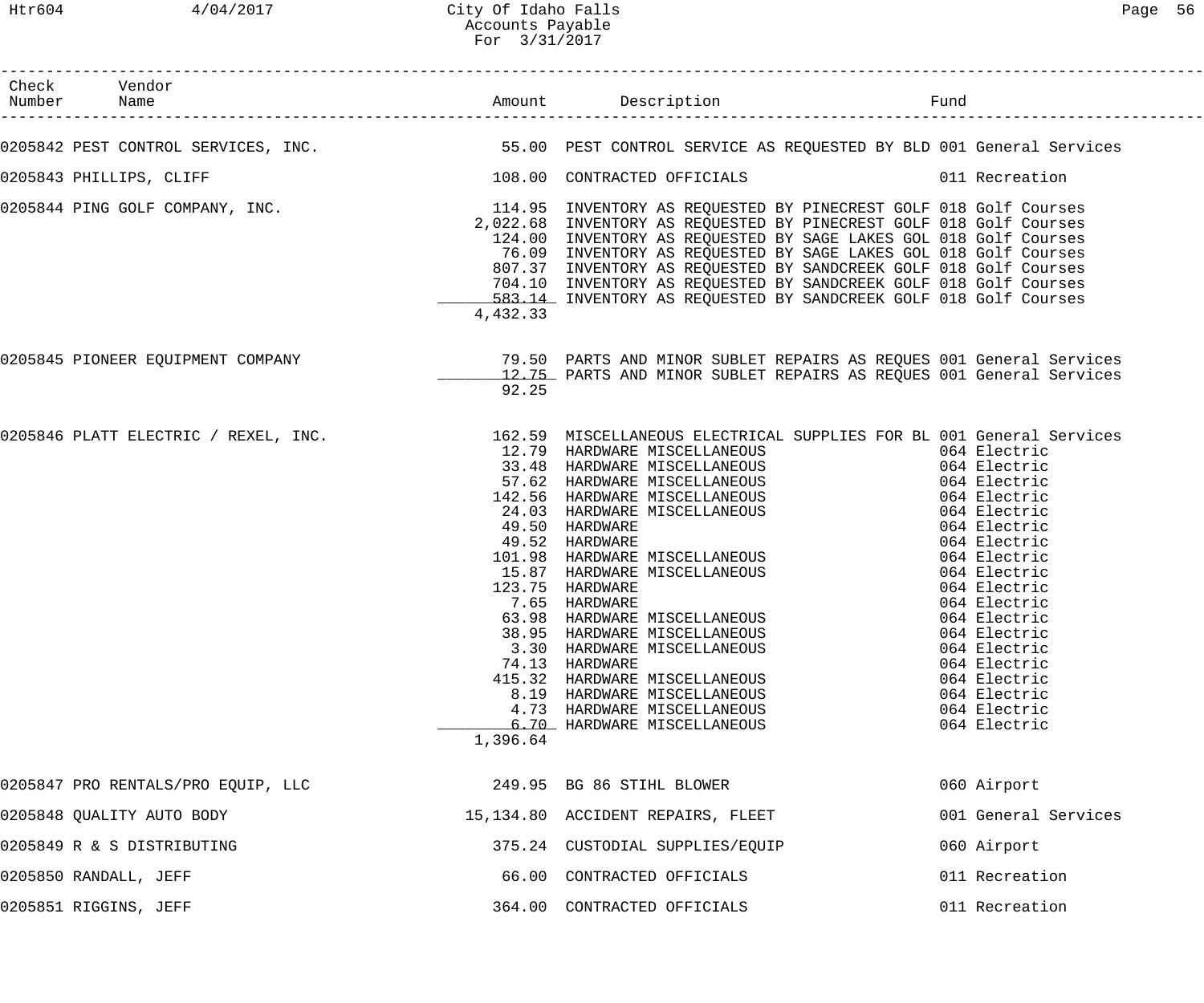| Check Vendor                                                                                        |                       |                                                                                                                                                                                                                                                                                                                                                                                                                                                                                          |                         |
|-----------------------------------------------------------------------------------------------------|-----------------------|------------------------------------------------------------------------------------------------------------------------------------------------------------------------------------------------------------------------------------------------------------------------------------------------------------------------------------------------------------------------------------------------------------------------------------------------------------------------------------------|-------------------------|
|                                                                                                     |                       |                                                                                                                                                                                                                                                                                                                                                                                                                                                                                          |                         |
| 0205852 RIVERBEND COMMUNICATIONS             444.00 PROMOTION ITEMS                                 |                       |                                                                                                                                                                                                                                                                                                                                                                                                                                                                                          | 001 Parks               |
| 0205853 ROCKNAKS HARDWARE PLUS, INC. 148.91 MISCELLANEOUS TOOL, HARDWARE & IRRIGATIO 001 Cemeteries |                       |                                                                                                                                                                                                                                                                                                                                                                                                                                                                                          |                         |
| 0205854 ROCKY MOUNTAIN LEAF COMPANY                                                                 |                       | 221.80 RESALE ITEMS                                                                                                                                                                                                                                                                                                                                                                                                                                                                      | 001 Parks               |
| 0205855 RODENT PRO.COM, LLC                                                                         | 1,146.00              | 885.00 ANIMAL FEED AS REQUESTED BY IDAHO FALLS 001 Parks<br>261.00 ANIMAL FEED AS REQUESTED BY IDAHO FALLS 001 Parks                                                                                                                                                                                                                                                                                                                                                                     |                         |
| 0205856 RON SAYER DODGE, INC.                                                                       |                       | 52.50 PARTS AND MINOR SUBLET REPAIRS AS REQUES 001 General Services                                                                                                                                                                                                                                                                                                                                                                                                                      |                         |
| 0205857 RUSH TRUCK CENTERS, INC.                                                                    |                       | 421.70 EQ REPAIR AND MAINT                                                                                                                                                                                                                                                                                                                                                                                                                                                               | 001                     |
| 0205858 SAFETY-KLEEN CORP                                                                           |                       | 149.75 SERVICES/MISCELLANEOUS                                                                                                                                                                                                                                                                                                                                                                                                                                                            | 001 General Services    |
| 0205859 SAWTOOTH EMERGENCY VEHICLES                                                                 | 459.19                | 330.00 PARTS AS REQUESTED BY THE EQUIPMENT MAIN 001 General Services<br>129.19 PARTS AS REQUESTED BY THE EQUIPMENT MAIN 001 General Services                                                                                                                                                                                                                                                                                                                                             |                         |
| 0205860 SHERWIN-WILLIAMS COMPANY                                                                    | 81.74 PAINT<br>242.64 | 160.90 PAINT SUPPLIES ICE ARENA 6011 Recreation                                                                                                                                                                                                                                                                                                                                                                                                                                          | 011 Recreation          |
| 0205861 SIDWELL, JULEE                                                                              |                       | 700.00 PROFESSIONAL/PERSONAL SRV 001 Planning & Building                                                                                                                                                                                                                                                                                                                                                                                                                                 |                         |
| 0205862 SKECHERS USA                                                                                |                       | 62.19 INVENTORY AS REQUESTED BY PINECREST GOLF 018 Golf Courses                                                                                                                                                                                                                                                                                                                                                                                                                          |                         |
| 0205863 SPORTSMANS WAREHOUSE                                                                        |                       | 382.96 MOSS 500 12GA HAND GUN                                                                                                                                                                                                                                                                                                                                                                                                                                                            | 060 Airport             |
| 0205864 SR TROUT, LLC                                                                               |                       | 840.00 ANIMAL FEED AS REQUESTED BY IDAHO FALLS 001 Parks                                                                                                                                                                                                                                                                                                                                                                                                                                 |                         |
| 0205865 STACY SESSIONS                                                                              |                       | 55.00 REIMBURSE WORK/COMP                                                                                                                                                                                                                                                                                                                                                                                                                                                                | 019 Self-Insurance      |
| 0205866 STAPLES STORE                                                                               |                       | 199.48 BROTHER PRINTER                                                                                                                                                                                                                                                                                                                                                                                                                                                                   | 001 Parks               |
| 0205867 SUNGARD PUBLIC SECTOR, INC.                                                                 |                       | 900.00 PROFESSIONAL/PERSONAL SRV                                                                                                                                                                                                                                                                                                                                                                                                                                                         | 001 Planning & Building |
| 0205868 TAYLOR MADE GOLF COMPANY                                                                    | 1,281.60              | 48.60- INVENTORY AS REQUESTED BY PINECREST GOLF 018 Golf Courses<br>398.28 INVENTORY AS REQUESTED BY PINECREST GOLF 018 Golf Courses<br>527.78 INVENTORY AS REQUESTED BY PINECREST GOLF 018 Golf Courses<br>166.93 INVENTORY AS REQUESTED BY SAGE LAKES GOL 018 Golf Courses<br>32.50- INVENTORY AS REQUESTED BY PINECREST GOLF 018 Golf Courses<br>154.54 INVENTORY AS REQUESTED BY PINECREST GOLF 018 Golf Courses<br>115.17 INVENTORY AS REQUESTED BY PINECREST GOLF 018 Golf Courses |                         |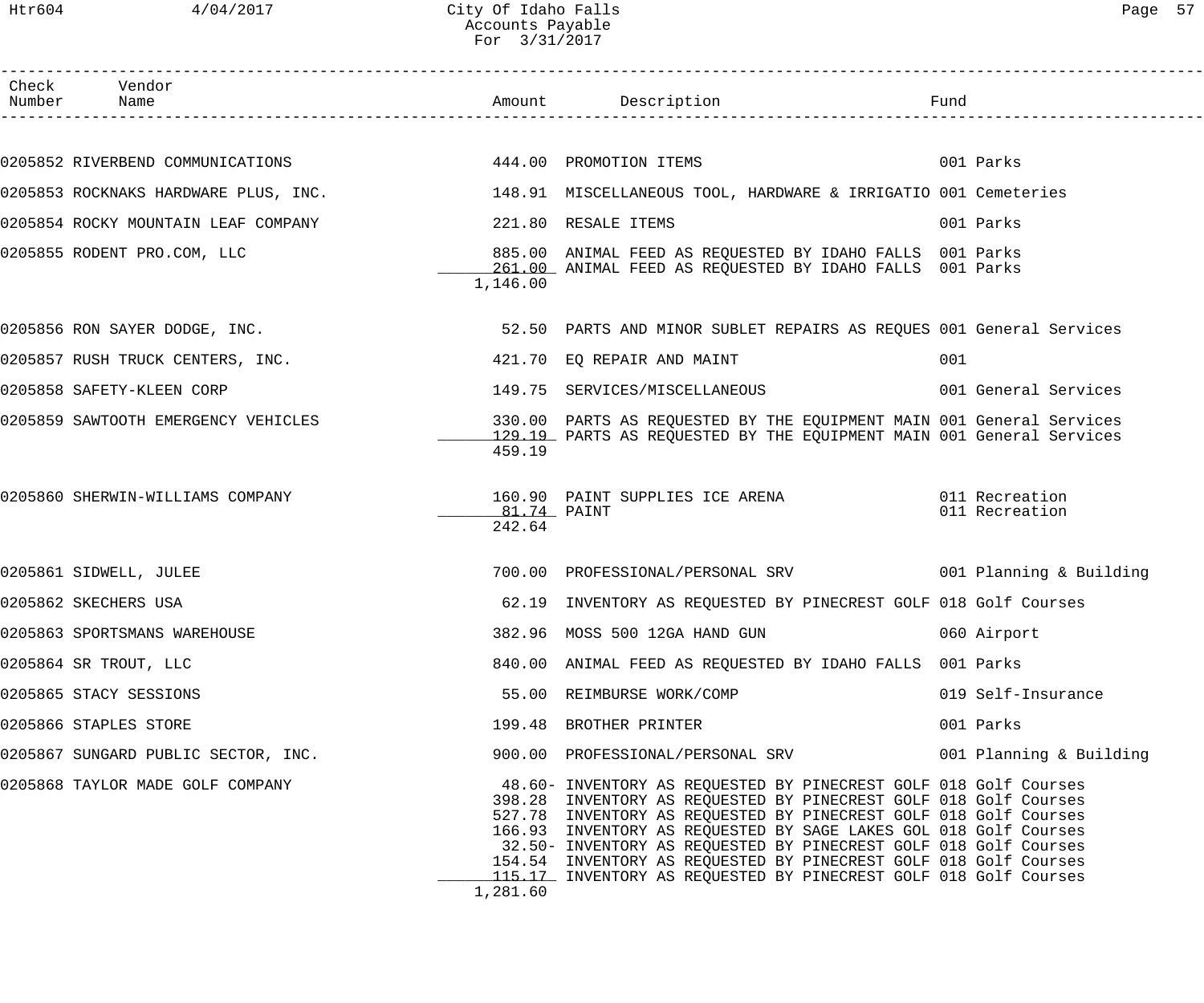# Htr604 4/04/2017 City Of Idaho Falls Page 58 Accounts Payable For 3/31/2017

| Check Vendor<br>Number Name            |                         | Amount Description                                                                                                                                                                                     | Fund                                                                                |                                                              |
|----------------------------------------|-------------------------|--------------------------------------------------------------------------------------------------------------------------------------------------------------------------------------------------------|-------------------------------------------------------------------------------------|--------------------------------------------------------------|
| 0205869 TEDCO INC.                     | 473.67                  | 47.67 FREIGHT<br>426.00 RESALE ITEMS                                                                                                                                                                   | 001 Parks<br>001 Parks                                                              |                                                              |
| 0205870 THOMSON REUTERS WEST           | 743.31                  | 113.33 MONTHLY WESTLAW SUBSCRIPTION AND BOOKS F 001 City Attorney<br>629.98 MONTHLY WESTLAW SUBSCRIPTION AND BOOKS F 001 City Attorney                                                                 |                                                                                     |                                                              |
| 0205871 TROY'S ENGINE & MFG LLC        |                         | 654.32 VEHICLE AND EQUIP. MAINT. 001 General Services                                                                                                                                                  |                                                                                     |                                                              |
| 0205872 UPHOLSTERY CENTER, THE         | 430.00                  | 215.00 UPHOLSTERY REPAIRS AS REQUESTED BY GARAG 001 General Services<br>215.00 UPHOLSTERY REPAIRS AS REQUESTED BY GARAG 001 General Services                                                           |                                                                                     |                                                              |
| 0205873 UPPER VALLEY VETERINARY CLINIC | 145.00                  | 30.00 SPAY/NEUTER SERVICES<br>115.00 SPAY/NEUTER SERVICES                                                                                                                                              | 001<br>001                                                                          |                                                              |
| 0205874 VALLEY OFFICE SYSTEMS          | 1,133.48                | 214.50 MAINTENANCE CONTRACT-EQ<br>320.86 MAINTENANCE CONTRACT-EQ<br>320.87 MAINTENANCE CONTRACT-EQ<br>121.25 MAINTENANCE CONTRACT-EQ<br>78.00 MAINTENANCE CONTRACT-EQ<br>78.00 MAINTENANCE CONTRACT-EQ | 001 Planning & Building<br>001 Planning & Building<br>010 Streets<br>062 Sanitation | 001 Public Works Engineering<br>001 Public Works Engineering |
| 0205875 VERNON LIBRARY SUPPLIES        | 22.86 FREIGHT<br>466.06 | 443.20 MISCELLANEOUS PRODUCTS                                                                                                                                                                          | 012 Library<br>012 Library                                                          |                                                              |
| 0205876 VERNON STEEL, INC.             | 175.56                  | 162.30 FABRICATION MATERIAL/NEW<br>13.26 FABRICATION MATERIAL/NEW                                                                                                                                      | 064 Electric<br>064 Electric                                                        |                                                              |
| 0205877 VOLAIRE AVIATION               |                         | 300.00 PROFESSIONAL/PERSONAL SRV                                                                                                                                                                       | 060 Airport                                                                         |                                                              |
| 0205878 W.L. CONSTRUCTION SUPPLY INC.  |                         | 819.98 BLADE, OLE BLUE RESCUE MA                                                                                                                                                                       | 001 Fire                                                                            |                                                              |
| 0205879 WALL 2 WALL                    |                         | 7,940.00 FLOOR/WINDOW COVERINGS                                                                                                                                                                        | 001 General Services                                                                |                                                              |
| 0205880 WALLIS, TYSON                  |                         | 88.00 CONTRACTED OFFICIALS                                                                                                                                                                             | 011 Recreation                                                                      |                                                              |
| 0205881 WARM FUZZY ENTERPRISES         |                         | 919.56 RESALE ITEMS                                                                                                                                                                                    | 001 Parks                                                                           |                                                              |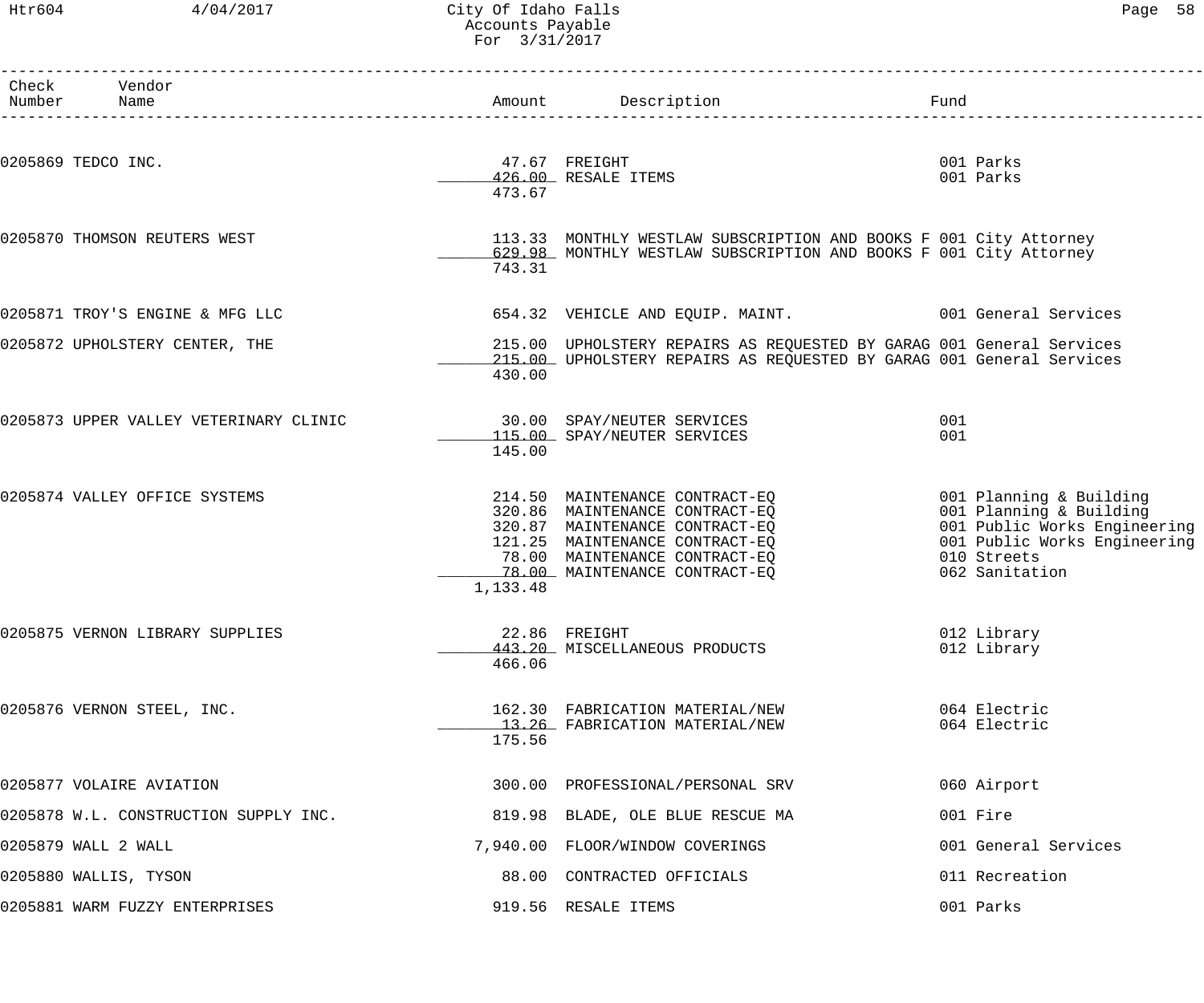| Check<br>Number | Vendor<br>Name                            | Amount         | Description                                                    | Fund                                |
|-----------------|-------------------------------------------|----------------|----------------------------------------------------------------|-------------------------------------|
|                 |                                           |                |                                                                |                                     |
|                 | 0205882 WATER GEAR, INC.                  |                | 344.96 MISCELLANEOUS SUPPLIES FOR THE AQUATIC C 011 Recreation |                                     |
|                 | 0205883 WEATHERBY, HEIDE                  | 700.00         | PROFESSIONAL/PERSONAL SRV                                      | 001 Planning & Building             |
|                 | 0205884 WHEN TO WORK, INC.                |                | 440.00 SUBSCRIPTIONS                                           | 011 Recreation                      |
|                 | 0205885 WHITE LADYBUG, INC.               | 9.76<br>134.80 | FREIGHT<br>102.90 RESALE ITEMS<br>22.14 RESALE ITEMS           | 001 Parks<br>001 Parks<br>001 Parks |
|                 | 0205886 WOMEN'S PROFESSIONAL RODEO ASSOC. |                | 160.00 MEMBERSHIPS                                             | 001 Parks                           |
|                 | 0205887 2M COMPANY, INC.                  |                | 102.01 REPAIRS AND SUPPLIES AS REQUESTED BY PAR 001 Parks      |                                     |